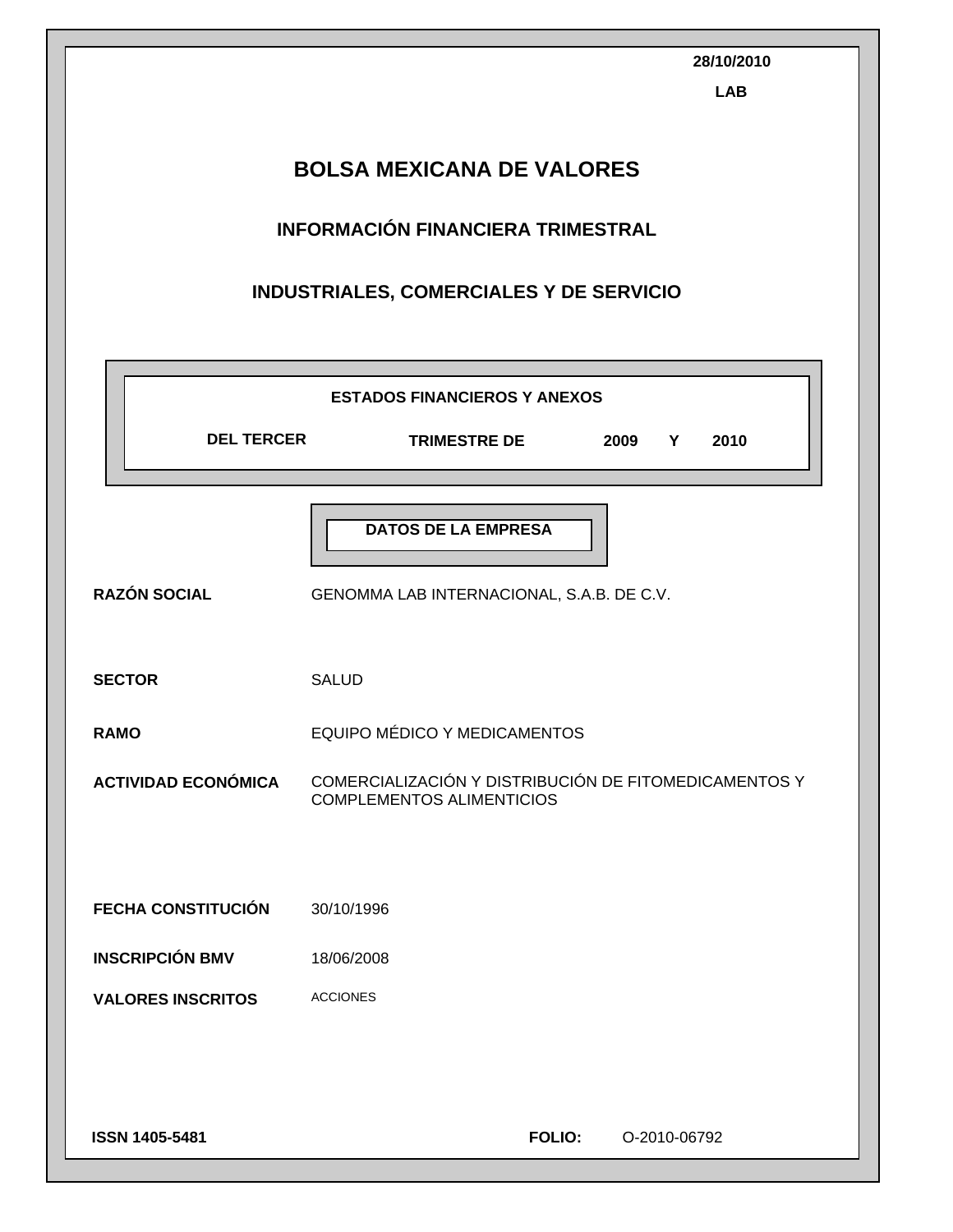CLAVE DE COTIZACIÓN: **LAB**

# **GENOMMA LAB INTERNACIONAL, S.A.B. DE C.V. BALANCE GENERAL**

AL 30 DE SEPTIEMBRE DE 2010 Y 2009

**CONSOLIDADO**

### (MILES DE PESOS)

| <b>REFS</b>     | <b>CONCEPTOS</b>                                                                | <b>TRIMESTRE AÑO ACTUAL</b> |                | <b>TRIMESTRE AÑO ANTERIOR</b> |                |
|-----------------|---------------------------------------------------------------------------------|-----------------------------|----------------|-------------------------------|----------------|
|                 |                                                                                 | <b>IMPORTE</b>              | %              | <b>IMPORTE</b>                | %              |
| s01             | <b>ACTIVO TOTAL</b>                                                             | 5,150,362                   | 100            | 3,755,947                     | 100            |
| \$02            | <b>ACTIVO CIRCULANTE</b>                                                        | 4,021,342                   | 78             | 3,068,766                     | 82             |
| s03             | <b>EFECTIVO E INVERSIONES DISPONIBLES</b>                                       | 791,466                     | 15             | 1,050,828                     | 28             |
| s04             | CUENTAS Y DOCUMENTOS POR COBRAR A CLIENTES (NETO)                               | 2,112,307                   | 41             | 1,029,288                     | 27             |
| s05             | OTRAS CUENTAS Y DOCUMENTOS POR COBRAR(NETO)                                     | 228,605                     | 4              | 269,164                       | $\overline{7}$ |
| S <sub>06</sub> | <b>INVENTARIOS</b>                                                              | 805,524                     | 16             | 646,960                       | 17             |
| s07             | <b>OTROS ACTIVOS CIRCULANTES</b>                                                | 83,440                      | 2              | 72,526                        | $\overline{2}$ |
| \$08            | <b>ACTIVO A LARGO PLAZO</b>                                                     |                             | 0              |                               | 0              |
| S <sub>09</sub> | CUENTAS Y DOCUMENTOS POR COBRAR (NETO)                                          | $\Omega$                    | 0              |                               | 0              |
| s10             | INVERSIONES EN ACCIONES DE SUBS. NO CONSOLIDADAS,<br>NEGOCIOS CONJUNTOS Y ASOC. | $\Omega$                    | 0              | $\Omega$                      | 0              |
| s11             | <b>OTRAS INVERSIONES</b>                                                        | 0                           | 0              |                               | 0              |
| s12             | <b>INMUEBLES, PLANTA Y EQUIPO (NETO)</b>                                        | 407,072                     | 8              | 163,245                       | 4              |
| s13             | <b>INMUEBLES</b>                                                                | 153,436                     | 3              | 8,870                         | 0              |
| s14             | <b>MAQUINARIA Y EQUIPO INDUSTRIAL</b>                                           | $\Omega$                    | 0              | 0                             | 0              |
| s15             | <b>OTROS EQUIPOS</b>                                                            | 287,492                     | 6              | 176,072                       | 5              |
| s16             | DEPRECIACIÓN ACUMULADA                                                          | 120,779                     | 2              | 71,125                        | $\overline{c}$ |
| s17             | CONSTRUCCIONES EN PROCESO                                                       | 86,923                      | $\overline{c}$ | 49,428                        | 1              |
| s18             | <b>ACTIVOS INTANGIBLES Y CARGOS DIFERIDOS (NETO)</b>                            | 609,066                     | 12             | 448,604                       | 12             |
| s19             | <b>OTROS ACTIVOS</b>                                                            | 112,882                     | 2              | 75,332                        | $\mathbf{2}$   |
| s20             | <b>PASIVO TOTAL</b>                                                             | 1,504,438                   | 100            | 1,080,912                     | 100            |
| s21             | <b>PASIVO CIRCULANTE</b>                                                        | 1,399,693                   | 93             | 915,355                       | 85             |
| s22             | <b>PROVEEDORES</b>                                                              | 723,311                     | 48             | 564,616                       | 52             |
| s23             | <b>CRÉDITOS BANCARIOS</b>                                                       |                             | 0              | O                             | 0              |
| s24             | <b>CRÉDITOS BURSÁTILES</b>                                                      |                             | 0              |                               | 0              |
| s103            | OTROS CRÉDITOS CON COSTO                                                        | 0                           | 0              |                               | $\mathbf 0$    |
| s25             | <b>IMPUESTOS POR PAGAR</b>                                                      | 206,164                     | 14             | 135,210                       | 13             |
| s26             | OTROS PASIVOS CIRCULANTES SIN COSTO                                             | 470,218                     | 31             | 215,529                       | 20             |
| s27             | <b>PASIVO A LARGO PLAZO</b>                                                     |                             | 0              |                               | 0              |
| s28             | CRÉDITOS BANCARIOS                                                              |                             |                |                               | 0              |
| s29             | <b>CRÉDITOS BURSÁTILES</b>                                                      |                             |                |                               | $\Omega$       |
| s30             | OTROS CRÉDITOS CON COSTO                                                        | 0                           | 0              | 0                             | 0              |
| s31<br>s32      | <b>CRÉDITOS DIFERIDOS</b><br><b>OTROS PASIVOS LARGO PLAZO SIN COSTO</b>         | 104,745                     | 0<br>7         | 165,557                       | 0<br>15        |
| s33             | <b>CAPITAL CONTABLE</b>                                                         | 3,645,924                   | 100            | 2,675,035                     | 100            |
|                 | CAPITAL CONTABLE DE LA PARTICIPACIÓN NO                                         |                             |                |                               |                |
| s34             | <b>CONTROLADORA</b>                                                             | 17,781                      | 0              | 8,081                         | 0              |
| s35             | CAPITAL CONTABLE DE LA PARTICIPACIÓN CONTROLADORA                               | 3,628,143                   | 100            | 2,666,954                     | 100            |
| s36             | <b>CAPITAL CONTRIBUIDO</b>                                                      | 1,931,222                   | 53             | 1,828,862                     | 68             |
| s79             | CAPITAL SOCIAL PAGADO                                                           | 1,931,222                   | 53             | 274,924                       | 10             |
| s39             | PRIMA EN VENTA DE ACCIONES                                                      | 0                           | 0              | 1,553,938                     | 58             |
| s40             | APORTACIONES PARA FUTUROS AUMENTOS DE CAPITAL                                   |                             | 0              |                               | 0              |
| s41             | CAPITAL GANADO (PERDIDO)                                                        | 1,696,921                   | 47             | 838,092                       | 31             |
| s42             | RESULTADOS ACUMULADOS Y RESERVAS DE CAPITAL                                     | 1,752,520                   | 48             | 901,064                       | 34             |
| s44             | OTRO RESULTADO INTEGRAL ACUMULADO                                               | $-5,773$                    | 0              | 1,844                         | 0              |
| s80             | RECOMPRA DE ACCIONES                                                            | $-49,826$                   | -1             | $-64,816$                     | $-2$           |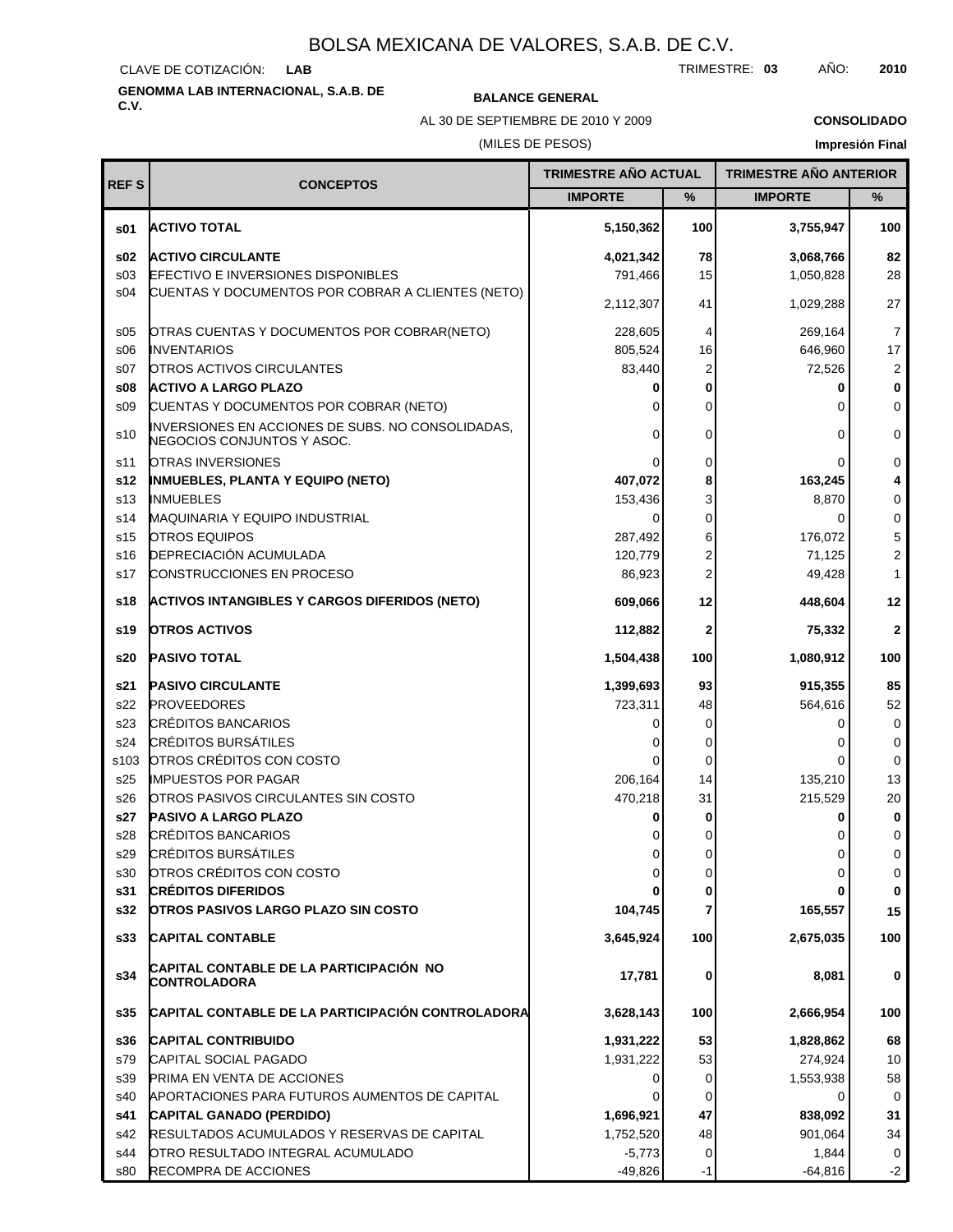# **GENOMMA LAB INTERNACIONAL, S.A.B. DE C.V. BALANCE GENERAL** CLAVE DE COTIZACIÓN: **LAB**

TRIMESTRE: **03** AÑO: **2010**

DESGLOSE DE PRINCIPALES CONCEPTOS

# **CONSOLIDADO**

(MILES DE PESOS)

|             |                                                      | <b>TRIMESTRE AÑO ACTUAL</b> |             | <b>TRIMESTRE AÑO ANTERIOR</b> |                |
|-------------|------------------------------------------------------|-----------------------------|-------------|-------------------------------|----------------|
| <b>REFS</b> | <b>CONCEPTOS</b>                                     | <b>IMPORTE</b>              | %           | <b>IMPORTE</b>                | %              |
| \$03        | <b>EFECTIVO E INVERSIONES DISPONIBLES</b>            | 791,466                     | 100         | 1,050,828                     | 100            |
| s46         | <b>EFECTIVO</b>                                      | 413,768                     | 52          | 466,236                       | 44             |
| s47         | <b>INVERSIONES DISPONIBLES</b>                       | 377,698                     | 48          | 584,592                       | 56             |
| s07         | <b>OTROS ACTIVOS CIRCULANTES</b>                     | 83,440                      | 100         | 72,526                        | 100            |
| s81         | INSTRUMENTOS FINANCIEROS DERIVADOS                   | 0                           | 0           | 0                             | 0              |
| s82         | OPERACIONES DISCONTINUADAS                           | 3,130                       | 4           | 23,191                        | 32             |
| s83         | <b>OTROS</b>                                         | 80,310                      | 96          | 49,335                        | 68             |
| s18         | <b>ACTIVOS INTANGIBLES Y CARGOS DIFERIDOS (NETO)</b> | 609,066                     | 100         | 448,604                       | 100            |
| s48         | <b>GASTOS AMORTIZABLES (NETO)</b>                    | 33,915                      | 6           | 13,094                        | 3              |
| s49         | <b>CRÉDITO MERCANTIL</b>                             | 0                           | $\mathbf 0$ | 0                             | 0              |
| s51         | <b>OTROS</b>                                         | 575,151                     | 94          | 435,510                       | 97             |
| s19         | <b>OTROS ACTIVOS</b>                                 | 112,882                     | 100         | 75,332                        | 100            |
| s85         | INSTRUMENTOS FINANCIEROS DERIVADOS                   | 0                           | 0           | 0                             | 0              |
| s50         | <b>IMPUESTOS DIFERIDOS</b>                           | 45,829                      | 41          | 29,486                        | 39             |
| s104        | BENEFICIOS A LOS EMPLEADOS                           | 0                           | 0           | 0                             | 0              |
| s86         | OPERACIONES DISCONTINUADAS                           | 0                           | 0           | 432                           | $\mathbf{1}$   |
| s87         | <b>OTROS</b>                                         | 67,053                      | 59          | 45,414                        | 60             |
| s21         | <b>PASIVO CIRCULANTE</b>                             | 1,399,693                   | 100         | 915,355                       | 100            |
| s52         | PASIVO EN MONEDA EXTRANJERA                          | 332,479                     | 24          | 132,866                       | 15             |
| s53         | PASIVO EN MONEDA NACIONAL                            | 1,067,214                   | 76          | 782,489                       | 85             |
| s26         | OTROS PASIVOS CIRCULANTES SIN COSTO                  | 470,218                     | 100         | 215,529                       | 100            |
| s88         | INSTRUMENTOS FINANCIEROS DERIVADOS                   | 0                           | 0           | 0                             | $\mathbf 0$    |
| s89         | <b>INTERESES POR PAGAR</b>                           | 0                           | $\mathbf 0$ | 0                             | 0              |
| s68         | <b>PROVISIONES</b>                                   | 281,388                     | 60          | 96,777                        | 45             |
| s90         | OPERACIONES DISCONTINUADAS                           | 4,231                       | 1           | 4,335                         | $\overline{2}$ |
| s58         | OTROS PASIVOS CIRCULANTES                            | 180,460                     | 38          | 109,253                       | 51             |
| s105        | BENEFICIOS A LOS EMPLEADOS                           | 4,139                       | 1           | 5,164                         | 2              |
| s27 l       | <b>PASIVO A LARGO PLAZO</b>                          | 0                           | 100         | 0                             | 100            |
| s59         | PASIVO EN MONEDA EXTRANJERA                          | 0                           | 0           | 0                             | $\mathbf 0$    |
| s60         | PASIVO EN MONEDA NACIONAL                            | 0                           | 0           | 0                             | $\mathbf 0$    |
| s31         | <b>CRÉDITOS DIFERIDOS</b>                            | 0                           | 100         | 0                             | 100            |
| s65 l       | <b>CRÉDITO MERCANTIL</b>                             | 0                           | 0           | 0                             | 0              |
| s67         | <b>OTROS</b>                                         | 0                           | 0           | 0                             | 0              |
| s32         | OTROS PASIVOS LARGO PLAZO SIN COSTO                  | 104,745                     | 100         | 165,557                       | 100            |
| s66 l       | <b>IMPUESTOS DIFERIDOS</b>                           | 0                           | 0           | 0                             | 0              |
| s91         | BENEFICIOS A LOS EMPLEADOS                           | 0                           | 0           | 0                             | 0              |
| s92         | OPERACIONES DISCONTINUADAS                           | 0                           | 0           | 0                             | 0              |
| s69         | <b>OTROS PASIVOS</b>                                 | 104,745                     | 100         | 165,557                       | 100            |
| s79 l       | <b>CAPITAL SOCIAL PAGADO</b>                         | 1,931,222                   | 100         | 274,924                       | 100            |
| s37         | <b>NOMINAL</b>                                       | 1,921,659                   | 100         | 265,361                       | 97             |
| s38 l       | ACTUALIZACIÓN                                        | 9,563                       | 0           | 9,563                         | 3              |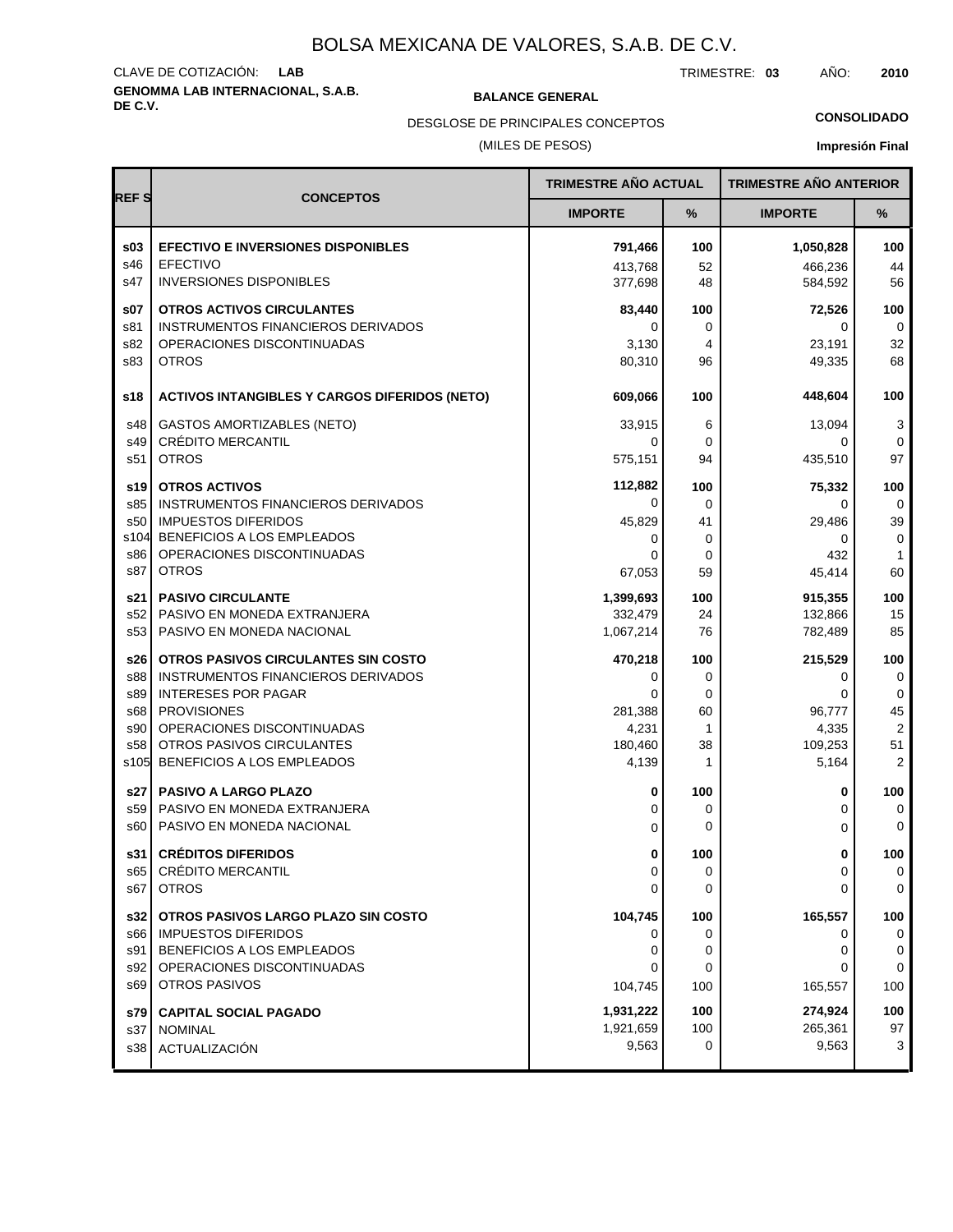# **GENOMMA LAB INTERNACIONAL, S.A.B. DE C.V. BALANCE GENERAL** CLAVE DE COTIZACIÓN: **LAB**

TRIMESTRE: **03** AÑO: **2010**

### **CONSOLIDADO**

DESGLOSE DE PRINCIPALES CONCEPTOS

### (MILES DE PESOS)

| <b>REFS</b> | <b>CONCEPTOS</b>                                                 | <b>TRIMESTRE AÑO ACTUAL</b> |      | <b>TRIMESTRE AÑO ANTERIOR</b> |              |
|-------------|------------------------------------------------------------------|-----------------------------|------|-------------------------------|--------------|
|             |                                                                  | <b>IMPORTE</b>              | $\%$ | <b>IMPORTE</b>                | $\%$         |
| s42         | <b>RESULTADOS ACUMULADOS Y RESERVAS DE CAPITAL</b>               | 1,752,520                   | 100  | 901,064                       | 100          |
| s93         | RESERVA LEGAL                                                    |                             |      |                               | $\mathbf 0$  |
| s43         | RESERVA PARA RECOMPRA DE ACCIONES                                |                             | 0    |                               | $\mathbf 0$  |
| s94         | <b>OTRAS RESERVAS</b>                                            |                             | 0    |                               | $\mathbf 0$  |
| s95         | RESULTADO DE EJERCICIOS ANTERIORES                               | 1,141,685                   | 65   | 519,636                       | 58           |
| s45         | RESULTADO DEL EJERCICIO                                          | 610,835                     | 35   | 381,428                       | 42           |
| s44         | OTRO RESULTADO INTEGRAL ACUMULADO                                | $-5,773$                    | 100  | 1,844                         | 100          |
| s70         | RESULTADO ACUMULADO POR POSICIÓN MONETARIA                       |                             |      |                               | $\mathbf 0$  |
| s71         | RESULTADO POR TENENCIA DE ACTIVOS NO MONETARIOS                  |                             | 0    |                               | $\Omega$     |
| s96         | EFECTO ACUMULADO POR CONVERSIÓN                                  | $-5,773$                    | 100  | 2,065                         | 112          |
| s97         | EFECTO ACUMULADO POR VALUACIÓN DE INST. FIN.<br><b>DERIVADOS</b> | U                           | 0    | O                             | $\mathbf{0}$ |
| s98         | RESULTADO POR IMPUESTOS DIFERIDOS                                | U                           | 0    | 0                             | $\mathbf 0$  |
| s100        | <b>OTROS</b>                                                     |                             | 0    | $-221$                        | $-12$        |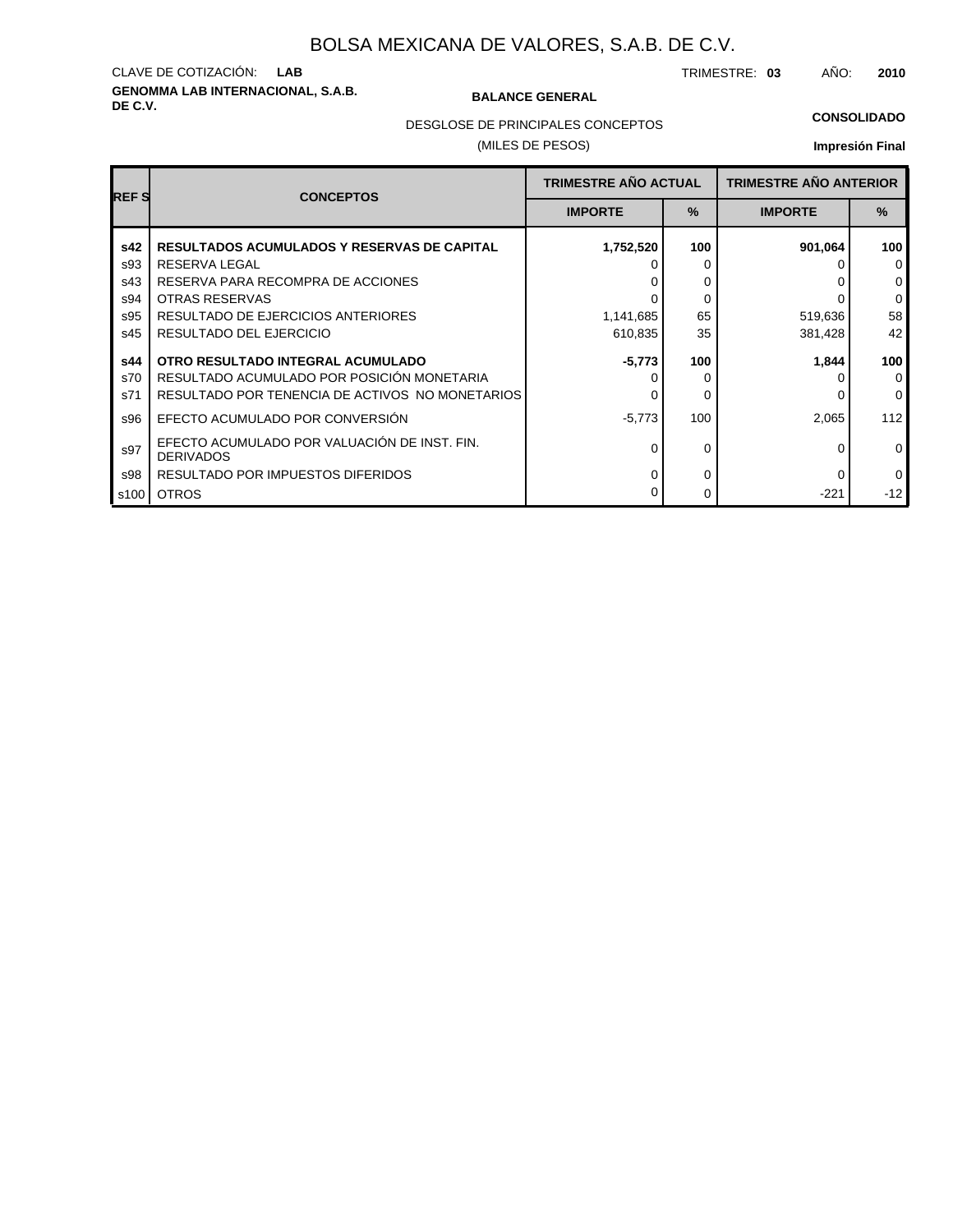# **GENOMMA LAB INTERNACIONAL, S.A.B. DE C.V. BALANCE GENERAL** CLAVE DE COTIZACIÓN: **LAB**

TRIMESTRE: **03** AÑO: **2010**

(MILES DE PESOS) DATOS INFORMATIVOS

## **Impresión Final**

| <b>REFS</b> | <b>CONCEPTOS</b>                             | <b>TRIMESTRE AÑO ACTUAL</b> | <b>TRIMESTRE AÑO ANTERIOR</b> |
|-------------|----------------------------------------------|-----------------------------|-------------------------------|
|             |                                              | <b>IMPORTE</b>              | <b>IMPORTE</b>                |
| s72         | <b>CAPITAL DE TRABAJO</b>                    | 2,621,649                   | 2,153,411                     |
| s73         | FONDO PARA PENSIONES Y PRIMA DE ANTIGÜEDAD   |                             |                               |
| s74         | NUMERO DE FUNCIONARIOS (*)                   | 42                          | 39                            |
| s75         | NUMERO DE EMPLEADOS (*)                      | 615                         | 547                           |
| s76         | NUMERO DE OBREROS (*)                        |                             | O                             |
| s77         | NUMERO DE ACCIONES EN CIRCULACIÓN (*)        | 1,052,589,426               | 526,632,713                   |
| s78         | NUMERO DE ACCIONES RECOMPRADAS (*)           | 160,000                     | 2,608,000                     |
| s101        | EFECTIVO RESTRINGIDO                         | 5,154                       | 31,630                        |
| s102        | DEUDA CON COSTO DE ASOCIADAS NO CONSOLIDADAS |                             |                               |

(\*) DATOS EN UNIDADES

**CONSOLIDADO**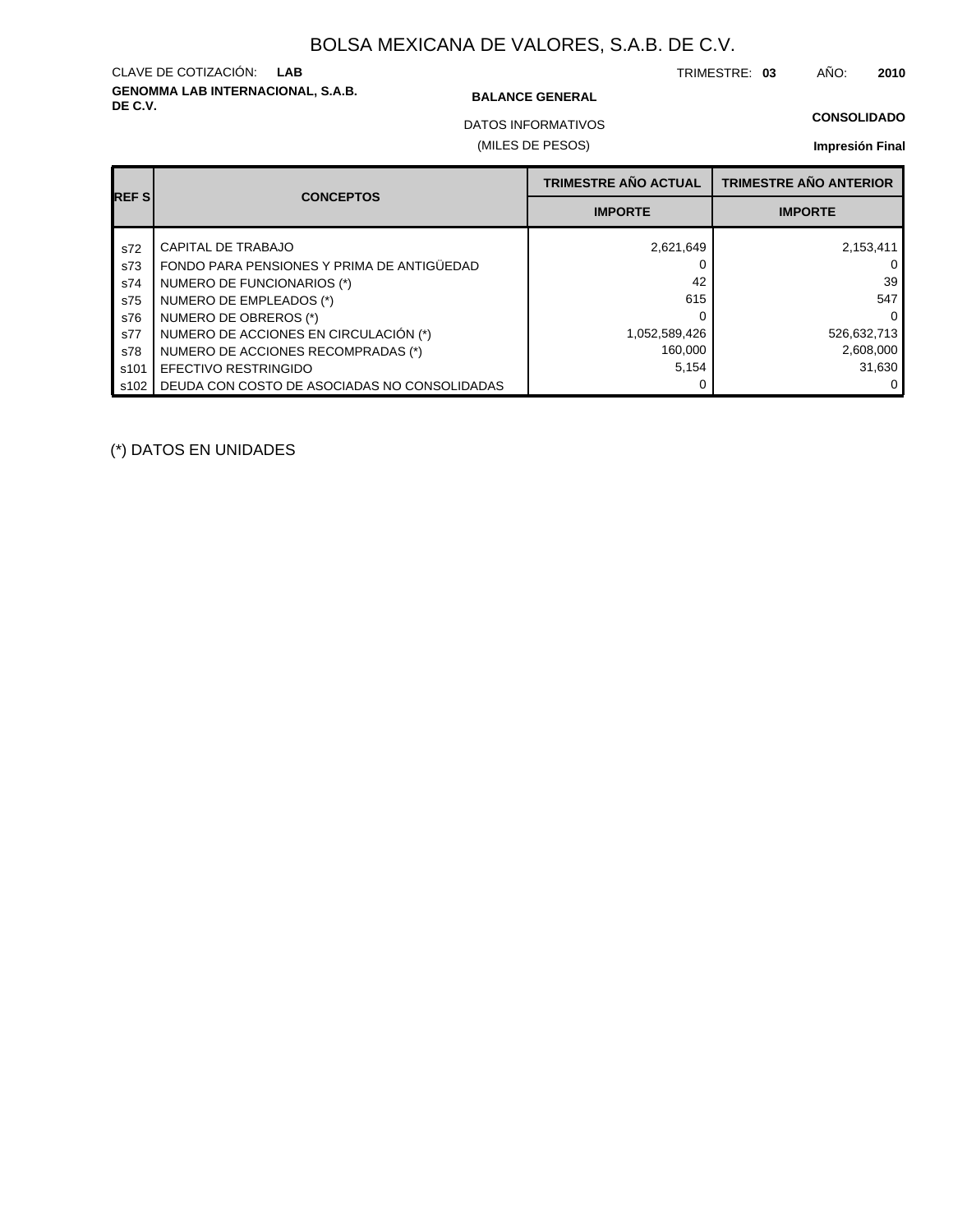**GENOMMA LAB INTERNACIONAL, S.A.B.** CLAVE DE COTIZACIÓN:

**DE C.V. ESTADO DE RESULTADOS**

TRIMESTRE: AÑO: **LAB 03 2010**

(MILES DE PESOS) DEL 1 DE ENERO AL 30 DE SEPTIEMBRE DE 2010 Y 2009 **CONSOLIDADO**

| <b>REFR</b> | <b>CONCEPTOS</b>                                                                             | <b>TRIMESTRE AÑO ACTUAL</b> |               | <b>TRIMESTRE AÑO ANTERIOR</b> |               |
|-------------|----------------------------------------------------------------------------------------------|-----------------------------|---------------|-------------------------------|---------------|
|             |                                                                                              | <b>IMPORTE</b>              | $\frac{9}{6}$ | <b>IMPORTE</b>                | $\frac{9}{6}$ |
| r01         | <b>VENTAS NETAS</b>                                                                          | 4,120,284                   | 100           | 2,758,296                     | 100           |
| r02         | <b>COSTO DE VENTAS</b>                                                                       | 1,175,708                   | 29            | 772,546                       | 28            |
| r03         | UTILIDAD (PÉRDIDA) BRUTA                                                                     | 2,944,576                   | 71            | 1,985,750                     | 72            |
| r04         | <b>GASTOS GENERALES</b>                                                                      | 2,059,712                   | 50            | 1,382,952                     | 50            |
| r05         | UTILIDAD ( PÉRDIDA) DE OPERACIÓN                                                             | 884.864                     | 21            | 602,798                       | 22            |
| r08         | OTROS INGRESOS Y (GASTOS), NETO.                                                             | 12,021                      | 0             | $-1.341$                      | $\Omega$      |
| r06         | RESULTADO INTEGRAL DE FINANCIAMIENTO                                                         | 4,478                       | $\Omega$      | 914                           | $\mathbf 0$   |
| r12         | PARTICIPACIÓN EN LOS RESULTADOS DE SUBS. NO<br>CONSOLIDADAS, NEGOCIOS CONJUNTOS Y ASOCIADAS. | $-14,222$                   | $\Omega$      | 0                             | $\mathbf 0$   |
| r48         | PARTIDAS NO ORDINARIAS                                                                       | $\Omega$                    | $\Omega$      | 0                             | $\mathbf{0}$  |
| r09         | UTILIDAD (PÉRDIDA) ANTES DE IMPUESTOS A LA UTILIDAD                                          | 887,141                     | 22            | 602,371                       | 22            |
| r10         | <b>IMPUESTOS A LA UTILIDAD</b>                                                               | 265,320                     | 6             | 219,163                       | 8             |
| r11         | UTILIDAD (PÉRDIDA) ANTES DE LAS OPERACIONES<br><b>DISCONTINUADAS</b>                         | 621,821                     | 15            | 383,208                       | 14            |
| r14         | OPERACIONES DISCONTINUADAS                                                                   | $\Omega$                    | $\Omega$      | 738                           | $\mathbf 0$   |
| r18         | UTILIDAD (PÉRDIDA) NETA CONSOLIDADA                                                          | 621,821                     | 15            | 383,946                       | 14            |
| r19         | PARTICIPACIÓN NO CONTROLADORA EN LA UTILIDAD<br>(PÉRDIDA) NETA                               | 10.986                      | $\Omega$      | 2,518                         | $\mathbf 0$   |
| r20         | PARTICIPACIÓN CONTROLADORA EN LA UTILIDAD<br>(PÉRDIDA) NETA                                  | 610,835                     | 15            | 381,428                       | 14            |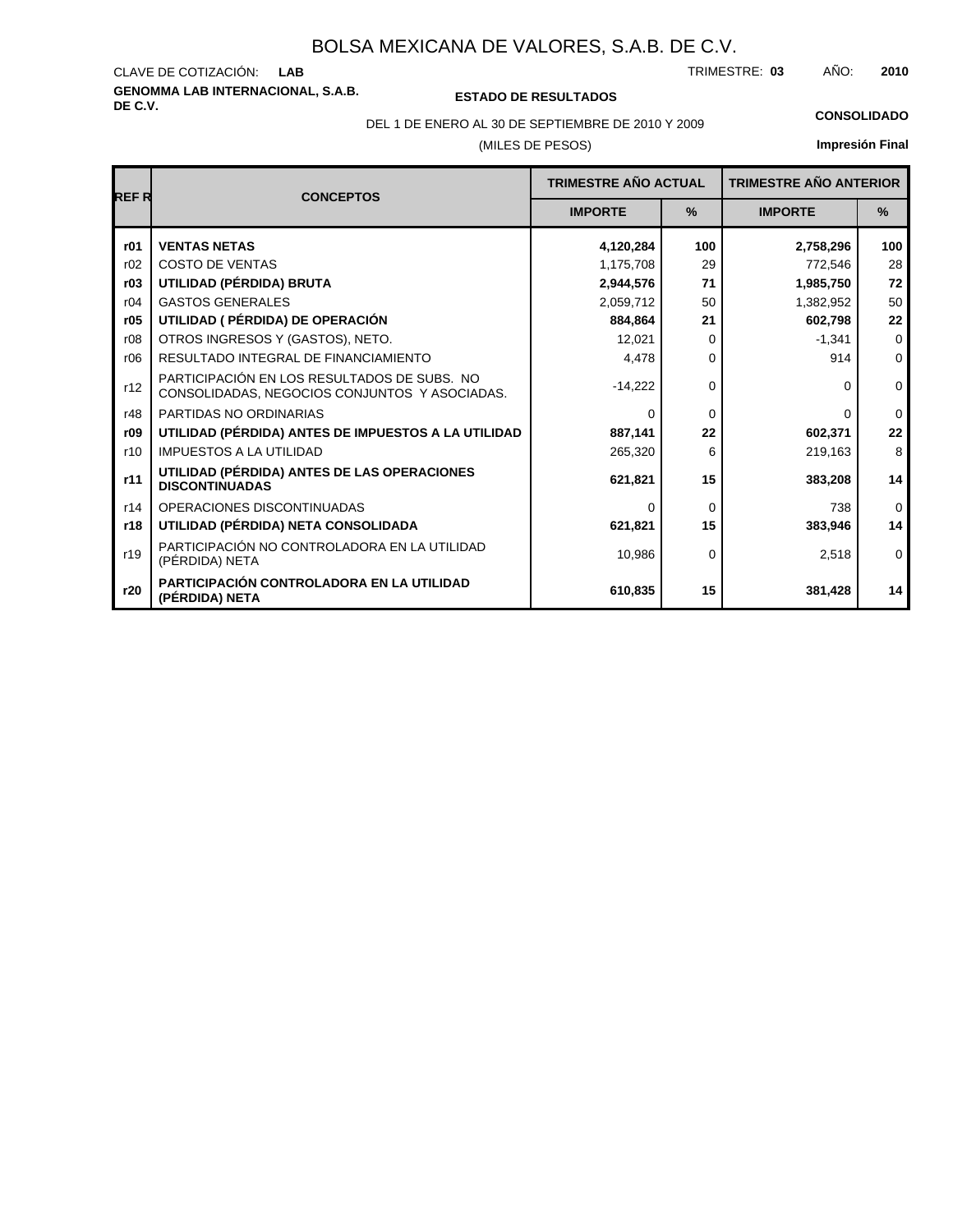# **GENOMMA LAB INTERNACIONAL, S.A.B. DE C.V. ESTADO DE RESULTADOS** CLAVE DE COTIZACIÓN:

TRIMESTRE: AÑO: **LAB 03 2010**

### **CONSOLIDADO**

DESGLOSE DE PRINCIPALES CONCEPTOS

### (MILES DE PESOS)

### **Impresión Final**

| <b>REFR</b> | <b>CONCEPTOS</b>                            | TRIMESTRE AÑO ACTUAL |          | <b>TRIMESTRE AÑO ANTERIOR</b> |             |
|-------------|---------------------------------------------|----------------------|----------|-------------------------------|-------------|
|             |                                             | <b>IMPORTE</b>       | %        | <b>IMPORTE</b>                | %           |
| r01         | <b>VENTAS NETAS</b>                         | 4,120,284            | 100      | 2,758,296                     | 100         |
| r21         | <b>NACIONALES</b>                           | 3,041,272            | 74       | 2,325,915                     | 84          |
| r22         | <b>EXTRANJERAS</b>                          | 1,079,012            | 26       | 432,381                       | 16          |
| r23         | CONVERSIÓN EN DÓLARES (***)                 | 86,459               | 2        | 31,907                        | 1           |
| r08         | OTROS INGRESOS Y (GASTOS), NETO.            | 12,021               | 100      | $-1,341$                      | 100         |
| r49         | OTROS INGRESOS Y (GASTOS), NETO.            | 16,227               | 135      | 3,563                         | $-266$      |
| r34         | P.T.U. CAUSADA                              | 4,206                | 35       | 4,904                         | $-366$      |
| r35         | P.T.U. DIFERIDA                             |                      | $\Omega$ | 0                             | $\mathbf 0$ |
| r06         | <b>RESULTADO INTEGRAL DE FINANCIAMIENTO</b> | 4,478                | 100      | 914                           | 100         |
| r24         | <b>INTERESES PAGADOS</b>                    | 7,609                | 170      | 6,009                         | 657         |
| r42         | UTILIDAD (PÉRDIDA) EN ACTUALIZACIÓN DE UDIS | 0                    | $\Omega$ | 0                             | $\mathbf 0$ |
| r45         | <b>OTROS GASTOS FINANCIEROS</b>             | 3,464                | 77       | 0                             | $\Omega$    |
| r26         | <b>INTERESES GANADOS</b>                    | 22,302               | 498      | 33,731                        | 3690        |
| r46         | OTROS PRODUCTOS FINANCIEROS                 | 11,403               | 255      | 328                           | 36          |
| r25         | UTILIDAD (PÉRDIDA) EN CAMBIOS NETO          | $-10,028$            | $-224$   | $-23,074$                     | $-2525$     |
| r28         | RESULTADO POR POSICIÓN MONETARIA            | $-8,126$             | $-181$   | $-4,062$                      | $-444$      |
| r10         | <b>IMPUESTOS A LA UTILIDAD</b>              | 265,320              | 100      | 219,163                       | 100         |
| r32         | <b>IMPUESTO CAUSADO</b>                     | 360,277              | 136      | 247,166                       | 113         |
| r33         | <b>IMPUESTO DIFERIDO</b>                    | $-94,957$            | $-36$    | $-28,003$                     | $-13$       |

(\*\*\*) DATOS EN MILES DE DOLARES AL TIPO DE CAMBIO DE CIERRE DEL TRIMESTRE QUE SE REPORTA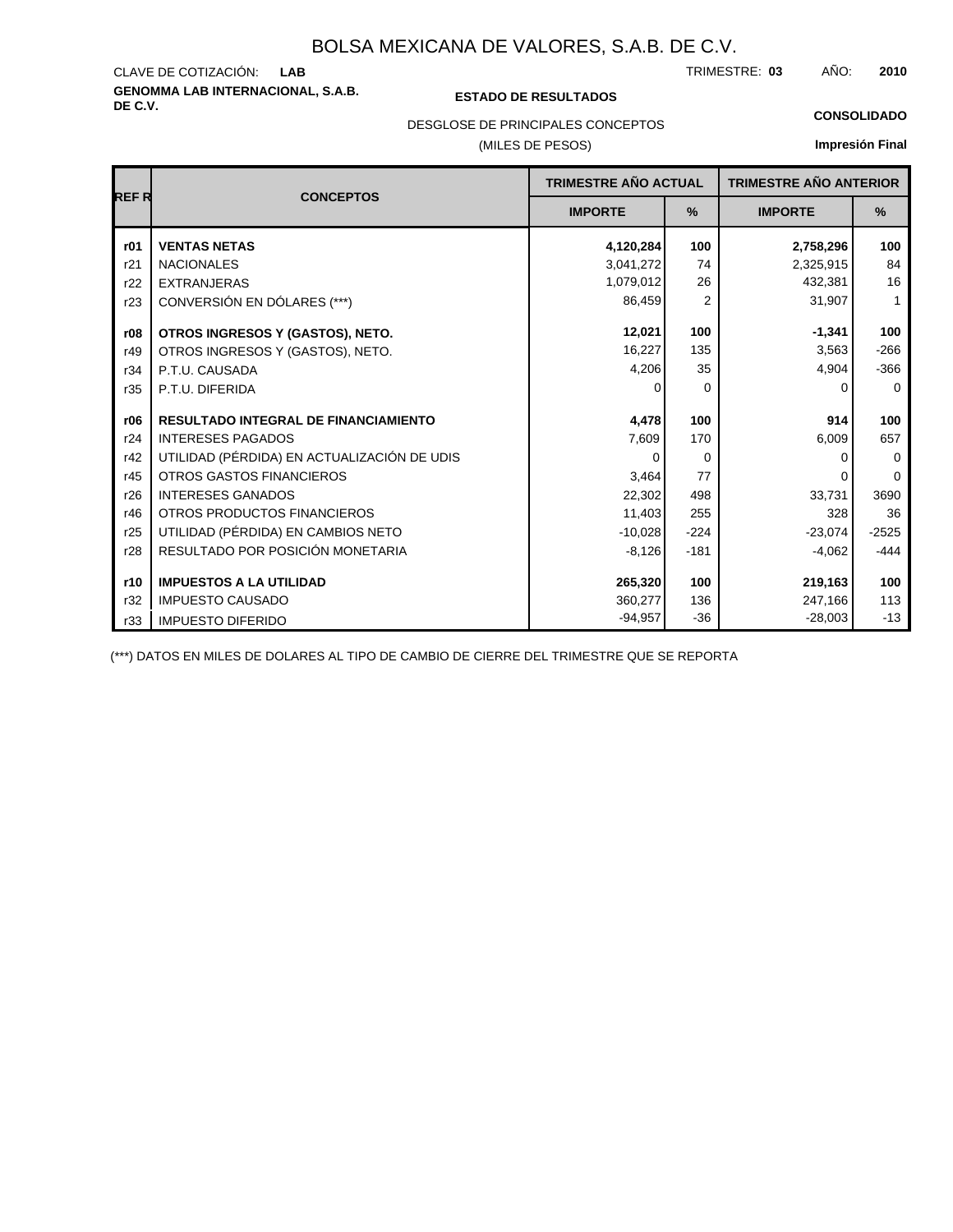**GENOMMA LAB INTERNACIONAL, S.A.B.** CLAVE DE COTIZACIÓN:

### **DE C.V. ESTADO DE RESULTADOS**

TRIMESTRE: AÑO: **LAB 03 2010**

### **CONSOLIDADO**

OTROS CONCEPTOS DE RESULTADOS

### (MILES DE PESOS)

### **Impresión Final**

| REF R | <b>CONCEPTOS</b>                                                | <b>TRIMESTRE AÑO ACTUAL</b> | <b>TRIMESTRE AÑO ANTERIOR</b> |
|-------|-----------------------------------------------------------------|-----------------------------|-------------------------------|
|       |                                                                 | <b>IMPORTE</b>              | <b>IMPORTE</b>                |
| r36   | <b>VENTAS TOTALES</b>                                           | 4,820,091                   | 3,284,541                     |
| r37   | RESULTADO FISCAL DEL EJERCICIO                                  | 801,496                     | 752,093                       |
| r38   | VENTAS NETAS (**)                                               | 5,786,643                   | 3,507,496                     |
| r39   | RESULTADO DE OPERACIÓN (**)                                     | 1,372,765                   | 808,958                       |
| r40   | PARTICIPACIÓN CONTROLADORA EN LA UTILIDAD<br>(PERDIDA) NETA(**) | 988,146                     | 575,663                       |
| r41   | UTILIDAD (PÉRDIDA) NETA CONSOLIDADA (**)                        | 997,911                     | 576,670                       |
| r47   | DEPRECIACIÓN Y AMORTIZACIÓN OPERATIVA                           | 53,130                      | 27,158                        |

(\*\*) INFORMACIÓN ÚLTIMOS DOCE MESES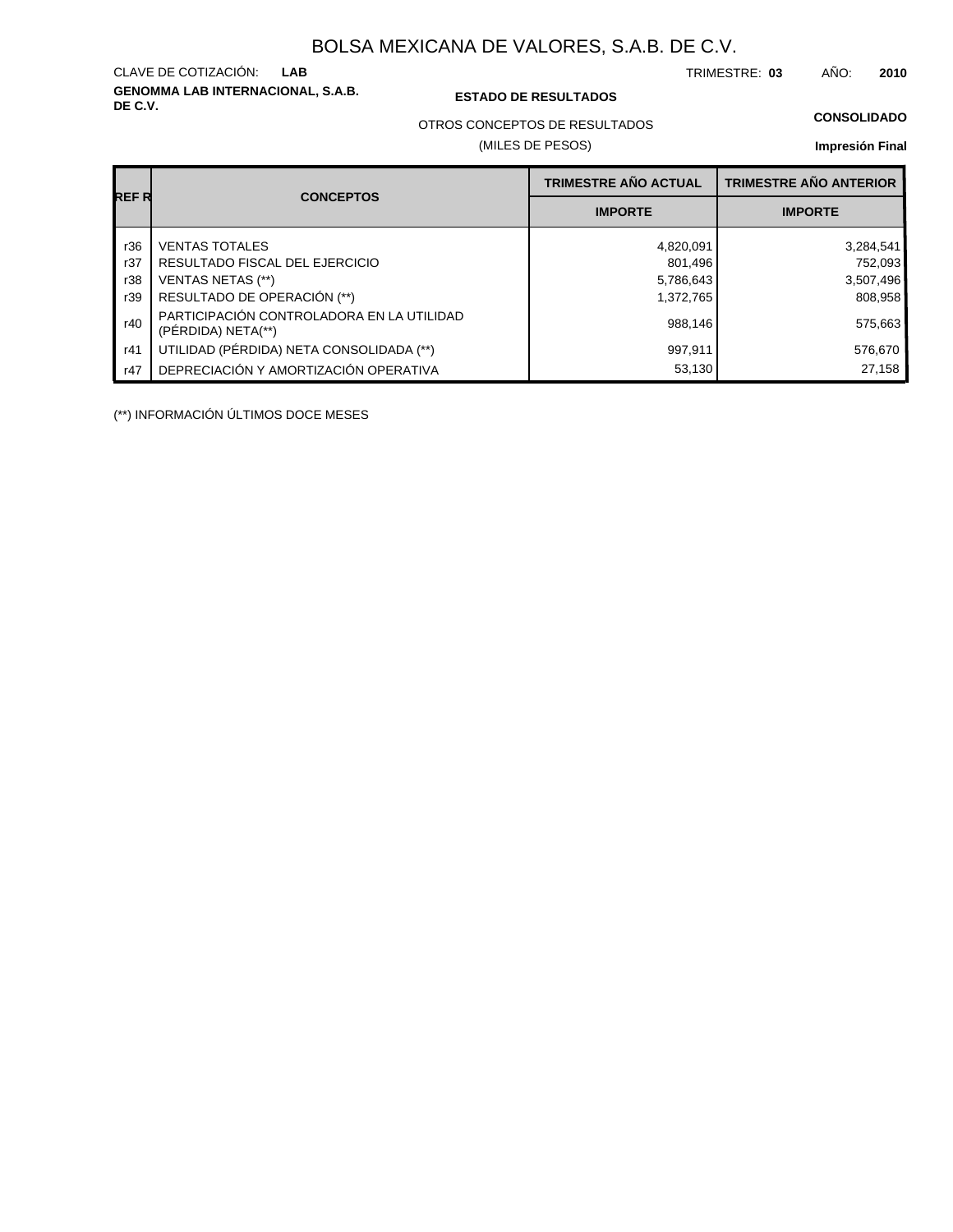**GENOMMA LAB INTERNACIONAL, S.A.B.** CLAVE DE COTIZACIÓN: TRIMESTRE: AÑO: **LAB 03 2010**

### **ESTADO DE RESULTADOS TRIMESTRAL**

DEL 1 DE JULIO AL 30 DE SEPTIEMBRE DE 2010 **CONSOLIDADO**

### (MILES DE PESOS)

| <b>REF</b>       | <b>CONCEPTOS</b>                                                                             | <b>TRIMESTRE AÑO ACTUAL</b> |                | <b>TRIMESTRE AÑO ANTERIOR</b> |                |
|------------------|----------------------------------------------------------------------------------------------|-----------------------------|----------------|-------------------------------|----------------|
| <b>RT</b>        |                                                                                              | <b>IMPORTE</b>              | $\%$           | <b>IMPORTE</b>                | $\%$           |
| rt <sub>01</sub> | <b>IVENTAS NETAS</b>                                                                         | 1,663,462                   | 100            | 1,123,719                     | 100            |
| rt02             | <b>COSTO DE VENTAS</b>                                                                       | 469,342                     | 28             | 340,051                       | 30             |
| rt03             | UTILIDAD (PÉRDIDA) BRUTA                                                                     | 1,194,120                   | 72             | 783,668                       | 70             |
| rt04             | <b>IGASTOS GENERALES</b>                                                                     | 780,616                     | 47             | 509,910                       | 45             |
| rt05             | UTILIDAD ( PÉRDIDA) DE OPERACIÓN                                                             | 413,504                     | 25             | 273,758                       | 24             |
| rt <sub>08</sub> | OTROS INGRESOS Y (GASTOS), NETO.                                                             | $-1,924$                    | $\Omega$       | $-1,278$                      | $\mathbf 0$    |
| rt06             | <b>RESULTADO INTEGRAL DE FINANCIAMIENTO</b>                                                  | 5,220                       | $\Omega$       | 19,795                        | $\overline{2}$ |
| rt12             | PARTICIPACIÓN EN LOS RESULTADOS DE SUBS. NO<br>CONSOLIDADAS, NEGOCIOS CONJUNTOS Y ASOCIADAS. | $-3,760$                    | $\Omega$       | <sup>0</sup>                  | $\Omega$       |
| rt48             | <b>IPARTIDAS NO ORDINARIAS</b>                                                               | $\Omega$                    | $\Omega$       | 0                             | $\mathbf 0$    |
| rt <sub>09</sub> | UTILIDAD (PÉRDIDA) ANTES DE IMPUESTOS A LA UTILIDAD                                          | 413,040                     | 25             | 292,275                       | 26             |
| rt10             | <b>IIMPUESTOS A LA UTILIDAD</b>                                                              | 120,691                     | $\overline{7}$ | 107,969                       | 10             |
| rt11             | UTILIDAD (PÉRDIDA) ANTES DE LAS OPERACIONES<br><b>DISCONTINUADAS</b>                         | 292,349                     | 18             | 184,306                       | 16             |
| rt14             | <b>OPERACIONES DISCONTINUADAS</b>                                                            | $\Omega$                    | $\Omega$       | 1,799                         | $\Omega$       |
| rt18             | UTILIDAD (PÉRDIDA) NETA CONSOLIDADA                                                          | 292,349                     | 18             | 186,105                       | 17             |
| rt19             | PARTICIPACIÓN NO CONTROLADORA EN LA UTILIDAD<br>(PÉRDIDA) NETA                               | 6,299                       | $\Omega$       | 1,626                         | $\mathbf 0$    |
| rt20             | PARTICIPACIÓN CONTROLADORA EN LA UTILIDAD<br>(PÉRDIDA) NETA                                  | 286,050                     | 17             | 184,479                       | 16             |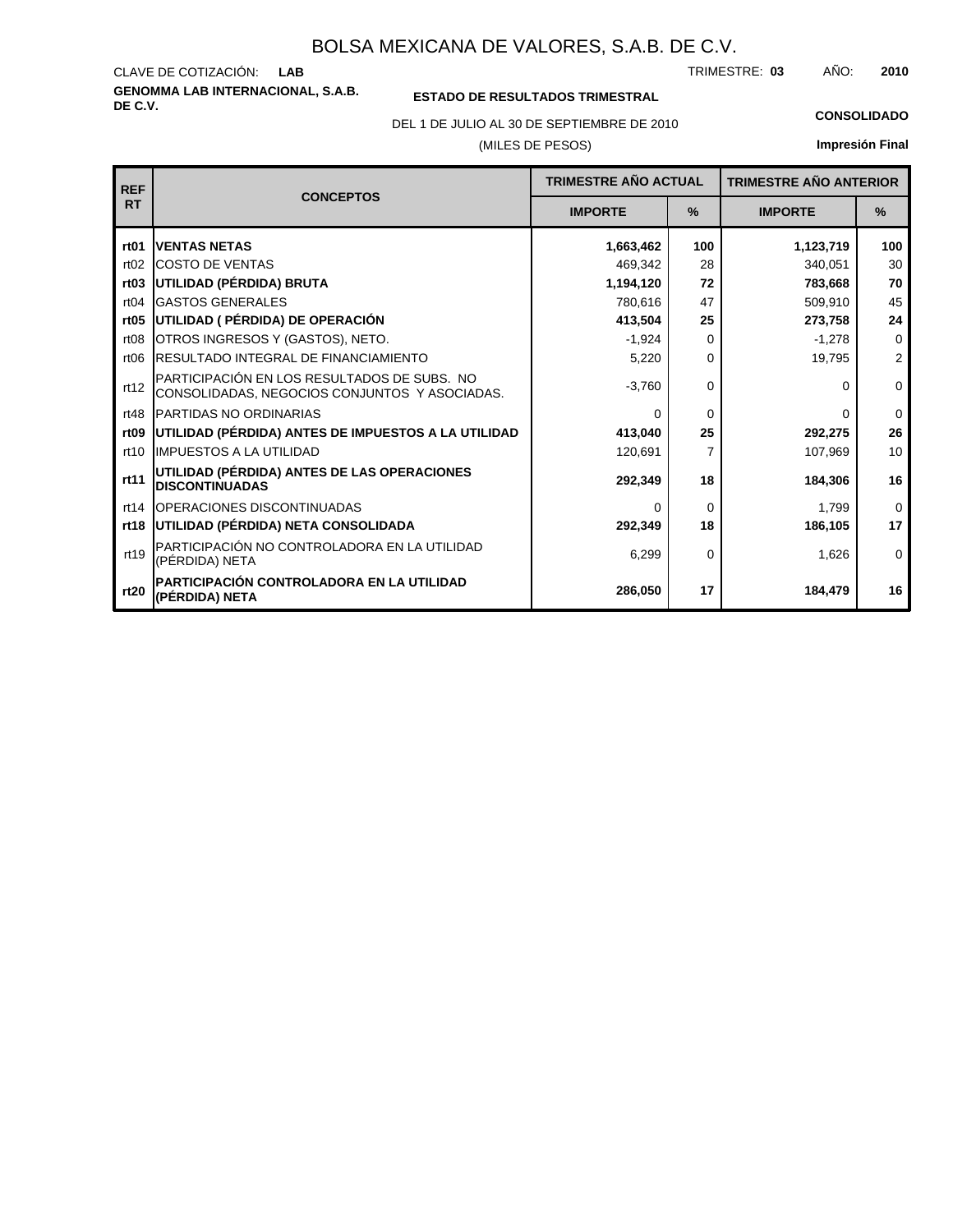**GENOMMA LAB INTERNACIONAL, S.A.B.** CLAVE DE COTIZACIÓN: TRIMESTRE: AÑO: **LAB 03 2010**

### **ESTADO DE RESULTADOS TRIMESTRAL**

DESGLOSE DE PRINCIPALES CONCEPTOS

(MILES DE PESOS)

#### **CONSOLIDADO**

**Impresión Final**

| <b>REF</b>       | <b>CONCEPTOS</b>                            | TRIMESTRE AÑO ACTUAL |                | <b>TRIMESTRE AÑO ANTERIOR</b> |                |
|------------------|---------------------------------------------|----------------------|----------------|-------------------------------|----------------|
| <b>RT</b>        |                                             | <b>IMPORTE</b>       | $\frac{9}{6}$  | <b>IMPORTE</b>                | %              |
| rt <sub>0</sub>  | <b>VENTAS NETAS</b>                         | 1,663,462            | 100            | 1,123,719                     | 100            |
| rt21             | <b>NACIONALES</b>                           | 1,197,599            | 72             | 934,729                       | 83             |
| rt22             | <b>EXTRANJERAS</b>                          | 465,863              | 28             | 188,990                       | 17             |
| rt23             | CONVERSIÓN EN DÓLARES (***)                 | 37,328               | $\overline{2}$ | 13,327                        | $\mathbf{1}$   |
| rt <sub>08</sub> | OTROS INGRESOS Y (GASTOS), NETO.            | $-1,924$             | 100            | $-1,278$                      | 100            |
| rt49             | OTROS INGRESOS Y (GASTOS), NETO.            | $-378$               | 20             | 304                           | $-24$          |
| rt34             | P.T.U. CAUSADA                              | 1,546                | $-80$          | 1,582                         | $-124$         |
| rt35             | P.T.U. DIFERIDA                             | O                    | $\Omega$       | <sup>0</sup>                  | $\Omega$       |
|                  | <b>RESULTADO INTEGRAL DE FINANCIAMIENTO</b> |                      |                |                               |                |
| rt <sub>06</sub> |                                             | 5,220                | 100            | 19,795                        | 100            |
| rt24             | <b>INTERESES PAGADOS</b>                    | 4,183                | 80             | 1,783                         | 9              |
| rt42             | UTILIDAD (PÉRDIDA) EN ACTUALIZACIÓN DE UDIS | 0                    | $\Omega$       | O                             | $\mathbf 0$    |
| rt45             | <b>OTROS GASTOS FINANCIEROS</b>             | 1,185                | 23             | $-790$                        | $-4$           |
| rt26             | <b>INTERESES GANADOS</b>                    | 5,790                | 111            | 6,352                         | 32             |
| rt46             | OTROS PRODUCTOS FINANCIEROS                 | 4,090                | 78             | 328                           | $\overline{2}$ |
| rt25             | UTILIDAD (PÉRDIDA) EN CAMBIOS NETO          | 3,148                | 60             | 15,531                        | 78             |
| rt28             | RESULTADO POR POSICIÓN MONETARIA            | $-2,440$             | $-47$          | $-1,423$                      | $-7$           |
| rt10             | <b>IMPUESTOS A LA UTILIDAD</b>              | 120,691              | 100            | 107,969                       | 100            |
| rt32             | <b>IMPUESTO CAUSADO</b>                     | 187,541              | 155            | 103,070                       | 95             |
| rt33             | <b>IMPUESTO DIFERIDO</b>                    | $-66,850$            | $-55$          | 4,899                         | 5              |

(\*\*\*) DATOS EN MILES DE DOLARES AL TIPO DE CAMBIO DE CIERRE DEL TRIMESTRE QUE SE REPORTA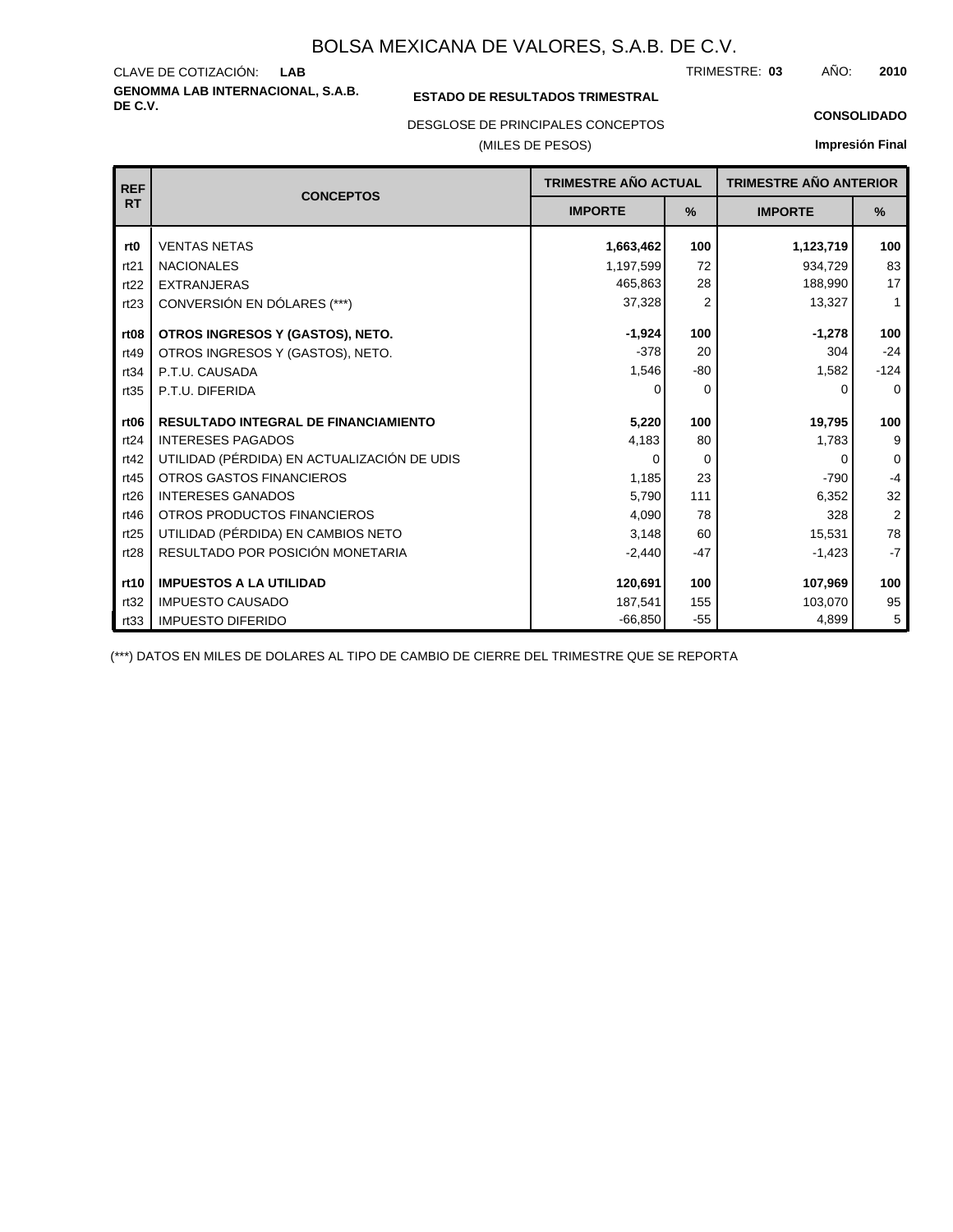**GENOMMA LAB INTERNACIONAL, S.A.B.** CLAVE DE COTIZACIÓN: **LAB**

**ESTADO DE RESULTADOS TRIMESTRAL** 

### OTROS CONCEPTOS DE RESULTADOS

(MILES DE PESOS)

#### **CONSOLIDADO**

TRIMESTRE: **03** AÑO: **2010**

| <b>REF</b> | <b>CONCEPTOS</b>                      | <b>TRIMESTRE AÑO ACTUAL</b> | <b>TRIMESTRE AÑO ANTERIOR</b> |  |
|------------|---------------------------------------|-----------------------------|-------------------------------|--|
| <b>RT</b>  |                                       | <b>IMPORTE</b>              | <b>IMPORTE</b>                |  |
| rt47       | DEPRECIACIÓN Y AMORTIZACIÓN OPERATIVA | 16,971                      | 12,131                        |  |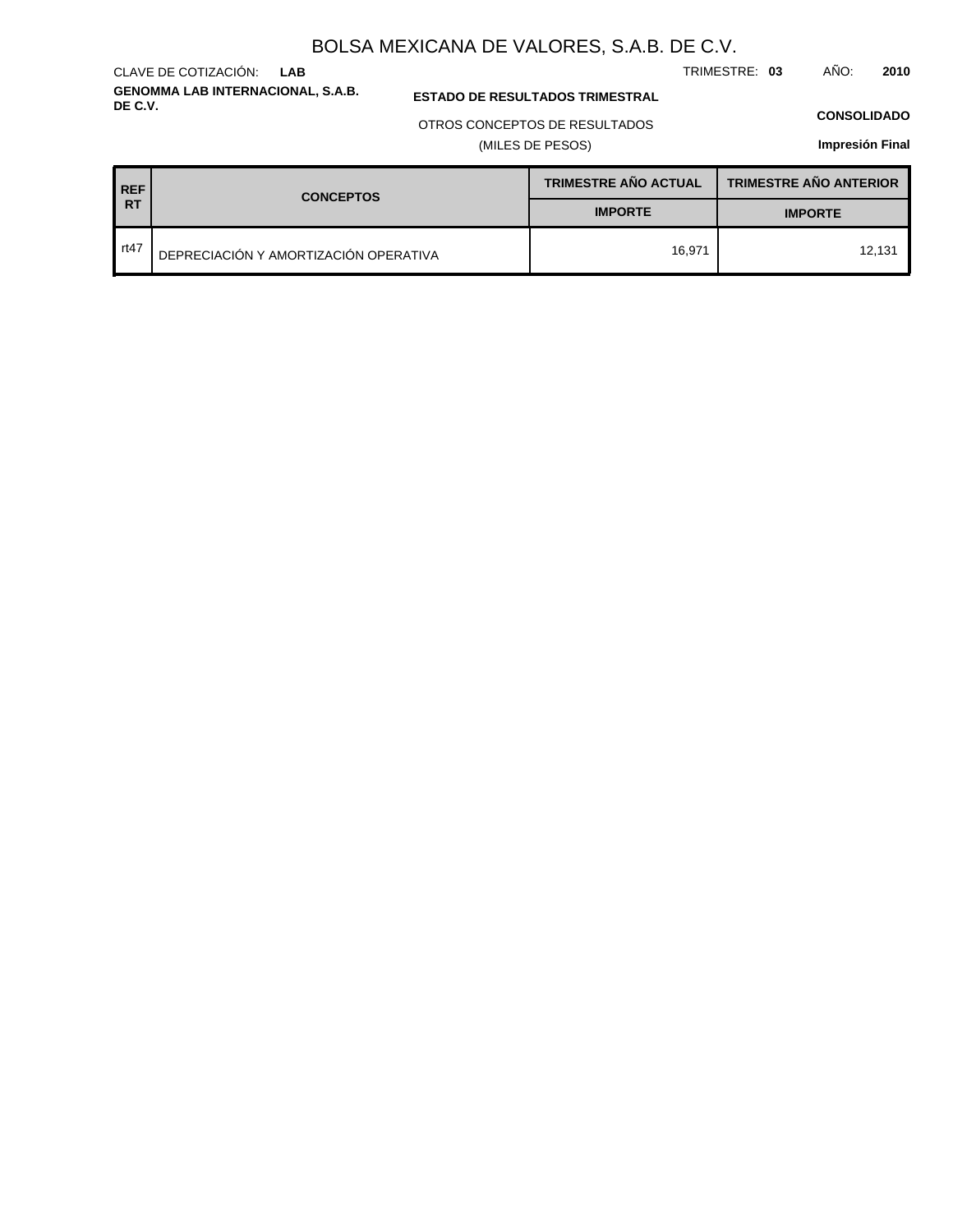CLAVE DE COTIZACIÓN: **LAB**

> **ESTADO DE FLUJO DE EFECTIVO (MÉTODO INDIRECTO)**

TRIMESTRE: **03** AÑO: **2010**

**GENOMMA LAB INTERNACIONAL, S.A.B. DE C.V.**

### PRINCIPALES CONCEPTOS

**Impresión Final**

### (MILES DE PESOS)

**CONSOLIDADO**

| REF EI | <b>CONCEPTOS</b>                                                                       | <b>TRIMESTRE AÑO</b><br><b>ACTUAL</b> | <b>TRIMESTRE AÑO</b><br><b>ANTERIOR</b> |
|--------|----------------------------------------------------------------------------------------|---------------------------------------|-----------------------------------------|
|        |                                                                                        | <b>IMPORTE</b>                        | <b>IMPORTE</b>                          |
|        | <b>ACTIVIDADES DE OPERACIÓN</b>                                                        |                                       |                                         |
| e01    | UTILIDAD (PÉRDIDA) ANTES DE IMPUESTOS A LA UTILIDAD                                    | 621,821                               | 602,371                                 |
| e02    | +(-) PARTIDAS SIN IMPACTO EN EL EFECTIVO                                               |                                       | 0                                       |
| e03    | +(-) PARTIDAS RELACIONADAS CON ACTIVIDADES DE INVERSIÓN                                | 332,229                               | 143,355                                 |
| e04    | +(-) PARTIDAS RELACIONADAS CON ACTIVIDADES DE FINANCIAMIENTO                           |                                       | 4,805                                   |
| e05    | FLUJO DERIVADO DEL RESULTADO ANTES DE IMPUESTOS A LA UTILIDAD                          | 954,050                               | 750,531                                 |
| e06    | FLUJOS GENERADOS O UTILIZADOS EN LA OPERACIÓN                                          | $-863,828$                            | $-651,700$                              |
| e07    | <b>FLUJOS NETOS DE EFECTIVO DE ACTIVIDADES DE OPERACIÓN</b>                            | 90,222                                | 98.831                                  |
|        | <b>ACTIVIDADES DE INVERSIÓN</b>                                                        |                                       |                                         |
| e08    | FLUJOS NETOS DE EFECTIVO DE ACTIVIDADES DE INVERSIÓN                                   | $-328,348$                            | $-307,236$                              |
| e09    | EFECTIVO EXCEDENTE (REQUERIDO) PARA APLICAR EN ACTIVIDADES DE<br><b>FINANCIAMIENTO</b> | $-238,126$                            | $-208,405$                              |
|        | <b>ACTIVIDADES DE FINANCIAMIENTO</b>                                                   |                                       |                                         |
| e10    | FLUJOS NETOS DE EFECTIVO DE ACTIVIDADES DE FINANCIAMIENTO                              | $-43,199$                             | $-53,177$                               |
| e11    | INCREMENTO (DISMINUCIÓN) NETO DE EFECTIVO Y DEMÁS EQUIVALENTES DE<br><b>EFECTIVO</b>   | $-281,325$                            | $-261,582$                              |
| e12    | DIFERENCIA EN CAMBIOS EN EL EFECTIVO Y EQUIVALENTES DE EFECTIVO                        | $-5,625$                              | $-2,722$                                |
| e13    | EFECTIVO Y EQUIVALENTES DE EFECTIVO AL PRINCIPIO DEL PERIODO                           | 1,078,416                             | 1,315,132                               |
| e14    | <b>EFECTIVO Y EQUIVALENTES DE EFECTIVO AL FINAL DEL PERIODO</b>                        | 791,466                               | 1,050,828                               |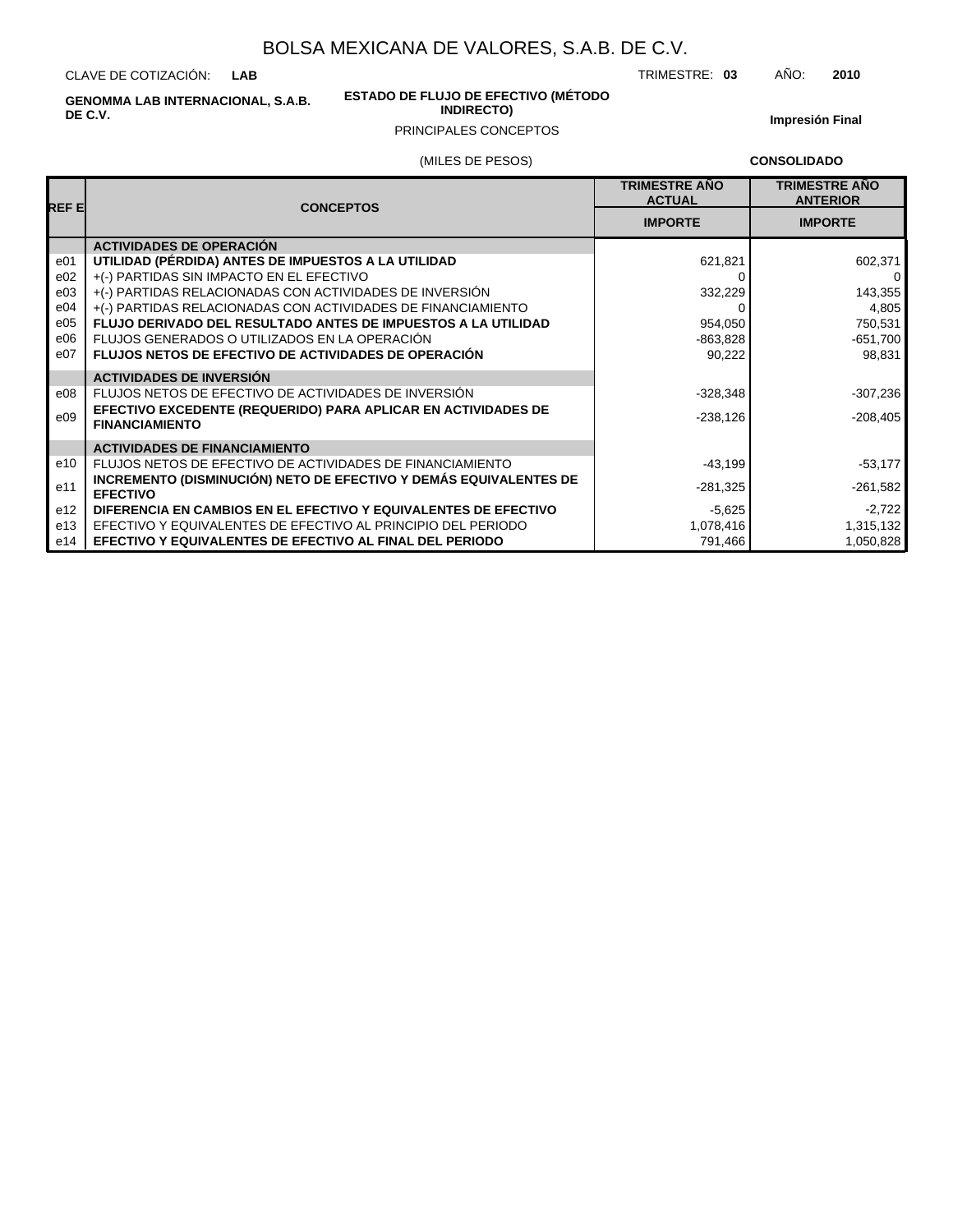CLAVE DE COTIZACIÓN: **LAB**

**ESTADO DE FLUJO DE EFECTIVO (MÉTODO**

**INDIRECTO)**

TRIMESTRE: **03** AÑO: **2010**

**Impresión Final**

# (MILES DE PESOS) DESGLOSE DE PRINCIPALES CONCEPTOS

|  | <b>CONSOLIDADO</b> |  |  |
|--|--------------------|--|--|
|  |                    |  |  |

|                   |                                                                                                                                                                                                                                  | <b>TRIMESTRE AÑO</b><br><b>ACTUAL</b>  | <b>TRIMESTRE AÑO</b><br><b>ANTERIOR</b> |
|-------------------|----------------------------------------------------------------------------------------------------------------------------------------------------------------------------------------------------------------------------------|----------------------------------------|-----------------------------------------|
| REF E             | <b>CONCEPTOS</b>                                                                                                                                                                                                                 | <b>IMPORTE</b>                         | <b>IMPORTE</b>                          |
| e02               | +(-) PARTIDAS SIN IMPACTO EN EL EFECTIVO                                                                                                                                                                                         | 0                                      | 0                                       |
| e15               | +ESTIMACIÓN DEL EJERCICIO                                                                                                                                                                                                        | 0                                      | 0                                       |
| e16               | +PROVISIÓN DEL EJERCICIO                                                                                                                                                                                                         | 0                                      | 0                                       |
| e17               | + (-) OTRAS PARTIDAS NO REALIZADAS                                                                                                                                                                                               | $\Omega$                               | 0                                       |
| e03               | +(-) PARTIDAS RELACIONADAS CON ACTIVIDADES DE INVERSIÓN                                                                                                                                                                          | 332,229                                | 143,355                                 |
| e18               | + DEPRECIACIÓN Y AMORTIZACIÓN DEL EJERCICIO *                                                                                                                                                                                    | 53,130                                 | 27,158                                  |
| e19               | (-) + UTILIDAD O PÉRDIDA EN VENTA DE INMUEBLES, MAQUINARIA Y EQUIPO                                                                                                                                                              | -557                                   | $-11$                                   |
| e20               | + PÉRDIDA POR DETERIORO                                                                                                                                                                                                          | 0                                      | 0                                       |
| e21               | (-)+PARTICIPACIÓN EN ASOCIADAS Y NEGOCIOS CONJUNTOS                                                                                                                                                                              | 14,222                                 | 0                                       |
| e22               | (-)DIVIDENDOS COBRADOS                                                                                                                                                                                                           | 0                                      | 0                                       |
| e23               | (-)INTERESES A FAVOR                                                                                                                                                                                                             | 0                                      | $\mathbf 0$                             |
| e24               | (-) +OTRAS PARTIDAS                                                                                                                                                                                                              | 265,434                                | 116,208                                 |
| e04               | +(-) PARTIDAS RELACIONADAS CON ACTIVIDADES DE FINANCIAMIENTO                                                                                                                                                                     | 0                                      | 4,805                                   |
| e25               | +INTERESES DEVENGADOS                                                                                                                                                                                                            | 0                                      | 4,805                                   |
| e26               | + (-) OTRAS PARTIDAS                                                                                                                                                                                                             | 0                                      | 0                                       |
| e06<br>e27<br>e28 | <b>FLUJOS GENERADOS O UTILIZADOS EN LA OPERACIÓN</b><br>+ (-) DECREMENTO (INCREMENTO) EN CUENTAS POR COBRAR<br>+ (-) DECREMENTO (INCREMENTO) EN INVENTARIOS<br>+ (-) DECREMENTO (INCREMENTO) EN OTRAS CUENTAS POR COBRAR Y OTROS | $-863,828$<br>$-920,648$<br>$-175,859$ | $-651,700$<br>$-708,055$<br>$-238,728$  |
| e29               | <b>ACTIVOS</b>                                                                                                                                                                                                                   | 26,082                                 | $-19,158$                               |
| e30               | + (-) INCREMENTO (DECREMENTO) EN PROVEEDORES                                                                                                                                                                                     | 129,191                                | 335,263                                 |
| e31               | + (-) INCREMENTO (DECREMENTO) EN OTROS PASIVOS                                                                                                                                                                                   | 186,876                                | 24,206                                  |
| e32               | + (-)IMPUESTOS A LA UTILIDAD PAGADOS O DEVUELTOS                                                                                                                                                                                 | $-109,470$                             | $-45,228$                               |
| e08               | FLUJOS NETOS DE EFECTIVO DE ACTIVIDADES DE INVERSIÓN                                                                                                                                                                             | $-328,348$                             | $-307,236$                              |
| e33               | - INVERSIÓN DE ACCS. CON CARÁCTER PERMANENTE                                                                                                                                                                                     | 0                                      | -2,450                                  |
| e34               | +DISPOSICIÓN DE ACCIONES CON CARÁCTER PERMANENTE                                                                                                                                                                                 | 0                                      | 0                                       |
| e35               | -INVERSIÓN EN INMUEBLES, PLANTA Y EQUIPO                                                                                                                                                                                         | $-189,004$                             | -75,209                                 |
| e36               | +VENTA DE INMUEBLES, PLANTA Y EQUIPO                                                                                                                                                                                             | 0                                      | 0                                       |
| e37               | -INVERSIÓN EN ACTIVOS INTANGIBLES                                                                                                                                                                                                | $-139,344$                             | $-193,299$                              |
| e38               | +DISPOSICIÓN DE ACTIVOS INTANGIBLES                                                                                                                                                                                              | 0                                      | 0                                       |
| e39               | -OTRAS INVERSIONES CON CARÁCTER PERMANENTE                                                                                                                                                                                       | 0                                      | 0                                       |
| e40               | +DISPOSICIÓN DE OTRAS INVERSIONES CON CARÁCTER PERMANENTE                                                                                                                                                                        | 0                                      | 0                                       |
| e41               | +DIVIDENDOS COBRADOS                                                                                                                                                                                                             | 0                                      | 0                                       |
| e42               | <b>+INTERESES COBRADOS</b>                                                                                                                                                                                                       | 0                                      | 0                                       |
| e43               | +(-) DECREMENTO (INCREMENTO) ANTICIPOS Y PRESTAMOS A TERCEROS                                                                                                                                                                    | 0                                      | 0                                       |
| e44               | + (-) OTRAS PARTIDAS                                                                                                                                                                                                             | $\Omega$                               | -36,278                                 |
| e10               | <b>FLUJOS NETOS DE EFECTIVO DE ACTIVIDADES DE FINANCIAMIENTO</b>                                                                                                                                                                 | $-43,199$                              | $-53,177$                               |
| e45               | + FINANCIAMIENTOS BANCARIOS                                                                                                                                                                                                      | 0                                      | 0                                       |
| e46               | + FINANCIAMIENTOS BURSÁTILES                                                                                                                                                                                                     | 0                                      | 0                                       |
| e47               | + OTROS FINANCIAMIENTOS                                                                                                                                                                                                          | 0                                      | 0                                       |
| e48               | (-) AMORTIZACIÓN DE FINANCIAMIENTOS BANCARIOS                                                                                                                                                                                    | 0                                      | 0                                       |
| e49               | (-) AMORTIZACIÓN DE FINANCIAMIENTOS BURSÁTILES                                                                                                                                                                                   | 0                                      | 0                                       |
| e50               | (-) AMORTIZACIÓN DE OTROS FINANCIAMIENTOS                                                                                                                                                                                        | 0                                      | 0                                       |
| e51               | + (-) INCREMENTO (DECREMENTO) EN EL CAPITAL SOCIAL                                                                                                                                                                               | 0                                      | 0                                       |
| e52               | (-) DIVIDENDOS PAGADOS                                                                                                                                                                                                           | 0                                      | 0                                       |
| e <sub>53</sub>   | + PRIMA EN VENTA DE ACCIONES                                                                                                                                                                                                     | 0                                      | 0                                       |
| e54               | + APORTACIONES PARA FUTUROS AUMENTOS DE CAPITAL                                                                                                                                                                                  | 0                                      | 0                                       |
| e <sub>55</sub>   | <b>-INTERESES PAGADOS</b>                                                                                                                                                                                                        | 0                                      | $-4,805$                                |
| e56               | -RECOMPRA DE ACCIONES                                                                                                                                                                                                            | $-41,040$                              | $-52,938$                               |
| e57               | + (-) OTRAS PARTIDAS                                                                                                                                                                                                             | $-2,159$                               | 4,566                                   |

\* EN CASO DE QUE DICHO IMPORTE SEA DIFERENTE A LA CUENTA R47 DEBERÁ EXPLICAR EN NOTAS.

**GENOMMA LAB INTERNACIONAL, S.A.B. DE C.V.**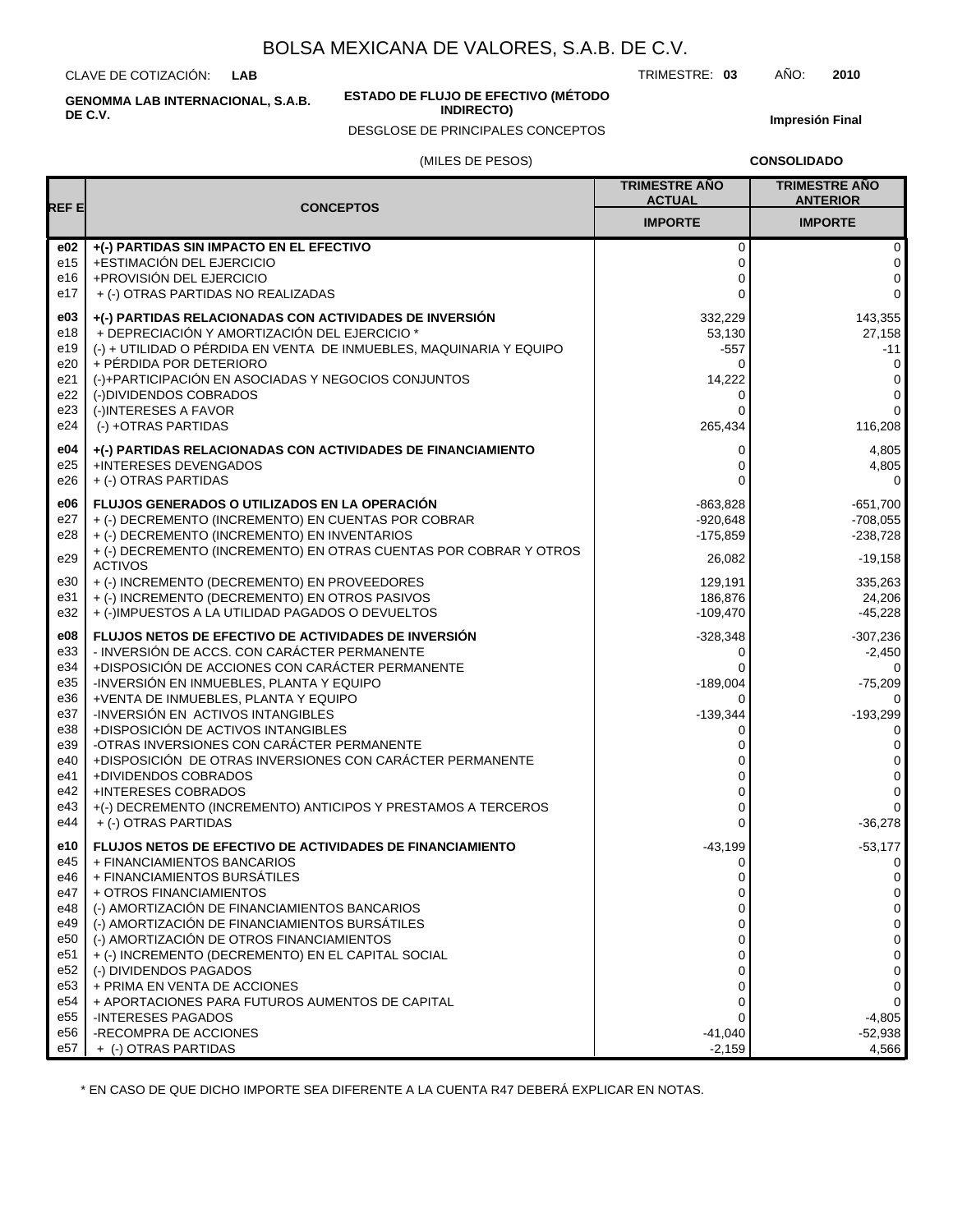**GENOMMA LAB INTERNACIONAL, S.A.B.** CLAVE DE COTIZACIÓN: TRIMESTRE: **03** AÑO: **2010 LAB**

# **DE C.V. DATOS POR ACCIÓN**

### **CONSOLIDADO**

# **Impresión Final**

|                 | <b>CONCEPTOS</b>                                                                    |    | <b>TRIMESTRE AÑO ACTUAL</b> |    | <b>TRIMESTRE AÑO ANTERIOR</b> |  |
|-----------------|-------------------------------------------------------------------------------------|----|-----------------------------|----|-------------------------------|--|
| <b>REFD</b>     |                                                                                     |    | <b>IMPORTE</b>              |    | <b>IMPORTE</b>                |  |
| d <sub>01</sub> | UTILIDAD BÁSICA POR ACCIÓN ORDINARIA (**)                                           | \$ | 0.94                        | \$ | 1.09                          |  |
| d02             | UTILIDAD BÁSICA POR ACCIÓN PREFERENTE (**)                                          | \$ | 0.00                        | \$ | 0.00                          |  |
| d03             | UTILIDAD DILUIDA POR ACCIÓN (**)                                                    | \$ | 0                           | \$ | 0.00                          |  |
| d04             | UTILIDAD (PÉRDIDA) ANTES DE OPERACIONES<br>DISCONTINUADAS POR ACCIÓN ORDINARIA (**) | \$ | 0.96                        | \$ | 1.11                          |  |
| d05             | EFECTO DE OPERACIONES DISCONTINUADAS SOBRE LA<br>UTILIDAD (PÉRDIDA) POR ACCIÓN (**) | \$ | $-0.02$                     | \$ | $-0.02$                       |  |
| d08             | VALOR EN LIBROS POR ACCIÓN                                                          | \$ | 3.45                        | \$ | 5.06                          |  |
| d09             | DIVIDENDO EN EFECTIVO ACUMULADO POR ACCIÓN                                          | \$ | 0.00                        | \$ | 0.00                          |  |
| d10             | DIVIDENDO EN ACCIONES POR ACCIÓN                                                    |    | 0.00 acciones               |    | $0.00$ acciones               |  |
| d11             | PRECIO DE MERCADO (ULTIMO HECHO) A VALOR EN<br>LIBROS.                              |    | 7.01<br>veces               |    | veces<br>3.58                 |  |
| d12             | PRECIO DE MERCADO (ULTIMO HECHO) A UTILIDAD<br>BÁSICA POR ACCIÓN ORDINARIA (**)     |    | 25.78<br>veces              |    | 16.64 veces                   |  |
| d13             | PRECIO DE MERCADO (ULTIMO HECHO) A UTILIDAD<br>BÁSICA POR ACCIÓN PREFERENTE (**)    |    | 0<br>veces                  |    | $0.00\,$<br>veces             |  |

(\*\*) INFORMACIÓN ULTIMOS DOCE MESES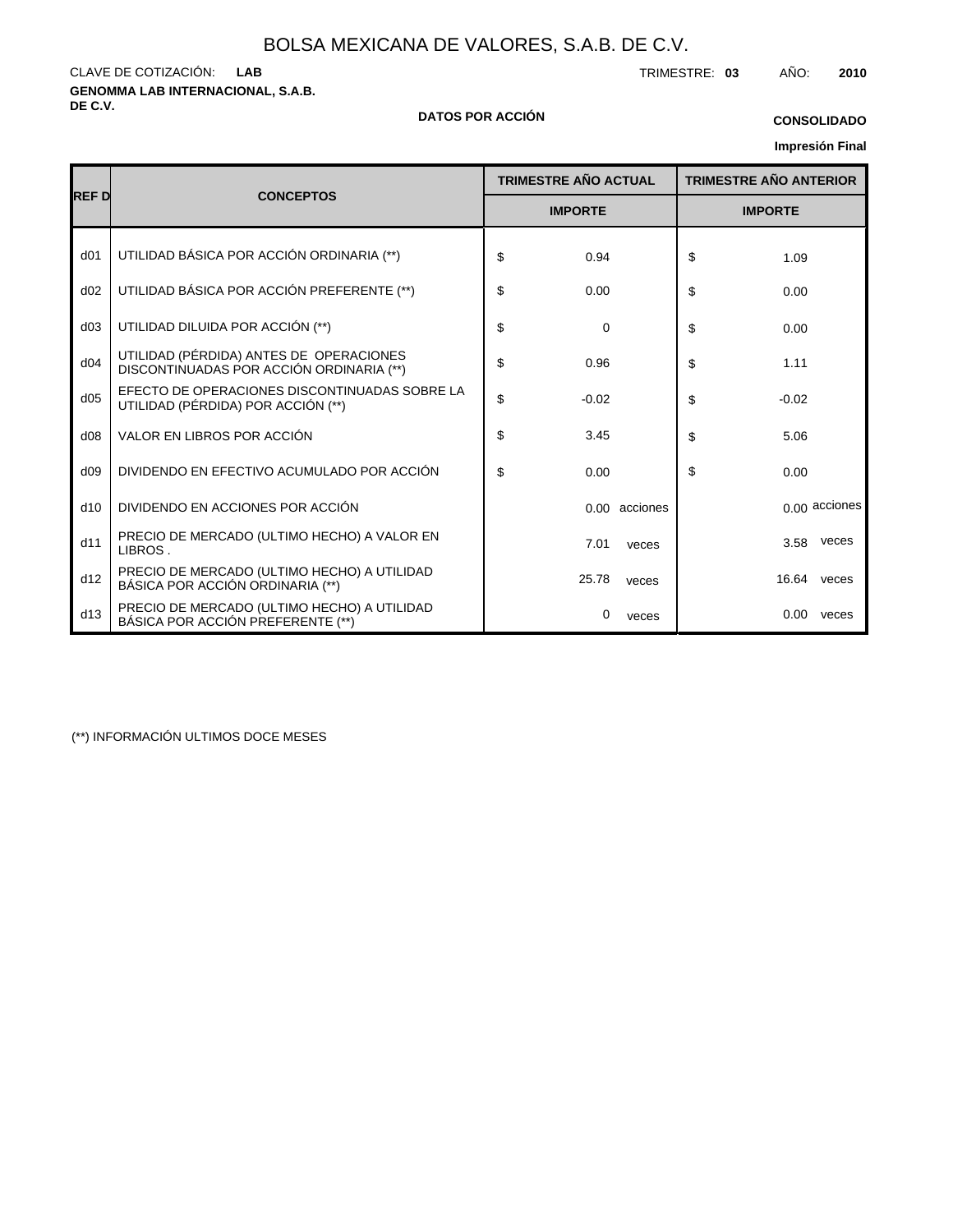**GENOMMA LAB INTERNACIONAL, S.A.B. DE C.V.** CLAVE DE COTIZACIÓN: TRIMESTRE: **03** AÑO: **2010 LAB**

### **RAZONES Y PROPORCIONES**

### **CONSOLIDADO**

**Impresión Final**

| REF P | <b>TRIMESTRE AÑO ACTUAL</b><br><b>CONCEPTOS</b>                           |             | <b>TRIMESTRE AÑO ANTERIOR</b> |         |               |
|-------|---------------------------------------------------------------------------|-------------|-------------------------------|---------|---------------|
| p01   | <b>RENDIMIENTO</b><br>UTILIDAD (PERDIDA) NETA CONSOLIDADA A VENTAS NETAS  | 15.09       | $\frac{9}{6}$                 | 13.92   | %             |
| p02   | UTILIDAD (PÉRDIDA) NETA CONSOLIDADA A CAPITAL<br>CONTABLE (**)            | 27.37       | ℅                             | 21.56   | %             |
| p03   | UTILIDAD (PÉRDIDA) NETA CONSOLIDADA A ACTIVO TOTAL (**)                   | 19.38       | $\%$                          | 15.35   | %             |
| p04   | DIVIDENDOS EN EFECTIVO A RESULTADO NETO DEL<br><b>EJERCICIO ANTERIOR</b>  | $\mathbf 0$ | %                             | 0.00    | %             |
| p05   | RESULTADO POR POSICIÓN MONETARIA A UTILIDAD<br>(PÉRDIDA) NETA CONSOLIDADA | $-1.31$     | $\%$                          | $-1.06$ | %             |
|       | <b>ACTIVIDAD</b>                                                          |             |                               |         |               |
| D06   | VENTAS NETAS A ACTIVO TOTAL (**)                                          | 1.12        | veces                         | 0.93    | veces         |
| p07   | VENTAS NETAS A INMUEBLES, PLANTA Y EQUIPO (NETO) (**)                     | 14.22       | veces                         | 21.49   | veces         |
| p08   | ROTACIÓN DE INVENTARIOS(**)                                               | 2.04        | veces                         | 1.51    | veces         |
| p09   | DÍAS DE VENTAS POR COBRAR                                                 | 119         | dias                          | 87      | dias          |
| p10   | INTERESES PAGADOS A PASIVO TOTAL CON COSTO (**)                           | $\Omega$    | $\%$                          | 0.00    | $\%$          |
|       | <b>APALACAMIENTO</b>                                                      |             |                               |         |               |
| p11   | PASIVO TOTAL A ACTIVO TOTAL                                               | 29.21       | %                             | 28.78   | %             |
| p12   | PASIVO TOTAL A CAPITAL CONTABLE                                           | 0.41        | veces                         | 0.40    | veces         |
| p13   | PASIVO EN MONEDA EXTRANJERA A PASIVO TOTAL                                | 22.10       | $\%$                          | 12.29   | $\frac{0}{0}$ |
| p14   | PASIVO A LARGO PLAZO A INMUEBLES, PLANTA Y EQUIPO<br>(NETO)               | 0.00        | %                             | 0.00    | %             |
| p15   | UTILIDAD (PÉRDIDA) DESPUÉS DE GTOS. GRALES. A<br><b>INTERESES PAGADOS</b> | 116.29      | veces                         | 100.32  | veces         |
| p16   | VENTAS NETAS A PASIVO TOTAL (**)                                          | 3.85        | veces                         | 3.24    | veces         |
|       | <b>LIQUIDEZ</b>                                                           |             |                               |         |               |
| p17   | ACTIVO CIRCULANTE A PASIVO CIRCULANTE                                     | 2.87        | veces                         | 3.35    | veces         |
| p18   | ACTIVO CIRCULANTE MENOS INVENTARIOS A PASIVO<br><b>CIRCULANTE</b>         | 2.30        | veces                         | 2.65    | veces         |
| p19   | ACTIVO CIRCULANTE A PASIVO TOTAL                                          | 2.67        | veces                         | 2.84    | veces         |
| p20   | EFECTIVO E INVERSIONES TEMPORALES A PASIVO<br><b>CIRCULANTE</b>           | 56.55       | $\%$                          | 114.80  | $\%$          |

(\*\*) INFORMACIÓN ULTIMOS DOCE MESES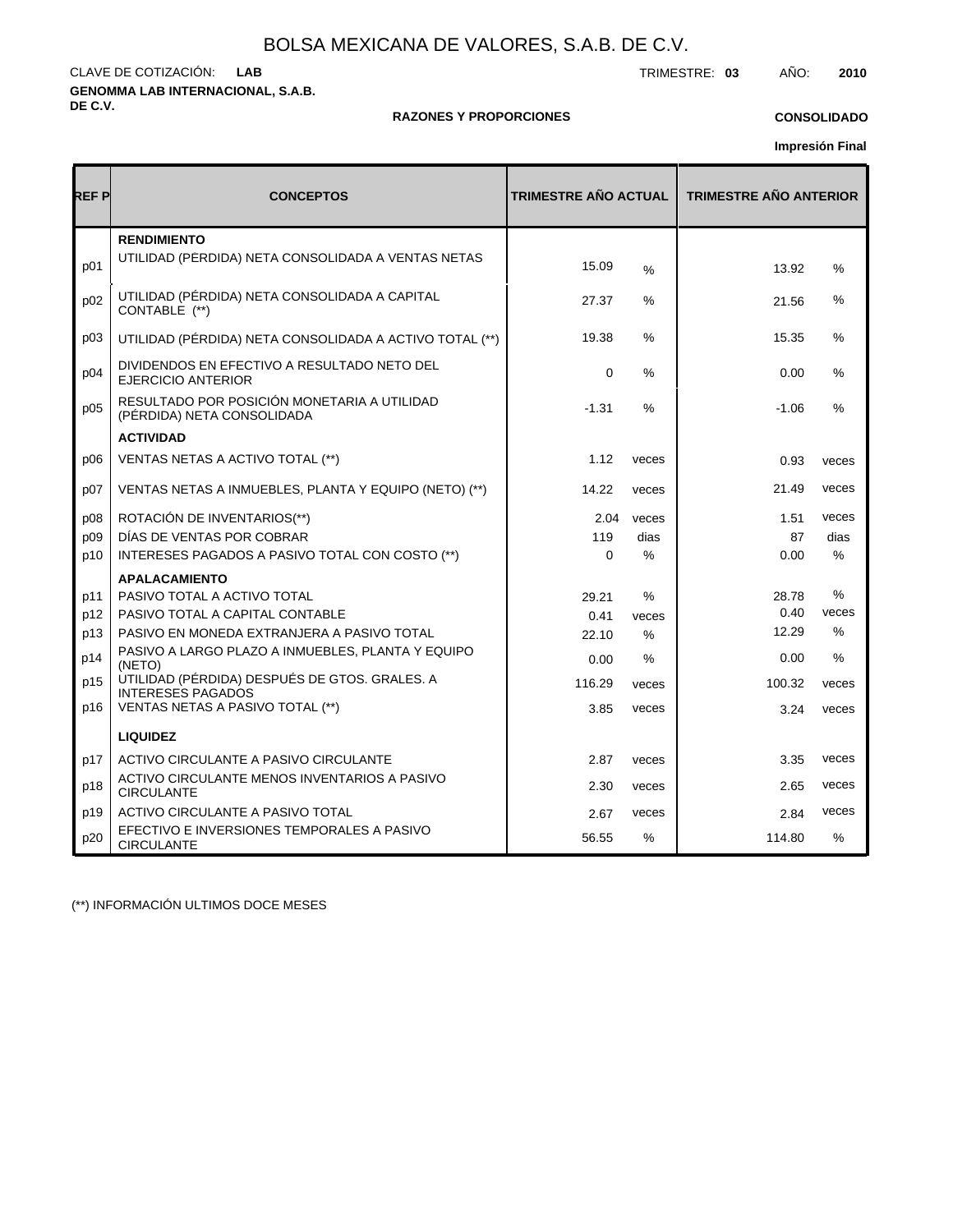CLAVE DE COTIZACIÓN: **LAB**

**GENOMMA LAB INTERNACIONAL,**

#### **COMENTARIOS Y ANALISIS DE LA ADMINISTRACIÓN SOBRE LOS RESULTADOS DE PAGINA 1/7 OPERACIÓN Y SITUACIÓN FINANCIERA DE LA COMPAÑÍA**

TRIMESTRE: **03** AÑO: **2010**

 $1/7$ **CONSOLIDADO Impresión Final**

GENOMMA LAB INTERNACIONAL REPORTA RESULTADOS DEL TERCER TRIMESTRE 2010 MÉXICO D.F. A 28 DE OCTUBRE DE 2010

EL DÍA DE HOY GENOMMA LAB INTERNACIONAL, S.A.B. DE C.V. (BMV: LAB) ("GENOMMA LAB" O "LA COMPAÑÍA"), DIO A CONOCER LOS RESULTADOS CORRESPONDIENTES AL TERCER TRIMESTRE TERMINADO AL 30 DE SEPTIEMBRE DE 2010. TODAS LAS CIFRAS INCLUIDAS EN ESTE REPORTE SE ENCUENTRAN PRESENTADAS DE ACUERDO A LAS NORMAS DE INFORMACIÓN FINANCIERA (NIF) Y SE ENCUENTRAN EN PESOS NOMINALES MEXICANOS.

RESULTADOS Y HECHOS RELEVANTES DEL 3T 2010 (VS. 3T 2009)

 LAS VENTAS NETAS ALCANZARON PS. 1,663.5 MILLONES, UN INCREMENTO DE 48.0%. EL EBITDA ALCANZÓ PS. 430.5 MILLONES, UN INCREMENTO DE 50.6%. ESTO REPRESENTA UN MARGEN DE 25.9% DURANTE EL PERIODO. LA UTILIDAD NETA CONSOLIDADA ALCANZÓ PS. 292.4 MILLONES, UN INCREMENTO DE 57.1%. ESTO REPRESENTA UN MARGEN DE 17.6% DURANTE EL PERIODO.

 LA UTILIDAD POR ACCIÓN FUE DE PS. 0.94, UN INCREMENTO DE 71.8%.

 LAS VENTAS NETAS INTERNACIONALES ALCANZARON PS. 457.8 MILLONES, UN INCREMENTO DE 143.8%.

 DURANTE EL TERCER TRIMESTRE DE 2010 GENOMMA LAB LANZÓ EXITOSAMENTE 55 PRODUCTOS BAJO 14 MARCAS EXISTENTES Y 4 PRODUCTOS BAJO 3 NUEVAS MARCAS .

 ADEMÁS, DURANTE EL TERCER TRIMESTRE DE 2010 LA COMPAÑÍA COMPLETÓ 4 ADQUISICIONES DE MARCA Y UN ACUERDO DE LICENCIA. ADICIONALMENTE, GENOMMA LAB FIRMÓ 5 ADQUISICIONES MÁS, LAS CUALES ESTÁN SUJETAS A APROBACIONES REGULATORIAS.

COMENTARIOS DEL PRESIDENTE Y DIRECTOR GENERAL

EL SR. RODRIGO HERRERA, PRESIDENTE DEL CONSEJO DE ADMINISTRACIÓN Y DIRECTOR GENERAL DE LA COMPAÑÍA MENCIONÓ: "ME DA GUSTO ANUNCIAR QUE CONTINUAMOS MOSTRANDO CRECIMIENTOS SÓLIDOS Y RENTABILIDAD DURANTE EL TERCER TRIMESTRE DE 2010. A PESAR DE NO ENTRAR EN LA GUERRA DE PRECIOS DEL MERCADO DE AUTOSERVICIOS, NUESTRAS OPERACIONES EN MÉXICO JUNTO CON NUESTRAS OPERACIONES INTERNACIONALES GUIARON EL SIGNIFICATIVO AUMENTO EN VENTAS Y RENTABILIDAD DURANTE ESTE TRIMESTRE. EL DESEMPEÑO DE NUESTRAS MARCAS BASE REFLEJÓ UN FUERTE SELL-IN , YA QUE LOS NIVELES DE INVENTARIOS DE NUESTROS CLIENTES REGRESARON A NIVELES NORMALES, TRADUCIÉNDOSE EN UN CRECIMIENTO SIGNIFICATIVO PARA LA COMPAÑÍA DURANTE EL TRIMESTRE. TODOS EN GENOMMA LAB ESTAMOS SATISFECHOS DE VER QUE LOS RESULTADOS DE 2010 VAN EN LÍNEA CON NUESTRAS EXPECTATIVAS PROPUESTAS EN LA GUÍA DE RESULTADOS.

EN EL CASO DE NUESTRAS OPERACIONES INTERNACIONALES, CONTINUAMOS REGISTRANDO RESULTADOS EXCELENTES CON CRECIMIENTOS SIGNIFICATIVOS EN TODOS NUESTROS MERCADOS, ESPECIALMENTE EN BRASIL, COLOMBIA Y ARGENTINA. NUESTRA RECIENTE INCURSIÓN EN EL MERCADO DE ESTADOS UNIDOS CONTINÚA DESARROLLÁNDOSE CONFORME A LO ESPERADO, MARCANDO LA HUELLA PARA EL 2011, YA QUE NUESTRO PROCESO DE CATALOGACIÓN CONTINÚA CON CLIENTES DE AUTOSERVICIOS TALES COMO WALGREENS Y WAL-MART. ESTOS DESARROLLOS POSITIVOS HAN CONTRARRESTADO EL DESEMPEÑO MENOR A LAS EXPECTATIVAS DE NUESTRA MARCA PRIMER NIVEL POR TU SALUD. NUESTRAS VENTAS INTERNACIONALES REPRESENTAN UNA PARTE IMPORTANTE DE NUESTRAS VENTAS TOTALES Y SE ESTÁN VOLVIENDO CADA VEZ MÁS RELEVANTES."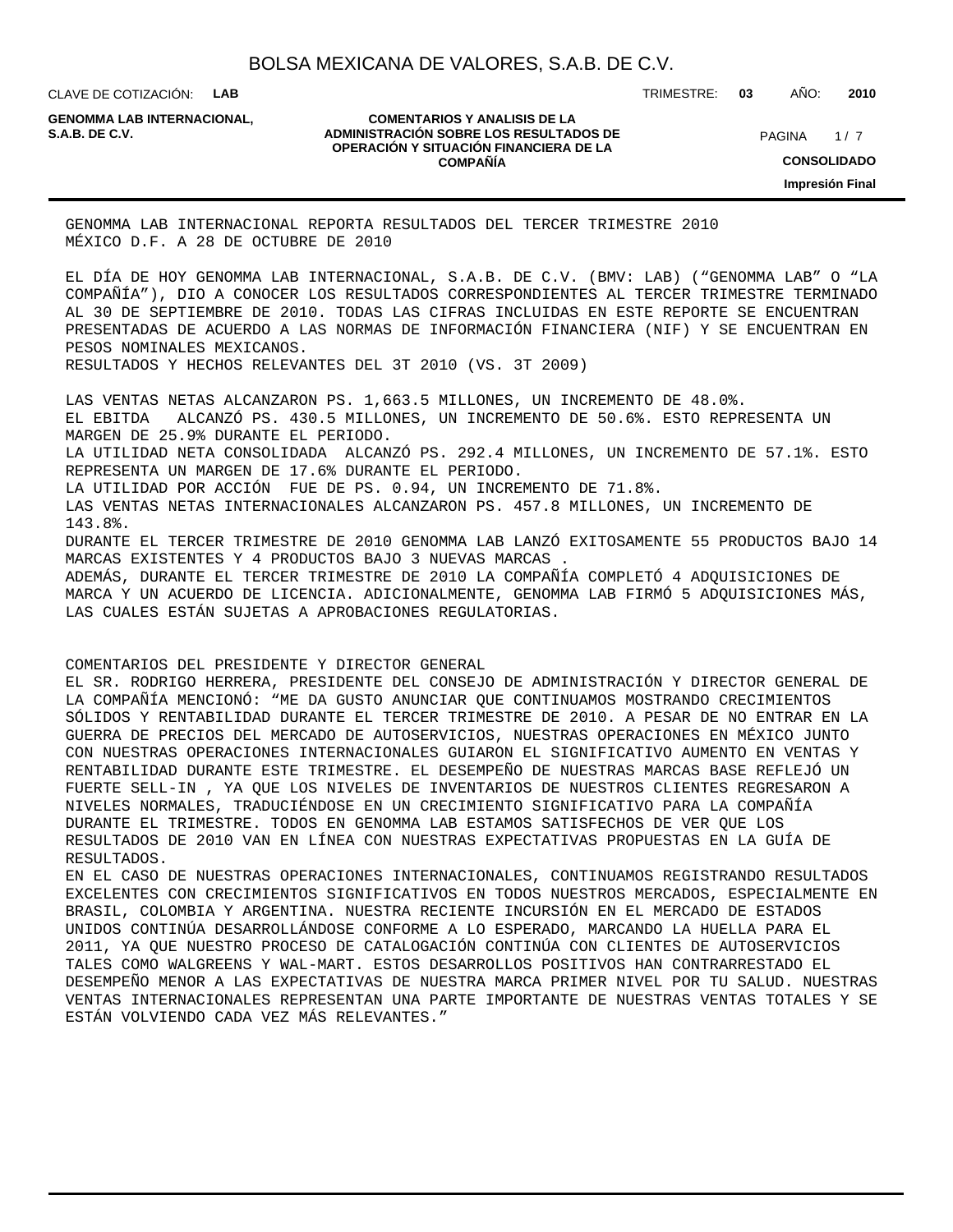CLAVE DE COTIZACIÓN: **LAB**

**GENOMMA LAB INTERNACIONAL,**

**COMENTARIOS Y ANALISIS DE LA ADMINISTRACIÓN SOBRE LOS RESULTADOS DE PAGINA 2/7 PAGINA 2/7 OPERACIÓN Y SITUACIÓN FINANCIERA DE LA COMPAÑÍA**

TRIMESTRE: **03** AÑO: **2010**

 $2/7$ 

**CONSOLIDADO**

**Impresión Final**

RESULTADOS CONSOLIDADOS DEL TERCER TRIMESTRE 2010 LA SIGUIENTE TABLA PRESENTA EL ESTADO DE RESULTADOS CONDENSADOS Y CONSOLIDADOS, EN MILLONES DE PESOS (EXCEPTO LAS ACCIONES Y LAS UTILIDADES POR ACCIÓN), MOSTRANDO EL MARGEN DE CADA CONCEPTO, COMO PORCENTAJE DE VENTAS NETAS, ASÍ COMO LA VARIACIÓN PORCENTUAL DE LOS PERIODOS DE TRES Y NUEVE MESES TERMINADOS EL 30 DE SEPTIEMBRE DE 2010, EN COMPARACIÓN CON LOS MISMOS PERIODOS DE 2009: PARA EL PERIODO DE TRES MESES Y NUEVE TERMINADO EL 30 DE SEPTIEMBRE 2010 Y 2009 (EN MILLONES DE PESOS NOMINALES)

1 EL EBITDA SE CALCULA AGREGANDO AMORTIZACIÓN Y DEPRECIACIÓN A LA UTILIDAD OPERATIVA. 2 LA UTILIDAD POR ACCIÓN SE CALCULÓ DIVIDIENDO LA UTILIDAD NETA CONSOLIDADA DE LOS ÚLTIMOS 12 MESES ENTRE EL PROMEDIO PONDERADO DEL NÚMERO DE ACCIONES QUE HABÍA EN LA SOCIEDAD DURANTE EL PERIODO. EL NÚMERO TOTAL DE ACCIONES EN CIRCULACIÓN AL 30 DE SEPTIEMBRE DE 2010 ERA DE 1,052,589,426.

LAS VENTAS NETAS AUMENTARON 48.0% ALCANZANDO PS. 1,663.5 MILLONES EN EL TERCER TRIMESTRE DEL 2010, EN COMPARACIÓN CON PS. 1,123.7 MILLONES EN EL MISMO TRIMESTRE DEL 2009. ESTE INCREMENTO ES EL RESULTADO DE: I) UN INCREMENTO DE 55.4% (PS. 281.6 MILLONES) DE LA LÍNEA BASE EN MÉXICO, INCLUYENDO LAS EXTENSIONES DE LÍNEA DE ESTAS MARCAS, ALCANZANDO PS. 789.6 MILLONES; II) UN INCREMENTO DE 72.5% (PS. 120.0 MILLONES) DEBIDO AL EFECTO DE LOS LANZAMIENTOS DEL AÑO ANTERIOR EN MÉXICO, INCLUYENDO LAS RECIENTES EXTENSIONES DE LÍNEA EN DICHAS MARCAS LANZADAS DURANTE EL 2010, ALCANZANDO PS. 285.5 MILLONES; III) UN DECREMENTO DE 67.2% (PS. 176.2 MILLONES) EN VENTAS DE NUESTRO PORTAFOLIO DE PRODUCTOS PRIMER NIVEL POR TU SALUD, ALCANZANDO PS. 86.1 MILLONES; IV) PS. 44.4 MILLONES DURANTE EL TERCER TRIMESTRE DE 2010 DE MARCAS NUEVAS EN MÉXICO, DEBIDO AL LANZAMIENTO DE 14 NUEVOS PRODUCTOS BAJO 7 MARCAS NUEVAS DURANTE EL AÑO; Y V) UN CRECIMIENTO DE 143.8% (PS. 270.0 MILLONES) DE LAS OPERACIONES INTERNACIONALES PARA ALCANZAR PS. 457.8 MILLONES.

DURANTE EL TERCER TRIMESTRE GENOMMA LAB LANZÓ EXITOSAMENTE, COMO PARTE DE SU ESTRATEGIA DE EXTENSIONES DE LÍNEA, 55 PRODUCTOS BAJO 14 MARCAS EXISTENTES (LÍNEA BASE O LANZAMIENTOS DEL AÑO ANTERIOR ) DE LAS CUALES 30 FUERON LANZADOS BAJO LAS MARCAS TEATRICAL, FLOR DE NARANJA SANBORNS, , Y JOCKEY CLUB, QUE FUERON ADQUIRIDAS EL AÑO PASADO. ASIMISMO, DURANTE EL TERCER TRIMESTRE, LA COMPAÑÍA LANZÓ 4 PRODUCTOS BAJO 3 MARCAS NUEVAS , COMO PARTE DEL PLAN DE LANZAMIENTO DE NUEVOS PRODUCTOS. LA COMPAÑÍA CLASIFICA LAS VENTAS NETAS DE LAS MARCAS DE LA SIGUIENTE MANERA: 1) LÍNEA BASE SON MARCAS LANZADAS AL MENOS 2 AÑOS ANTES DEL AÑO FISCAL (2008, 2007, 2006, Y ANTERIORES), 2) LANZAMIENTO DEL AÑO ANTERIOR SON MARCAS LANZADAS DURANTE EL AÑO FISCAL ANTERIOR  $(2009)$ . 3) PRIMER NIVEL POR TU SALUD ES NUESTRA MARCA DE PRODUCTOS GENÉRICOS, 4) MARCAS NUEVAS SON MARCAS LANZADAS DURANTE EL AÑO FISCAL EN CURSO (2010), E 5) INTERNACIONALES SON LAS VENTAS NETAS DE LAS OPERACIONES INTERNACIONALES. LA SIGUIENTE TABLA MUESTRA EL DESGLOSE DE LAS VENTAS NETAS ACUMULADAS A SEPTIEMBRE DEL 2010 Y 2009 POR MARCA:

(EN MILLONES DE PESOS NOMINALES)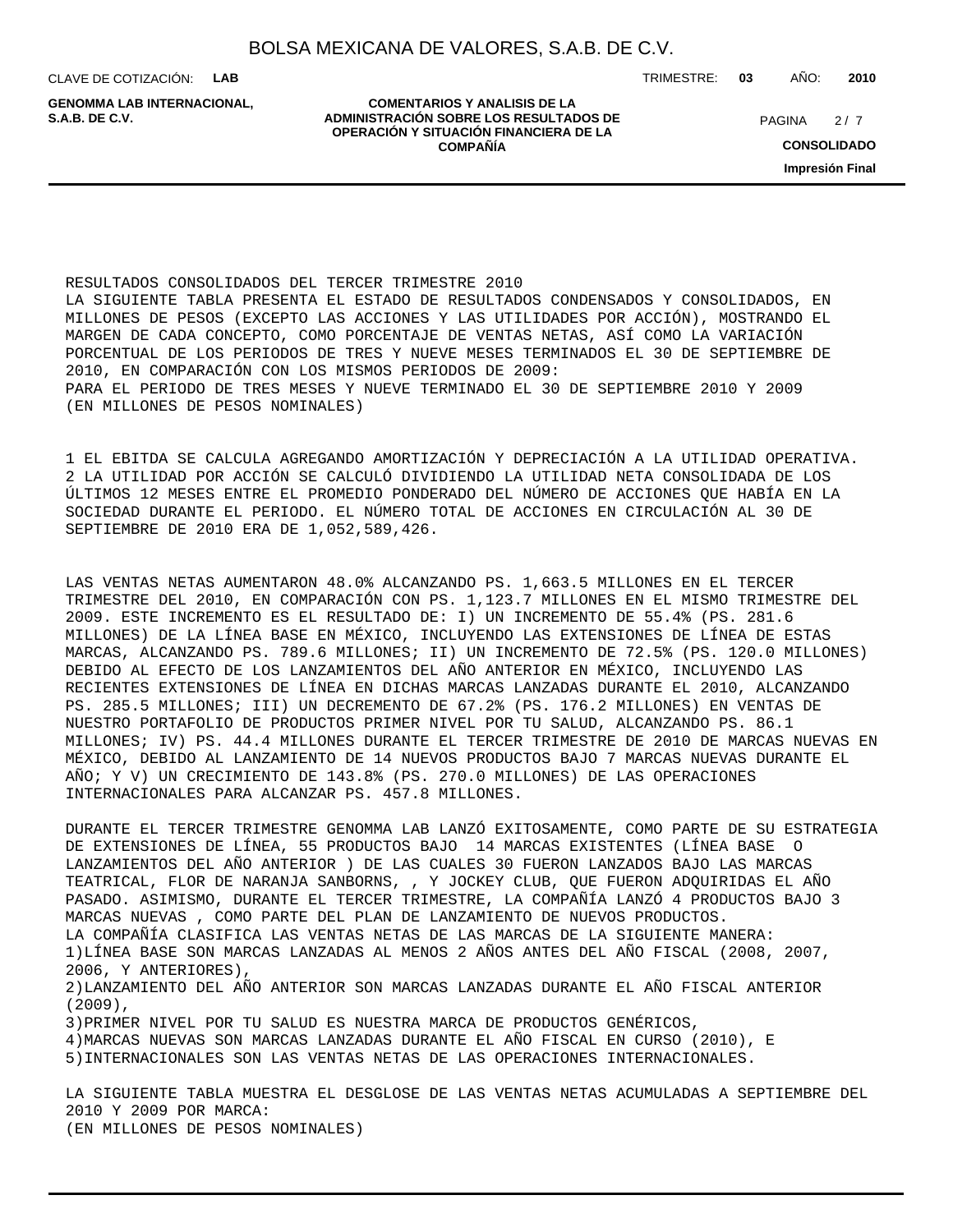CLAVE DE COTIZACIÓN: **LAB**

**GENOMMA LAB INTERNACIONAL,**

#### **COMENTARIOS Y ANALISIS DE LA ADMINISTRACIÓN SOBRE LOS RESULTADOS DE S.A.B. DE C.V.** PAGINA / 7 **OPERACIÓN Y SITUACIÓN FINANCIERA DE LA COMPAÑÍA**

 $3/7$ 

**CONSOLIDADO**

**Impresión Final**

UTILIDAD BRUTA AUMENTÓ 52.4% PARA LLEGAR A PS. 1,194.1 MILLONES EN EL TERCER TRIMESTRE DE 2010, EN COMPARACIÓN CON PS. 783.7 MILLONES EN EL TERCER TRIMESTRE DE 2009. EL MARGEN BRUTO INCREMENTÓ 2.1 PUNTOS PORCENTUALES, COMO PORCENTAJE DE VENTAS NETAS, AL ALCANZAR 71.8% EN EL TERCER TRIMESTRE DE 2010, COMPARADO CON 69.7% DURANTE EL MISMO PERIODO DE 2009. ESTE AUMENTO DE MARGEN SE ATRIBUYE PRINCIPALMENTE A UN MENOR PESO DE NUESTRO PORTAFOLIO DE PRODUCTOS PRIMER NIVEL POR TU SALUD SOBRE EL TOTAL DE LAS VENTAS NETAS, EL CUAL TIENE UN MAYOR COSTO COMO PORCENTAJE DE VENTAS NETAS, COMPARADO CON EL TERCER TRIMESTRE DEL AÑO PASADO.

LOS GASTOS GENERALES, DE VENTA Y ADMINISTRACIÓN, COMO PORCENTAJE DE VENTAS NETAS, AUMENTARON 1.5 PUNTOS PORCENTUALES PARA ALCANZAR 46.9% EN EL TERCER TRIMESTRE DE 2010, COMPARADO CON 45.4% EN EL TERCER TRIMESTRE DE 2009. ESTE AUMENTO SE DEBIÓ PRINCIPALMENTE A MAYORES GASTOS EN PUBLICIDAD DERIVADOS DEL LANZAMIENTO DE NUEVOS PRODUCTOS, LOS CUALES INCLUYEN VARIOS PRODUCTOS DE ADQUISICIONES DEL AÑO PASADO, Y FUE PARCIALMENTE COMPENSADO POR EL APALANCAMIENTO CORPORATIVO EN OTROS GASTOS GENERALES, DE VENTA Y ADMINISTRACIÓN, QUE SE OBTUVO POR EL INCREMENTO EN VENTAS NETAS DURANTE EL TERCER TRIMESTRE DE 2010, COMPARADO CON EL MISMO PERIODO DE 2009.

EBITDA AUMENTÓ 50.6%, ALCANZANDO PS. 430.5 MILLONES DURANTE EL TERCER TRIMESTRE DE 2010, COMPARADO CON PS. 285.9 MILLONES EN EL MISMO PERIODO DE 2009. EL MARGEN DE EBITDA INCREMENTÓ 0.5 PUNTOS PORCENTUALES, COMO PORCENTAJE DE VENTAS NETAS, PARA ALCANZAR 25.9% EN EL TERCER TRIMESTRE DE 2010, COMPARADO CON 25.4% EN EL TERCER TRIMESTRE DE 2009. EL INCREMENTO EN EL MARGEN DE EBITDA SE DEBE PRINCIPALMENTE AL DECREMENTO DE 2.1 PUNTOS PORCENTUALES EN EL COSTO DE VENTAS, COMO PORCENTAJE DE VENTAS NETAS, Y FUE PARCIALMENTE COMPENSADO POR UN INCREMENTO DE 1.5 PUNTOS PORCENTUALES EN GASTOS GENERALES, DE VENTA Y ADMINISTRACIÓN (EXCLUYENDO DEPRECIACIÓN Y AMORTIZACIÓN), COMO PORCENTAJE DE VENTAS NETAS.

CONCILIACIÓN DEL EBITDA PARA EL TERCER TRIMESTRE TERMINADO AL 30 DE SEPTIEMBRE DE 2010 Y 2009 (EN MILES DE PESOS NOMINALES)

LA UTILIDAD OPERATIVA AUMENTÓ 51.0% ALCANZANDO PS. 413.5 MILLONES EN EL TERCER TRIMESTRE DE 2010 COMPARADO CON PS. 273.8 MILLONES EN EL TERCER TRIMESTRE DE 2009. EL MARGEN OPERATIVO INCREMENTÓ 0.6 PUNTOS PORCENTUALES, COMO PORCENTAJE DE VENTAS NETAS, ALCANZANDO 24.9% DURANTE EL TERCER TRIMESTRE DE 2010, COMPARADO CON 24.3% DURANTE EL MISMO PERIODO DE 2009. ESTE INCREMENTO ES EL RESULTADO DE LAS RAZONES YA MENCIONADAS.

EL RESULTADO INTEGRAL DE FINANCIAMIENTO REPRESENTÓ UNA GANANCIA DE PS. 5.2 MILLONES EN EL TERCER TRIMESTRE DE 2010, LO CUAL REPRESENTA UN DECREMENTO DE PS. 14.6 MILLONES COMPARADO CON UNA GANANCIA DE PS. 19.8 MILLONES EN EL TERCER TRIMESTRE DE 2009. EL DECREMENTO SE DEBE PRINCIPALMENTE A: I) UN MENOR INGRESO FINANCIERO DE PS. 3.1 MILLONES DURANTE EL TERCER TRIMESTRE DE 2010, COMPARADO CON PS. 15.5 MILLONES EN EL TERCER TRIMESTRE DE 2009; II) UN INCREMENTO EN LOS GASTOS FINANCIEROS DE PS. 3.4 MILLONES A PS. 5.4 MILLONES DURANTE EL TERCER TRIMESTRE DE 2010, COMPARADO CON PS. 2.0 MILLONES DURANTE EL MISMO PERIODO DE 2009. III) UN MENOR INGRESO POR INTERESES DE PS. 5.8 MILLONES EN EL TERCER TRIMESTRE DE 2010, COMPARADO CON PS. 6.3 MILLONES PARA EL MISMO PERIODO DE 2009; IV) UN INCREMENTO EN LA PÉRDIDA POR POSICIÓN MONETARIA A PS. 2.4 MILLONES EN EL TERCER TRIMESTRE DE 2010 DE PS. 1.4 MILLONES EN EL PERIODO COMPARATIVO DE 2009; V) UN INCREMENTO DE PS. 2.8 MILLONES EN EL EFECTO DEL TIPO DE CAMBIO EN OPERACIONES INTERNACIONALES, RESULTANDO EN UNA GANANCIA DE PS. 4.1 MILLONES EN EL TERCER TRIMESTRE DE 2010, COMPARADO CON UNA GANANCIA DE PS. 1.3 MILLONES EN EL TERCER TRIMESTRE DE 2009. AL 30 DE SEPTIEMBRE DE 2010, LA COMPAÑÍA MANTENÍA EN TESORERÍA UNA POSICIÓN EN DÓLARES DE US\$ 14.5 MILLONES Y UNA UNA POSICIÓN TOTAL EN EFECTIVO DE PS.786.3 MILLONES.

TRIMESTRE: **03** AÑO: **2010**

| GENOMMA LAB INTERNACIOI |
|-------------------------|
| S.A.B. DE C.V.          |
|                         |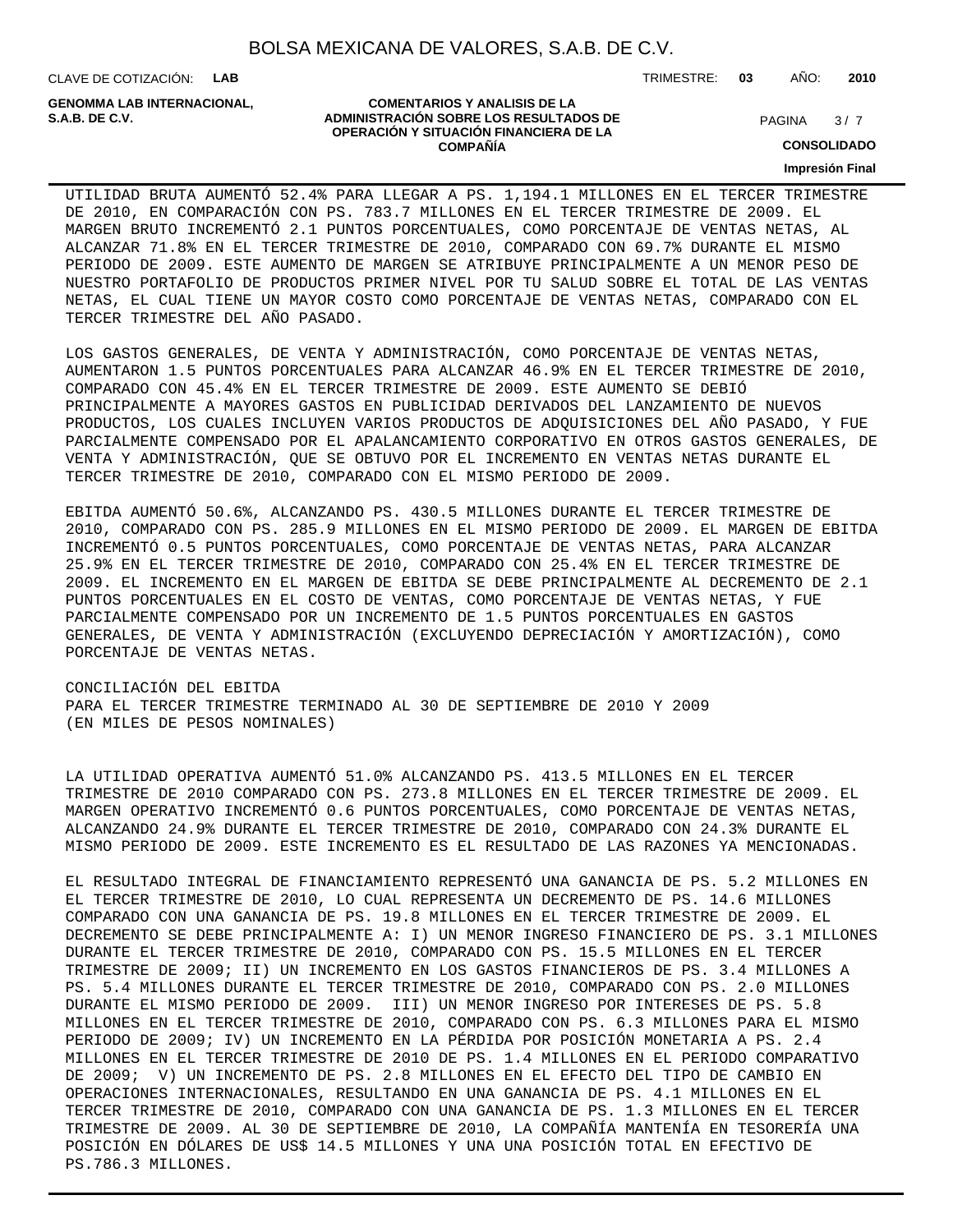CLAVE DE COTIZACIÓN: **LAB**

**GENOMMA LAB INTERNACIONAL,**

TRIMESTRE: **03** AÑO: **2010**

 $4/7$ 

**CONSOLIDADO**

**Impresión Final**

LA UTILIDAD NETA CONSOLIDADA AUMENTÓ 57.1%, ALCANZANDO PS. 292.4 MILLONES DURANTE EL TERCER TRIMESTRE DE 2010, COMPARADO CON PS. 186.1 MILLONES DURANTE EL TERCER TRIMESTRE DE 2009. ESTO ES EL RESULTADO DE TODAS LAS RAZONES MENCIONADAS ANTERIORMENTE.

BALANCE GENERAL

EFECTIVO Y EQUIVALENTES DISMINUYÓ 22.8% (PS. 232.9 MILLONES), ALCANZANDO PS. 786.3 MILLONES AL 30 DE SEPTIEMBRE DE 2010, COMPARADO CON PS. 1,019.2 MILLONES AL 30 DE SEPTIEMBRE DE 2009. ESTA DISMINUCIÓN SE DEBIÓ PRINCIPALMENTE AL USO DE EFECTIVO RELACIONADO CON LA ADQUISICIÓN DE NUESTRAS OFICINAS CORPORATIVAS POR UN MONTO DE PS. 143.7 MILLONES Y A LAS ADQUISICIONES DE MARCAS PAGADAS DURANTE LOS ÚLTIMOS DOCE MESES POR UN TOTAL DE PS. 175.3 MILLONES. ADICIONALMENTE, HUBO IMPORTANTES DESEMBOLSOS RELACIONADOS CON EL FONDEO DE LAS OPERACIONES DE BRASIL Y ESTADOS UNIDOS, ASÍ COMO REQUERIMIENTOS DE CAPITAL DE TRABAJO PARA FONDEAR EL CRECIMIENTO ALCANZADO DE LA COMPAÑÍA. ESTE USO DE CAJA FUE PARCIALMENTE CONTRARRESTADO POR LA GENERACIÓN DE EFECTIVO DE LA COMPAÑÍA DURANTE LOS ÚLTIMOS DOCE MESES.

LA CARTERA DE CLIENTES INCREMENTÓ 95.5% (PS. 1,031.6 MILLONES) A PS. 2,112.3 MILLONES AL 30 DE SEPTIEMBRE DE 2010, COMPARADO CON PS. 1,080.7 MILLONES AL 30 DE SEPTIEMBRE DE 2009. LOS DÍAS DE CLIENTES INCREMENTARON EN 20 DÍAS, AL PASAR DE 111 DÍAS AL 30 DE SEPTIEMBRE DE 2009 A 131 DÍAS AL 30 DE SEPTIEMBRE DE 2010. ESTE INCREMENTO SE DEBE PRINCIPALMENTE A UNA ESTRATEGIA COMERCIAL DE FIN DE AÑO EN LA QUE SE EXTENDIERON LOS PLAZOS DE PAGO. ADICIONALMENTE, NUESTROS DIVERSOS RECIENTES LANZAMIENTOS HAN CONTRIBUIDO A LA EXTENSIÓN DE LOS PLAZOS DE PAGO.

INVENTARIOS AUMENTARON 24.5% (PS. 158.6 MILLONES), ALCANZANDO PS. 805.5 MILLONES AL 30 DE SEPTIEMBRE DE 2010, COMPARADO CON PS. 647.0 MILLONES AL 30 DE SEPTIEMBRE DE 2009. LOS DÍAS DE INVENTARIO DISMINUYERON EN 62 DÍAS, AL PASAR DE 239 DÍAS EL 30 DE SEPTIEMBRE DE 2009 A 177 DÍAS AL 30 DE SEPTIEMBRE DE 2010. ESTA DISMINUCIÓN SE DEBIÓ PRINCIPALMENTE A UN MANEJO DE INVENTARIO MÁS EFICIENTE EN NUESTRO CENTRO DE DISTRIBUCIÓN.

PROVEEDORES AUMENTARON 28.1% (PS. 158.7 MILLONES), ALCANZANDO PS. 723.3 MILLONES AL 30 DE SEPTIEMBRE DE 2010, COMPARADO CON PS. 564.6 MILLONES AL 30 DE SEPTIEMBRE DE 2009. LOS DÍAS DE PROVEEDORES DISMINUYERON EN 49 DÍAS, AL PASAR DE 208 DÍAS AL 30 DE SEPTIEMBRE DE 2009 A 159 DÍAS AL 30 DE SEPTIEMBRE DE 2010. ESTA DISMINUCIÓN FUE PRINCIPALMENTE EL RESULTADO DEL EFECTO ACUMULADO DE LOS ÚLTIMOS 12 MESES DE NUESTRA INICIATIVA PRIMER NIVEL POR TU SALUD, QUE TENÍA TÉRMINOS DE CRÉDITO ESPECIALES NEGOCIADOS PARA SU LANZAMIENTO.

OTROS ACTIVOS CIRCULANTES INCREMENTARON 5.2% (PS. 15.4 MILLONES), ALCANZANDO PS. 314.1 MILLONES AL 30 DE SEPTIEMBRE DE 2010, COMPARADO CON PS. 298.7 MILLONES AL 30 DE SEPTIEMBRE DE 2009.

**COMENTARIOS Y ANALISIS DE LA ADMINISTRACIÓN SOBRE LOS RESULTADOS DE PAGINA 1997 E PAGINA 2018 OPERACIÓN Y SITUACIÓN FINANCIERA DE LA COMPAÑÍA**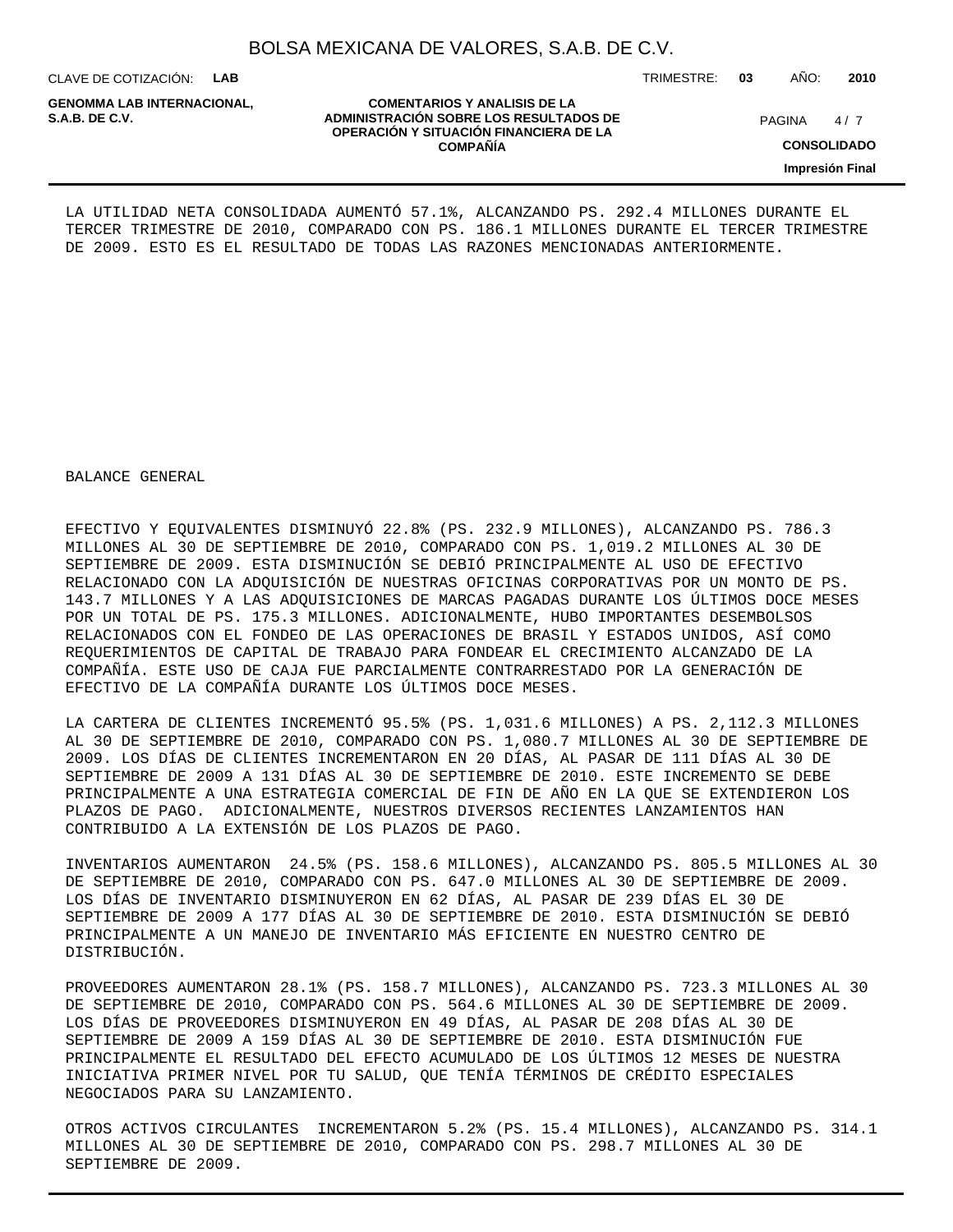CLAVE DE COTIZACIÓN: **LAB** TRIMESTRE: **03** AÑO: **2010**

**GENOMMA LAB INTERNACIONAL,**

#### **COMENTARIOS Y ANALISIS DE LA ADMINISTRACIÓN SOBRE LOS RESULTADOS DE S.A.B. DE C.V.** PAGINA / 7 **OPERACIÓN Y SITUACIÓN FINANCIERA DE LA COMPAÑÍA**

 $5/7$ 

**CONSOLIDADO**

**Impresión Final**

OTROS PASIVOS CIRCULANTES INCREMENTARON 95.8% (PS. 326.8 MILLONES), ALCANZANDO PS. 668.0 MILLONES AL 30 DE SEPTIEMBRE DE 2010, COMPARADO CON PS. 341.2 MILLONES AL 30 DE SEPTIEMBRE DE 2009. ESTE CAMBIO SE ATRIBUYE PRINCIPALMENTE A UN AUMENTO EN LA PUBLICIDAD POR PAGAR COMO PARTE DE LOS TÉRMINOS NORMALES ACORDADOS CON LAS TELEVISORAS, ADEMÁS DE A UN INCREMENTO EN LOS IMPUESTOS POR PAGAR.

DURANTE EL TERCER TRIMESTRE DE 2010 LOS REQUERIMIENTOS DE LIQUIDEZ DE LA COMPAÑÍA SE FONDEARON CON EL FLUJO DE OPERACIÓN Y EL SALDO EN CAJA. RESUMEN OPERATIVO

VENTAS DEL TERCER TRIMESTRE

EN EL TERCER TRIMESTRE DEL 2010 LAS VENTAS NETAS DE MEDICAMENTOS DE LIBRE VENTA ("OTC") EN MÉXICO INCREMENTARON 97.2% , COMPARADAS CON EL MISMO PERIODO DE 2009. DURANTE EL TERCER TRIMESTRE DE 2010 LA COMPAÑÍA LANZÓ 7 NUEVOS PRODUCTOS OTC.

LAS VENTAS NETAS DE PRODUCTOS DE CUIDADO PERSONAL EN MÉXICO SE INCREMENTARON 28.1% DURANTE EL TERCER TRIMESTRE DE 2010, COMPARADO CON EL MISMO TRIMESTRE DE 2009. DURANTE EL TERCER TRIMESTRE DE 2010 LA COMPAÑÍA LANZÓ 52 NUEVOS PRODUCTOS DE CUIDADO PERSONAL.

LAS VENTAS NETAS DE NUESTRAS OPERACIONES INTERNACIONALES AUMENTARON 143.8%, ALCANZANDO PS. 457.8 MILLONES EN EL TERCER TRIMESTRE DE 2010, COMPARADO CON PS. 187.8 MILLONES EN EL MISMO TRIMESTRE DE 2009. ESTE CRECIMIENTO ES DERIVADO PRINCIPALMENTE DE LAS NUEVAS OPERACIONES EN LOS MERCADOS DE BRASIL Y ESTADOS UNIDOS, ASÍ COMO DE UN IMPORTANTE CRECIMIENTO EN EL RESTO DE NUESTRAS OPERACIONES EN LATINOAMÉRICA, LIDERADO POR ARGENTINA Y COLOMBIA.

LANZAMIENTO DE NUEVOS PRODUCTOS Y EXTENSIONES DE LÍNEA DURANTE EL TERCER TRIMESTRE DE 2010 GENOMMA LAB LANZÓ 55 PRODUCTOS COMO EXTENSIONES DE LA LÍNEA BASE Y LANZAMIENTOS DEL AÑO ANTERIOR; Y 4 NUEVOS PRODUCTOS BAJO 3 NUEVAS MARCAS; ENTRE LOS QUE DESTACAN:

TEATRICAL ALISANTE LIPODRENANTE, TEATRICAL HUMECTANTE BLANQUEADORA +UV AND TEATRICAL CLÁSICA CON LANOLINA SON EXTENSIONES DE LÍNEA DE NUESTRA MARCA TEATRICAL, LA CUAL FUE ADQUIRIDA EN JUNIO DE 2009 POR SU GRAN PRESENCIA Y TRADICIÓN EN MÉXICO. TEATRICAL ALISANTE LIPODRENANTE ES UNA CREMA CORPORAL REAFIRMANTE, ANTI- PIEL DE NARANJA CON SEDA Y AVENA. TEATRICAL HUMECTANTE BLANQUEADORA +UV ES UNA CREMA CORPORAL ACLARANTE CON SEDA Y CONCHA NÁCAR. TEATRICAL CLÁSICA CON LANOLINA ES UNA CREMA HUMECTANTE CON LANOLINA PARA CARA Y CUERPO.

JABÓN TÍO NACHO Y ACONDICIONADOR TÍO NACHO SON EXTENSIONES DE LÍNEA DE NUESTRA MARCA TÍO NACHO, LA CUAL FUE ADQUIRIDA EN 2008 POR SU ALTO NIVEL DE RECONOCIMIENTO EN LA CATEGORÍA DE SHAMPOOS. JABÓN DEL TÍO NACHO ES UN GEL CORPORAL QUE NUTRE, HIDRATA Y AYUDA A REDUCIR LOS EFECTOS DEL ENVEJECIMIENTO DE LA PIEL. ACONDICIONADOR DEL TÍO NACHO, CON SU FÓRMULA DE MANZANILLA, RESTAURA Y ACLARA EL CABELLO.

ALLIVIAX ES UNA NUEVA MARCA QUE CONSISTE EN UN TRATAMIENTO ANTI-INFLAMATORIO QUE AYUDA A ALIVIAR DOLORES MUSCULARES, DOLOR DE GARGANTA Y CÓLICO. OTROS EVENTOS CORPORATIVOS

 EL 1° DE SEPTIEMBRE DE 2010 GENOMMA LAB SE INCLUYÓ COMO PARTE DEL ÍNDICE DE PRECIOS Y COTIZACIONES (IPC) DE LA BOLSA MEXICANA DE VALORES (BMV). LA ENTRADA A DICHO ÍNDICE ESTÁ AUMENTANDO LA LIQUIDEZ DE GENOMMA LAB. AL 30 DE SEPTIEMBRE DE 2010 GENOMMA LAB ESTABA POSICIONADA COMO LA 15VA COMPAÑÍA MÁS LÍQUIDA DE LA BMV.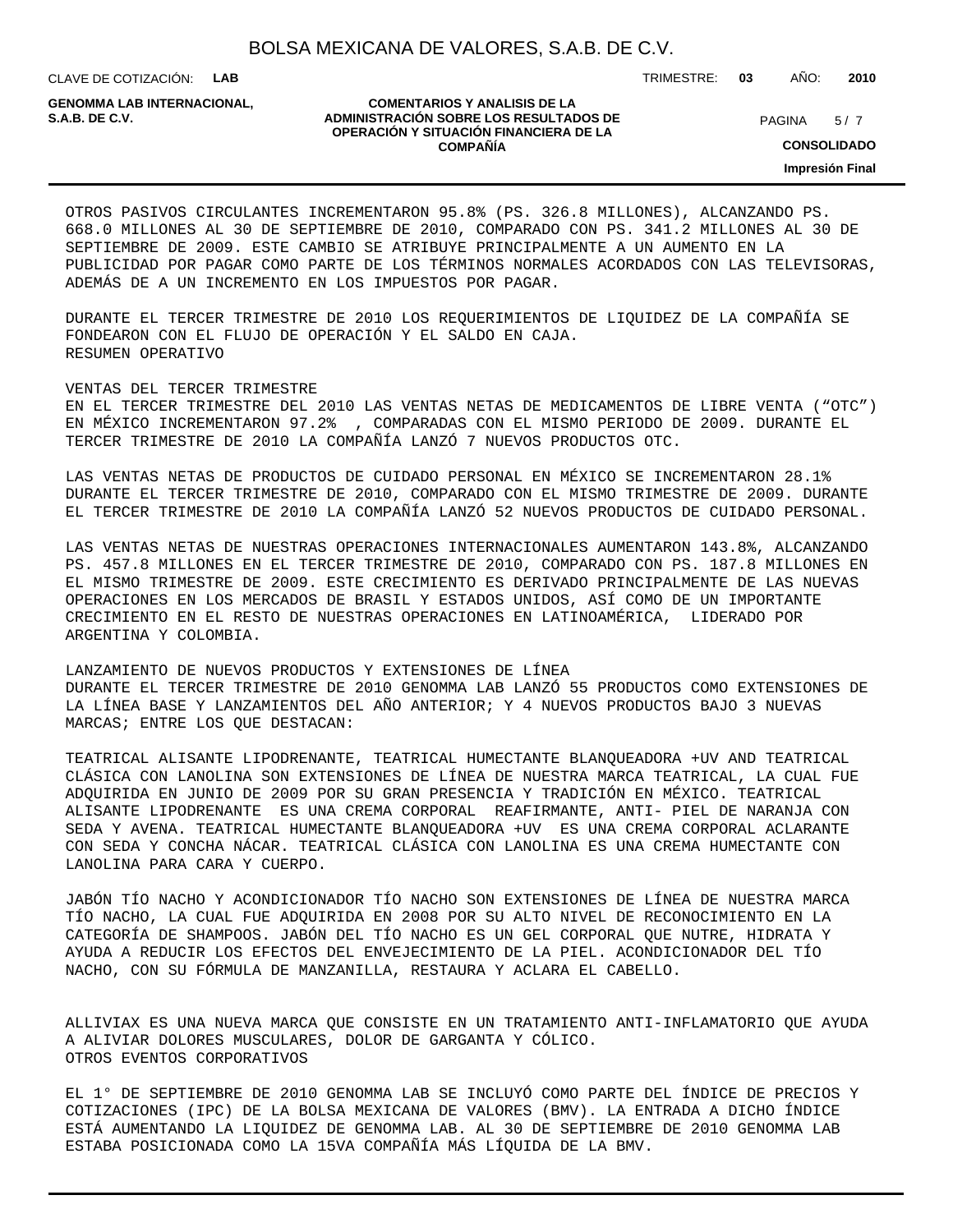CLAVE DE COTIZACIÓN: **LAB**

**GENOMMA LAB INTERNACIONAL,**

#### **COMENTARIOS Y ANALISIS DE LA ADMINISTRACIÓN SOBRE LOS RESULTADOS DE S.A.B. DE C.V.** PAGINA / 7 **OPERACIÓN Y SITUACIÓN FINANCIERA DE LA COMPAÑÍA**

 $6/7$ 

TRIMESTRE: **03** AÑO: **2010**

**CONSOLIDADO**

**Impresión Final**

 EN EL TERCER TRIMESTRE Y DURANTE EL MES SUBSECUENTE GENOMMA LAB ADQUIRIÓ 9 MARCAS BIEN POSICIONADAS Y 1 ACUERDO DE LICENCIA PARA FORTALECER SU PRESENCIA EN LOS SIGUIENTES MERCADOS: O CATEGORÍAS DE SHAMPOO Y ACONDICIONADORES, CON MARCAS COMO VANART, GALAFLEX Y SANTÉ.

ESTA ÚLTIMA MARCA NOS ABRE TAMBIÉN LAS PUERTAS EN EL MERCADO NATURISTA.

O SEGMENTOS DE CREMAS ANTI-MICÓTICAS Y TALCOS, CON MICOTEX.

O CATEGORÍA DE HIDRATACIÓN NASAL, EN LA QUE PARTICIPAREMOS CON NASALUB.

O CATEGORÍA DE CUIDADO OFTALMOLÓGICO, EN LA QUE PARTICIPAREMOS CON UN ACUERDO DE LICENCIA PARA EL USO DE LA MARCA DEVLYN, LA CUAL TIENE UN SÓLIDO CRECIMIENTO Y POSICIONAMIENTO EN EL MERCADO MEXICANO.

O MERCADO DE TINTES, CON AFFAIR, UNA MARCA QUE OFRECE PRODUCTOS PARA MUJERES. O MERCADO DE POMADAS, CON POMADA DE LA CAMPANA, UNA POPULAR MARCA TRADICIONAL EN MÉXICO CON UN POSICIONAMIENTO RELEVANTE DENTRO DEL SEGMENTO, Y QUE HA PERMANECIDO EN LA MENTE DE LOS CONSUMIDORES POR VARIAS GENERACIONES DURANTE LOS ÚLTIMOS 100 AÑOS. O CATEGORÍAS DE TALCOS, CREMAS Y DESODORANTES, CON OSSART, UNA MARCA TRADICIONAL CONOCIDA EN MÉXICO. O MERCADO DE CUIDADO PERSONAL PARA HOMBRES, CON ENGLISH LEATHER, UNA MARCA CON UN ALTO NIVEL DE RECONOCIMIENTO ENTRE LAS CATEGORÍAS DE FRAGANCIAS, CREMAS Y DESODORANTES.

 EL FIDUCIARIO DEL FIDEICOMISO 414, PRINCIPAL ACCIONISTA DE LA COMPAÑÍA, EL DÍA DE HOY TRANSFIRIÓ A UNO DE SUS FIDEICOMISARIOS ACCIONES REPRESENTATIVAS DEL CAPITAL SOCIAL DE LA COMPAÑÍA EN UNA PROPORCIÓN QUE REPRESENTA MÁS DEL 5% DEL CAPITAL SOCIAL TOTAL DE LA COMPAÑÍA. COMO RESULTADO DE LO ANTERIOR, EL PORCENTAJE DE ACCIONES EN PODER DEL GRAN PÚBLICO INVERSIONISTA AUMENTA APROXIMADAMENTE AL 55% DEL TOTAL DE ACCIONES EN CIRCULACIÓN. CABE MENCIONAR QUE EL PRINCIPAL ACCIONISTA DE LA COMPAÑÍA MANTIENE SU PARTICIPACIÓN ACCIONARIA ANUNCIADA DURANTE LA OFERTA PÚBLICA INICIAL EN JUNIO DE 2008 Y NO HA VENDIDO ACCIONES.

ADICIONALMENTE, CON EFECTOS AL DÍA 28 DE OCTUBRE DE 2010, EL SR. ARTURO IVÁN GAMBOA RULLÁN PRESENTÓ AL CONSEJO DE ADMINISTRACIÓN SU RENUNCIA A LOS CARGOS DE MIEMBRO PROPIETARIO DEL CONSEJO DE ADMINISTRACIÓN, MIEMBRO DEL COMITÉ EJECUTIVO Y VICEPRESIDENTE EJECUTIVO DE LA COMPAÑÍA, CON MOTIVO DE HABER ESTABLECIDO SU RESIDENCIA PERMANENTE FUERA DEL PAÍS. EL SR. GAMBOA NO HA ESTADO INVOLUCRADO EN LA OPERACIÓN COTIDIANA DE LA COMPAÑÍA DESDE LA OFERTA PÚBLICA INICIAL EN JUNIO DE 2008; POR LO TANTO, SU RENUNCIA NO TENDRÁ NINGÚN EFECTO EN LA OPERACIÓN DE LA COMPAÑÍA. ASIMISMO, SU SUPLENTE EN EL CONSEJO DE ADMINISTRACIÓN DE LA COMPAÑÍA PRESENTÓ SU RENUNCIA A DICHO CARGO.

EL CONSEJO DE ADMINISTRACIÓN DE LA COMPAÑÍA, EN SU SESIÓN DEL DÍA DE HOY, RESOLVIÓ CONVOCAR A ASAMBLEA DE ACCIONISTAS PARA, ENTRE OTROS ASUNTOS, SOMETER A CONSIDERACIÓN DE LA MISMA LA RENUNCIA Y DESIGNACIÓN DE CONSEJEROS.

### DESCRIPCIÓN DE LA COMPAÑÍA

GENOMMA LAB INTERNACIONAL, S.A.B. DE C.V. ES UNA DE LAS EMPRESAS DE MAYOR CRECIMIENTO EN LA INDUSTRIA DE PRODUCTOS FARMACÉUTICOS Y PARA EL CUIDADO PERSONAL EN MÉXICO CON UNA CRECIENTE PRESENCIA INTERNACIONAL. GENOMMA LAB SE DEDICA AL DESARROLLO, VENTA Y PROMOCIÓN DE UNA GRAN VARIEDAD DE PRODUCTOS DE MARCA PREMIUM, MUCHOS DE LOS CUALES SON LÍDERES DE LA CATEGORÍA EN LA CUAL COMPITEN EN TÉRMINOS DE VENTAS Y PARTICIPACIÓN DE MERCADO. GENOMMA LAB TIENE UNA COMBINACIÓN DE DESARROLLO DE NUEVOS Y EXITOSOS PRODUCTOS, UNA MERCADOTECNIA DIRIGIDA AL CLIENTE, UNA AMPLIA RED DE DISTRIBUCIÓN DE PRODUCTOS Y UN MODELO DE OPERACIÓN ALTAMENTE FLEXIBLE Y DE BAJO COSTO. LAS ACCIONES DE GENOMMA LAB COTIZAN EN LA BOLSA MEXICANA DE VALORES BAJO EL SÍMBOLO DE COTIZACIÓN "LAB.B" (BLOOMBERG: LABB.MX).

INFORMACIÓN SOBRE ESTIMACIONES Y RIESGOS ASOCIADOS.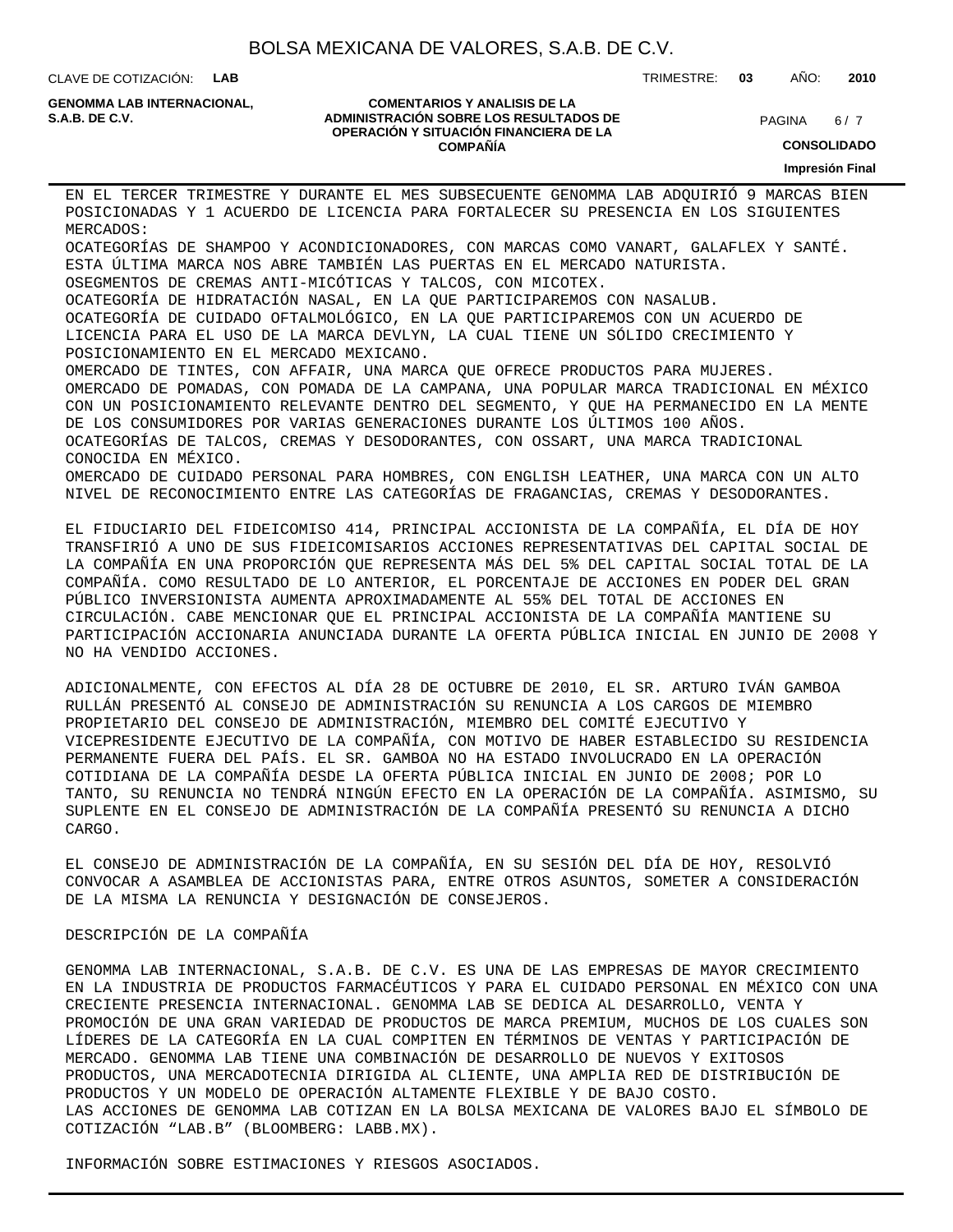CLAVE DE COTIZACIÓN: **LAB**

**ADMINISTRACIÓN SOBRE LOS RESULTADOS DE PAGINA 1997 E PAGINA 2018 GENOMMA LAB INTERNACIONAL,**

TRIMESTRE: **03** AÑO: **2010**

 $7/7$ 

**OPERACIÓN Y SITUACIÓN FINANCIERA DE LA COMPAÑÍA**

**COMENTARIOS Y ANALISIS DE LA**

**CONSOLIDADO**

**Impresión Final**

LA INFORMACIÓN QUE SE PRESENTA EN ESTE COMUNICADO CONTIENE CIERTAS DECLARACIONES ACERCA DEL FUTURO E INFORMACIÓN RELATIVA A GENOMMA LAB INTERNACIONAL, S.A.B. DE C.V. Y SUS SUBSIDIARIAS (EN CONJUNTO "GENOMMA LAB" O LA "COMPAÑÍA") LAS CUALES ESTÁN BASADAS EN EL ENTENDIMIENTO DE SUS ADMINISTRADORES, ASÍ COMO EN SUPUESTOS E INFORMACIÓN ACTUALMENTE DISPONIBLE PARA LA COMPAÑÍA. TALES DECLARACIONES REFLEJAN LA VISIÓN ACTUAL DE GENOMMA LAB SOBRE EVENTOS FUTUROS Y ESTÁN SUJETAS A CIERTOS RIESGOS, FACTORES INCIERTOS Y PRESUNCIONES. MUCHOS FACTORES PODRÍAN CAUSAR QUE LOS RESULTADOS, DESEMPEÑO, O LOGROS ACTUALES DE LA COMPAÑÍA SEAN MATERIALMENTE DIFERENTES CON RESPECTO A CUALQUIER RESULTADO FUTURO, DESEMPEÑO O LOGRO DE GENOMMA LAB QUE PUDIERA SER INCLUIDA, EN FORMA EXPRESA O IMPLÍCITA DENTRO DE DICHAS DECLARACIONES ACERCA DEL FUTURO, INCLUYENDO, ENTRE OTROS: CAMBIOS EN LAS CONDICIONES GENERALES ECONÓMICAS Y/O POLÍTICAS, CAMBIOS GUBERNAMENTALES Y COMERCIALES A NIVEL GLOBAL Y EN LOS PAÍSES EN LOS QUE LA COMPAÑÍA HACE NEGOCIOS, CAMBIOS EN LAS TASAS DE INTERÉS Y DE INFLACIÓN, VOLATILIDAD CAMBIARIA, CAMBIOS EN LA DEMANDA Y REGULACIÓN DE LOS PRODUCTOS COMERCIALIZADOS POR LA COMPAÑÍA, CAMBIOS EN EL PRECIO DE MATERIAS PRIMAS Y OTROS INSUMOS, CAMBIOS EN LA ESTRATEGIA DE NEGOCIOS Y VARIOS OTROS FACTORES. SI UNO O MÁS DE ESTOS RIESGOS O FACTORES INCIERTOS SE MATERIALIZAN, O SI LOS SUPUESTOS UTILIZADOS RESULTAN SER INCORRECTOS, LOS RESULTADOS REALES PODRÍAN VARIAR MATERIALMENTE DE AQUELLOS DESCRITOS EN EL PRESENTE COMO ANTICIPADOS , CREÍDOS, ESTIMADOS O ESPERADOS. GENOMMA LAB NO PRETENDE Y NO ASUME NINGUNA OBLIGACIÓN DE ACTUALIZAR ESTAS DECLARACIONES ACERCA DEL FUTURO.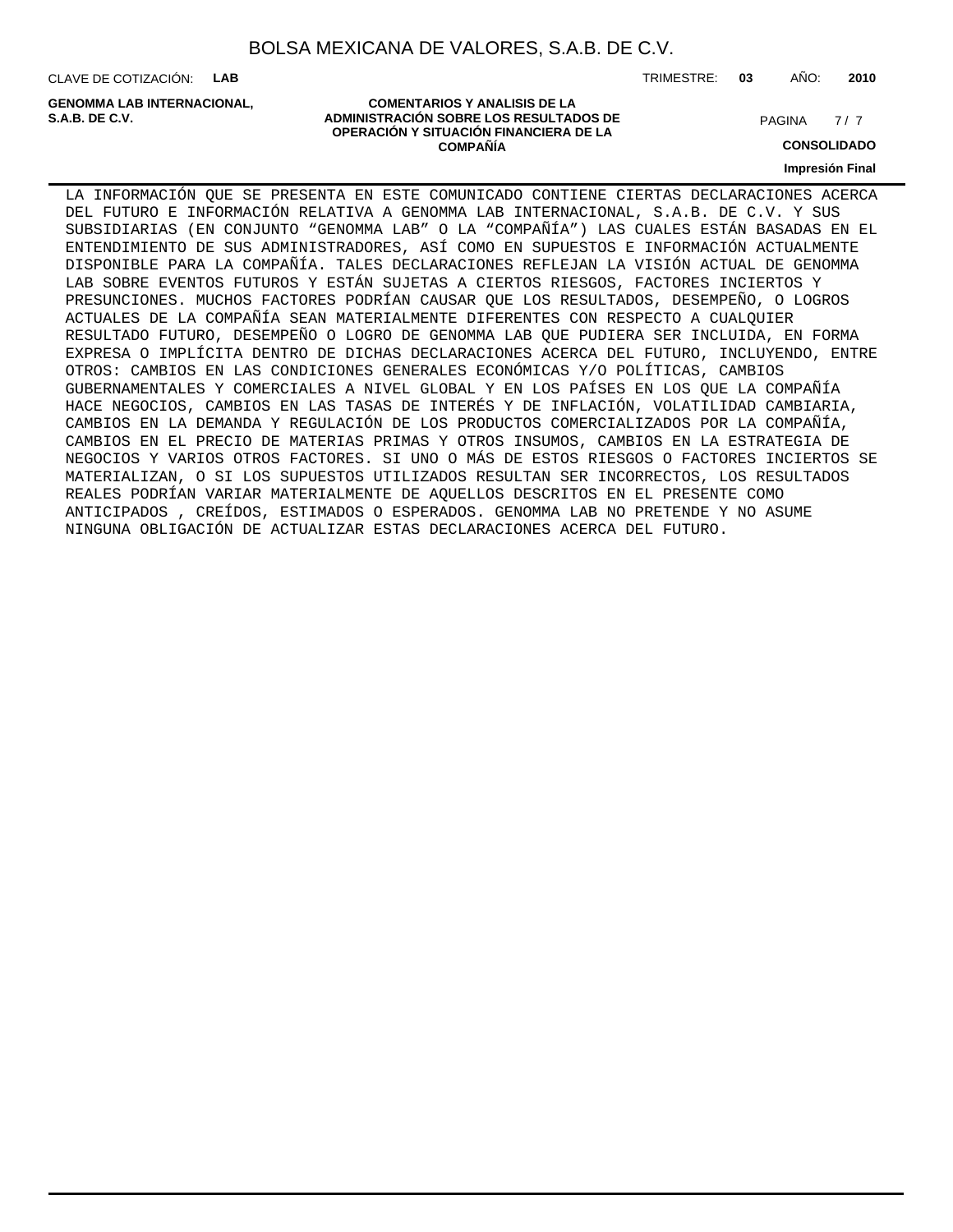CLAVE DE COTIZACIÓN: TRIMESTRE: **03** AÑO: **2010 LAB**

**GENOMMA LAB INTERNACIONAL,**

**NOTAS COMPLEMENTARIAS A LA INFORMACIÓN FINANCIERA S.A.B. DE C.V.** PAGINA 1/13

**CONSOLIDADO**

**Impresión Final**

GENOMMA LAB INTERNACIONAL, S. A. B. DE C. V. Y SUBSIDIARIAS

NOTAS A LOS ESTADOS FINANCIEROS CONSOLIDADOS POR LOS PERIODOS DE NUEVE MESES QUE TERMINARON EL 30 DE SEPTIEMBRE DE 2010 Y 2009 (EN MILES DE PESOS)

1. ACTIVIDADES Y EVENTOS IMPORTANTES

GENOMMA LAB INTERNACIONAL, S. A. B. DE C. V. Y SUBSIDIARIAS (LA "COMPAÑÍA") SE DEDICA A LA VENTA DE PRODUCTOS FARMACÉUTICOS QUE NO REQUIEREN PRESCRIPCIÓN MÉDICA (EN ADELANTE PRODUCTOS OTC FARMACÉUTICOS), DE PRODUCTOS FARMACÉUTICOS GENÉRICOS INTERCAMBIABLES QUE REQUIEREN PRESCRIPCIÓN MÉDICA (EN ADELANTE PRODUCTOS GI RX) Y PRODUCTOS DE CUIDADO PERSONAL EN MÉXICO CON UNA CRECIENTE PRESENCIA EN MERCADOS INTERNACIONALES.

LA COMPAÑÍA DESARROLLA, VENDE Y COMERCIALIZA UNA AMPLIA GAMA DE PRODUCTOS DE PRIMERA CLASE CON MARCAS PROPIAS, OFRECIENDO MÁS DE 120 PRODUCTOS EN VARIAS CATEGORÍAS, ENTRE LOS QUE SE ENCUENTRAN ANTIACNÉ, PROTECCIÓN Y MEJORA SEXUAL, ANTIARRUGAS, CREMAS PARA MEJORAR LA TEXTURA DE LA PIEL CON CICATRICES, TRATAMIENTO DE HEMORROIDES, ANTIÁCIDOS, TRATAMIENTO CONTRA VARICES, OSTEOARTRITIS Y TRATAMIENTOS REMOVEDORES DE VERRUGAS. LA COMPAÑÍA ESTÁ ENFOCADA EN INCREMENTAR EL VALOR DE LAS MARCAS DE SUS PRODUCTOS POR MEDIO DE CAMPAÑAS PUBLICITARIAS, PRINCIPALMENTE A TRAVÉS DE CAMPAÑAS TELEVISIVAS. LAS VENTAS DE LAS COMPAÑÍAS EN EL EXTRANJERO REPRESENTAN APROXIMADAMENTE EL 26% Y 16% DE LAS VENTAS NETAS CONSOLIDADAS AL 30 DE SEPTIEMBRE DE 2010 Y 2009, RESPECTIVAMENTE.

INVERSIÓN EN COMPAÑÍAS SUBSIDIARIAS – DURANTE 2009, LA COMPAÑÍA ADQUIRIÓ LAS ACCIONES DE MEDICINAS Y MEDICAMENTOS NACIONALES, S. A. DE C. V. ("MMN") (ANTES MEDICINAS Y MEDICAMENTOS NACIONALES, S.A.P.I.) Y CONSTITUYÓ LAS SIGUIENTES SOCIEDADES MEXICANAS: INICIATIVAS DE ÉXITO, S. A. DE C. V., Y AERO LAB, S. A. DE C. V. ASIMISMO, CONSTITUYÓ LAS SIGUIENTES SOCIEDADES EN EL EXTRANJERO: GENOMMA LABORATORIES DO BRASIL, LTDA, GENOMMA LAB USA, INC., Y LAB BRANDS INTERNATIONAL, LLC.

INVERSIÓN EN COMPAÑÍA ASOCIADA – DURANTE 2009, LA COMPAÑÍA APORTÓ 49% DEL CAPITAL SOCIAL DE TELEVISA CONSUMER PRODUCTS USA, LLC, SOCIEDAD CONSTITUIDA EN LOS ESTADOS UNIDOS DE AMÉRICA.

OPERACIÓN DISCONTINUADA – DURANTE 2008, LA COMPAÑÍA DECIDIÓ INICIAR EL PROCESO DE CIERRE DE SU SUBSIDIARIA EN ESPAÑA COMO PARTE DE UNA ESTRATEGIA PARA ENFOCAR SU FUERZA DE VENTAS EN CENTROAMÉRICA Y SUDAMÉRICA. LA TRANSACCIÓN SE RECONOCIÓ COMO UNA OPERACIÓN DISCONTINUADA, DANDO EFECTO RETROACTIVO A LOS ESTADOS FINANCIEROS CONSOLIDADOS PARA FINES DE COMPARABILIDAD. DURANTE 2009, LA COMPAÑÍA ADQUIRIÓ EL 15% DE LAS ACCIONES QUE ESTABAN EN PODER DEL ACCIONISTA MINORITARIO.

COMPRA DE MARCAS – DURANTE 2010 LA COMPAÑÍA ADQUIRIÓ LAS MARCAS: ENGLISH LEATHER, OSSART, NASALUB Y MICOTEX. DURANTE 2009, LA COMPAÑÍA ADQUIRIÓ LAS MARCAS: TEATRICAL, HENNA EGIPCIA, FLOR DE NARANJA, JOCKEY CLUB Y A TRAVÉS DE LA COMPRA DE MMN LA MARCA POR TU SALUD.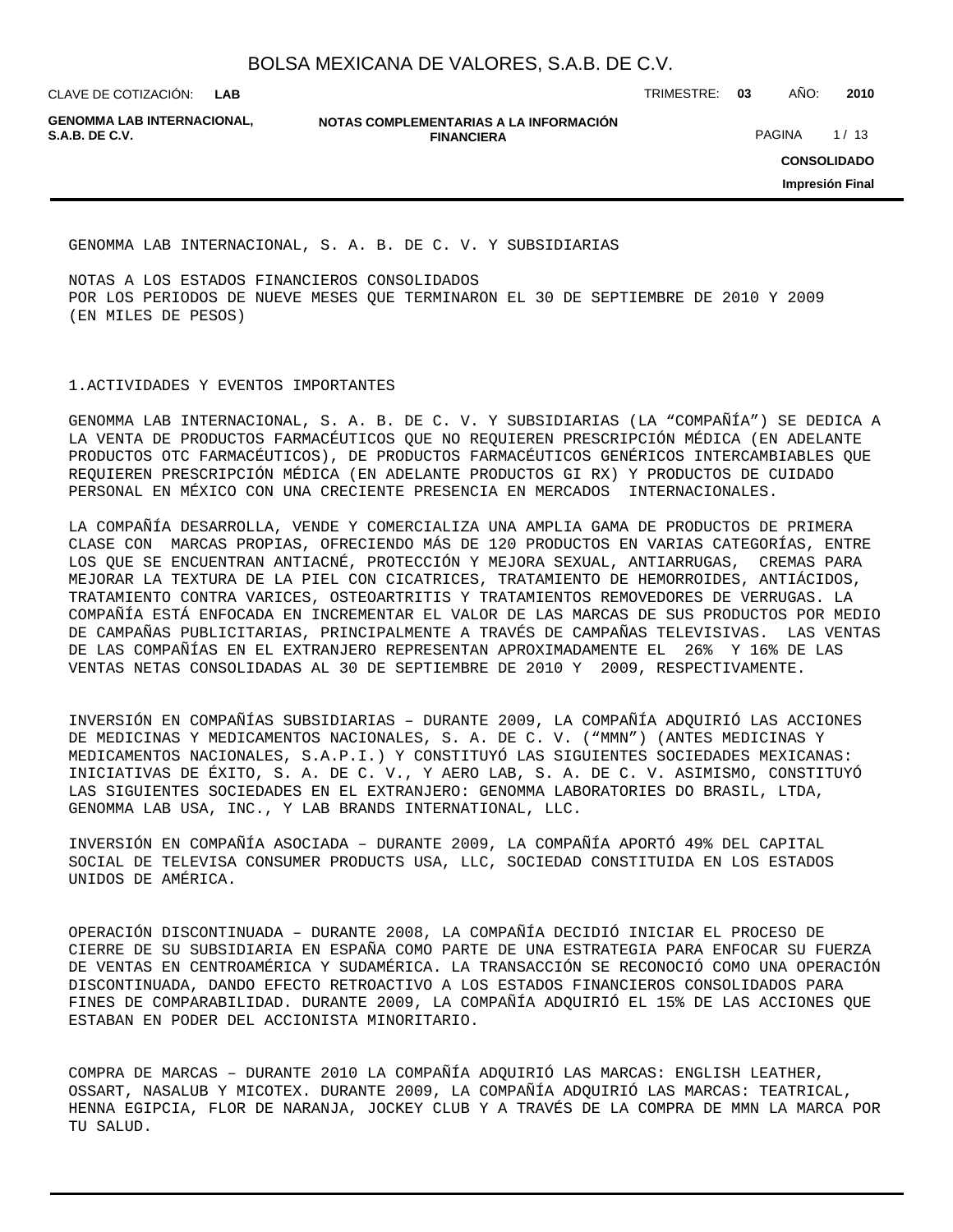| BOLSA MEXICANA DE VALORES, S.A.B. DE C.V. |  |  |
|-------------------------------------------|--|--|
|-------------------------------------------|--|--|

**GENOMMA LAB INTERNACIONAL,**

**NOTAS COMPLEMENTARIAS A LA INFORMACIÓN FINANCIERA S.A.B. DE C.V.** PAGINA 2 / 13

CLAVE DE COTIZACIÓN: TRIMESTRE: **03** AÑO: **2010**

**CONSOLIDADO**

**Impresión Final**

2. BASES DE PRESENTACIÓN

A. CONSOLIDACIÓN DE ESTADOS FINANCIEROS - LOS ESTADOS FINANCIEROS CONSOLIDADOS INCLUYEN LOS DE GENOMMA LAB INTERNACIONAL, S. A. B. DE C. V. Y LOS DE SUS SUBSIDIARIAS, CUYA PARTICIPACIÓN ACCIONARIA EN SU CAPITAL SOCIAL SE MUESTRA A CONTINUACIÓN:

COMPAÑÍA PARTICIPACIÓN ACTIVIDAD GENOMMA LABORATORIES MÉXICO, S. A. DE C. V. (COMPAÑÍA CONSTITUIDA EN MÉXICO) 100% INVESTIGACIÓN Y DESARROLLO DE PRODUCTOS OTC FARMACÉUTICOS Y DE CUIDADO PERSONAL.

TELEVISION PRODUCTS RETAIL, S. A. DE C. V. (COMPAÑÍA CONSTITUIDA EN MÉXICO) 100% PRESTACIÓN DE SERVICIOS PROFESIONALES.

MEDICINAS Y MEDICAMENTOS NACIONALES, S. A. DE C. V. (COMPAÑÍA CONSTITUIDA EN MÉXICO) 100% VENTA DE PRODUCTOS FARMACÉUTICOS (GI RX Y OTC FARMACÉUTICOS)

INICIATIVAS DE ÉXITO, S. A. DE C. V. (COMPAÑÍA CONSTITUIDA EN MÉXICO) 100% VENTA DE PRODUCTOS OTC FARMACÉUTICOS.

AERO LAB, S. A. DE C. V. 100% SERVICIOS DE TRANSPORTACIÓN AÉREA.

GENOMMA LABORATORIOS MÉDICOS, S. L. (COMPAÑÍA CONSTITUIDA EN ESPAÑA) 100% VENTA DE PRODUCTOS OTC FARMACÉUTICOS Y DE CUIDADO PERSONAL.

GENOMMA LAB PERÚ, S. A. (COMPAÑÍA CONSTITUIDA EN PERÚ)) 100% VENTA DE PRODUCTOS OTC FARMACÉUTICOS Y DE CUIDADO PERSONAL.

GENOMMA LAB CENTROAMÉRICA, S. A. (ANTES PRODUCCIONES TELEVISIVAS INFOVISIÓN DE COSTA RICA, S. A.) (COMPAÑÍA CONSTITUIDA EN COSTA RICA) 100% VENTA DE PRODUCTOS OTC FARMACÉUTICOS Y DE CUIDADO PERSONAL.

INFOVISIÓN CHILE, S. A. (COMPAÑÍA CONSTITUIDA EN CHILE) 100% VENTA DE PRODUCTOS OTC FARMACÉUTICOS Y DE CUIDADO PERSONAL.

GENOMMA LAB ECUADOR, S. A. (COMPAÑÍA CONSTITUIDA EN ECUADOR) 100% VENTA DE PRODUCTOS OTC FARMACÉUTICOS Y DE CUIDADO PERSONAL.

GENOMMA LAB COLOMBIA, LTDA (COMPAÑÍA CONSTITUIDA EN COLOMBIA) 100% VENTA DE PRODUCTOS OTC FARMACÉUTICOS Y DE CUIDADO PERSONAL.

GENOMMA LABORATORIES ARGENTINA, S. A. (COMPAÑÍA CONSTITUIDA EN ARGENTINA) 85% VENTA DE PRODUCTOS OTC FARMACÉUTICOS Y DE CUIDADO PERSONAL.

GENOMMA LABORATORIES DO BRASIL, LTDA (COMPAÑÍA CONSTITUIDA EN BRASIL) 85% VENTA DE PRODUCTOS OTC FARMACÉUTICOS Y DE CUIDADO PERSONAL.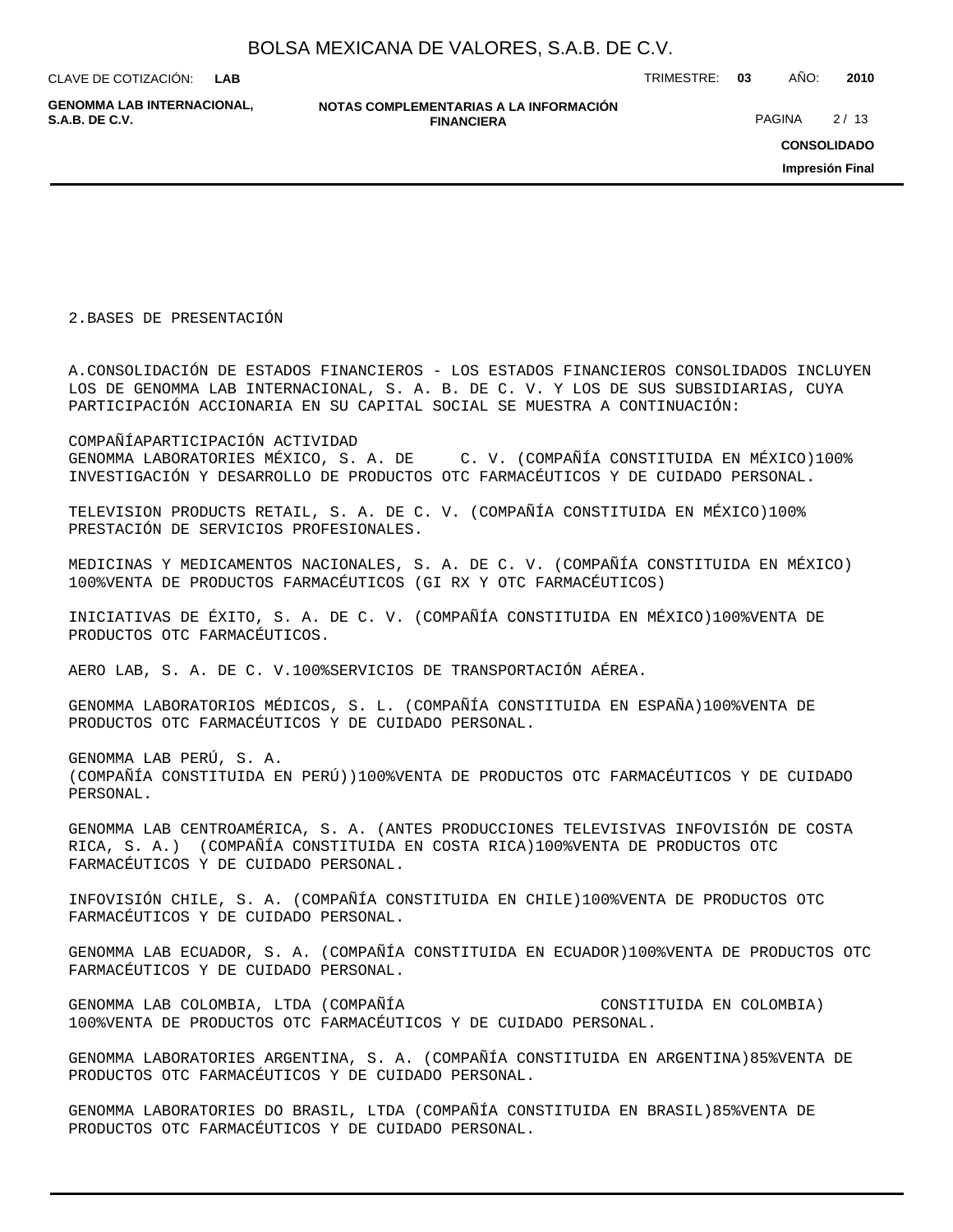**LAB**

CLAVE DE COTIZACIÓN: TRIMESTRE: **03** AÑO: **2010**

**GENOMMA LAB INTERNACIONAL,**

**NOTAS COMPLEMENTARIAS A LA INFORMACIÓN FINANCIERA S.A.B. DE C.V.** PAGINA 8 / 13

**CONSOLIDADO**

**Impresión Final**

GENOMMA LAB USA, INC. (COMPAÑÍA CONSTITUIDA EN ESTADOS UNIDOS DE AMÉRICA) 99% VENTA DE PRODUCTOS OTC FARMACÉUTICOS Y DE CUIDADO PERSONAL.

LAB BRANDS INTERNATIONAL, LLC (COMPAÑÍA CONSTITUIDA EN ESTADOS UNIDOS DE AMÉRICA) 70% INVESTIGACIÓN Y DESARROLLO DE PRODUCTOS OTC FARMACÉUTICOS Y DE CUIDADO PERSONAL

LOS SALDOS Y OPERACIONES INTERCOMPAÑÍAS IMPORTANTES, HAN SIDO ELIMINADOS EN ESTOS ESTADOS FINANCIEROS CONSOLIDADOS.

B. CONVERSIÓN DE ESTADOS FINANCIEROS DE SUBSIDIARIAS EN MONEDA EXTRANJERA – PARA CONSOLIDAR LOS ESTADOS FINANCIEROS DE SUBSIDIARIAS EXTRANJERAS, ÉSTOS SE MODIFICAN EN LA MONEDA DE REGISTRO PARA PRESENTARSE BAJO NIF MEXICANAS, EXCEPTO POR LA APLICACIÓN DE LA NIF B-10 EFECTOS DE LA INFLACIÓN CUANDO LA ENTIDAD EXTRANJERA OPERA EN UN ENTORNO INFLACIONARIO, YA QUE LAS NORMAS DE ESTA NIF SE APLICAN A LOS ESTADOS FINANCIEROS CONVERTIDOS A MONEDA FUNCIONAL. LOS ESTADOS FINANCIEROS SE CONVIERTEN A PESOS MEXICANOS, CONSIDERANDO LAS SIGUIENTES METODOLOGÍAS:

- LAS OPERACIONES EXTRANJERAS CUYA MONEDA DE REGISTRO Y FUNCIONAL ES LA MISMA, CONVIERTEN SUS ESTADOS FINANCIEROS UTILIZANDO LOS SIGUIENTES TIPOS DE CAMBIO:1) DE CIERRE PARA LOS ACTIVOS Y PASIVOS Y 2) HISTÓRICO PARA EL CAPITAL CONTABLE, INGRESOS, COSTOS Y GASTOS. LOS EFECTOS DE CONVERSIÓN SE REGISTRAN EN EL CAPITAL CONTABLE.

- LAS OPERACIONES EXTRANJERAS CUYA MONEDA DE REGISTRO Y FUNCIONAL ES DIFERENTE, CONVIERTEN SUS ESTADOS FINANCIEROS DE LA MONEDA DE REGISTRO A LA MONEDA FUNCIONAL, UTILIZANDO LOS SIGUIENTES TIPOS DE CAMBIO: 1) DE CIERRE PARA LOS ACTIVOS Y PASIVOS MONETARIOS Y 2) HISTÓRICO PARA ACTIVOS NO MONETARIOS, PASIVOS NO MONETARIOS, CAPITAL CONTABLE, Y 3) EL DE LA FECHA DE DEVENGAMIENTO PARA LOS INGRESOS, COSTOS Y GASTOS, EXCEPTO LOS QUE PROVIENEN DE PARTIDAS NO MONETARIAS QUE SE CONVIERTEN AL TIPO DE CAMBIO HISTÓRICO DE LA PARTIDA NO MONETARIA; LOS EFECTOS DE CONVERSIÓN, SE REGISTRAN EN EL RESULTADO INTEGRAL DE FINANCIAMIENTO. POSTERIORMENTE, PARA CONVERTIR LOS ESTADOS FINANCIEROS DE LA MONEDA FUNCIONAL AL PESO MEXICANO, SE UTILIZAN LOS SIGUIENTES TIPOS DE CAMBIO:1) DE CIERRE PARA LOS ACTIVOS Y PASIVOS Y 2) HISTÓRICO PARA EL CAPITAL CONTABLE, INGRESOS, COSTOS Y GASTOS. LOS EFECTOS DE CONVERSIÓN SE REGISTRAN EN EL CAPITAL CONTABLE. EN EL CASO DE OPERACIONES EXTRANJERAS QUE OPERAN EN UN ENTORNO ECONÓMICO INFLACIONARIO, PRIMERO REEXPRESAN SUS ESTADOS FINANCIEROS EN MONEDA DE PODER ADQUISITIVO AL CIERRE DEL EJERCICIO, UTILIZANDO EL ÍNDICE DE PRECIOS DEL PAÍS DE ORIGEN, Y POSTERIORMENTE LOS CONVIERTEN UTILIZANDO EL TIPO DE CAMBIO DE CIERRE PARA TODAS LAS PARTIDAS; LOS EFECTOS DE CONVERSIÓN, SE REGISTRAN EN EL CAPITAL CONTABLE.

LAS MONEDAS DE REGISTRO Y FUNCIONAL DE LAS OPERACIONES EXTRANJERAS, SON COMO SIGUE:

COMPAÑÍA MONEDA DE REGISTRO MONEDA FUNCIONAL

GENOMMA LABORATORIES MÉXICO, S. A. DE C. V. PESO MEXICANO PESO MEXICANO

TELEVISION PRODUCTS RETAIL, S. A. DE C. V. PESO MEXICANO PESO MEXICANO

MEDICINAS Y MEDICAMENTOS NACIONALES, S.A. DE C. V. PESO MEXICANO PESO MEXICANO

INICIATIVAS DE ÉXITO, S. A. DE C. V. PESO MEXICANO PESO MEXICANO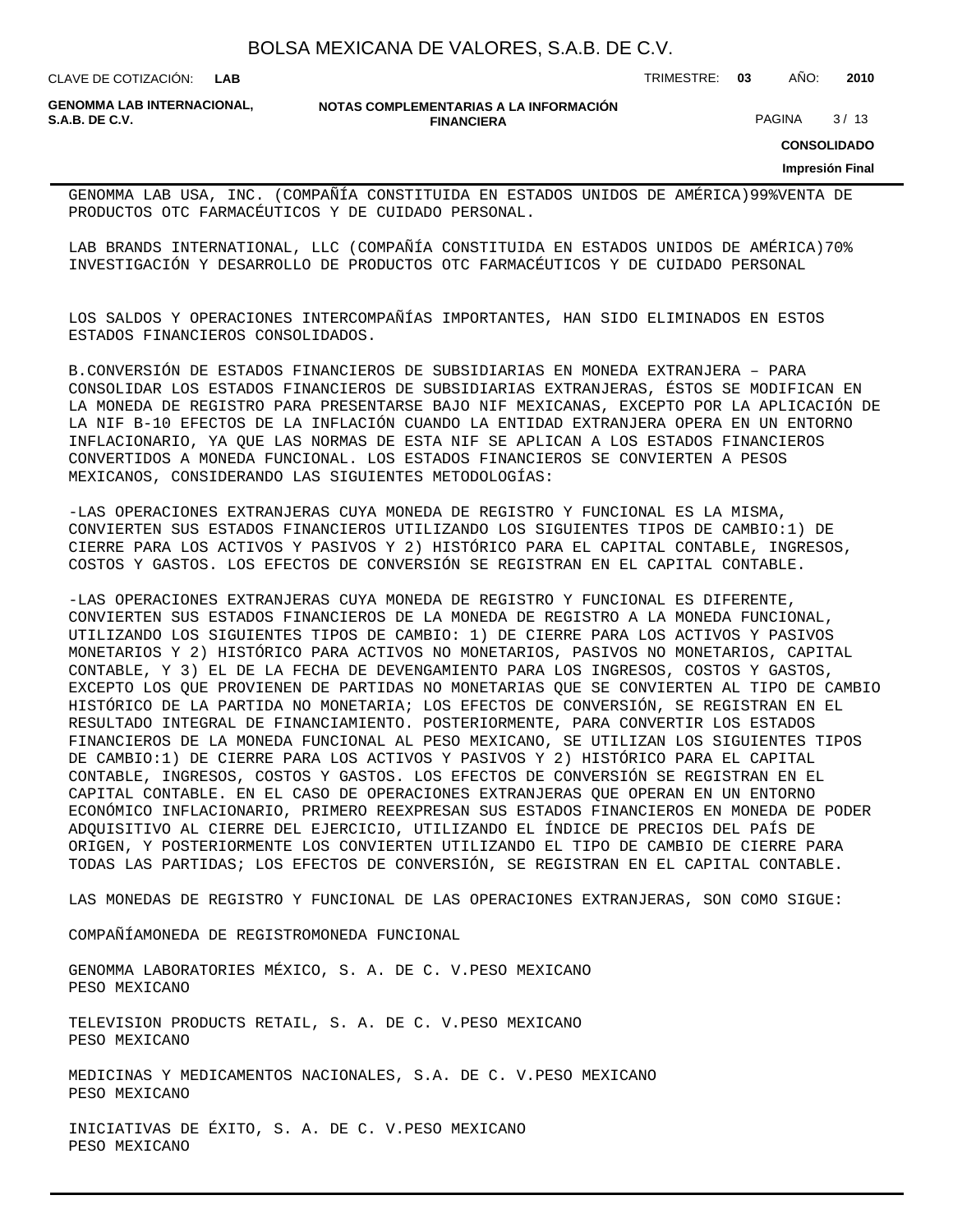**LAB**

CLAVE DE COTIZACIÓN: TRIMESTRE: **03** AÑO: **2010**

**GENOMMA LAB INTERNACIONAL,**

#### **NOTAS COMPLEMENTARIAS A LA INFORMACIÓN FINANCIERA S.A.B. DE C.V.** PAGINA 4/13

**CONSOLIDADO**

**Impresión Final**

AERO LAB, S. A. DE C. V. PESO MEXICANO PESO MEXICANO GENOMMA LABORATORIOS MÉDICOS, S. L. EURO DÓLAR ESTADOUNIDENSE

GENOMMA LAB PERÚ, S. A. SOL DÓLAR ESTADOUNIDENSE

GENOMMA LAB CENTROAMÉRICA, S. A. DÓLAR ESTADOUNIDENSE DÓLAR ESTADOUNIDENSE

GENOMMA LAB CHILE, S. A. (ANTES INFOVISIÓN CHILE, S. A.) PESO CHILENO DÓLAR ESTADOUNIDENSE GENOMMA LAB ECUADOR, S.A. DÓLAR ESTADOUNIDENSE DÓLAR ESTADOUNIDENSE GENOMMA LABORATORIES ARGENTINA, S. A. PESO ARGENTINO DÓLAR ESTADOUNIDENSE

GENOMMA LABORATORIES DO BRASIL, LTDA REAL DÓLAR ESTADOUNIDENSE

GENOMMA LAB USA, INC. DÓLAR ESTADOUNIDENSE DÓLAR ESTADOUNIDENSE

LAB BRANDS INTERNATIONAL, LLC DÓLAR ESTADOUNIDENSE DÓLAR ESTADOUNIDENSE GENOMMA LAB COLOMBIA, LTDA. PESO COLOMBIANO DÓLAR ESTADOUNIDENSE

C. UTILIDAD INTEGRAL – ES LA MODIFICACIÓN DEL CAPITAL CONTABLE DURANTE EL EJERCICIO POR CONCEPTOS QUE NO SON DISTRIBUCIONES Y MOVIMIENTOS DEL CAPITAL CONTRIBUIDO; SE INTEGRA POR LA UTILIDAD NETA DEL EJERCICIO MÁS OTRAS PARTIDAS QUE REPRESENTAN UNA GANANCIA O PÉRDIDA DEL MISMO PERIODO, LAS CUALES SE PRESENTAN DIRECTAMENTE EN EL CAPITAL CONTABLE SIN AFECTAR EL ESTADO DE RESULTADOS. AL MOMENTO DE REALIZARSE LOS ACTIVOS Y PASIVOS QUE ORIGINARON LAS OTRAS PARTIDAS DE UTILIDAD INTEGRAL, ESTAS ÚLTIMAS SE RECONOCEN EN EL ESTADO DE RESULTADOS. EN 2010 Y 2009 LAS OTRAS PARTIDAS DE UTILIDAD INTEGRAL ESTÁN REPRESENTADAS POR LOS EFECTOS DE CONVERSIÓN DE ENTIDADES EXTRANJERAS, POR LA VALUACIÓN DE INVERSIÓN EN ACCIONES DISPONIBLES PARA SU VENTA Y POR EL AJUSTE POR PAGOS BASADOS EN ACCIONES.

D. CLASIFICACIÓN DE COSTOS Y GASTOS – LOS COSTOS Y GASTOS PRESENTADOS EN EL ESTADO DE RESULTADOS FUERON CLASIFICADOS ATENDIENDO A SU FUNCIÓN DEBIDO A QUE PERMITE CALCULAR EL MARGEN DE UTILIDAD BRUTA, POR LO QUE SE SEPARÓ EL COSTO DE VENTAS DE LOS DEMÁS COSTOS Y GASTOS.

### 3. RESUMEN DE LAS PRINCIPALES POLÍTICAS CONTABLES

LOS ESTADOS FINANCIEROS CONSOLIDADOS ADJUNTOS CUMPLEN CON LAS NIF. SU PREPARACIÓN REQUIERE QUE LA ADMINISTRACIÓN DE LA COMPAÑÍA EFECTÚE CIERTAS ESTIMACIONES Y UTILICE DETERMINADOS SUPUESTOS PARA VALUAR ALGUNAS DE LAS PARTIDAS DE LOS ESTADOS FINANCIEROS Y PARA EFECTUAR LAS REVELACIONES QUE SE REQUIEREN EN LOS MISMOS. SIN EMBARGO, LOS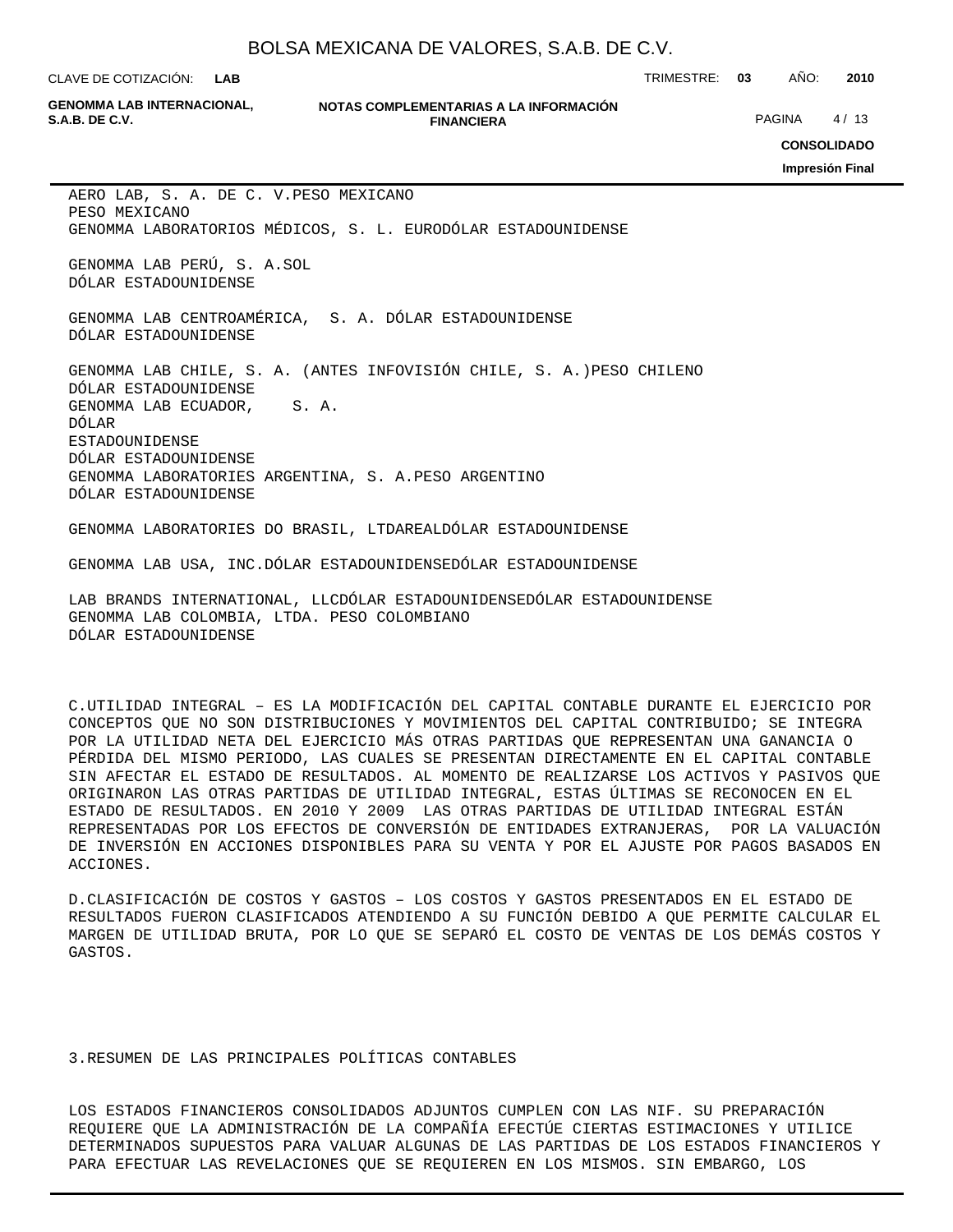CLAVE DE COTIZACIÓN: TRIMESTRE: **03** AÑO: **2010 LAB**

**GENOMMA LAB INTERNACIONAL,**

**NOTAS COMPLEMENTARIAS A LA INFORMACIÓN FINANCIERA S.A.B. DE C.V.** PAGINA 5/13

**CONSOLIDADO**

#### **Impresión Final**

RESULTADOS REALES PUEDEN DIFERIR DE DICHAS ESTIMACIONES. LA ADMINISTRACIÓN DE LA COMPAÑÍA, APLICANDO EL JUICIO PROFESIONAL, CONSIDERA QUE LAS ESTIMACIONES Y SUPUESTOS UTILIZADOS FUERON LOS ADECUADOS EN LAS CIRCUNSTANCIAS. LAS PRINCIPALES POLÍTICAS CONTABLES SEGUIDAS POR LA COMPAÑÍA SON LAS SIGUIENTES:

A. CAMBIOS CONTABLES :

A PARTIR DEL 1 DE ENERO DE 2010, LA COMPAÑÍA ADOPTÓ LOS SIGUIENTES CAMBIOS Y MEJORAS A LAS NIF:

LA NIF C-1, EFECTIVO Y EQUIVALENTES DE EFECTIVO, REQUIERE LA PRESENTACIÓN DEL EFECTIVO Y EQUIVALENTES DE EFECTIVO RESTRINGIDO EN EL RUBRO DE EFECTIVO Y EQUIVALENTES DE EFECTIVO, A DIFERENCIA DEL BOLETÍN C-1, QUE REQUERÍA LA PRESENTACIÓN EN FORMA SEPARADA; SUSTITUYE EL TÉRMINO DE INVERSIONES TEMPORALES A LA VISTA POR EL DE INVERSIONES DISPONIBLES A LA VISTA Y CONSIDERA COMO UNA CARACTERÍSTICA DE ESTE TIPO DE INVERSIONES EL VENCIMIENTO HASTA DE TRES MESES A PARTIR DE LA FECHA DE ADQUISICIÓN.

NIF B-1, CAMBIOS CONTABLES Y CORRECCIONES DE ERRORES, AMPLIA LAS REVELACIONES EN CASO DE QUE LA COMPAÑÍA APLIQUE UNA NUEVA NORMA PARTICULAR.

NIF B-2, ESTADO DE FLUJOS DE EFECTIVO, REQUIERE MOSTRAR LOS EFECTOS DE LAS FLUCTUACIONES EN EL TIPO DE CAMBIO UTILIZADO PARA LA CONVERSIÓN DEL EFECTIVO EN MONEDA EXTRANJERA Y LOS MOVIMIENTOS EN EL VALOR RAZONABLE DEL EFECTIVO EN METALES PRECIOSOS AMONEDADOS Y CUALQUIER OTRA PARTIDA DEL EFECTIVO VALUADA A VALOR RAZONABLE EN UN RENGLÓN ESPECÍFICO.

NIF C-7, INVERSIONES EN ASOCIADAS Y OTRAS INVERSIONES PERMANENTES: MODIFICA LA FORMA DE DETERMINACIÓN DE LOS EFECTOS DERIVADOS DE INCREMENTOS EN EL PORCENTAJE DE PARTICIPACIÓN EN UNA ASOCIADA. ASIMISMO, ESTABLECE QUE LOS EFECTOS DETERMINADOS POR LOS INCREMENTOS O DISMINUCIONES EN EL PORCENTAJE DE PARTICIPACIÓN EN LA ASOCIADA SE DEBEN RECONOCER EN EL RUBRO DE PARTICIPACIÓN EN LOS RESULTADOS DE ASOCIADAS Y NO EN EL RUBRO DE PARTIDAS NO ORDINARIAS.

NIF C-13, PARTES RELACIONADAS: REQUIERE QUE EN CASO DE QUE LA CONTROLADORA DIRECTA O LA CONTROLADORA PRINCIPAL DE LA ENTIDAD INFORMANTE NO EMITAN ESTADOS FINANCIEROS DISPONIBLES PARA USO PÚBLICO, LA ENTIDAD INFORMANTE DEBE REVELAR EL NOMBRE DE LA CONTROLADORA, DIRECTA O INDIRECTA, MÁS PRÓXIMA, QUE EMITA ESTADOS FINANCIEROS DISPONIBLES PARA USO PÚBLICO.

B. RECONOCIMIENTO DE LOS EFECTOS DE LA INFLACIÓN – A PARTIR DEL 1 DE ENERO DE 2008, LA COMPAÑÍA SUSPENDIÓ EL RECONOCIMIENTO DE LOS EFECTOS DE LA INFLACIÓN POR LAS ENTIDADES QUE OPERAN EN UN ENTORNO ECONÓMICO NO INFLACIONARIO; SIN EMBARGO, LOS ACTIVOS, PASIVOS Y CAPITAL CONTABLE INCLUYEN LOS EFECTOS DE REEXPRESIÓN RECONOCIDOS HASTA EL 31 DE DICIEMBRE DE 2007. EN MÉXICO, LA INFLACIÓN ACUMULADA DE LOS TRES EJERCICIOS ANUALES ANTERIORES AL 31 DE DICIEMBRE DE 2009 Y 2008, ES 15.01% Y 11.56%, RESPECTIVAMENTE; POR LO TANTO, EL ENTORNO ECONÓMICO CALIFICA COMO NO INFLACIONARIO EN AMBOS EJERCICIOS.

EL 1 DE ENERO DE 2008, LA COMPAÑÍA RECLASIFICÓ LA TOTALIDAD DEL SALDO DEL EXCESO EN LA ACTUALIZACIÓN DEL CAPITAL CONTABLE A RESULTADOS ACUMULADOS YA QUE DETERMINÓ QUE FUE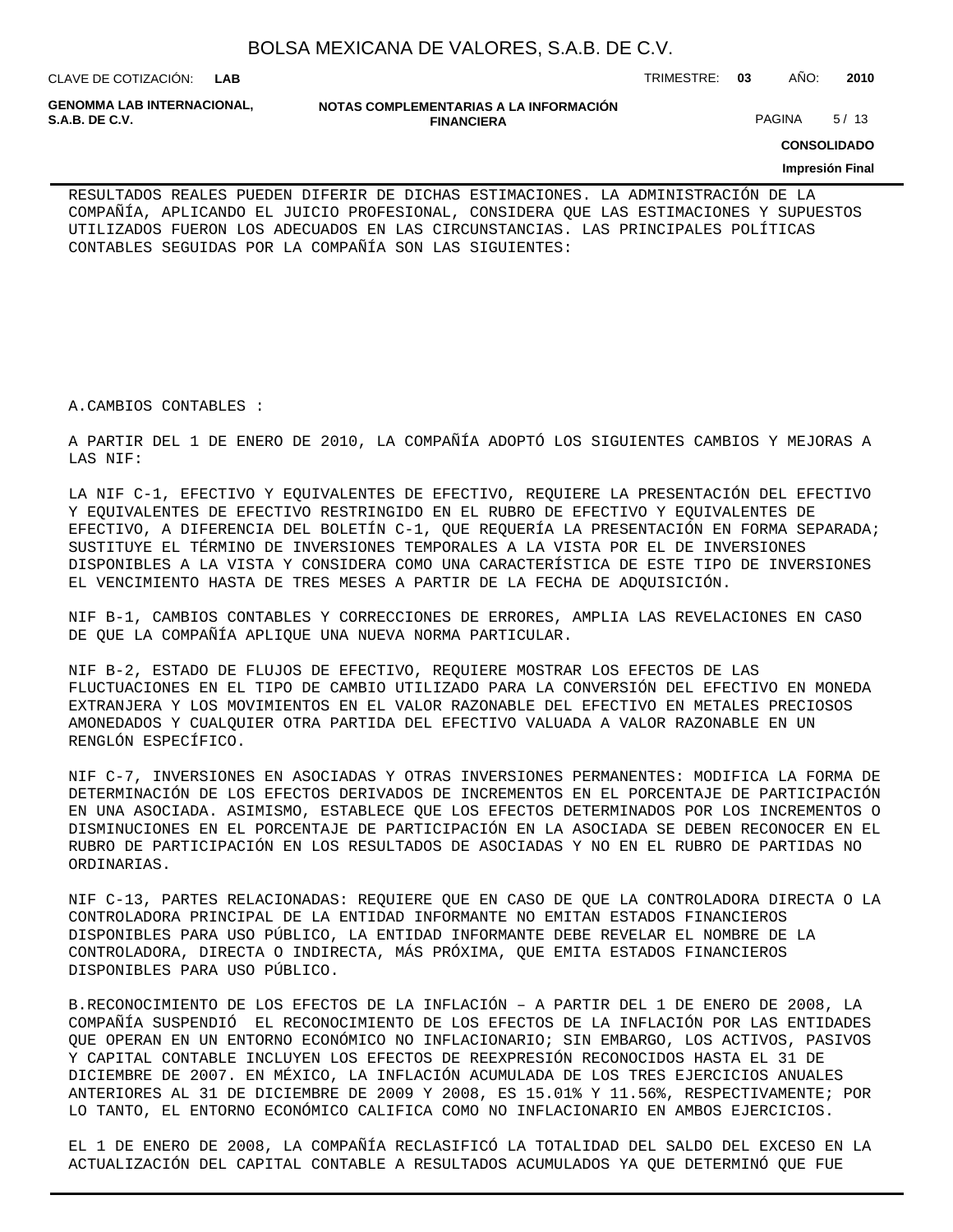| BOLSA MEXICANA DE VALORES, S.A.B. DE C.V. |  |  |  |
|-------------------------------------------|--|--|--|
|-------------------------------------------|--|--|--|

CLAVE DE COTIZACIÓN: TRIMESTRE: **03** AÑO: **2010**

**GENOMMA LAB INTERNACIONAL,**

**NOTAS COMPLEMENTARIAS A LA INFORMACIÓN FINANCIERA S.A.B. DE C.V.** PAGINA 6/13

**CONSOLIDADO**

**Impresión Final**

IMPRÁCTICO IDENTIFICAR EL RESULTADO POR TENENCIA DE ACTIVOS NO MONETARIOS CORRESPONDIENTE A LOS ACTIVOS NO REALIZADOS A ESA FECHA.

LA INFORMACIÓN FINANCIERA DE LAS SUBSIDIARIAS EN ARGENTINA Y COSTA RICA, AÚN RECONOCEN EFECTOS DE INFLACIÓN, YA QUE SE ENCUENTRAN EN UN ENTORNO INFLACIONARIO.

C. EFECTIVO Y EQUIVALENTES DE EFECTIVO – CONSISTEN PRINCIPALMENTE EN DEPÓSITOS BANCARIOS EN CUENTAS DE CHEQUES E INVERSIONES EN VALORES A CORTO PLAZO, DE GRAN LIQUIDEZ, FÁCILMENTE CONVERTIBLES EN EFECTIVO Y SUJETOS A RIESGOS POCO SIGNIFICATIVOS DE CAMBIOS EN VALOR. EL EFECTIVO SE PRESENTA A VALOR NOMINAL Y LOS EQUIVALENTES SE VALÚAN A SU VALOR RAZONABLE; LAS FLUCTUACIONES EN SU VALOR SE RECONOCEN EN EL RESULTADO INTEGRAL DE FINANCIAMIENTO ("RIF") DEL PERIODO. LOS EQUIVALENTES DE EFECTIVO ESTÁN REPRESENTADOS PRINCIPALMENTE POR INVERSIONES EN MESAS DE DINERO. AL 30 DE SEPTIEMBRE DE 2010 Y 2009, LA COMPAÑÍA TIENE FONDOS RESTRINGIDOS DESIGNADOS PARA LA RECOMPRA DE ACCIONES PROPIAS DE LA COMPAÑÍA, LOS CUALES SE ENCUENTRAN INVERTIDOS EN MESAS DE DINERO A CORTO PLAZO EN PAPEL GUBERNAMENTAL.

D. INVERSIONES EN VALORES – DESDE SU ADQUISICIÓN LAS INVERSIONES EN VALORES, TANTO DE DEUDA COMO CAPITAL, SE CLASIFICAN DE ACUERDO A LA INTENCIÓN DE LA COMPAÑÍA EN ALGUNA DE LAS SIGUIENTES CATEGORÍAS: (1) CON FINES DE NEGOCIACIÓN, CUANDO SON INSTRUMENTOS DE DEUDA O CAPITAL, Y LA COMPAÑÍA TIENE EL PROPÓSITO DE NEGOCIARLOS A CORTO PLAZO Y ANTES DE SU VENCIMIENTO; ESTAS INVERSIONES SE VALÚAN A VALOR RAZONABLE Y SE RECONOCEN LAS FLUCTUACIONES EN VALUACIÓN EN LOS RESULTADOS DEL PERIODO; (2) CONSERVADAS A VENCIMIENTO, CUANDO LA COMPAÑÍA TIENE LA INTENCIÓN Y LA CAPACIDAD FINANCIERA DE MANTENERLAS DURANTE TODA SU VIGENCIA; SE RECONOCEN Y CONSERVAN AL COSTO AMORTIZADO; Y (3) DISPONIBLES PARA LA VENTA, LAS QUE NO SON CLASIFICADAS EN ALGUNAS DE LAS CATEGORÍAS ANTERIORES; TAMBIÉN SE VALÚAN A VALOR RAZONABLE Y LAS GANANCIAS Y PÉRDIDAS POR REALIZAR QUE SE DERIVAN DE SU VALUACIÓN, NETAS DEL IMPUESTO SOBRE LA RENTA, SE REGISTRAN EN LA UTILIDAD INTEGRAL DENTRO DEL CAPITAL CONTABLE, Y SE APLICAN A LOS RESULTADOS AL MOMENTO DE SU VENTA.

LAS INVERSIONES EN VALORES CLASIFICADAS COMO CONSERVADAS A VENCIMIENTO Y DISPONIBLES PARA LA VENTA ESTÁN SUJETAS A PRUEBAS DE DETERIORO Y ANTE LA EVIDENCIA NO TEMPORAL DE QUE NO SERÁN RECUPERADOS EN SU TOTALIDAD, EL DETERIORO ESPERADO SE RECONOCE EN RESULTADOS.

E. ESTIMACIÓN PARA DEVOLUCIONES Y BONIFICACIONES – LA COMPAÑÍA CALCULA UNA ESTIMACIÓN PARA DEVOLUCIONES Y BONIFICACIONES CON BASE EN EL HISTORIAL DE DEVOLUCIONES Y DE LAS CONDICIONES COMERCIALES ACORDADAS CON SUS CLIENTES.

F. INMUEBLES, PROPIEDADES Y EQUIPO – SE REGISTRAN AL COSTO DE ADQUISICIÓN. LOS SALDOS QUE PROVIENEN DE ADQUISICIONES REALIZADAS HASTA EL 31 DE DICIEMBRE DE 2007 SE ACTUALIZARON APLICANDO FACTORES DERIVADOS DEL INPC HASTA ESA FECHA. LA DEPRECIACIÓN SE CALCULA CONFORME AL MÉTODO DE LÍNEA RECTA CON BASE EN LAS TASAS DE DEPRECIACIÓN SIGUIENTES:

 PORCENTAJE ANUAL

EQUIPO DE LABORATORIO Y MOLDES 35% EQUIPO DE TRANSPORTE 25% EQUIPO DE CÓMPUTO 30% EQUIPO DE PRODUCCIÓN Y GRABACIÓN 30% MOBILIARIO Y EQUIPO DE OFICINA Y VENTA 10%

DURANTE 2010 SE ADQUIRIERON NUEVAS OFICINAS CORPORATIVAS POR LO QUE LA ADMINISTRACIÓN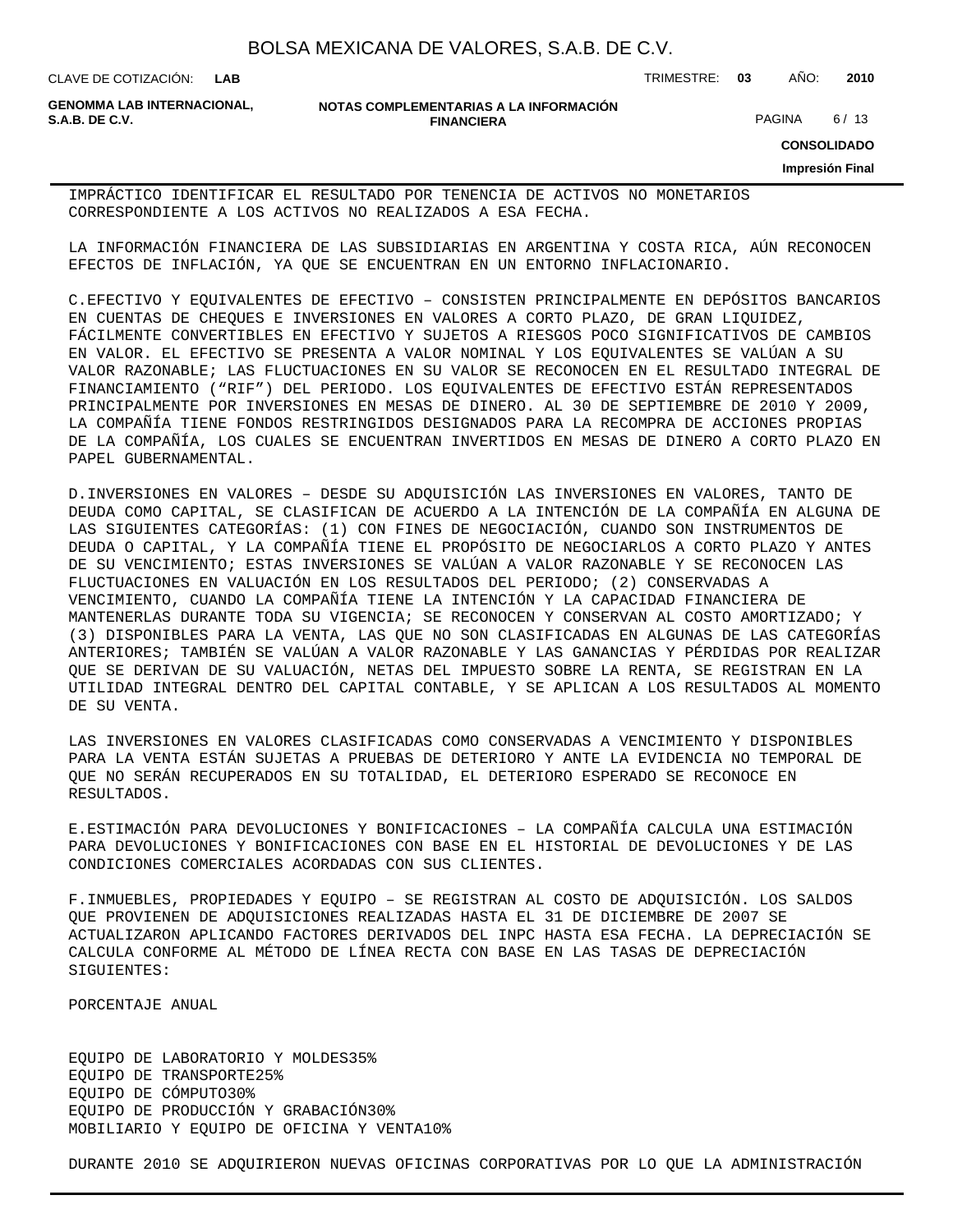CLAVE DE COTIZACIÓN: TRIMESTRE: **03** AÑO: **2010**

**GENOMMA LAB INTERNACIONAL,**

**NOTAS COMPLEMENTARIAS A LA INFORMACIÓN FINANCIERA S.A.B. DE C.V.** PAGINA 27 / 13

**CONSOLIDADO**

**Impresión Final**

DE LA COMPAÑÍA DECIDIÓ AMORTIZAR AL CIERRE DEL AÑO EL SALDO EN LIBROS DE LAS MEJORAS A LOCALES ARRENDADOS.

A. INVERSIÓN EN ACCIONES DE ASOCIADAS – LAS INVERSIONES PERMANENTES EN LAS ENTIDADES EN LAS QUE SE TIENE INFLUENCIA SIGNIFICATIVA A PARTIR DE 2009, SE RECONOCEN INICIALMENTE CON BASE EN EL VALOR RAZONABLE NETO DE LOS ACTIVOS Y PASIVOS IDENTIFICABLES DE LA ENTIDAD A LA FECHA DE LA ADQUISICIÓN. DICHO VALOR ES AJUSTADO CON POSTERIORIDAD AL RECONOCIMIENTO INICIAL POR LA PORCIÓN CORRESPONDIENTE TANTO DE LAS UTILIDADES O PÉRDIDAS INTEGRALES DE LA ASOCIADA COMO DE LA DISTRIBUCIÓN DE UTILIDADES O REEMBOLSOS DE CAPITAL DE LA MISMA. CUANDO EL VALOR RAZONABLE DE LA CONTRAPRESTACIÓN PAGADA ES MAYOR QUE EL VALOR DE LA INVERSIÓN EN LA ASOCIADA, LA DIFERENCIA CORRESPONDE AL CRÉDITO MERCANTIL EL CUAL SE PRESENTA COMO PARTE DE LA MISMA INVERSIÓN. CUANDO EL VALOR RAZONABLE DE LA CONTRAPRESTACIÓN PAGADA ES MENOR QUE EL VALOR DE LA INVERSIÓN, ESTE ÚLTIMO SE AJUSTA AL VALOR RAZONABLE DE LA CONTRAPRESTACIÓN PAGADA. EN CASO DE PRESENTARSE INDICIOS DE DETERIORO LAS INVERSIONES EN ASOCIADAS SE SOMETEN A PRUEBAS DE DETERIORO.

G. OTROS ACTIVOS – ESTOS ACTIVOS REPRESENTAN EROGACIONES CUYOS BENEFICIOS SERÁN RECIBIDOS EN EL FUTURO. LA COMPAÑÍA CLASIFICA SUS ACTIVOS INTANGIBLES EN ACTIVOS CON VIDA ÚTIL INDEFINIDA Y ACTIVOS CON VIDA ÚTIL DEFINIDA, DE ACUERDO CON EL PERIODO EN EL CUAL LA COMPAÑÍA ESPERA RECIBIR LOS BENEFICIOS.

ACTIVOS DE VIDA ÚTIL INDEFINIDA: CORRESPONDEN A MARCAS Y OTROS DERECHOS, POR LOS QUE LA COMPAÑÍA ESPERA GENERAR INGRESOS DE MANERA INDEFINIDA, POR LO QUE NO SE AMORTIZAN, PERO SU VALOR SE SUJETA A PRUEBAS DE DETERIORO, USANDO LA METODOLOGÍA DESCRITA EN EL SUBINCISO H.

ACTIVOS DE VIDA ÚTIL DEFINIDA: CORRESPONDEN PRINCIPALMENTE A COSTOS EROGADOS EN LA FASE DE DESARROLLO DE SISTEMAS DE INFORMACIÓN INTEGRAL Y QUE DAN ORIGEN A BENEFICIOS ECONÓMICOS FUTUROS PORQUE CUMPLEN CON CIERTOS REQUISITOS PARA SU RECONOCIMIENTO COMO ACTIVOS Y SE AMORTIZARÁN, UNA VEZ QUE EMPIECE SU USO, CON BASE EN EL MÉTODO DE LÍNEA RECTA DE ACUERDO A LA VIDA ÚTIL DEL PROYECTO Y CON MÁXIMO DE 5 AÑOS. LAS EROGACIONES QUE NO CUMPLEN CON DICHOS REQUISITOS, ASÍ COMO LOS COSTOS DE INVESTIGACIÓN, SE REGISTRAN EN RESULTADOS EN EL EJERCICIO EN QUE SE INCURREN. ASIMISMO, SE INCLUYEN; DEPÓSITOS EN GARANTÍA PAGADOS POR RENTA DE INMUEBLES, QUE SE REGISTRAN AL VALOR DEL EFECTIVO DADO EN GARANTÍA Y QUE SE ESTIMA RECUPERAR AL FINAL DEL CONTRATO DE ARRENDAMIENTO Y; LICENCIAS PARA LA COMERCIALIZACIÓN DE LOS PRODUCTOS DE LA COMPAÑÍA, LOS CUALES SE AMORTIZAN CON BASE EN EL MÉTODO DE LÍNEA RECTA EN EL PERÍODO DE VIGENCIA DE DICHAS LICENCIAS.

H. DETERIORO DE ACTIVOS DE LARGA DURACIÓN EN USO – LA COMPAÑÍA REVISA EL VALOR EN LIBROS DE LOS ACTIVOS DE LARGA DURACIÓN EN USO, ANTE LA PRESENCIA DE ALGÚN INDICIO DE DETERIORO QUE PUDIERA INDICAR QUE EL VALOR EN LIBROS PUDIERA NO SER RECUPERABLE, CONSIDERANDO EL MAYOR DEL VALOR PRESENTE DE LOS FLUJOS NETOS DE EFECTIVO FUTUROS O EL PRECIO NETO DE VENTA EN EL CASO DE SU EVENTUAL DISPOSICIÓN. EL DETERIORO SE REGISTRA SI EL VALOR EN LIBROS EXCEDE AL MAYOR DE LOS VALORES ANTES MENCIONADOS. LOS INDICIOS DE DETERIORO QUE SE CONSIDERAN PARA ESTOS EFECTOS, SON ENTRE OTROS, LAS PÉRDIDAS DE OPERACIÓN O FLUJOS DE EFECTIVO NEGATIVOS EN EL PERIODO SI ES QUE ESTÁN COMBINADOS CON UN HISTORIAL O PROYECCIÓN DE PÉRDIDAS, DEPRECIACIONES Y AMORTIZACIONES CARGADAS A RESULTADOS QUE EN TÉRMINOS PORCENTUALES, EN RELACIÓN CON LOS INGRESOS, SEAN SUBSTANCIALMENTE SUPERIORES A LAS DE EJERCICIOS ANTERIORES, EFECTOS DE OBSOLESCENCIA, REDUCCIÓN EN LA DEMANDA DE LOS PRODUCTOS QUE SE COMERCIALIZAN O LOS SERVICIOS QUE SE PRESTAN, COMPETENCIA Y OTROS FACTORES ECONÓMICOS Y LEGALES.

I. BENEFICIOS DIRECTOS A LOS EMPLEADOS – SE VALÚAN EN PROPORCIÓN A LOS SERVICIOS PRESTADOS, CONSIDERANDO LOS SUELDOS ACTUALES Y SE RECONOCE EL PASIVO CONFORME SE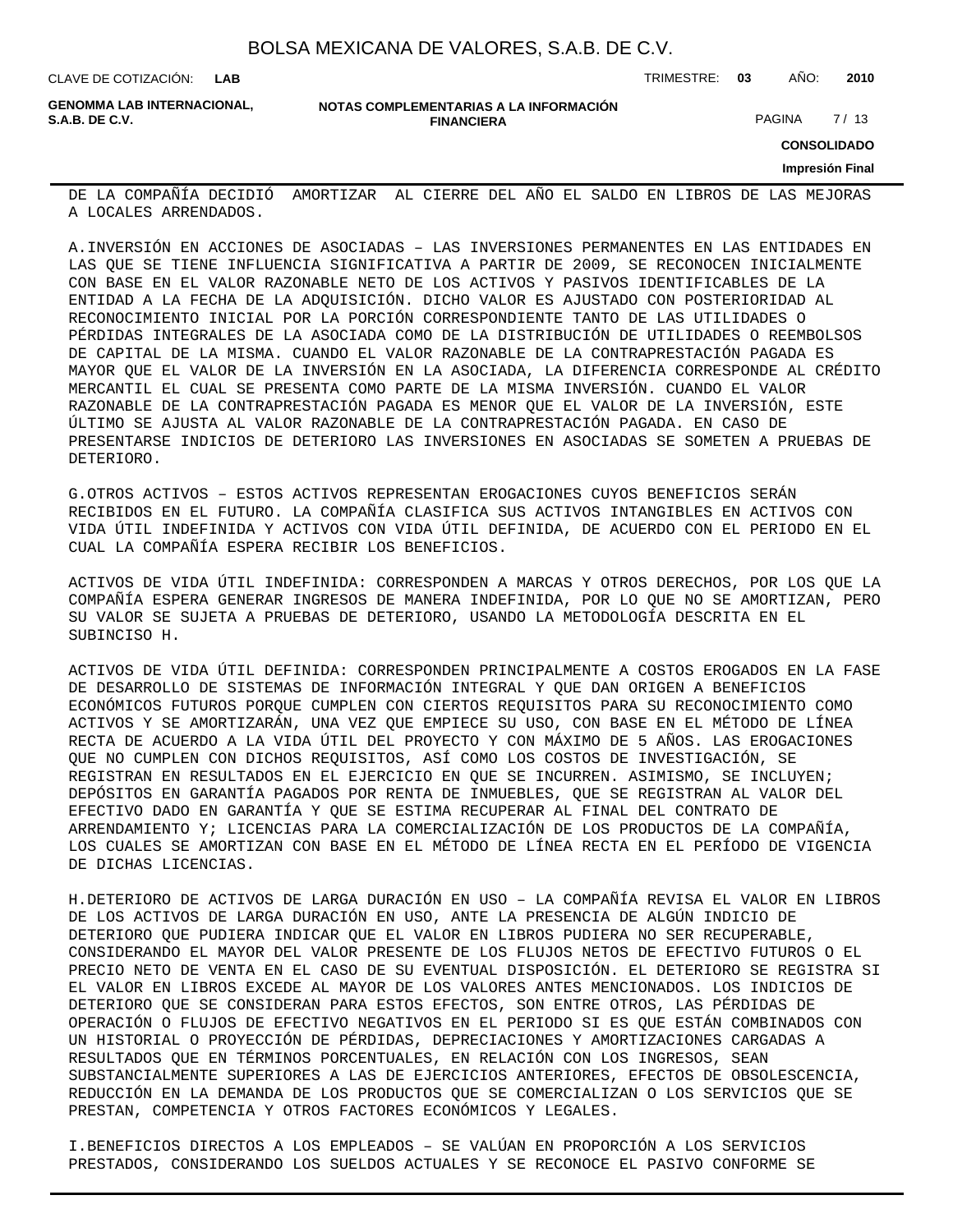CLAVE DE COTIZACIÓN: TRIMESTRE: **03** AÑO: **2010**

**GENOMMA LAB INTERNACIONAL,**

**NOTAS COMPLEMENTARIAS A LA INFORMACIÓN FINANCIERA S.A.B. DE C.V.** PAGINA 8 / 13

**CONSOLIDADO**

**Impresión Final**

DEVENGAN. INCLUYE PRINCIPALMENTE PTU POR PAGAR, AUSENCIAS COMPENSADAS, COMO VACACIONES Y PRIMA VACACIONAL, E INCENTIVOS.

J. BENEFICIOS A LOS EMPLEADOS POR TERMINACIÓN, AL RETIRO Y OTRAS – EL PASIVO POR PRIMAS DE ANTIGÜEDAD, PAGOS POR RETIRO QUE SE ASEMEJAN A UNA PENSIÓN, E INDEMNIZACIONES POR TERMINACIÓN DE LA RELACIÓN LABORAL SE REGISTRA CONFORME SE DEVENGA, EL CUAL SE CALCULA POR ACTUARIOS INDEPENDIENTES CON BASE EN EL MÉTODO DE CRÉDITO UNITARIO PROYECTADO.

K. PROVISIONES - SE RECONOCEN CUANDO SE TIENE UNA OBLIGACIÓN PRESENTE COMO RESULTADO DE UN EVENTO PASADO, QUE PROBABLEMENTE RESULTE EN LA SALIDA DE RECURSOS ECONÓMICOS Y QUE PUEDA SER ESTIMADA RAZONABLEMENTE.

L. ACREEDORES DIVERSOS A LARGO PLAZO – CORRESPONDEN PRINCIPALMENTE A CUENTAS POR PAGAR QUE GENERAN INTERESES CONSIDERANDO UN PROMEDIO DE LA TASA DE INTERÉS INTERBANCARIA DE EQUILIBRIO ("TIIE") Y QUE TIENEN VENCIMIENTO CADA 15 DE JULIO DE LOS PRÓXIMOS NUEVE AÑOS.

M. PARTICIPACIÓN DE LOS TRABAJADORES EN LAS UTILIDADES – LA PTU SE REGISTRA EN LOS RESULTADOS DEL AÑO EN QUE SE CAUSA Y SE PRESENTA EN EL RUBRO DE OTROS GASTOS EN LOS ESTADOS DE RESULTADOS ADJUNTOS. LA PTU DIFERIDA SE DETERMINA POR LAS DIFERENCIAS TEMPORALES QUE RESULTAN DE LA COMPARACIÓN DE LOS VALORES CONTABLES Y FISCALES DE LOS ACTIVOS Y PASIVOS.

N. PAGOS BASADOS EN ACCIONES – DURANTE 2008, TELEVISION PRODUCTS RETAIL, S.A. DE C.V. OTORGÓ UN PLAN DE PAGOS BASADOS EN ACCIONES A ALGUNOS DE SUS EJECUTIVOS. LAS CARACTERÍSTICAS DE ESTE PLAN ESTABLECEN QUE SE OTORGARÁN ACCIONES DE LA COMPAÑÍA A LOS EJECUTIVOS QUE CUMPLAN CON EL CRITERIO DE ADJUDICACIÓN DE PERMANECER EN FORMA ININTERRUMPIDA EMPLEADOS EN LA COMPAÑÍA DURANTE LAS FECHAS DE ADJUDICACIÓN DEL PLAN. LAS FECHAS DE ADJUDICACIÓN ESTABLECIDAS SON: 18 DE JUNIO DE 2008, 2010, 2011 Y 2012. DICHO PLAN SE REGISTRÓ DE ACUERDO A LA NORMA INTERNACIONAL DE INFORMACIÓN FINANCIERA 2 "PAGOS BASADOS EN ACCIONES", DE CONFORMIDAD CON LA NIF A-8 "SUPLETORIEDAD", VALUANDO LAS ACCIONES SUJETAS AL PLAN POR CADA UNO DE LOS EJECUTIVOS, AL VALOR DE MERCADO A LA FECHA DE OTORGAMIENTO, Y RECONOCIENDO EN EL CAPITAL CONTABLE LOS SERVICIOS QUE PRESTAN LOS EJECUTIVOS CONFORME SE DEVENGAN.

O. IMPUESTOS A LA UTILIDAD – EL IMPUESTO SOBRE LA RENTA ("ISR") Y EL IMPUESTO EMPRESARIAL A TASA ÚNICA ("IETU") SE REGISTRAN EN LOS RESULTADOS DEL AÑO EN QUE SE CAUSAN. PARA RECONOCER EL IMPUESTO DIFERIDO SE DETERMINA SI, CON BASE EN PROYECCIONES FINANCIERAS, LA COMPAÑÍA CAUSARÁ ISR O IETU Y RECONOCE EL IMPUESTO DIFERIDO QUE CORRESPONDA AL IMPUESTO QUE ESENCIALMENTE PAGARÁ. EL DIFERIDO SE RECONOCE APLICANDO LA TASA CORRESPONDIENTE A LAS DIFERENCIAS TEMPORALES QUE RESULTAN DE LA COMPARACIÓN DE LOS VALORES CONTABLES Y FISCALES DE LOS ACTIVOS Y PASIVOS, Y EN SU CASO, SE INCLUYEN LOS BENEFICIOS DE LAS PÉRDIDAS FISCALES POR AMORTIZAR Y DE ALGUNOS CRÉDITOS FISCALES. EL IMPUESTO DIFERIDO ACTIVO SE REGISTRA SÓLO CUANDO EXISTE ALTA PROBABILIDAD DE QUE PUEDA RECUPERARSE. CONFORME A LA NIF D-4, IMPUESTOS A LA UTILIDAD, EL SALDO DEL RUBRO DENOMINADO EFECTO ACUMULADO INICIAL DE IMPUESTO SOBRE LA RENTA DIFERIDO, SE RECLASIFICÓ A RESULTADOS ACUMULADOS EL 1 DE ENERO DE 2008.

LAS PROVISIONES DEL ISR DE LAS SUBSIDIARIAS EN EL EXTRANJERO SE DETERMINAN CON BASE EN LA UTILIDAD GRAVABLE DE CADA COMPAÑÍA EN LO INDIVIDUAL.

P. TRANSACCIONES EN MONEDA EXTRANJERA - LAS TRANSACCIONES EN MONEDA EXTRANJERA SE REGISTRAN AL TIPO DE CAMBIO VIGENTE A LA FECHA DE SU CELEBRACIÓN. LOS ACTIVOS Y PASIVOS MONETARIOS EN MONEDA EXTRANJERA SE VALÚAN EN MONEDA NACIONAL AL TIPO DE CAMBIO VIGENTE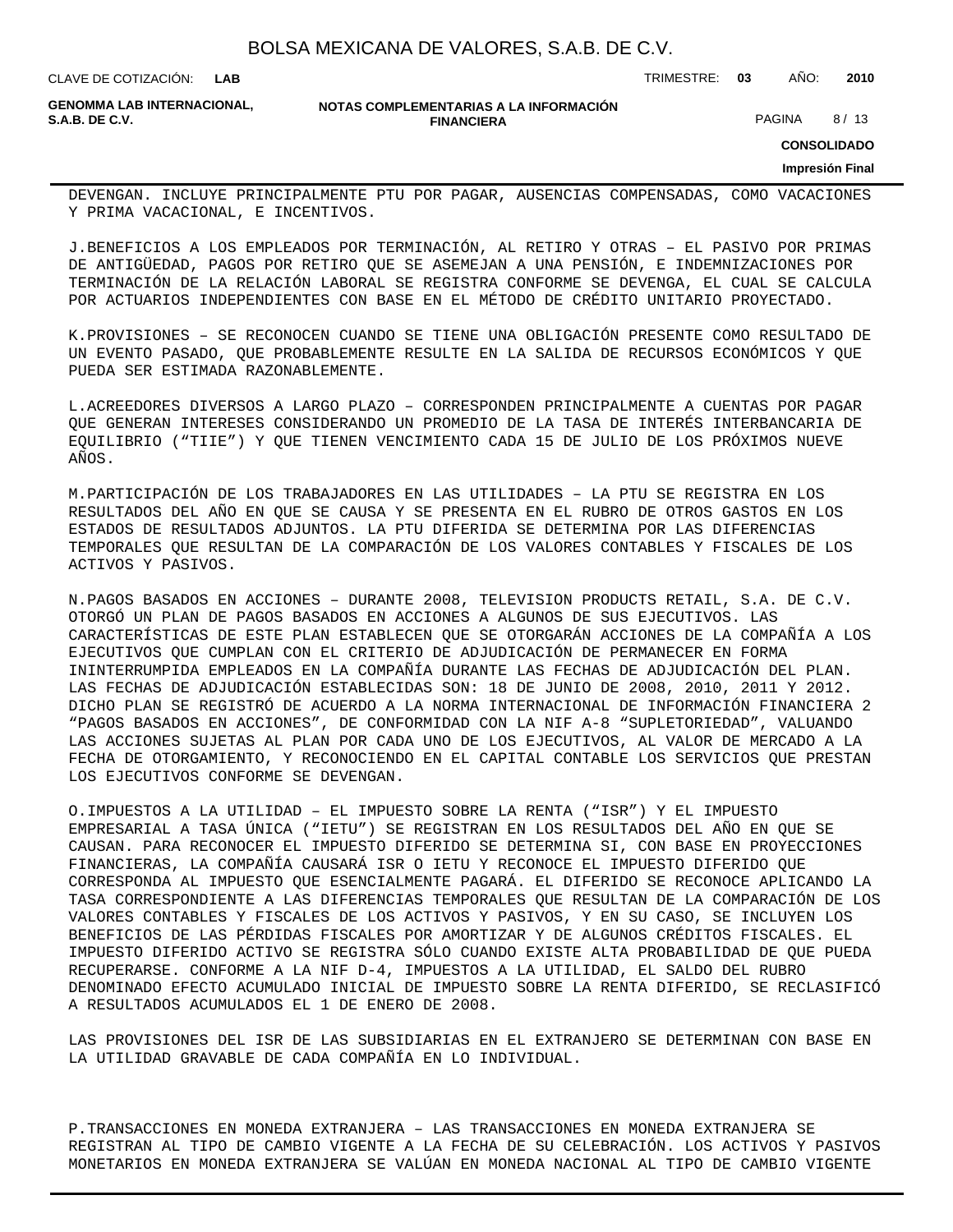| BOLSA MEXICANA DE VALORES, S.A.B. DE C.V. |  |  |  |
|-------------------------------------------|--|--|--|
|-------------------------------------------|--|--|--|

CLAVE DE COTIZACIÓN: TRIMESTRE: **03** AÑO: **2010 LAB**

**GENOMMA LAB INTERNACIONAL,**

**NOTAS COMPLEMENTARIAS A LA INFORMACIÓN FINANCIERA S.A.B. DE C.V.** PAGINA 9/13

**CONSOLIDADO**

**Impresión Final**

A LA FECHA DE LOS ESTADOS FINANCIEROS. LAS FLUCTUACIONES CAMBIARIAS SE REGISTRAN EN LOS RESULTADOS.

Q. RECONOCIMIENTO DE INGRESOS – LOS INGRESOS SE RECONOCEN EN EL PERÍODO EN EL QUE SE TRANSFIEREN LOS RIESGOS Y BENEFICIOS DE LOS INVENTARIOS A LOS CLIENTES, LO CUAL GENERALMENTE OCURRE CUANDO SE ENTREGAN DICHOS INVENTARIOS Y ELLOS ASUMEN LA RESPONSABILIDAD SOBRE LOS MISMOS.

R. UTILIDAD POR ACCIÓN – LA UTILIDAD BÁSICA POR ACCIÓN ORDINARIA SE CALCULA DIVIDIENDO LA UTILIDAD NETA MAYORITARIA ENTRE EL PROMEDIO PONDERADO DE ACCIONES ORDINARIAS NETAS EN CIRCULACIÓN DURANTE EL EJERCICIO.

#### 4. PAGOS BASADOS EN ACCIONES

DURANTE 2008, LA COMPAÑÍA OTORGÓ UN PLAN DE PAGOS BASADOS EN ACCIONES A ALGUNOS DE SUS EJECUTIVOS. LAS CARACTERÍSTICAS DE ESTE PLAN ESTABLECEN QUE SE OTORGARAN ACCIONES DE LA COMPAÑÍA A LOS EJECUTIVOS QUE CUMPLAN CON EL CRITERIO DE ADJUDICACIÓN DE PERMANECER EN FORMA ININTERRUMPIDA EMPLEADOS EN LA COMPAÑÍA DURANTE LAS FECHAS DE ADJUDICACIÓN DEL PLAN. LAS FECHAS DE ADJUDICACIÓN ESTABLECIDAS SON: 18 DE SEPTIEMBRE DE 2009, 2010, 2011 Y 2012. DICHO PLAN SE REGISTRÓ DE ACUERDO A LA NORMA INTERNACIONAL DE INFORMACIÓN FINANCIERA 2 "PAGOS BASADOS EN ACCIONES", DE CONFORMIDAD CON LA NIF A-8 "SUPLETORIEDAD", VALUANDO LAS ACCIONES SUJETAS AL PLAN POR CADA UNO DE LOS EJECUTIVOS, AL VALOR DE MERCADO A LA FECHA DE OTORGAMIENTO, Y RECONOCIENDO EN RESULTADOS LOS SERVICIOS QUE PRESTAN LOS EJECUTIVOS CONFORME SE DEVENGAN. 5. CAPITAL CONTABLE

A. EL CAPITAL APORTADO A VALOR NOMINAL AL 30 DE SEPTIEMBRE DE 2010 SE INTEGRA COMO SIGUE:

 2010

 NÚMERO DE ACCIONES IMPORTE

CAPITAL FIJO:

SERIE B 82,176 \$150

CAPITAL VARIABLE:

SERIE B 1,052,667,250 1,921,509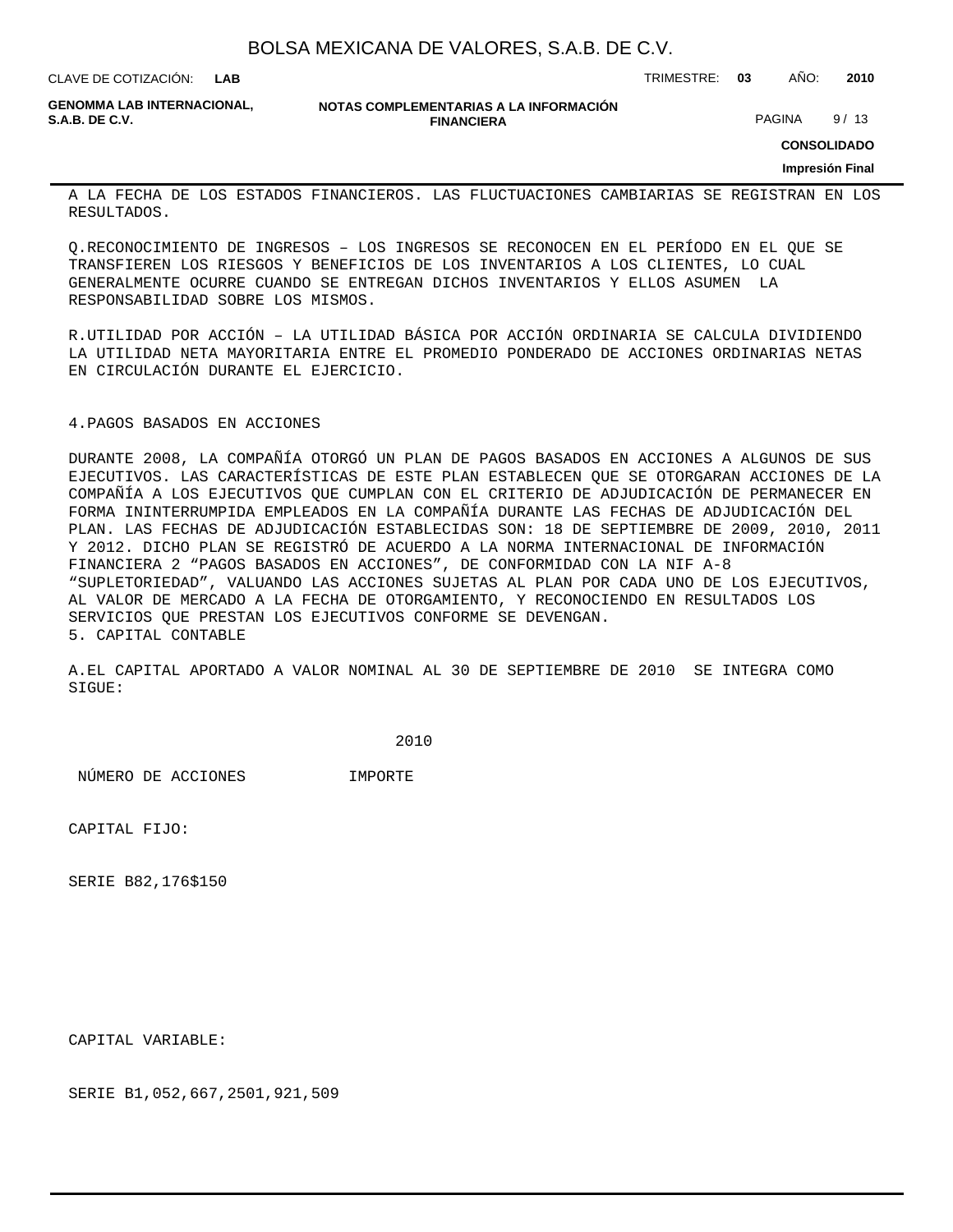**LAB**

**GENOMMA LAB INTERNACIONAL,**

**NOTAS COMPLEMENTARIAS A LA INFORMACIÓN FINANCIERA**

CLAVE DE COTIZACIÓN: TRIMESTRE: **03** AÑO: **2010**

PAGINA 10 / 13

**CONSOLIDADO**

**Impresión Final**

TOTAL 1,052,749,426 \$1,921,659

EL CAPITAL SOCIAL ESTÁ INTEGRADO POR ACCIONES COMUNES NOMINATIVAS SIN VALOR NOMINAL. EL CAPITAL VARIABLE ES ILIMITADO.

B. DURANTE EL PRIMER SEMESTRE DE 2010, MEDIANTE ACUERDO DEL CONSEJO DE ADMINISTRACIÓN, LA COMPAÑÍA RECLASIFICÓ EL IMPORTE DE LA CUENTA DE PRIMA EN SUSCRIPCIÓN DE ACCIONES A LA CUENTA DE CAPITAL SOCIAL POR \$ 1,554 Y A LA CUENTA DE UTILIDADES RETENIDAS POR \$ 113, DICHOS MOVIMIENTOS QUEDAN SUJETOS A LA RATIFICACIÓN DE LA ASAMBLEA DE ACCIONISTAS.

C. EN ASAMBLEA GENERAL ORDINARIA DEL 22 DE ABRIL DE 2010, SE APROBÓ LA CANCELACIÓN DE LAS ACCIONES PROPIAS Y CONSECUENTEMENTE LA DISMINUCIÓN DE LA PARTE VARIABLE DEL CAPITAL SOCIAL DE LA COMPAÑÍA POR \$ 10,463. EN AGOSTO DE 2010 SURTIÓ EFECTOS LA DIVISIÓN (SPLIT) DE LAS ACCIONES EN CIRCULACIÓN REPRESENTATIVAS DEL CAPITAL SOCIAL DE LA COMPAÑÍA, MEDIANTE LA EMISIÓN Y ENTREGA A LOS ACCIONISTAS, LIBRE DE PAGO, DE 2 ACCIONES ORDINARIAS , NOMINATIVAS SIN EXPRESIÓN DE VALOR NOMINAL, SERIE ÚNICA, CONTRA LA ENTREGA DE LA ACCIÓN DE LA QUE ERAN TITULARES, SIN QUE IMPLICARA AUMENTO DE CAPITAL; POR LO QUE A PARTIR DE DICHA FECHA, EL CAPITAL SOCIAL ESTÁ REPRESENTADO POR UN TOTAL DE 1,052,749,426 ACCIONES. LAS ACCIONES SON ORDINARIAS NOMINATIVAS, SIN EXPRESIÓN DE VALOR NOMINAL, SERIE ÚNICA, DE SUSCRIPCIÓN LIBRE, ÍNTEGRAMENTE SUSCRITAS Y PAGADAS.

D. LAS UTILIDADES RETENIDAS INCLUYEN LA RESERVA LEGAL. DE ACUERDO CON LA LEY GENERAL DE SOCIEDADES MERCANTILES, DE LAS UTILIDADES NETAS DEL EJERCICIO DEBE SEPARARSE UN 5% COMO MÍNIMO PARA FORMAR LA RESERVA LEGAL, HASTA QUE SU IMPORTE ASCIENDA AL 20% DEL CAPITAL SOCIAL A VALOR NOMINAL. LA RESERVA LEGAL PUEDE CAPITALIZARSE, PERO NO DEBE REPARTIRSE A MENOS QUE SE DISUELVA LA SOCIEDAD, Y DEBE SER RECONSTITUIDA CUANDO DISMINUYA POR CUALQUIER MOTIVO.

E. LA DISTRIBUCIÓN DEL CAPITAL CONTABLE, EXCEPTO POR LOS IMPORTES ACTUALIZADOS DEL CAPITAL SOCIAL APORTADO Y DE LAS UTILIDADES RETENIDAS FISCALES, CAUSARÁ EL IMPUESTO SOBRE LA RENTA A CARGO DE LA COMPAÑÍA A LA TASA VIGENTE AL MOMENTO DE LA DISTRIBUCIÓN. EL IMPUESTO QUE SE PAGUE POR DICHA DISTRIBUCIÓN, SE PODRÁ ACREDITAR CONTRA EL IMPUESTO SOBRE LA RENTA DEL EJERCICIO EN EL QUE SE PAGUE EL IMPUESTO SOBRE DIVIDENDOS Y EN LOS DOS EJERCICIOS INMEDIATOS SIGUIENTES, CONTRA EL IMPUESTO DEL EJERCICIO Y LOS PAGOS PROVISIONALES DE LOS MISMOS.

### 5. IMPUESTOS A LA UTILIDAD

LA COMPAÑÍA EN MÉXICO ESTÁ SUJETA AL ISR Y AL IETU.

EL ISR SE CALCULA CONSIDERANDO COMO GRAVABLES O DEDUCIBLES CIERTOS EFECTOS DE LA INFLACIÓN. LA TASA ES EL 30% Y 28% EN 2010 Y 2009, RESPECTIVAMENTE.

EL IETU GRAVA LAS ENAJENACIONES DE BIENES, LAS PRESTACIONES DE SERVICIOS INDEPENDIENTES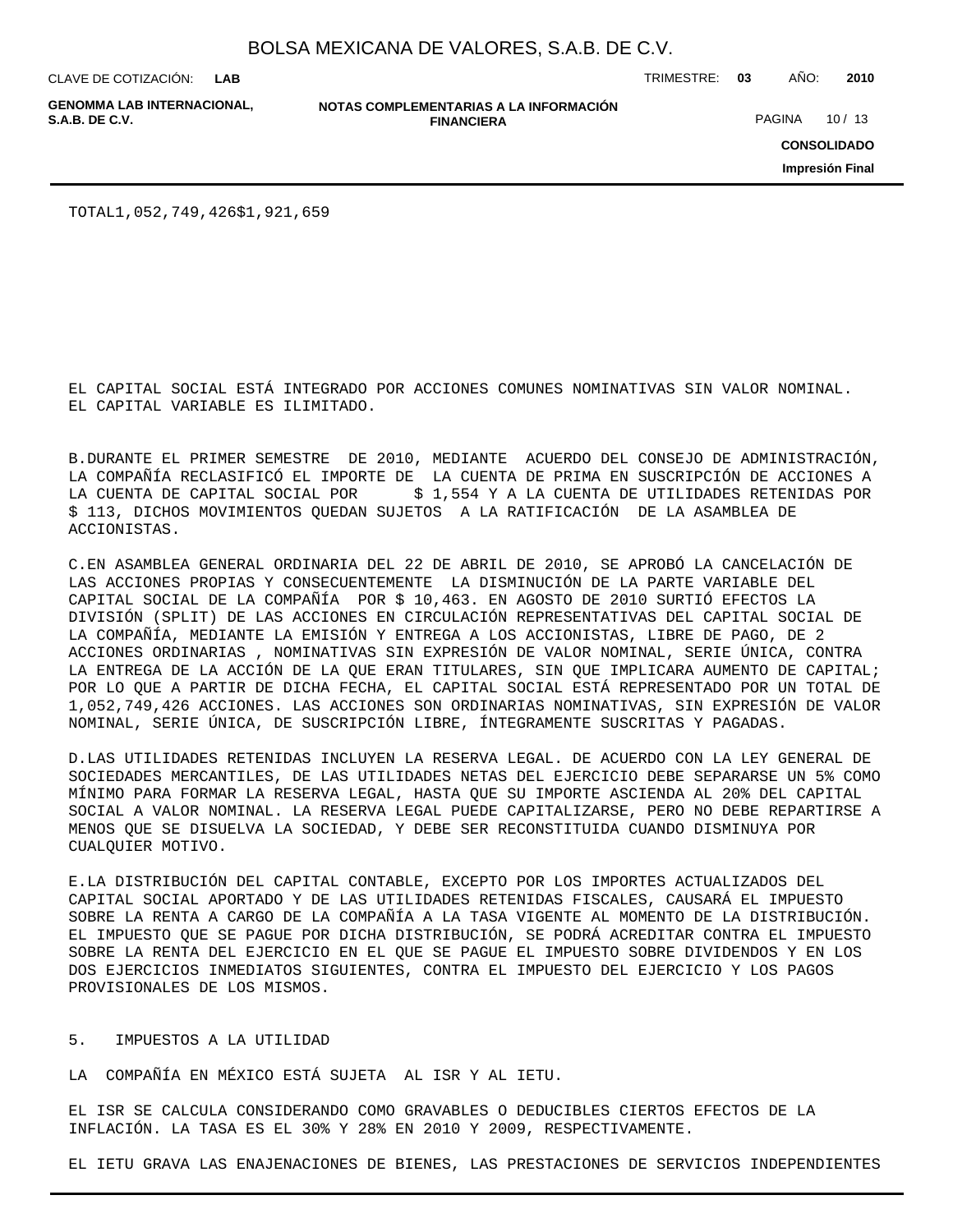CLAVE DE COTIZACIÓN: TRIMESTRE: **03** AÑO: **2010 LAB**

**GENOMMA LAB INTERNACIONAL,**

```
NOTAS COMPLEMENTARIAS A LA INFORMACIÓN
   FINANCIERA
```
PAGINA 11 / 13

**CONSOLIDADO**

#### **Impresión Final**

Y EL OTORGAMIENTO DEL USO O GOCE TEMPORAL DE BIENES, EN LOS TÉRMINOS DEFINIDOS EN DICHA LEY, MENOS CIERTAS DEDUCCIONES AUTORIZADAS. EL IMPUESTO POR PAGAR SE CALCULA RESTANDO AL IMPUESTO DETERMINADO CIERTOS CRÉDITOS FISCALES. TANTO LOS INGRESOS COMO LAS DEDUCCIONES Y CIERTOS CRÉDITOS FISCALES SE DETERMINAN CON BASE EN FLUJOS DE EFECTIVO. LA TASA ES DEL 16.5% PARA 2008, 17.0% PARA 2009 Y 17.5% A PARTIR DE 2010. ASIMISMO, AL ENTRAR EN VIGOR ESTA LEY SE ABROGÓ LA LEY DEL IMPUESTO AL ACTIVO ("IMPAC") PERMITIENDO, BAJO CIERTAS CIRCUNSTANCIAS, LA DEVOLUCIÓN DE ESTE IMPUESTO PAGADO EN LOS DIEZ EJERCICIOS INMEDIATOS ANTERIORES A AQUÉL EN QUE SE PAGUE ISR, EN LOS TÉRMINOS DE LAS DISPOSICIONES FISCALES. ADICIONALMENTE, A DIFERENCIA DEL ISR, EL IETU SE CAUSA EN FORMA INDIVIDUAL POR LA CONTROLADORA Y SUS SUBSIDIARIAS.

LAS TASAS DE ISR EN ESPAÑA Y EN LOS PAÍSES DE CENTRO Y SUDAMÉRICA EN DONDE LA COMPAÑÍA OPERA VAN DE UN RANGO ENTRE EL 15% AL 38%. ADICIONALMENTE, LOS PERIODOS EN LOS QUE PUEDEN SER APLICADAS LAS PÉRDIDAS FISCALES EN DICHOS PAÍSES VAN DE TRES A OCHO AÑOS.

LAS OPERACIONES EN COLOMBIA Y ARGENTINA ESTÁN SUJETAS AL IMPUESTO AL ACTIVO.

EN COLOMBIA EL IMPUESTO AL ACTIVO RESULTA DE APLICAR LA TASA DEL 6% AL NETO DE LOS ACTIVOS FISCALES AL INICIO DEL AÑO. EL IMPUESTO AL ACTIVO ÚNICAMENTE ES PAGADO CUANDO EXCEDE EL ISR DEL EJERCICIO. SI EL PAGO DEL IMPUESTO AL ACTIVO FUE EFECTUADO DESPUÉS DEL EJERCICIO 2002, EL MONTO PAGADO PUEDE SER ACREDITADO EN LOS PRÓXIMOS CINCO AÑOS.

EN ARGENTINA EXISTE UN IMPUESTO A LAS GANANCIAS MÍNIMAS PRESUNTAS ("IGMP") QUE RESULTA DE APLICAR LA TASA DEL 1% SOBRE CIERTOS ACTIVOS PRODUCTIVOS, Y SE PAGA ÚNICAMENTE POR EL MONTO EN QUE EXCEDA AL ISR DEL EJERCICIO. SI EN ALGÚN AÑO SE EFECTUARA UN PAGO, ESTE IMPUESTO ES ACREDITADO CONTRA EL EXCESO DEL IMPUESTO SOBRE LA RENTA SOBRE EL IGMP EN LOS PRÓXIMOS DIEZ AÑOS.

### 6. OPERACIÓN DISCONTINUADA

DURANTE 2008, LA COMPAÑÍA DECIDIÓ INICIAR EL PROCESO DE CIERRE DE SU SUBSIDIARIA EN ESPAÑA COMO PARTE DE UNA ESTRATEGIA PARA ENFOCAR SU FUERZA DE VENTAS EN CENTROAMÉRICA Y SUDAMÉRICA. SE ESPERA QUE EL PROCESO DE CIERRE DE LA SUBSIDIARIA EN ESPAÑA CONCLUYA DURANTE 2010.

#### 7. CONTINGENCIAS

LA COMPAÑÍA AL IGUAL QUE SUS ACTIVOS NO ESTÁN SUJETOS A ACCIÓN ALUNA DE TIPO LEGAL QUE NO SEAN LOS DE RUTINA Y PROPIOS DE SU ACTIVIDAD.

### 8. NUEVOS PRONUNCIAMIENTOS CONTABLES

CON EL OBJETIVO DE CONVERGER LA NORMATIVIDAD MEXICANA CON LA NORMATIVIDAD INTERNACIONAL, DURANTE 2009 EL CONSEJO MEXICANO PARA LA INVESTIGACIÓN Y DESARROLLO DE NORMAS DE INFORMACIÓN FINANCIERA PROMULGÓ LAS SIGUIENTES NIF, APLICABLES A ENTIDADES CON PROPÓSITOS LUCRATIVOS Y QUE ENTRAN EN VIGOR A PARTIR DEL 1 DE ENERO DE 2011:

LA NIF B-5, INFORMACIÓN FINANCIERA POR SEGMENTOS, ESTABLECE EL ENFOQUE GERENCIAL PARA REVELAR LA INFORMACIÓN FINANCIERA POR SEGMENTOS A DIFERENCIA DEL BOLETÍN B-5 QUE, AUNQUE MANEJABA UN ENFOQUE GERENCIAL, REQUERÍA QUE LA INFORMACIÓN A REVELAR SE CLASIFICARA POR SEGMENTOS ECONÓMICOS, ÁREAS GEOGRÁFICAS O POR GRUPOS HOMOGÉNEOS DE CLIENTES; NO REQUIERE QUE LAS ÁREAS DEL NEGOCIO ESTÉN SUJETAS A RIESGOS DISTINTOS ENTRE SÍ PARA SEPARARLAS; PERMITE CATALOGAR COMO SEGMENTO A LAS ÁREAS EN ETAPA PREOPERATIVA; REQUIERE REVELAR POR SEPARADO LOS INGRESOS POR INTERESES, GASTOS POR INTERESES Y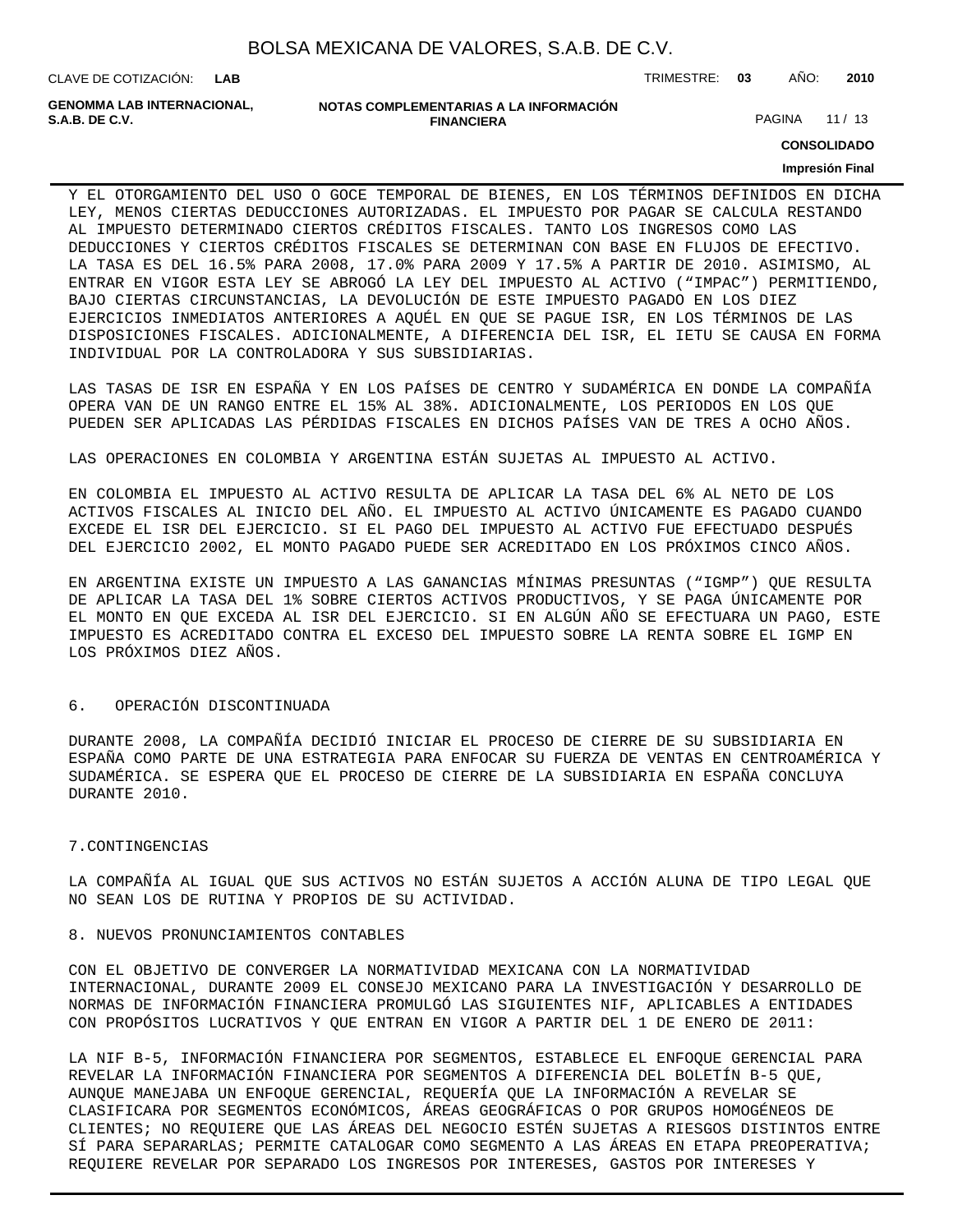CLAVE DE COTIZACIÓN: TRIMESTRE: **03** AÑO: **2010**

**GENOMMA LAB INTERNACIONAL,**

#### **NOTAS COMPLEMENTARIAS A LA INFORMACIÓN FINANCIERA**

PAGINA 12 / 13

**CONSOLIDADO**

#### **Impresión Final**

PASIVOS; Y REVELAR INFORMACIÓN DE LA ENTIDAD EN SU CONJUNTO SOBRE PRODUCTOS, SERVICIOS, ÁREAS GEOGRÁFICAS Y PRINCIPALES CLIENTES Y PROVEEDORES. AL IGUAL QUE EL BOLETÍN ANTERIOR, ESTA NORMA SÓLO ES OBLIGATORIA PARA EMPRESAS PÚBLICAS O QUE ESTÉN EN PROCESO DE CONVERTIRSE EN PÚBLICAS.

LA NIF B-9, INFORMACIÓN FINANCIERA A FECHAS INTERMEDIAS, A DIFERENCIA DEL BOLETÍN B-9, REQUIERE LA PRESENTACIÓN EN FORMA CONDENSADA DEL ESTADO DE VARIACIONES EN EL CAPITAL CONTABLE Y DEL ESTADO DE FLUJOS DE EFECTIVO COMO PARTE DE LA INFORMACIÓN FINANCIERA A FECHAS INTERMEDIAS Y, PARA EFECTOS COMPARATIVOS, REQUIERE QUE LA INFORMACIÓN PRESENTADA AL CIERRE DE UN PERIODO INTERMEDIO SE PRESENTE CON LA INFORMACIÓN AL CIERRE DE UN PERIODO INTERMEDIO EQUIVALENTE AL DEL AÑO INMEDIATO ANTERIOR Y, EN EL CASO DEL BALANCE GENERAL, REQUIERE PRESENTAR EL DEL CIERRE ANUAL INMEDIATO ANTERIOR.

A LA FECHA DE EMISIÓN DE ESTOS ESTADOS FINANCIEROS, LA COMPAÑÍA ESTÁ EN PROCESO DE DETERMINAR LOS EFECTOS DE ESTAS NUEVAS NORMAS EN SU INFORMACIÓN FINANCIERA.

A) PARA EJERCICIOS QUE INICIEN A PARTIR DEL 1 DE ENERO DE 2011:

B-5, INFORMACIÓN FINANCIERA POR SEGMENTOS Y, B-9, INFORMACIÓN FINANCIERA A FECHAS INTERMEDIAS

ALGUNOS DE LOS PRINCIPALES CAMBIOS QUE ESTABLECEN ESTAS NORMAS, SON:

LA NIF B-5, INFORMACIÓN FINANCIERA POR SEGMENTOS, ESTABLECE EL ENFOQUE GERENCIAL PARA REVELAR LA INFORMACIÓN FINANCIERA POR SEGMENTOS A DIFERENCIA DEL BOLETÍN B-5 QUE, AUNQUE MANEJABA UN ENFOQUE GERENCIAL, REQUERÍA QUE LA INFORMACIÓN A REVELAR SE CLASIFICARA POR SEGMENTOS ECONÓMICOS, ÁREAS GEOGRÁFICAS O POR GRUPOS HOMOGÉNEOS DE CLIENTES; NO REQUIERE QUE LAS ÁREAS DEL NEGOCIO ESTÉN SUJETAS A RIESGOS DISTINTOS ENTRE SÍ PARA SEPARARLAS; PERMITE CATALOGAR COMO SEGMENTO A LAS ÁREAS EN ETAPA PREOPERATIVA; REQUIERE REVELAR POR SEPARADO LOS INGRESOS POR INTERESES, GASTOS POR INTERESES Y PASIVOS; Y REVELAR INFORMACIÓN DE LA ENTIDAD EN SU CONJUNTO SOBRE PRODUCTOS, SERVICIOS, ÁREAS GEOGRÁFICAS Y PRINCIPALES CLIENTES Y PROVEEDORES. AL IGUAL QUE EL BOLETÍN ANTERIOR, ESTA NORMA SÓLO ES OBLIGATORIA PARA EMPRESAS PÚBLICAS O QUE ESTÉN EN PROCESO DE CONVERTIRSE EN PÚBLICAS.

LA NIF B-9, INFORMACIÓN FINANCIERA A FECHAS INTERMEDIAS, A DIFERENCIA DEL BOLETÍN B-9, REQUIERE LA PRESENTACIÓN EN FORMA CONDENSADA DEL ESTADO DE VARIACIONES EN EL CAPITAL CONTABLE Y DEL ESTADO DE FLUJOS DE EFECTIVO COMO PARTE DE LA INFORMACIÓN FINANCIERA A FECHAS INTERMEDIAS Y, PARA EFECTOS COMPARATIVOS, REQUIERE QUE LA INFORMACIÓN PRESENTADA AL CIERRE DE UN PERIODO INTERMEDIO SE PRESENTE CON LA INFORMACIÓN AL CIERRE DE UN PERIODO INTERMEDIO EQUIVALENTE AL DEL AÑO INMEDIATO ANTERIOR Y, EN EL CASO DEL BALANCE GENERAL, REQUIERE PRESENTAR EL DEL CIERRE ANUAL INMEDIATO ANTERIOR.

A LA FECHA DE EMISIÓN DE ESTOS ESTADOS FINANCIEROS, LA COMPAÑÍA ESTÁ EN PROCESO DE DETERMINAR LOS EFECTOS DE ESTAS NUEVAS NORMAS EN SU INFORMACIÓN FINANCIERA.

#### 9. EVENTO SUBSECUENTE

LA COMPAÑÍA FIRMÓ UN CONTRATO DE CESIÓN DE DERECHOS SOBRE LAS MARCAS VANART MR Y POMADA DE LA CAMPANA MR, INCLUYENDO SUS RESPECTIVAS FÓRMULAS Y REGISTROS EN 13 PAÍSES INCLUYENDO MÉXICO Y ESTADOS UNIDOS. ESTA OPERACIÓN ESTÁ SUJETA A LA APROBACIÓN DE LA COMISIÓN FEDERAL DE COMPETENCIA Y APROBACIONES CORPORATIVAS DE LA COMPAÑÍA; MISMAS QUE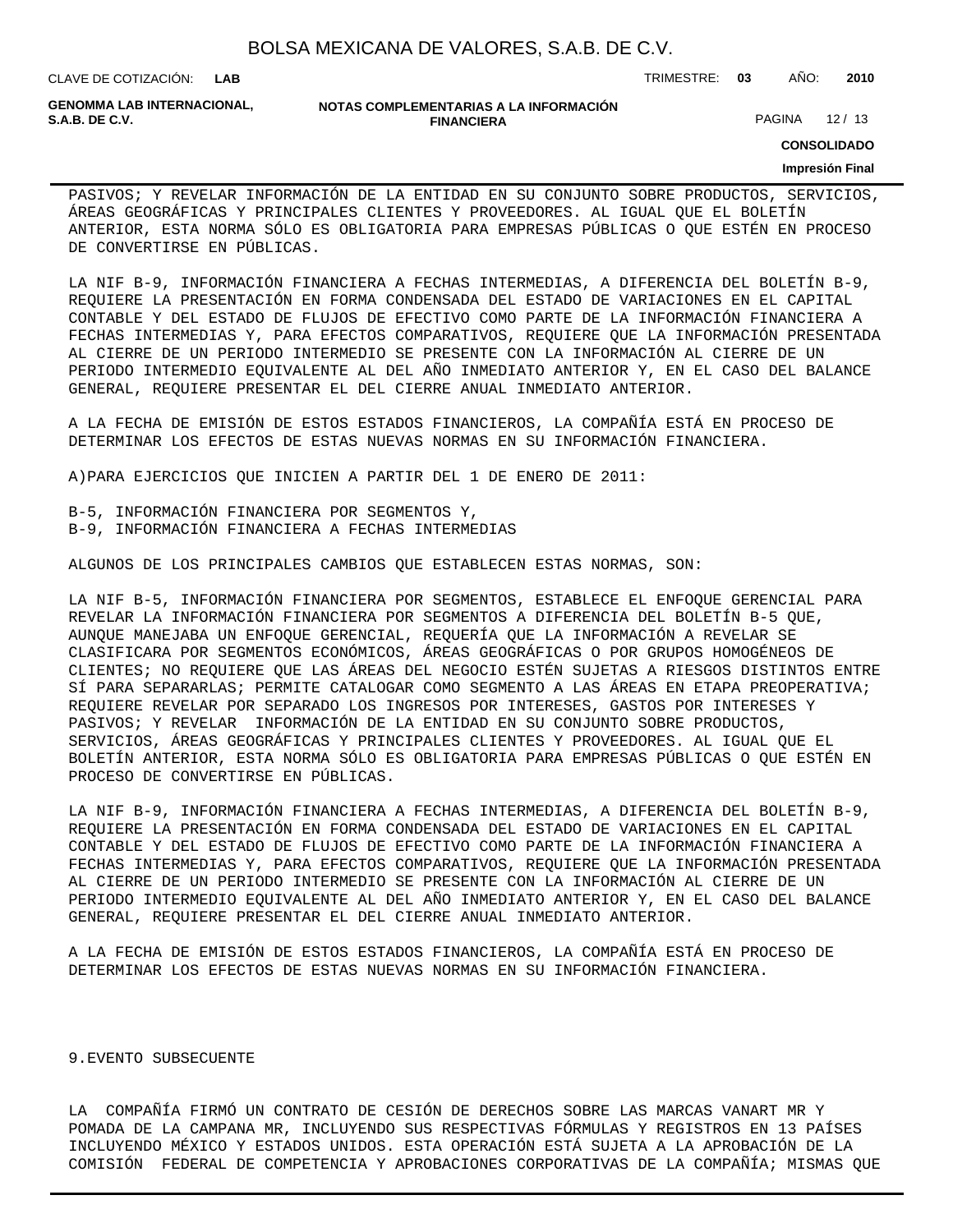CLAVE DE COTIZACIÓN: TRIMESTRE: **03** AÑO: **2010**

**GENOMMA LAB INTERNACIONAL,**

**NOTAS COMPLEMENTARIAS A LA INFORMACIÓN FINANCIERA**

PAGINA 13/13

**CONSOLIDADO**

**Impresión Final**

SE ESPERA SERÁN OBTENIDAS ANTES DE QUE TERMINE EL AÑO EN CURSO.

VANART MR ES UNA MARCA CON UN GRAN NIVEL DE RECORDACIÓN, TIENE MÁS DE 58 AÑOS PARTICIPANDO EN LA CATEGORÍA DE SHAMPOO Y ACONDICIONADORES. CON ESTA ADQUISICIÓN LA COMPAÑÍA REFUERZA SU PRESENCIA EN LA CATEGORÍA DE CUIDADO DEL CABELLO EN MÉXICO Y ESTADOS UNIDOS DE AMÉRICA.

POMADA DE LA CAMPANA MR ES UNA MARCA DE FUERTE ARRAIGO Y TRADICIÓN POPULAR EN MÉXICO, CON UNA PRESENCIA RELEVANTE EN LA CATEGORÍA DE POMADAS GRACIAS A SU EXCLUSIVA FÓRMULA MULTIFUNCIONAL. POMADA DE LA CAMPANA MR HA PERMANECIDO EN LA MENTE DE VARIAS GENERACIONES DE CONSUMIDORES DESDE HACE MÁS DE 100 AÑOS.

ASÍ MISMO, LA COMPAÑÍA FIRMÓ UN CONTRATO PARA ADQUIRIR LAS MARCAS AFFAIR MR Y GALAFLEX MRCON SUS RESPECTIVAS FÓRMULAS Y REGISTROS EN MÉXICO.

AFFAIR MR ES UNA MARCA DE TINTES PARA EL CABELLO QUE CUENTA CON UN ALTO POSICIONAMIENTO EN ESTE MERCADO, YA QUE ESTÁ PRESENTE EN ÉL DESDE HACE MÁS DE 21 AÑOS. A SU VEZ, LA MARCA GALAFLEX MR PARTICIPA DESDE HACE MÁS DE 30 AÑOS EN EL MERCADO DE SHAMPOO Y ACONDICIONADORES DE USO PROFESIONAL.

ADICIONALMENTE, LA COMPAÑÍA ADQUIRIÓ LA MARCA SANTÉ MR CON SUS RESPECTIVAS FÓRMULAS Y REGISTROS EN MÉXICO Y ESTADOS UNIDOS. DICHA MARCA CONSTA DE DIVERSOS SHAMPOO DE ORIGEN NATURAL ASÍ COMO OTROS PRODUCTOS PARA EL CUIDADO PERSONAL. SANTÉ MR FUE EL PRIMER SHAMPOO NATURISTA VENDIDO EN MÉXICO Y SE HA CONVERTIDO EN UNO DE LOS LÍDERES DE ESE MERCADO.

EL MONTO A PAGAR POR LAS MARCAS ANTES MENCIONADAS SERÁ DE \$1,049.2 MILLONES DE PESOS, DICHAS MARCAS TOTALIZAN DE MANERA CONJUNTA VENTAS EN EL 2009 POR \$514.1 MILLONES DE PESOS. ESTAS ADQUISICIONES SERÁN FONDEADAS PARCIALMENTE CON RECURSOS PROPIOS Y CON FINANCIAMIENTOS A LARGO PLAZO LOS CUALES ESTÁN EN PROCESO DE OBTENCIÓN POR PARTE DE LA COMPAÑÍA.

ESTAS ADQUISICIONES VAN EN LÍNEA CON LA ESTRATEGIA DE CRECIMIENTO FIJADA DESDE LA OFERTA PÚBLICA INICIAL, LA CUAL CONSISTE EN LA GENERACIÓN Y ADQUISICIÓN DE NUEVAS MARCAS Y PRODUCTOS PARA AUMENTAR NUESTRA PRESENCIA EN LOS MERCADOS QUE PARTICIPAMOS ADEMÁS DE LA INCURSIÓN EN NUEVOS MERCADOS, LO CUAL SE DEMUESTRA CON LAS 14 MARCAS QUE LA COMPAÑÍA HA ADQUIRIDO EN LOS ÚLTIMOS 16 MESES. LA COMPAÑÍA ESPERA REVITALIZAR LAS MARCAS ADQUIRIDAS Y POTENCIAR SU EXPANSIÓN MEDIANTE LA APLICACIÓN DEL MODELO DE NEGOCIOS QUE CARACTERIZA A LA COMPAÑÍA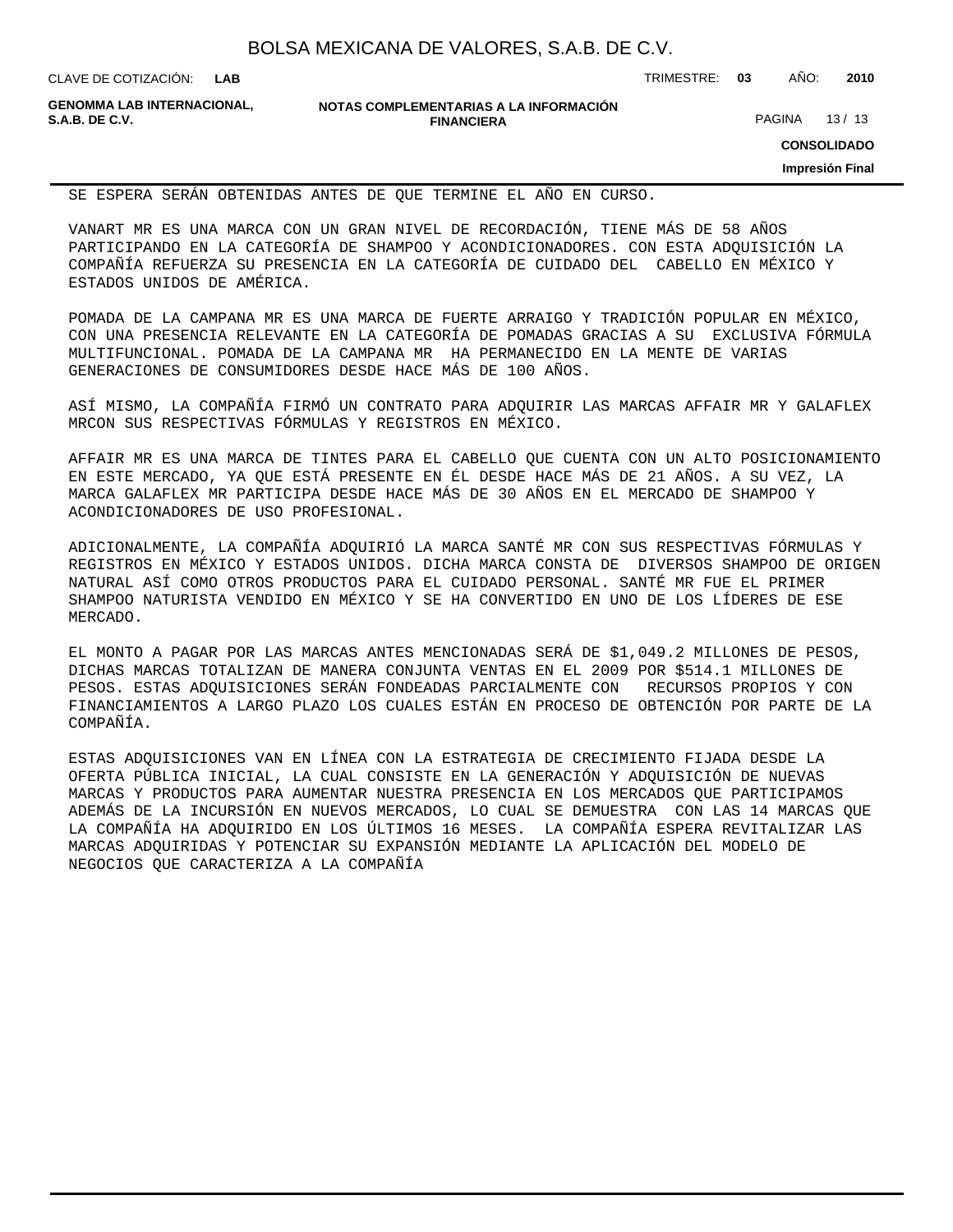CLAVE DE COTIZACIÓN TRIMESTRE **03** AÑO **2010 LAB**

### **GENOMMA LAB INTERNACIONAL, S.A.B. DE C.V.**

### **RELACIÓN DE INVERSIÓN EN ACCIONES**

### **CONSOLIDADO**

SUBSIDIARIAS

**Impresión Final**

| <b>NOMBRE DE LA EMPRESA</b>                                 | <b>ACTIVIDAD PRINCIPAL</b>              | <b>NO. DE ACCIONES</b> | % DE TEN |
|-------------------------------------------------------------|-----------------------------------------|------------------------|----------|
| <b>GENOMMA LABORATORIES MEXICO.</b><br>S.A. DE C.V.         | investigacion y des de productos otc/pc | 300,100                | 100.00   |
| <b>MEDICINAS Y MEDICAMENTOS</b><br>NACIONALES, S.A. DE C.V. | VENTA DE PRODUCTOS OTC/gi               | 196,067                | 100.00   |
| INICIATIVAS DE ÉXITO, S.A. DE C.V.                          | <b>VENTA DE PRODUCTOS OTC</b>           | 50,000                 | 100.00   |
| TELEVISION PRODUCTS RETAIL,<br>S.A. DE C.V.                 | prestacion de servicios profesionales   | 100,000                | 100.00   |
| AERO LAB, S.A. DE C.V.                                      | ser de transportacion aerea             | 57,850,313             | 100.00   |
| GENOMMA LAB CHILE, S.A.                                     | <b>VENTA DE PRODUCTOS OTC/PC</b>        | 1.000                  | 100.00   |
| GENOMMALAB ECUADOR, S.A.                                    | VENTA DE PRODUCTOS OTC/PC               | 10,000                 | 100.00   |
| GENOMMA LAB CENTROAMERICA,<br>S.A.                          | <b>VENTA DE PRODUCTOS OTC/PC</b>        | 38                     | 100.00   |
| GENOMMA LAB PERU, S.A.                                      | <b>VENTA DE PRODUCTOS OTC/PC</b>        | 32,700                 | 100.00   |
| <b>GENOMMA LABORATORIES DO</b><br><b>BRASIL LTDA.- EPP</b>  | <b>VENTA DE PRODUCTOS OTC/PC</b>        | 5,000,000              | 85.00    |
| <b>GENOMMA LABORATORIES</b><br>ARGENTINA, S.A.              | VENTA DE PRODUCTOS OTC/PC               | 185,000                | 85.00    |
| <b>GENOMMA LABORATORIOS</b><br>MEDICOS, S.L.                | VENTA DE PRODUCTOS OTC/PC               | 606,000                | 100.00   |
| <b>GENOMMA LAB COLOMBIA LTDA.</b>                           | <b>VENTA DE PRODUCTOS OTC/PC</b>        | 1,407,270              | 100.00   |
| LAB BRANDS INTERNATIONAL, LLC                               | invest y desarrollo de prod otc/pc      | 0                      | 70.00    |
| <b>GENOMMA LAB USA, INC</b>                                 | <b>VENTA DE PRODUCTOS OTC/PC</b>        | 990,000                | 99.00    |

# BOLSA MEXICANA DE VALORES, S.A.B. DE C.V.

CLAVE DE COTIZACIÓN TRIMESTRE **03** AÑO **2010 LAB**

**GENOMMA LAB INTERNACIONAL, S.A.B. DE C.V.**

# **RELACIÓN DE INVERSIÓN EN ACCIONES**

### ASOCIADAS

**NOMBRE DE LA EMPRESA | ACTIVIDAD PRINCIPAL COSTO ADQUISICIÓN VALOR ACTUAL MONTO TOTAL**<br>TEN COSTO I VAL **TEN NO. DE ACCIONES** Televisa Consumer Products USA, LLC. | VENTA DE PRODUCTOS OTC/PC | 0 49.00 | 49.00 25,653 | 10,147 TOTAL 10,147 OTRAS INVERSIONES PERMANENTES TOTAL DE INVERSIONES EN ASOCIADAS 25,653 10,147 0

**CONSOLIDADO Impresión Final**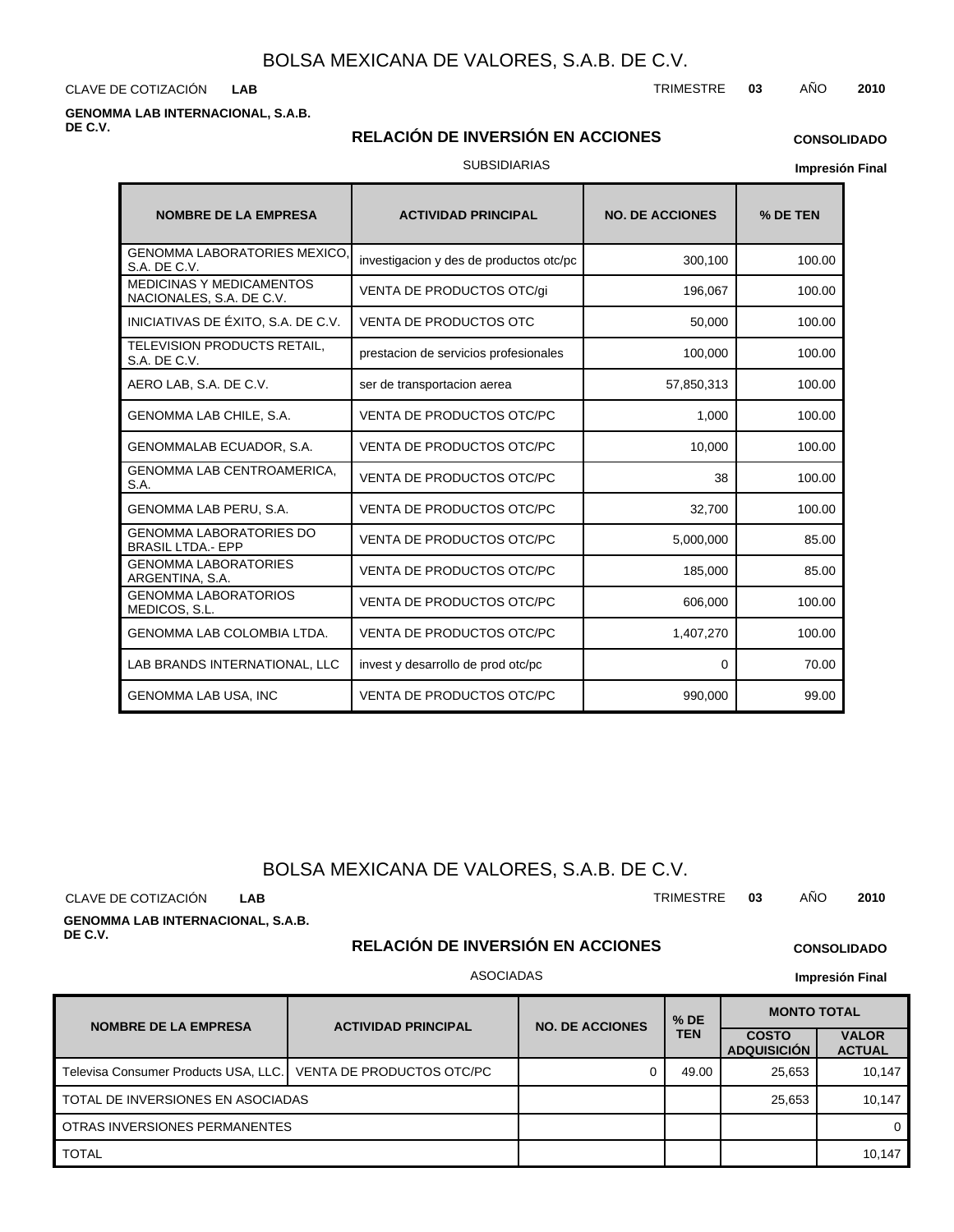**GENOMMA LAB INTERNACIONAL, S.A.B. DE C.V.**

CLAVE DE COTIZACIÓN TRIMESTRE **03** AÑO **2010**

**RELACIÓN DE INVERSIÓN EN ACCIONES**

**CONSOLIDADO**

ASOCIADAS

**Impresión Final**

OBSERVACIONES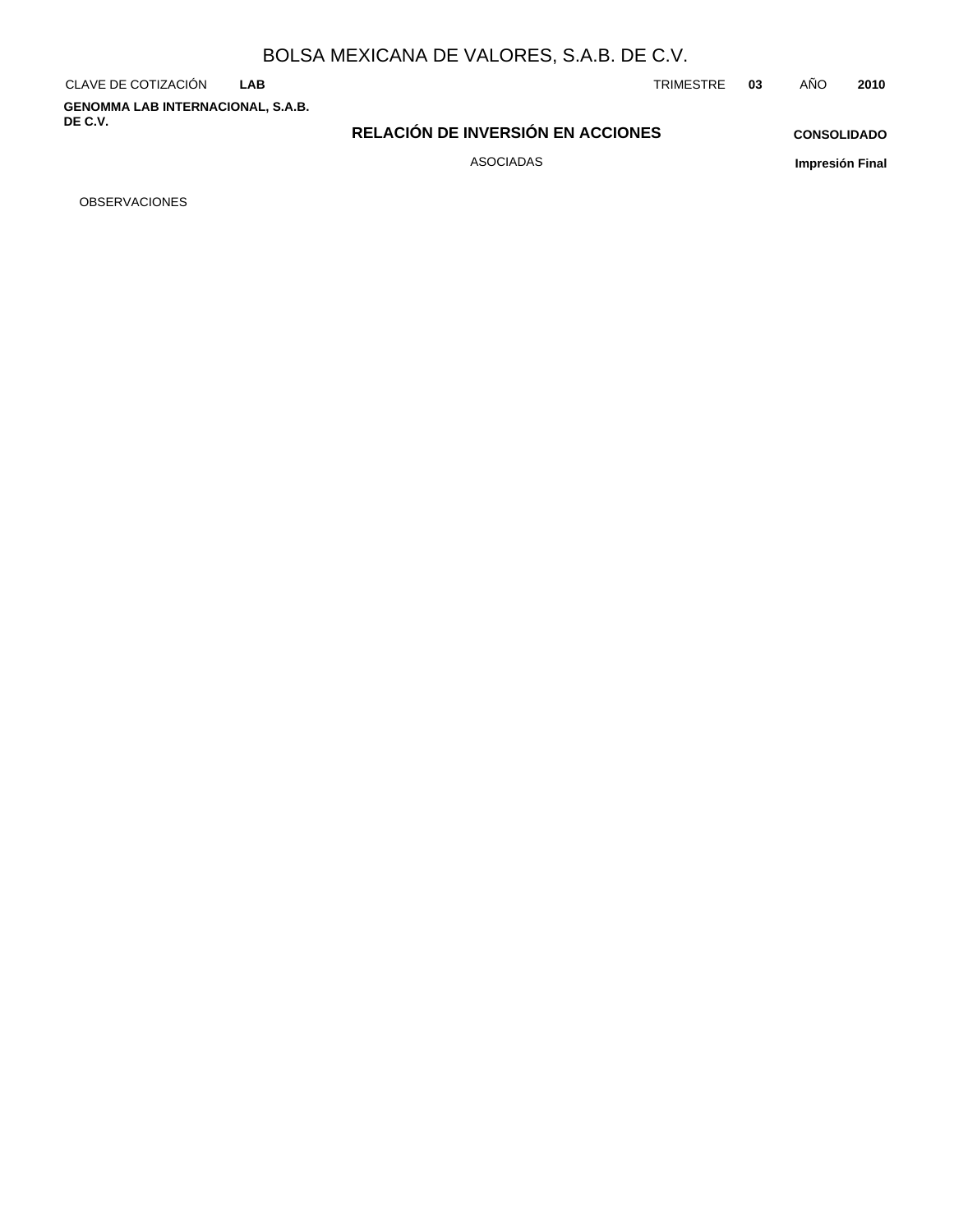#### **GENOMMA LAB INTERNACIONAL, S.A.B. DE C.V.** CLAVE DE COTIZACIÓN **LAB**

# **DESGLOSE DE CRÉDITOS**

## (MILES DE PESOS)

**Impresión Final**

| TIPO DE CRÉDITO / INSTITUCIÓN | <b>CON</b><br><b>INSTITUCIÓN</b><br><b>EXTRANJERA</b> |                                            |                                       | TASA DE<br>INTERÉS Y/O<br><b>SOBRETASA</b> | VENCTOS. O AMORT. DENOMINADOS EN MONEDA NACIONAL |                    |                     |                     |                     | VENCTOS. O AMORT. DENOMINADOS EN MONEDA EXTRANJERA |                            |                    |                     |                     |                     |                              |
|-------------------------------|-------------------------------------------------------|--------------------------------------------|---------------------------------------|--------------------------------------------|--------------------------------------------------|--------------------|---------------------|---------------------|---------------------|----------------------------------------------------|----------------------------|--------------------|---------------------|---------------------|---------------------|------------------------------|
|                               |                                                       | <b>FECHA DE FIRMA /</b><br><b>CONTRATO</b> | <b>FECHA DE</b><br><b>VENCIMIENTO</b> |                                            | <b>INTERVALO DE TIEMPO</b>                       |                    |                     |                     |                     |                                                    | <b>INTERVALO DE TIEMPO</b> |                    |                     |                     |                     |                              |
|                               |                                                       |                                            |                                       |                                            | <b>AÑO ACTUAL</b>                                | <b>HASTA 1 AÑO</b> | <b>HASTA 2 AÑOS</b> | <b>HASTA 3 AÑOS</b> | <b>HASTA 4 AÑOS</b> | <b>HASTA 5 AÑOS O</b><br><b>MÁS</b>                | AÑO ACTUAL                 | <b>HASTA 1 AÑO</b> | <b>HASTA 2 AÑOS</b> | <b>HASTA 3 AÑOS</b> | <b>HASTA 4 AÑOS</b> | <b>HASTA 5 AÑOS O</b><br>MÁS |
| <b>BANCARIOS</b>              |                                                       |                                            |                                       |                                            |                                                  |                    |                     |                     |                     |                                                    |                            |                    |                     |                     |                     |                              |
| <b>COMERCIO EXTERIOR</b>      |                                                       |                                            |                                       |                                            |                                                  |                    |                     |                     |                     |                                                    |                            |                    |                     |                     |                     |                              |
| <b>CON GARANTÍA</b>           |                                                       |                                            |                                       |                                            |                                                  |                    |                     |                     |                     |                                                    |                            |                    |                     |                     |                     |                              |
| <b>BANCA COMERCIAL</b>        |                                                       |                                            |                                       |                                            |                                                  |                    |                     |                     |                     |                                                    |                            |                    |                     |                     |                     |                              |
| <b>OTROS</b>                  |                                                       |                                            |                                       |                                            |                                                  |                    |                     |                     |                     |                                                    |                            |                    |                     |                     |                     |                              |
| <b>TOTAL BANCARIOS</b>        |                                                       |                                            |                                       |                                            |                                                  |                    |                     |                     |                     |                                                    |                            |                    |                     |                     |                     | $\overline{\mathbf{0}}$      |

### **CONSOLIDADO**

TRIMESTRE **03** AÑO **2010**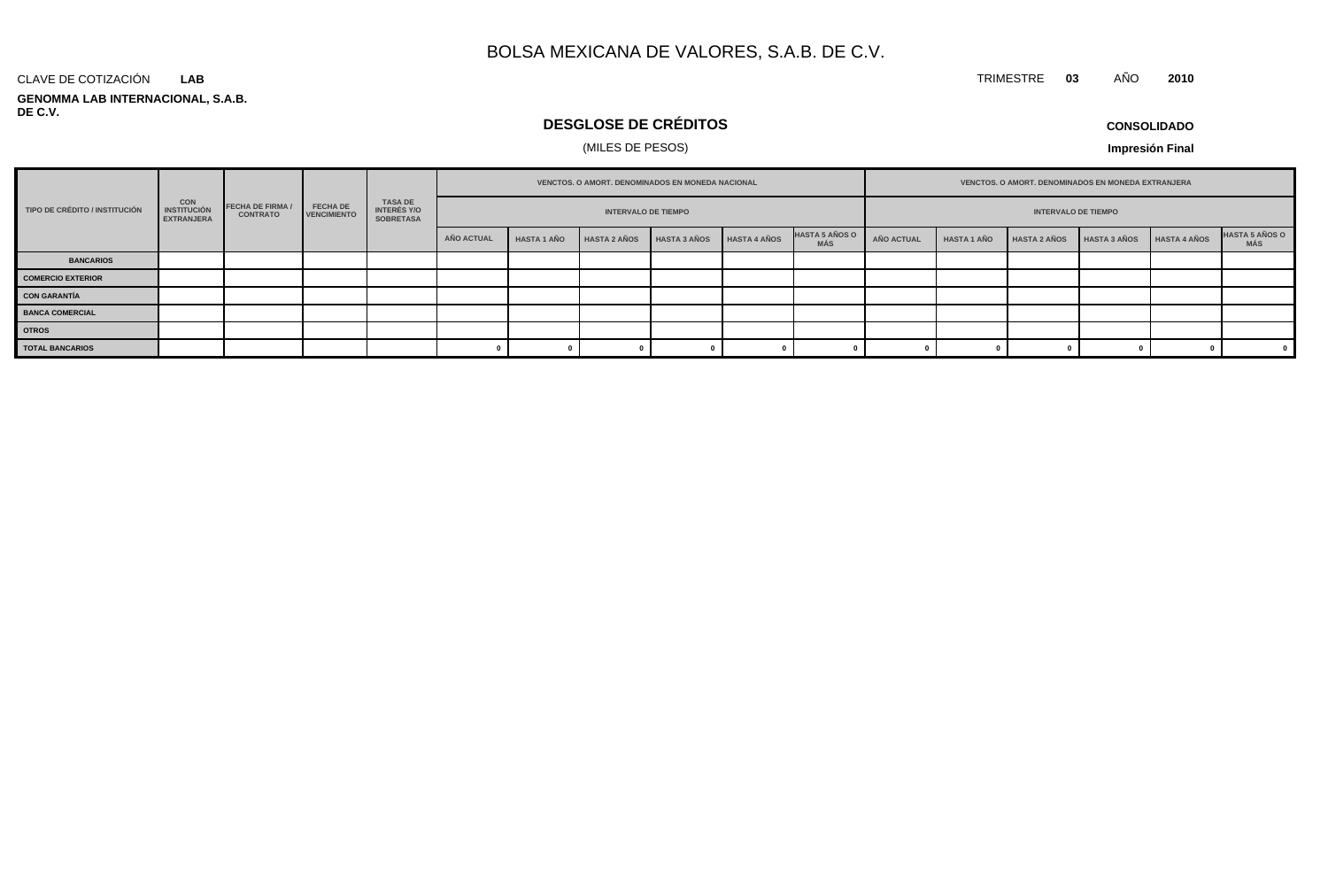#### CLAVE DE COTIZACIÓN TRIMESTRE **03** AÑO **2010 LAB**

#### **GENOMMA LAB INTERNACIONAL, S.A.B. DE C.V.**

# **DESGLOSE DE CRÉDITOS**

### (MILES DE PESOS)

| <b>CONSOLIDADO</b> |  |
|--------------------|--|
|--------------------|--|

|                                                     |                                                 |                                            |                                       | TASA DE<br>INTERÉS Y/O<br><b>SOBRETASA</b> | VENCTOS. O AMORT. DENOMINADOS EN MONEDA NACIONAL |                    |                     |                     |                     | VENCTOS. O AMORT. DENOMINADOS EN MONEDA EXTRANJERA |                            |                    |                     |                     |                     |                               |
|-----------------------------------------------------|-------------------------------------------------|--------------------------------------------|---------------------------------------|--------------------------------------------|--------------------------------------------------|--------------------|---------------------|---------------------|---------------------|----------------------------------------------------|----------------------------|--------------------|---------------------|---------------------|---------------------|-------------------------------|
| TIPO DE CRÉDITO / INSTITUCIÓN                       | <b>CON<br/>INSTITUCIÓN</b><br><b>EXTRANJERA</b> | <b>FECHA DE FIRMA /</b><br><b>CONTRATO</b> | <b>FECHA DE</b><br><b>VENCIMIENTO</b> |                                            | <b>INTERVALO DE TIEMPO</b>                       |                    |                     |                     |                     |                                                    | <b>INTERVALO DE TIEMPO</b> |                    |                     |                     |                     |                               |
|                                                     |                                                 |                                            |                                       |                                            | <b>AÑO ACTUAL</b>                                | <b>HASTA 1 AÑO</b> | <b>HASTA 2 AÑOS</b> | <b>HASTA 3 AÑOS</b> | <b>HASTA 4 AÑOS</b> | <b>HASTA 5 AÑOS O</b><br>MÁS                       | AÑO ACTUAL                 | <b>HASTA 1 AÑO</b> | <b>HASTA 2 AÑOS</b> | <b>HASTA 3 AÑOS</b> | <b>HASTA 4 AÑOS</b> | <b>HASTA 5 AÑOS O<br/>MÁS</b> |
| <b>BURSÁTILES</b>                                   |                                                 |                                            |                                       |                                            |                                                  |                    |                     |                     |                     |                                                    |                            |                    |                     |                     |                     |                               |
| <b>LISTADAS EN BOLSA (MÉXICO Y/O</b><br>EXTRANJERO) |                                                 |                                            |                                       |                                            |                                                  |                    |                     |                     |                     |                                                    |                            |                    |                     |                     |                     |                               |
| <b>QUIROGRAFARIOS</b>                               |                                                 |                                            |                                       |                                            |                                                  |                    |                     |                     |                     |                                                    |                            |                    |                     |                     |                     |                               |
| <b>CON GARANTÍA</b>                                 |                                                 |                                            |                                       |                                            |                                                  |                    |                     |                     |                     |                                                    |                            |                    |                     |                     |                     |                               |
| <b>COLOCACIONES PRIVADAS</b>                        |                                                 |                                            |                                       |                                            |                                                  |                    |                     |                     |                     |                                                    |                            |                    |                     |                     |                     |                               |
| QUIROGRAFARIOS                                      |                                                 |                                            |                                       |                                            |                                                  |                    |                     |                     |                     |                                                    |                            |                    |                     |                     |                     |                               |
| <b>CON GARANTÍA</b>                                 |                                                 |                                            |                                       |                                            |                                                  |                    |                     |                     |                     |                                                    |                            |                    |                     |                     |                     |                               |
| TOTAL BURSÁTILES Y<br><b>COLOCACIONES PRIVADAS</b>  |                                                 |                                            |                                       |                                            |                                                  |                    |                     |                     |                     |                                                    |                            |                    |                     |                     |                     | $\mathbf{0}$                  |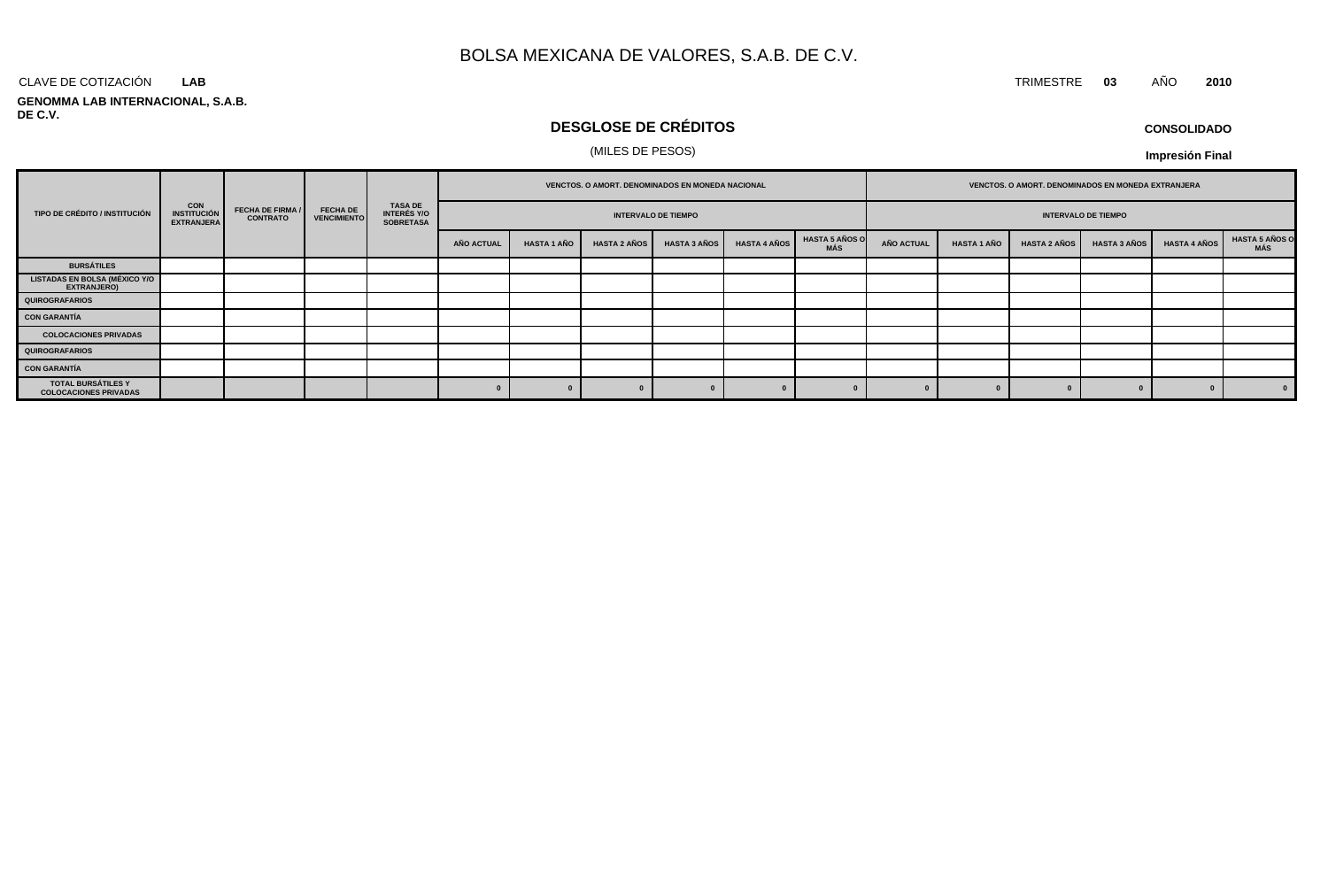### **LAB**

#### **GENOMMA LAB INTERNACIONAL, S.A.B. DE C.V.**

# **DESGLOSE DE CRÉDITOS**

### (MILES DE PESOS)

|                               |                                                       |                                 |                                       |                   |                    |                            | VENCTOS. O AMORT. DENOMINADOS EN MONEDA NACIONAL |                     |                              | VENCTOS. O AMORT. DENOMINADOS EN MONEDA EXTRANJERA |             |                            |                     |                     |                                     |
|-------------------------------|-------------------------------------------------------|---------------------------------|---------------------------------------|-------------------|--------------------|----------------------------|--------------------------------------------------|---------------------|------------------------------|----------------------------------------------------|-------------|----------------------------|---------------------|---------------------|-------------------------------------|
| TIPO DE CRÉDITO / INSTITUCIÓN | <b>CON</b><br><b>INSTITUCIÓN</b><br><b>EXTRANJERA</b> | <b>FECHA DE</b><br>CONCERTACIÓN | <b>FECHA DE</b><br><b>VENCIMIENTO</b> |                   |                    | <b>INTERVALO DE TIEMPO</b> |                                                  |                     |                              |                                                    |             | <b>INTERVALO DE TIEMPO</b> |                     |                     |                                     |
|                               |                                                       |                                 |                                       | <b>AÑO ACTUAL</b> | <b>HASTA 1 AÑO</b> | <b>HASTA 2 AÑOS</b>        | <b>HASTA 3 AÑOS</b>                              | <b>HASTA 4 AÑOS</b> | HASTA 5 AÑOS O<br><b>MÁS</b> | <b>AÑO ACTUAL</b>                                  | HASTA 1 AÑO | <b>HASTA 2 AÑOS</b>        | <b>HASTA 3 AÑOS</b> | <b>HASTA 4 AÑOS</b> | <b>HASTA 5 AÑOS O</b><br><b>MÁS</b> |
| <b>PROVEEDORES</b>            |                                                       |                                 |                                       |                   |                    |                            |                                                  |                     |                              |                                                    |             |                            |                     |                     |                                     |
| PROV CONCENTRADO SEP 07       | <b>NA</b>                                             | 30/09/2007                      | 28/02/2008                            | 138               | $\mathbf 0$        | $\overline{\mathbf{0}}$    | $\mathbf 0$                                      | $\overline{0}$      | $\mathbf{0}$                 |                                                    |             |                            |                     |                     |                                     |
| PROV CONCENTRADO OCT 07       | NA                                                    | 30/10/2007                      | 28/03/2008                            | 136               | $\Omega$           | $\Omega$                   |                                                  |                     |                              |                                                    |             |                            |                     |                     |                                     |
| PROV CONCENTRADO MAR 09       | NA                                                    | 31/03/2009                      | 31/07/2009                            | 45                | $\mathbf 0$        | $\Omega$                   |                                                  |                     | $\Omega$                     |                                                    |             |                            |                     |                     |                                     |
| PROV CONCENTRADO JUN 09       | NA                                                    | 30/06/2009                      | 30/09/2009                            | 505               | $\mathbf 0$        | $\Omega$                   |                                                  |                     |                              |                                                    |             |                            |                     |                     |                                     |
| PROV CONCENTRADO JUL 09       | NA                                                    | 31/07/2009                      | 31/10/2009                            | $\overline{2}$    | $\Omega$           | $\Omega$                   | O                                                | $\Omega$            | $\Omega$                     |                                                    |             |                            |                     |                     |                                     |
| PROV CONCENTRADO AGO 09       | NA                                                    | 31/08/2009                      | 30/11/2009                            | 23                | $\Omega$           | $\Omega$                   |                                                  |                     | $\Omega$                     |                                                    |             |                            |                     |                     |                                     |
| PROV CONCENTRADO SEP 09       | NA                                                    | 30/09/2009                      | 31/12/2009                            | -8                | $\mathbf 0$        | $\Omega$                   |                                                  |                     | $\Omega$                     |                                                    |             |                            |                     |                     |                                     |
| PROV CONCENTRADO OCT 09       | NA                                                    | 31/10/2009                      | 31/01/2010                            | -9                | $\Omega$           | $\Omega$                   |                                                  |                     | $\Omega$                     |                                                    |             |                            |                     |                     |                                     |
| PROV CONCENTRADO NOV 09       | NA                                                    | 30/11/2009                      | 28/02/2010                            | 13                | $\Omega$           | $\Omega$                   |                                                  |                     | $\Omega$                     |                                                    |             |                            |                     |                     |                                     |
| PROV CONCENTRADO DIC 09       | NA                                                    | 31/12/2009                      | 28/02/2010                            | 96                | $\mathbf 0$        | $\Omega$                   |                                                  |                     | $\Omega$                     |                                                    |             |                            |                     |                     |                                     |
| PROV CONCENTRADO ENE 10       | NA                                                    | 31/01/2010                      | 31/03/2010                            | 166               | $\Omega$           | $\Omega$                   |                                                  | $\Omega$            | $\Omega$                     |                                                    |             |                            |                     |                     |                                     |
| PROV CONCENTRADO MAR 10       | NA                                                    | 31/03/2010                      | 31/05/2010                            | 266               | $\mathbf 0$        | $\Omega$                   |                                                  |                     | $\Omega$                     |                                                    |             |                            |                     |                     |                                     |
| PROV CONCENTRADO ABRIL 10     | NA                                                    | 30/04/2010                      | 30/06/2010                            | 7,056             | $\mathbf 0$        | $\Omega$                   |                                                  |                     | $\Omega$                     |                                                    |             |                            |                     |                     |                                     |
| PROV CONCENTRADO MAYO 10      | NA                                                    | 31/05/2010                      | 31/07/2010                            | 12,800            | $\mathbf 0$        | $\Omega$                   | O                                                | $\Omega$            | $\Omega$                     |                                                    |             |                            |                     |                     |                                     |
| PROV CONCENTRADO JUNIO 10     | <b>NA</b>                                             | 30/06/2010                      | 31/08/2010                            | 65,511            | $\mathbf 0$        | $\Omega$                   |                                                  |                     |                              |                                                    |             |                            |                     |                     |                                     |
| PROV CONCENTRADO JULIO 10     | NA                                                    | 31/07/2010                      | 30/09/2010                            | 145,904           | $\mathbf 0$        | $\Omega$                   |                                                  |                     | $\Omega$                     |                                                    |             |                            |                     |                     |                                     |
| PROV CONCENTRADO AGO 10       | NA                                                    | 30/08/2010                      | 31/10/2010                            | 162,155           | $\mathbf 0$        | $\Omega$                   |                                                  | $\Omega$            |                              |                                                    |             |                            |                     |                     |                                     |
| PROV CONCENTRADO SEP 10       | <b>NA</b>                                             | 3/09/2010                       | 30/11/2010                            | 297,806           | $\Omega$           | $\Omega$                   |                                                  |                     |                              |                                                    |             |                            |                     |                     |                                     |
| PROV CONCENTRADO JUN 09       | SI                                                    | 30/06/2009                      | 31/10/2009                            |                   |                    |                            |                                                  |                     |                              | $\mathbf{3}$                                       |             | $\circ$                    |                     | $\Omega$            |                                     |
| PROV CONCENTRADO JUL 09       | SI                                                    | 31/07/2009                      | 30/11/2009                            |                   |                    |                            |                                                  |                     |                              | 12                                                 |             | $\Omega$                   | -0                  | $\Omega$            |                                     |
| PROV CONCENTRADO AGO 09       | SI                                                    | 31/08/2009                      | 31/12/2009                            |                   |                    |                            |                                                  |                     |                              | 18                                                 |             | $\Omega$                   | $\mathfrak{c}$      |                     |                                     |
| PROV CONCENTRADO OCT 09       | SI                                                    | 31/10/2009                      | 28/02/2010                            |                   |                    |                            |                                                  |                     |                              | 56                                                 | - C         | $\overline{0}$             | $\Omega$            | $\Omega$            |                                     |
| PROV CONCENTRADO NOV 09       | SI                                                    | 30/11/2009                      | 31/03/2010                            |                   |                    |                            |                                                  |                     |                              | 11                                                 | - C         | $\Omega$                   | $\Omega$            | $\Omega$            |                                     |
| PROV CONCENTRADO DIC 09       | SI                                                    | 31/12/2009                      | 30/04/2010                            |                   |                    |                            |                                                  |                     |                              | 43                                                 |             | $\Omega$                   | $\Omega$            | $\Omega$            |                                     |
| PROV CONCENTRADO ENE 10       | SI                                                    | 31/01/2010                      | 31/05/2010                            |                   |                    |                            |                                                  |                     |                              | 327                                                | $\Omega$    | $\overline{0}$             | $\Omega$            | $\Omega$            |                                     |
| PROV CONCENTRADO FEB 10       | SI                                                    | 28/02/2010                      | 30/06/2010                            |                   |                    |                            |                                                  |                     |                              | 645                                                | - C         | $\Omega$                   | $\Omega$            | $\Omega$            |                                     |
| PROV CONCENTRADO MAR 10       | SI                                                    | 31/03/2010                      | 31/07/2010                            |                   |                    |                            |                                                  |                     |                              | 738                                                |             | $\Omega$                   | $\Omega$            | $\Omega$            |                                     |
| PROV CONCENTRADO ABRIL 10     | SI                                                    | 30/04/2010                      | 31/08/2010                            |                   |                    |                            |                                                  |                     |                              | 93                                                 | $\sqrt{ }$  | $\overline{0}$             | $\Omega$            | $\Omega$            |                                     |
| PROV CONCENTRADO MAYO 10      | SI                                                    | 31/05/2010                      | 30/09/2010                            |                   |                    |                            |                                                  |                     |                              | 1,602                                              | - 0         | $\Omega$                   | - 0                 | $\Omega$            |                                     |
| PROV CONCENTRADO JUNIO 10     | SI                                                    | 30/06/2010                      | 31/10/2010                            |                   |                    |                            |                                                  |                     |                              | 6,491                                              |             | $\Omega$                   | $\epsilon$          | $\Omega$            |                                     |
| PROV CONCENTRADO JUIIO 10     | SI                                                    | 31/07/2010                      | 30/11/2010                            |                   |                    |                            |                                                  |                     |                              | 2,471                                              |             |                            |                     |                     |                                     |
| PROV CONCENTRADO AGOSTO 10    | SI                                                    | 31/08/2010                      | 31/12/2010                            |                   |                    |                            |                                                  |                     |                              | 6,377                                              |             |                            |                     |                     |                                     |
| PROV CONCENTRADO SEPTIEMBRE   | <b>SI</b>                                             | 30/09/2010                      | 31/01/2011                            |                   |                    |                            |                                                  |                     |                              | $\overline{0}$                                     | 11,785      | $\Omega$                   |                     |                     |                                     |

#### CLAVE DE COTIZACIÓN TRIMESTRE **03** AÑO **2010**

**CONSOLIDADO**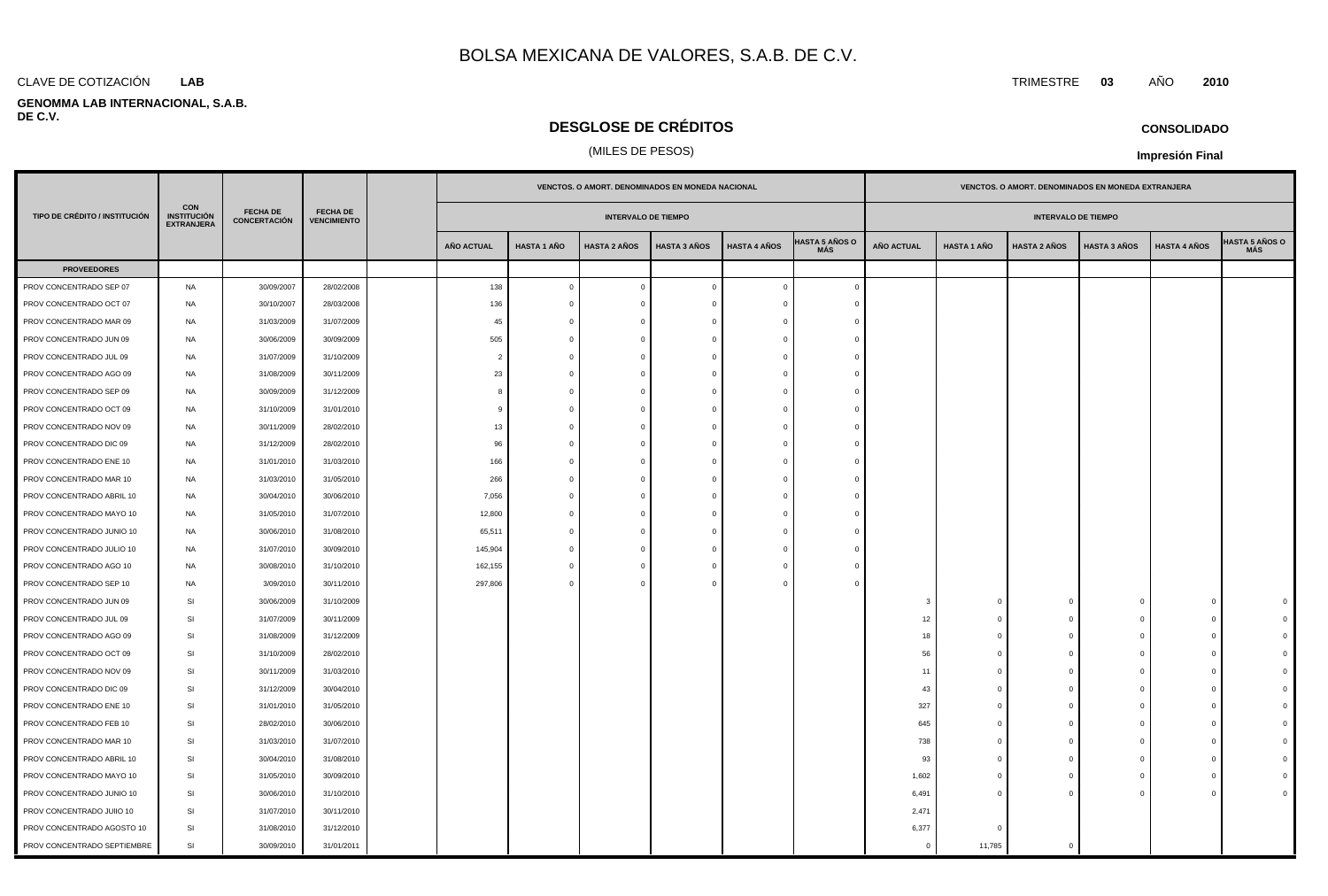#### CLAVE DE COTIZACIÓN TRIMESTRE **03** AÑO **2010 LAB**

**GENOMMA LAB INTERNACIONAL, S.A.B. DE C.V.**

# **DESGLOSE DE CRÉDITOS**

### (MILES DE PESOS)

| <b>CONSOLIDADO</b> |
|--------------------|
|--------------------|

|                                                                                                                                                                           | VENCTOS. O AMORT. DENOMINADOS EN MONEDA NACIONAL |  |  |                            |                    |                     | VENCTOS. O AMORT. DENOMINADOS EN MONEDA EXTRANJERA |                     |                              |                            |                    |                     |                     |                     |                |
|---------------------------------------------------------------------------------------------------------------------------------------------------------------------------|--------------------------------------------------|--|--|----------------------------|--------------------|---------------------|----------------------------------------------------|---------------------|------------------------------|----------------------------|--------------------|---------------------|---------------------|---------------------|----------------|
| <b>CON</b><br><b>FECHA DE</b><br><b>FECHA DE</b><br>TIPO DE CRÉDITO / INSTITUCIÓN<br><b>INSTITUCIÓN</b><br><b>CONCERTACIÓN</b><br><b>VENCIMIENTO</b><br><b>EXTRANJERA</b> |                                                  |  |  | <b>INTERVALO DE TIEMPO</b> |                    |                     |                                                    |                     |                              | <b>INTERVALO DE TIEMPO</b> |                    |                     |                     |                     |                |
|                                                                                                                                                                           |                                                  |  |  | <b>AÑO ACTUAL</b>          | <b>HASTA 1 AÑO</b> | <b>HASTA 2 AÑOS</b> | <b>HASTA 3 AÑOS</b>                                | <b>HASTA 4 AÑOS</b> | <b>HASTA 5 AÑOS O</b><br>MÁS | <b>AÑO ACTUAL</b>          | <b>HASTA 1 AÑO</b> | <b>HASTA 2 AÑOS</b> | <b>HASTA 3 AÑOS</b> | <b>HASTA 4 AÑOS</b> | HASTA 5 AÑOS O |
| <b>TOTAL PROVEEDORES</b>                                                                                                                                                  |                                                  |  |  | 692,639                    | $\overline{0}$     | $\Omega$            |                                                    | $\Omega$            |                              | 18,887                     | 11,785             | $\Omega$            | $\overline{0}$      | $\mathbf 0$         | $\mathbf{0}$   |
|                                                                                                                                                                           |                                                  |  |  |                            |                    |                     |                                                    |                     |                              |                            |                    |                     |                     |                     |                |
| OTROS CRÉDITOS CON COSTO A<br>CORTO Y LARGO PLAZO(S103 Y S30)                                                                                                             |                                                  |  |  |                            |                    |                     |                                                    |                     |                              |                            |                    |                     |                     |                     |                |
| LARGO PLAZO                                                                                                                                                               | <b>NA</b>                                        |  |  | $\Omega$                   | $\bigcap$          |                     | $^{\circ}$                                         | $\Omega$            |                              |                            |                    |                     |                     |                     |                |
|                                                                                                                                                                           | <b>NO</b>                                        |  |  |                            |                    |                     |                                                    |                     |                              | $\Omega$                   | $\cap$             |                     | $\sqrt{ }$          |                     | $\mathbf 0$    |
| <b>TOTAL OTROS CRÉDITOS CON</b><br><b>COSTO A CORTO Y LARGO PLAZO</b>                                                                                                     |                                                  |  |  | <sup>n</sup>               | - C                | $\Omega$            |                                                    | $\bigcap$           |                              | $\Omega$                   |                    | $\Omega$            | $\Omega$            | $\Omega$            | $\Omega$       |
|                                                                                                                                                                           |                                                  |  |  |                            |                    |                     |                                                    |                     |                              |                            |                    |                     |                     |                     |                |
| OTROS PASIVOS CIRCULANTES SIN<br>COSTO (S26)                                                                                                                              |                                                  |  |  |                            |                    |                     |                                                    |                     |                              |                            |                    |                     |                     |                     |                |
| prov y otras cuentas por pag                                                                                                                                              | NA                                               |  |  | 298,797                    | $\Omega$           |                     |                                                    |                     |                              |                            |                    |                     |                     |                     |                |
| prov y otras cuentas por pag                                                                                                                                              |                                                  |  |  |                            |                    |                     |                                                    |                     |                              | 171,421                    | $\Omega$           |                     |                     |                     |                |
| <b>TOTAL OTROS PASIVOS</b><br><b>CIRCULANTES SIN COSTO</b>                                                                                                                |                                                  |  |  | 298,797                    | $\mathfrak{g}$     | $\Omega$            |                                                    | $\Omega$            |                              | 171,421                    |                    | $\Omega$            |                     | $\Omega$            |                |
|                                                                                                                                                                           |                                                  |  |  |                            |                    |                     |                                                    |                     |                              |                            |                    |                     |                     |                     |                |
| <b>TOTAL GENERAL</b>                                                                                                                                                      |                                                  |  |  | 991,436                    | 0                  | $\mathbf{0}$        | U                                                  | $\mathbf{0}$        |                              | 190,308                    | 11,785             | $\mathbf{0}$        | - 0                 | $\mathbf{0}$        | $\mathbf{0}$   |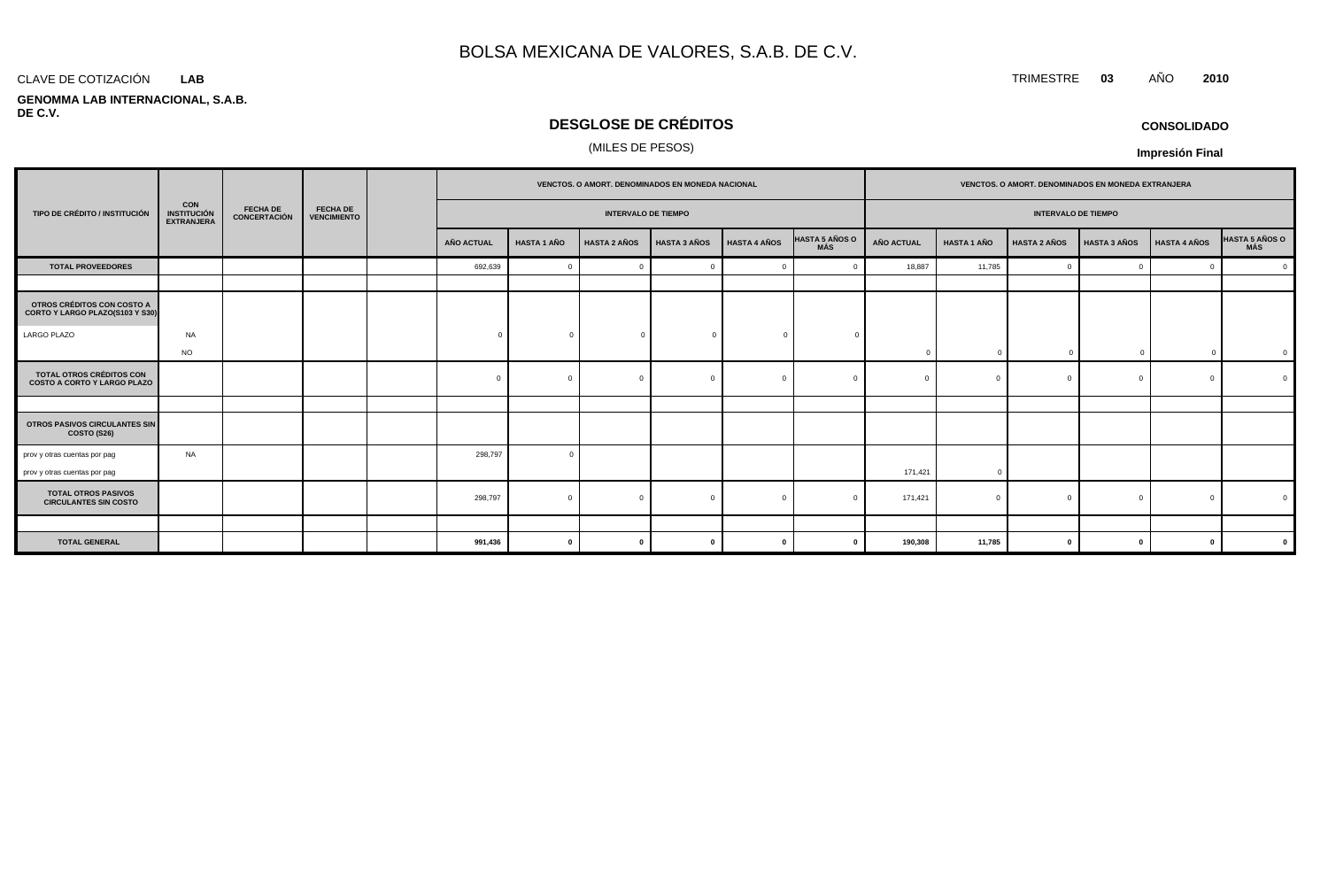#### CLAVE DE COTIZACIÓN: **LAB GENOMMA LAB INTERNACIONAL, S.A.B. DE C.V.**

#### **POSICIÓN MONETARIA EN MONEDA EXTRANJERA**

(MILES DE PESOS)

#### **CONSOLIDADO**

TRIMESTRE: **03** AÑO: **2010**

**Impresión Final**

|                               | <b>DÓLARES</b> |              |                | <b>OTRAS MONEDAS</b> | <b>TOTAL MILES DE</b> |  |
|-------------------------------|----------------|--------------|----------------|----------------------|-----------------------|--|
| POSICIÓN EN MONEDA EXTRANJERA | <b>DÓLARES</b> | <b>PESOS</b> | <b>DÓLARES</b> | <b>PESOS</b>         | <b>PESOS</b>          |  |
| <b>ACTIVO MONETARIO</b>       | 24,363         | 304,054      | 39,577         | 493,919              | 797,973               |  |
| <b>PASIVO</b>                 | 5,108          | 63,742       | 21,194         | 264,505              | 328,247               |  |
| CORTO PLAZO                   | 5,108          | 63,742       | 21,194         | 264,505              | 328,247               |  |
| <b>LARGO PLAZO</b>            | 0              | 0            | 0              | 0                    | 0                     |  |
| <b>SALDO NETO</b>             | 19,255         | 240,312      | 18,383         | 229,414              | 469,726               |  |

#### **OBSERVACIONES**

LAS MONEDAS UTILIZADAS PARA LA CONVERSIÓN DE ESTADOS FINANCIEROS DE SUBSIDIARIAS EXTRANJERAS Y LOS TIPOS DE CAMBIO UTILIZADOS SON LOS SIGUIENTES:

BALANCE GENERAL:

PAÍS MONEDA REGISTRO TIPO DE CAMBIO DE MONEDA REGISTRO A MONEDA FUNCIONAL (DÓLAR ESTADOUNIDENSE) TIPO DE CAMBIO DE MONEDA FUNCIONAL A MONEDA DE INFORME (PESOS MEXICANOS)

| ARGENTINA<br>PESOS ARGENTINOS          |                         |                     |  |
|----------------------------------------|-------------------------|---------------------|--|
| <b>BRASIL</b><br><b>REALES</b>         | $0.5871 \t{5} 12.4801$  |                     |  |
| CHILE<br>PESOS CHILENOS                | $0.0021 \t$ \$ 12.4801  |                     |  |
| COLOMBIA<br>PESOS COLOMBIANOS          |                         | $0.0006$ \$ 12.4801 |  |
| COSTA RICA<br>DÓLAR ESTADOUNIDENSE     |                         |                     |  |
| <b>ECUADOR</b><br>DÓLAR ESTADOUNIDENSE | 1,0000                  | \$12.4801           |  |
| PERÚ<br>SOLES                          | $0.3616 \quad $12.4801$ |                     |  |
| <b>USA</b><br>DÓLAR ESTADOUNIDENSE     |                         |                     |  |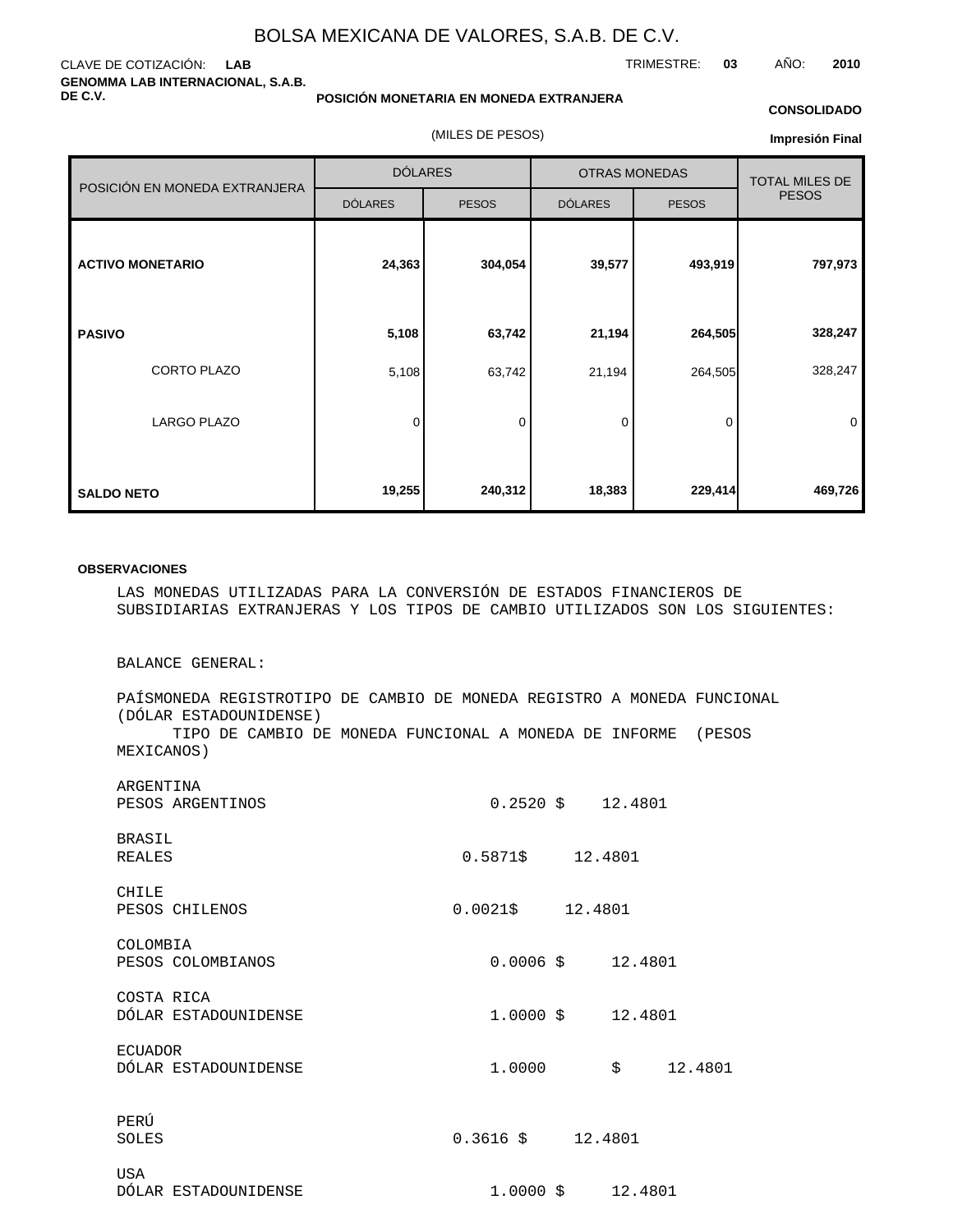|         |                                                                                                     | BOLSA MEXICANA DE VALORES, S.A.B. DE C.V. |                       |         |            |                        |
|---------|-----------------------------------------------------------------------------------------------------|-------------------------------------------|-----------------------|---------|------------|------------------------|
|         | CLAVE DE COTIZACIÓN: LAB                                                                            |                                           | TRIMESTRE:            |         | AÑO:<br>03 | 2010                   |
| DE C.V. | <b>GENOMMA LAB INTERNACIONAL, S.A.B.</b>                                                            | POSICIÓN MONETARIA EN MONEDA EXTRANJERA   |                       |         |            |                        |
|         |                                                                                                     |                                           |                       |         |            | <b>CONSOLIDADO</b>     |
|         |                                                                                                     | (MILES DE PESOS)                          |                       |         |            | <b>Impresión Final</b> |
|         | <b>ESPAÑA</b>                                                                                       |                                           |                       |         |            |                        |
|         | <b>EURO</b>                                                                                         | 1.3612                                    | $\ddot{S}$<br>12.4801 |         |            |                        |
|         |                                                                                                     |                                           |                       |         |            |                        |
|         | ESTADO DE RESULTADOS:                                                                               |                                           |                       |         |            |                        |
|         | PAÍS MONEDA REGISTRO TIPO DE CAMBIO DE MONEDA REGISTRO A MONEDA FUNCIONAL<br>(DÓLAR ESTADOUNIDENSE) |                                           |                       |         |            |                        |
|         | TIPO DE CAMBIO DE MONEDA FUNCIONAL A MONEDA DE INFORME (PESOS MEXICANOS)                            |                                           |                       |         |            |                        |
|         | ARGENTINA                                                                                           |                                           |                       |         |            |                        |
|         | PESOS ARGENTINOS                                                                                    | 0.2553                                    | \$                    | 12.4801 |            |                        |
|         | <b>BRASIL</b>                                                                                       |                                           |                       |         |            |                        |
|         | <b>REALES</b>                                                                                       | 0.5564                                    | \$                    | 12.7282 |            |                        |
|         | CHILE                                                                                               |                                           |                       |         |            |                        |
|         | PESOS CHILENOS                                                                                      | 0.0019                                    | \$                    | 12.7282 |            |                        |
|         | COLOMBIA                                                                                            |                                           |                       |         |            |                        |
|         | PESOS COLOMBIANOS                                                                                   | 0.0005                                    | \$                    | 12.7282 |            |                        |
|         | COSTA RICA                                                                                          |                                           |                       |         |            |                        |
|         | DÓLAR ESTADOUNIDENSE                                                                                | 1.0000                                    | \$                    | 12.4801 |            |                        |
|         | <b>ECUADOR</b>                                                                                      |                                           |                       |         |            |                        |
|         | DÓLAR ESTADOUNIDENSE                                                                                | 1.0000                                    | $\ddot{s}$            | 12.7282 |            |                        |
|         | PERÚ                                                                                                |                                           |                       |         |            |                        |
|         | SOLES                                                                                               | 0.3571                                    | \$                    | 12.7282 |            |                        |
|         | <b>USA</b>                                                                                          |                                           |                       |         |            |                        |
|         | DÓLAR ESTADOUNIDENSE                                                                                | 1.0000                                    | $\ddot{\mathsf{S}}$   | 12.7282 |            |                        |
|         | <b>ESPAÑA</b>                                                                                       |                                           |                       |         |            |                        |
|         | <b>EURO</b>                                                                                         | 1.3612<br>\$                              |                       | 12.4801 |            |                        |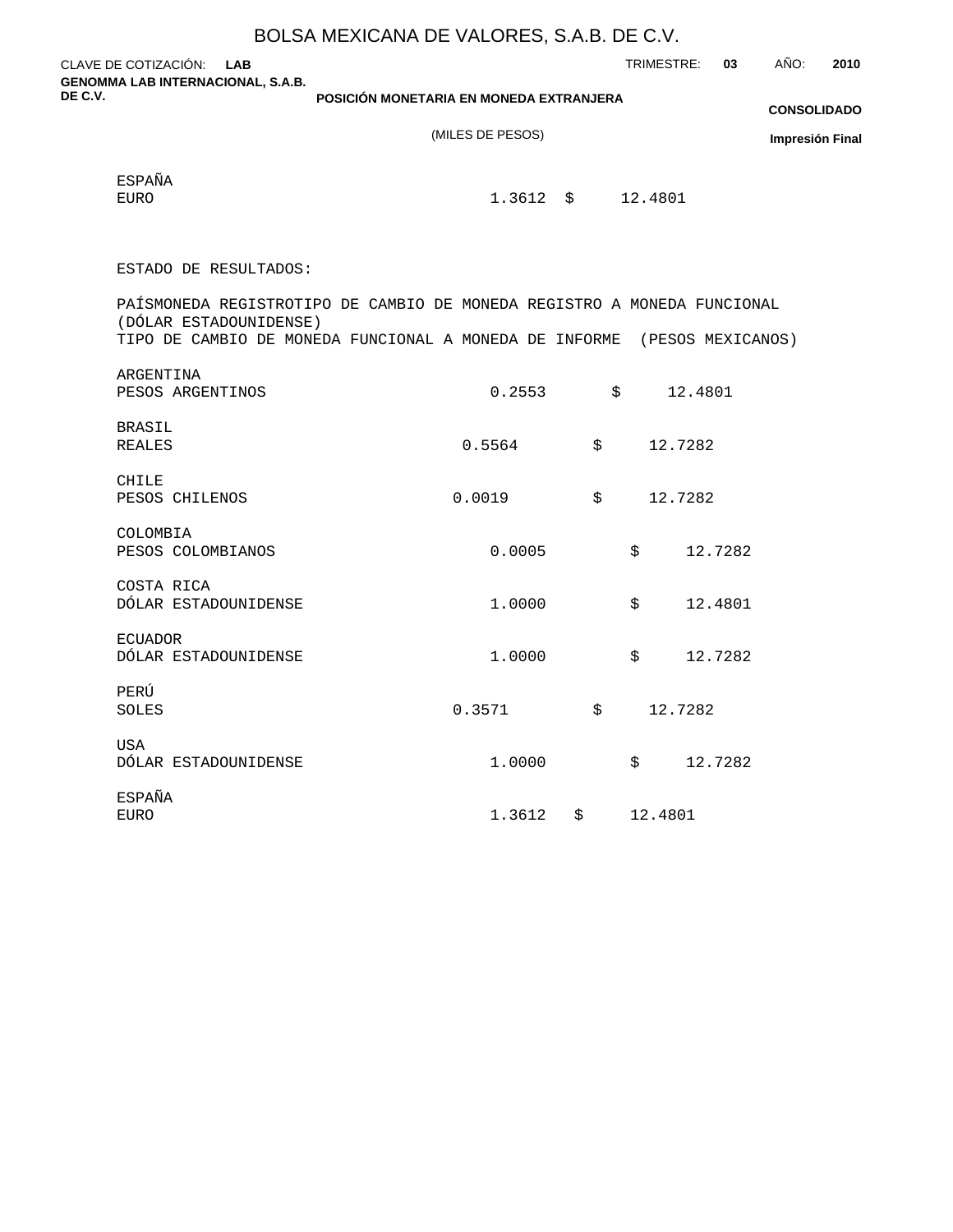TRIMESTRE: **03** AÑO: **2010**

CLAVE DE COTIZACIÓN: **LAB GENOMMA LAB INTERNACIONAL, S.A.B. DE C.V.**

### **CEDULA DE INTEGRACIÓN Y CÁLCULO DE RESULTADO POR POSICIÓN MONETARIA** (MILES DE PESOS)

**CONSOLIDADO**

**Impresión Final**

| <b>MES</b>        | <b>ACTIVOS</b><br><b>MONETARIOS</b> | <b>PASIVOS</b><br><b>MONETARIOS</b> | <b>POSICIÓN</b><br><b>MONETARIA</b><br>(ACTIVA) PASIVA | <b>INFLACIÓN</b><br><b>MENSUAL</b> | <b>EFECTO MENSUAL</b><br>(ACTIVO) PASIVO |  |  |
|-------------------|-------------------------------------|-------------------------------------|--------------------------------------------------------|------------------------------------|------------------------------------------|--|--|
| <b>ENERO</b>      | 0                                   | 0                                   | $\Omega$                                               | $\Omega$                           | 0                                        |  |  |
| <b>FEBRERO</b>    | 0                                   | 0                                   | 0                                                      | 0                                  | $\mathbf 0$                              |  |  |
| <b>MARZO</b>      | 0                                   | 0                                   | 0                                                      | $\Omega$                           | $\Omega$                                 |  |  |
| <b>ABRIL</b>      | 0                                   | 0                                   | 0                                                      | 0                                  | 0                                        |  |  |
| <b>MAYO</b>       | 0                                   | 0                                   | 0                                                      | $\Omega$                           | 0                                        |  |  |
| <b>JUNIO</b>      | 0                                   | 0                                   | 0                                                      | $\Omega$                           | 0                                        |  |  |
| <b>JULIO</b>      | 0                                   | 0                                   | $\Omega$                                               | $\Omega$                           | 0                                        |  |  |
| <b>AGOSTO</b>     | 0                                   | 0                                   | $\Omega$                                               | $\Omega$                           | 0                                        |  |  |
| <b>SEPTIEMBRE</b> | 0                                   | 0                                   | 0                                                      | 0                                  | 0                                        |  |  |
| ACTUALIZACIÓN     |                                     |                                     |                                                        |                                    | $\mathbf 0$                              |  |  |
| CAPITALIZACIÓN    |                                     |                                     |                                                        |                                    | 0                                        |  |  |
| EMP. EXTRANJERAS  |                                     |                                     |                                                        |                                    | $-8,126$                                 |  |  |
| <b>OTROS</b>      |                                     |                                     |                                                        |                                    | $\Omega$                                 |  |  |
| <b>TOTAL</b>      |                                     |                                     |                                                        |                                    |                                          |  |  |

| DATOS INFORMATIVOS  |  |
|---------------------|--|
| REPOMO CAPITALIZADO |  |

**OBSERVACIONES**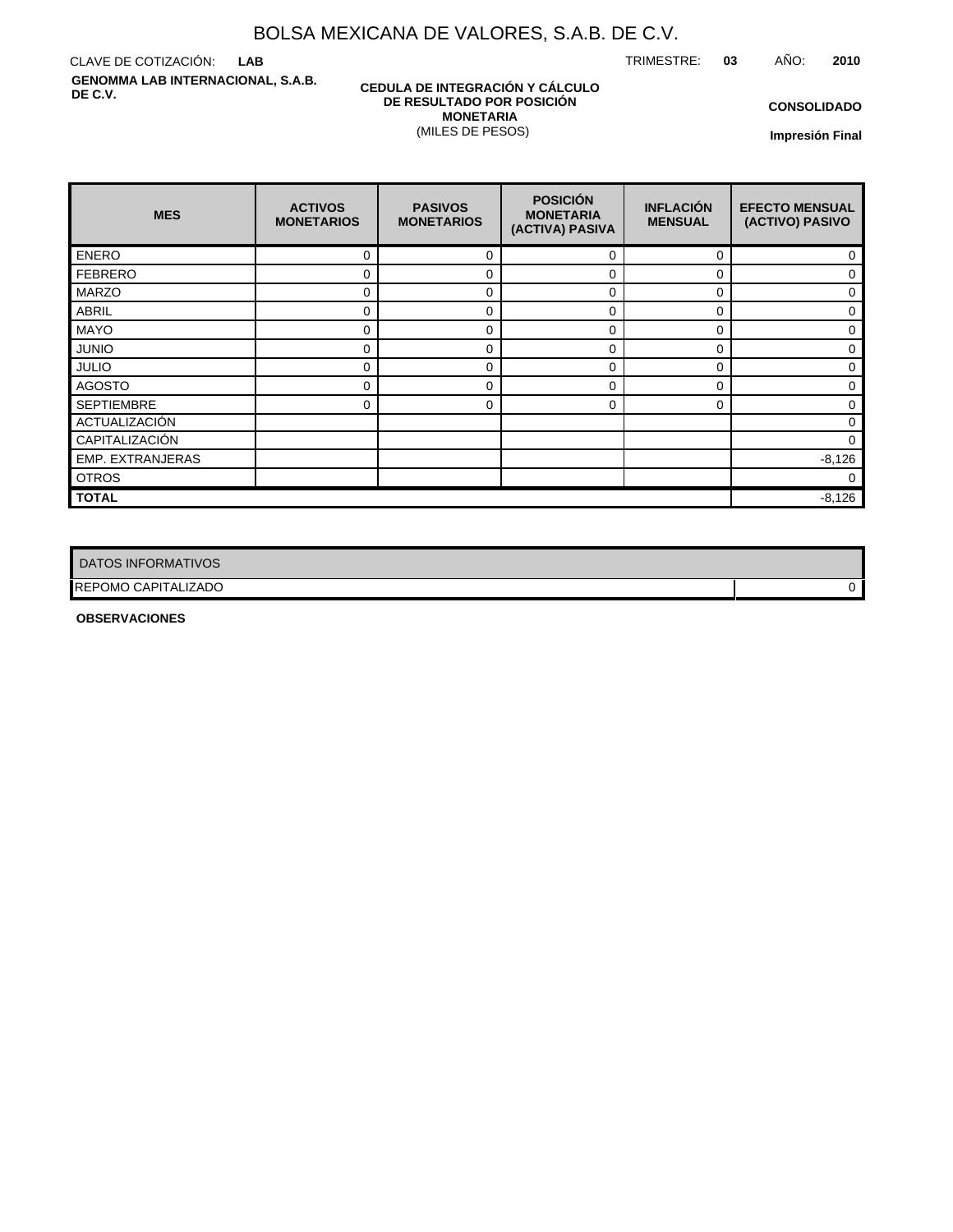| CLAVE DE COTIZACIÓN:                                | <b>LAB</b> |                              | TRIMESTRE: | 03     | AÑO:                                  | 2010 |
|-----------------------------------------------------|------------|------------------------------|------------|--------|---------------------------------------|------|
| <b>GENOMMA LAB INTERNACIONAL, S.A.B.</b><br>DE C.V. |            | <b>INSTRUMENTOS DE DEUDA</b> |            | PAGINA | <b>CONSOLIDADO</b><br>Impresión Final | 1/2  |
|                                                     |            |                              |            |        |                                       |      |

NO APLICA LIMITACIONES FINANCIERAS SEGÚN ESCRITURAS DE LA EMISIÓN Y/O TITULO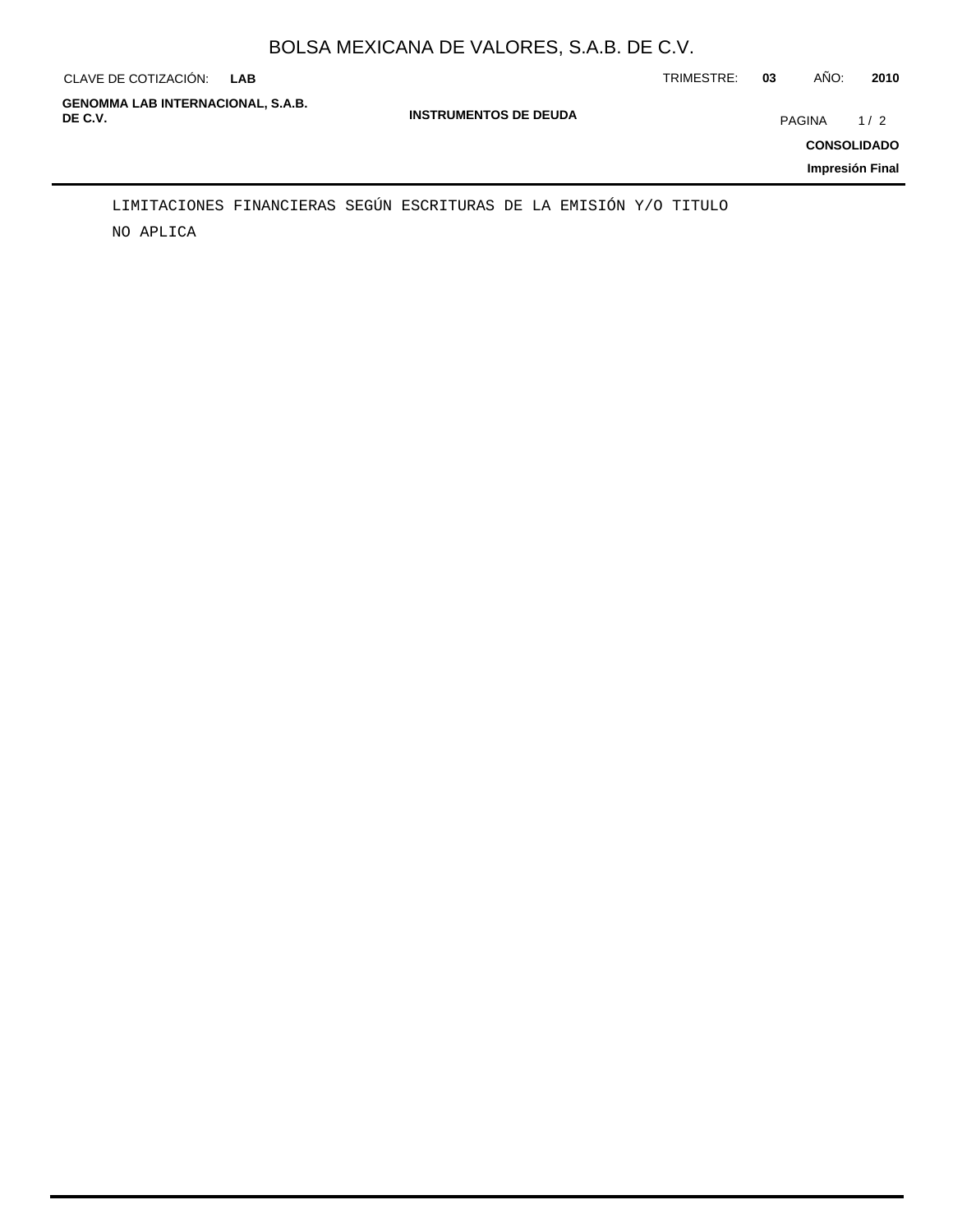| CLAVE DE COTIZACIÓN:                                | <b>LAB</b> |                              | TRIMESTRE: | 03            | AÑO: | 2010                                         |
|-----------------------------------------------------|------------|------------------------------|------------|---------------|------|----------------------------------------------|
| <b>GENOMMA LAB INTERNACIONAL, S.A.B.</b><br>DE C.V. |            | <b>INSTRUMENTOS DE DEUDA</b> |            | <b>PAGINA</b> |      | 2/2<br><b>CONSOLIDADO</b><br>Impresión Final |
|                                                     |            |                              |            |               |      |                                              |

SITUACIÓN ACTUAL DE LAS LIMITACIONES FINANCIERAS

÷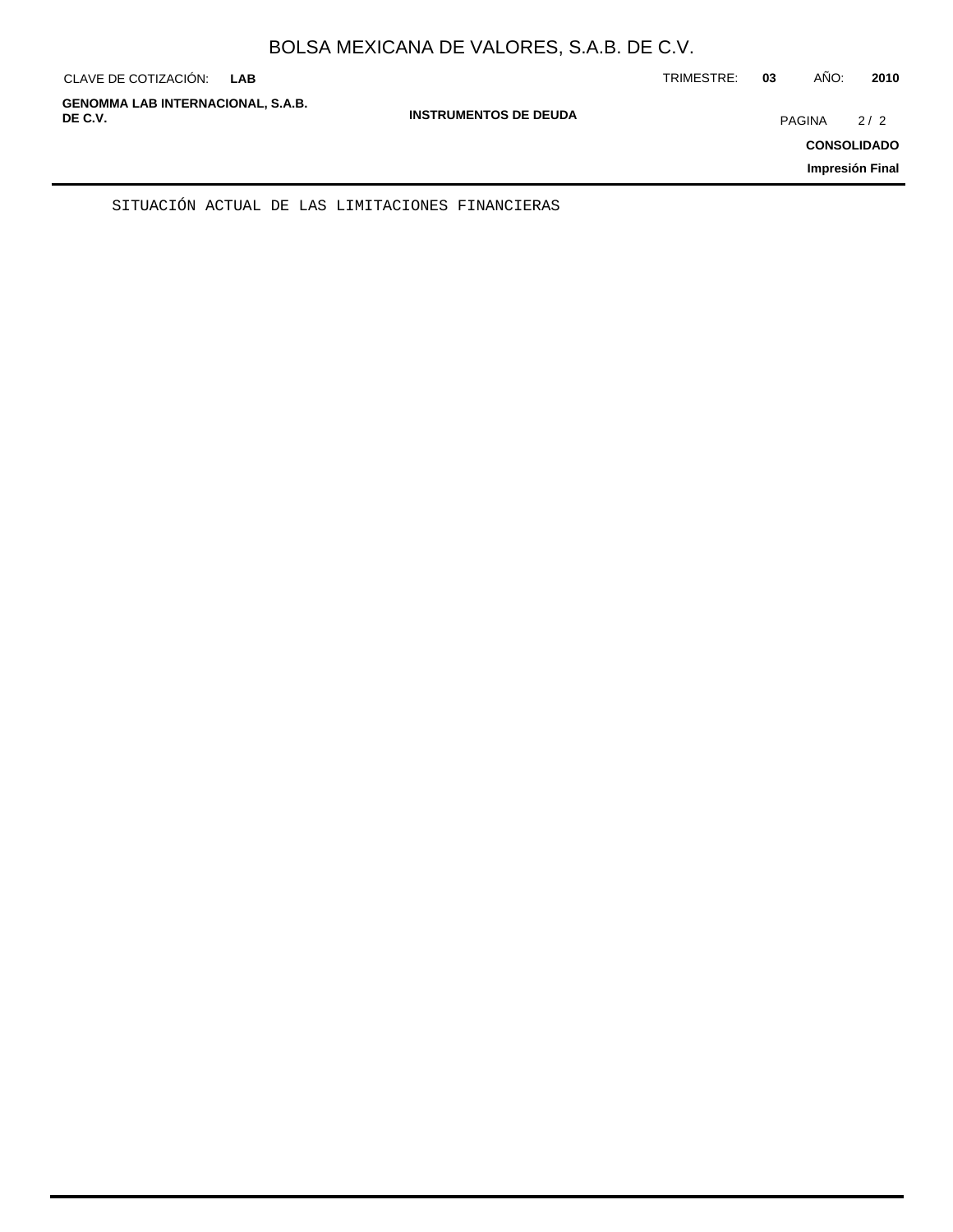**LAB**

CLAVE DE COTIZACIÓN: TRIMESTRE: **03** AÑO: **2010**

**GENOMMA LAB INTERNACIONAL, S.A.B. DE C.V.**

### **PLANTAS, CENTROS COMERCIALES, DE DISTRIBUCIÓN Y/O SERVICIO**

**CONSOLIDADO**

**Impresión Final**

| <b>PLANTA O CENTRO</b>         | <b>ACTIVIDAD ECONOMICA</b> | <b>CAPACIDAD INSTALADAL</b> | % DE UTIL. |
|--------------------------------|----------------------------|-----------------------------|------------|
| CENTRO DE DISTRIBUCION COECILL | ACOPIO Y DISTRIBUCION DE   | 22,000                      | 97.00      |
| CENTRO DE DISTRIBUCION LERMA   | ACOPIO Y DISTRIBUCION DE   | 9,823                       | 100.00     |
| CENTRO DE DISTRIBUCION MAR     | ACOPIO Y DISTRIBUCION DE   | 1.500                       | 90.00      |
| CENTRO DE DIS DOÑA ROSA        | ACOPIO Y DISTRIBUCION DE   | 36,074                      | 30.00      |

**OBSERVACIONES**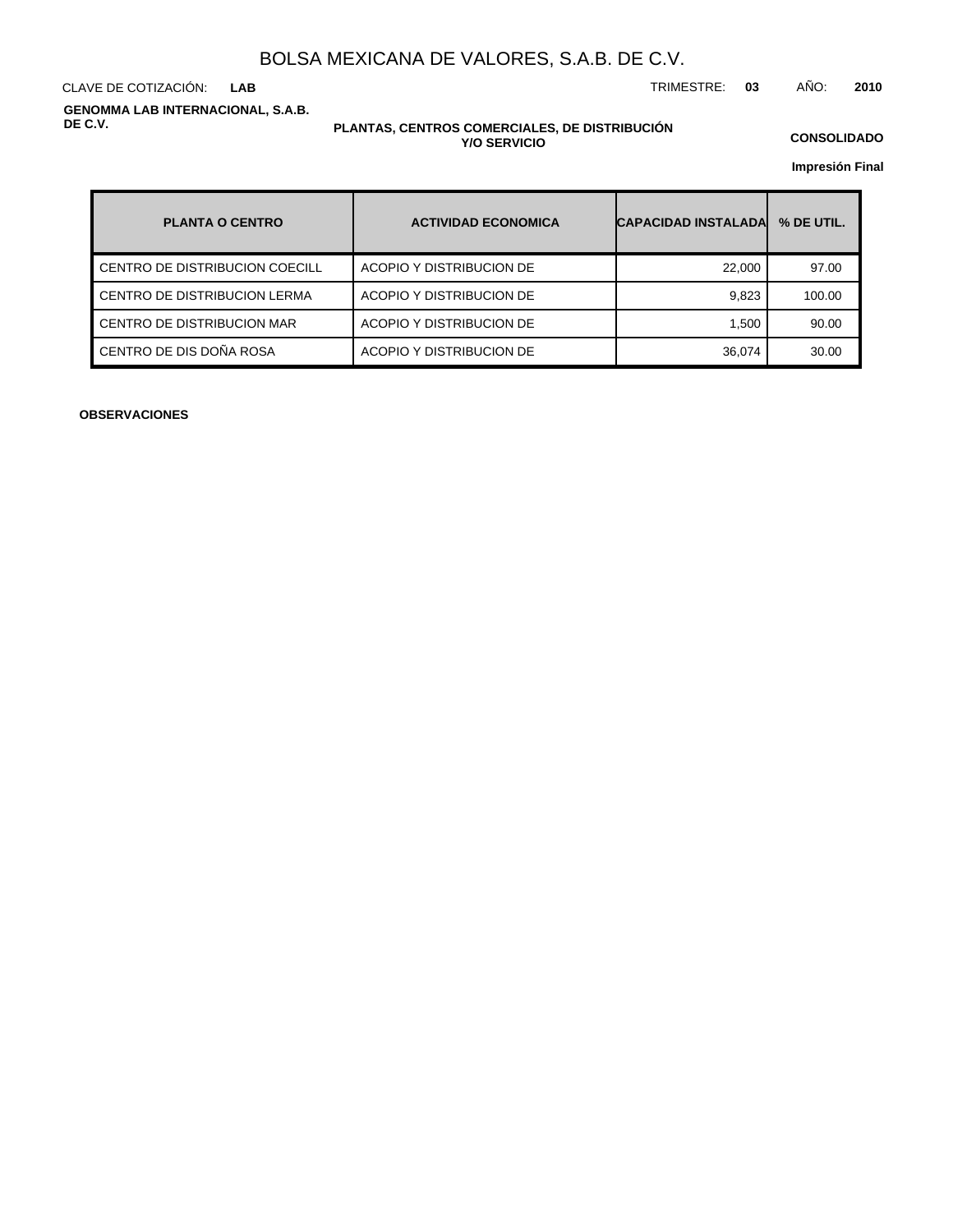|                                          |            | BOLSA MEXICANA DE VALORES, S.A.B. DE C.V. |           |    |                    |      |
|------------------------------------------|------------|-------------------------------------------|-----------|----|--------------------|------|
| CLAVE DE COTIZACIÓN                      | <b>LAB</b> |                                           | TRIMESTRE | 03 | AÑO                | 2010 |
| <b>GENOMMA LAB INTERNACIONAL, S.A.B.</b> |            |                                           |           |    |                    |      |
| DE C.V.                                  |            | <b>MATERIAS PRIMAS DIRECTAS</b>           |           |    | <b>CONSOLIDADO</b> |      |
|                                          |            |                                           |           |    | .                  |      |

**Impresión Final**

| <b>MATERIAS PRIMAS</b> | <b>PRINCIPALES PROVEEDORES</b> | <b>ORIGEN</b> | SUST.<br>NAL. | % COSTO<br><b>I PRODUCCION</b><br><b>TOTAL</b> |
|------------------------|--------------------------------|---------------|---------------|------------------------------------------------|
|------------------------|--------------------------------|---------------|---------------|------------------------------------------------|

**OBSERVACIONES**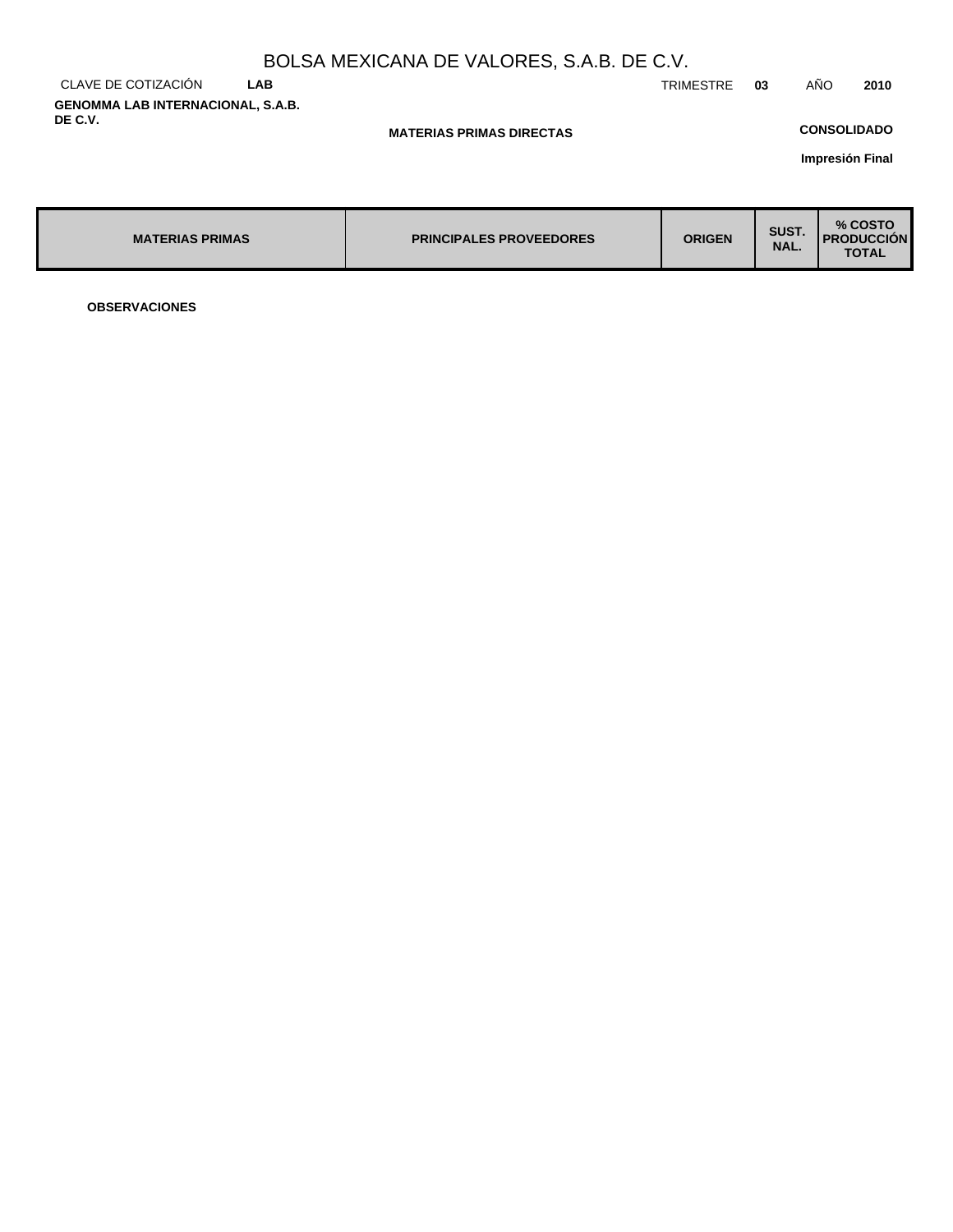**LAB**

**GENOMMA LAB INTERNACIONAL, S.A.B. DE C.V.**

### CLAVE DE COTIZACIÓN TRIMESTRE **03** AÑO **2010**

# **DISTRIBUCIÓN DE VENTAS POR PRODUCTO** VENTAS TOTALES

# **CONSOLIDADO**

| <b>PRINCIPALES</b> | <b>VENTAS</b>  |                | % DE PART. |               | <b>PRINCIPALES</b> |  |  |  |
|--------------------|----------------|----------------|------------|---------------|--------------------|--|--|--|
|                    | <b>VOLUMEN</b> | <b>IMPORTE</b> | MDO.       | <b>MARCAS</b> | <b>CLIENTES</b>    |  |  |  |
| <b>NACIONALES</b>  |                |                |            |               |                    |  |  |  |
| <b>OTC</b>         | 36,018,440     | 1,787,725      | 58.78      | VARIAS        | <b>VARIOS</b>      |  |  |  |
| PC                 | 31,636,792     | 945,469        | 31.09      | VARIAS        | <b>VARIOS</b>      |  |  |  |
| GI                 | 13,939,510     | 308,078        | 10.13      | VARIAS        | <b>VARIOS</b>      |  |  |  |
| <b>EXTRANJERAS</b> |                |                |            |               |                    |  |  |  |
| <b>EXTRANJ</b>     | $\Omega$       | 1,079,012      | 100.00     | <b>VARIAS</b> | <b>VARIOS</b>      |  |  |  |
| <b>TOTAL</b>       |                | 4,120,284      |            |               |                    |  |  |  |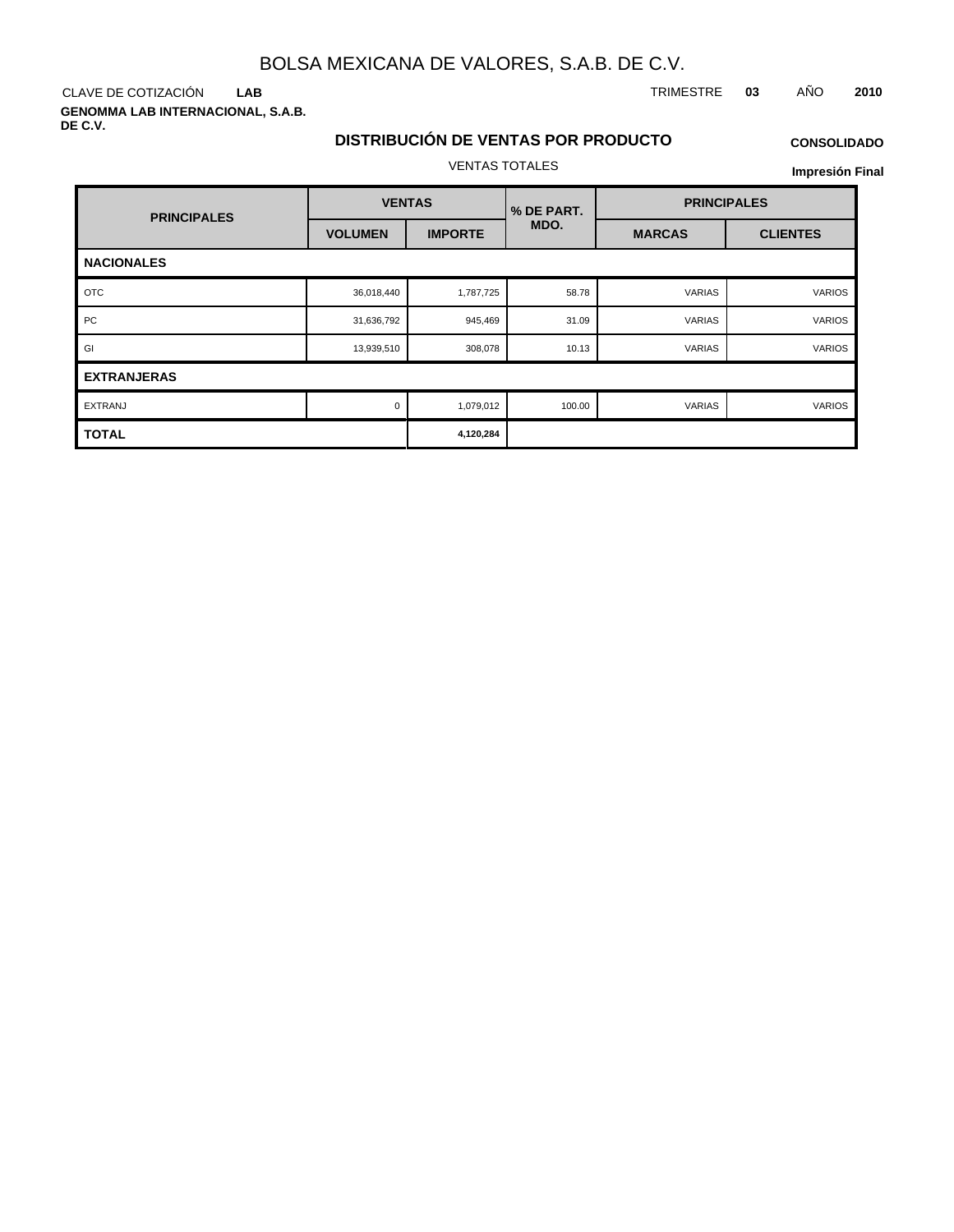CLAVE DE COTIZACIÓN TRIMESTRE **03** AÑO **2010 LAB**

**GENOMMA LAB INTERNACIONAL, S.A.B. DE C.V.**

## **DISTRIBUCIÓN DE VENTAS POR PRODUCTO**

# **CONSOLIDADO**

# VENTAS EXTRANJERAS

**Impresión Final**

| <b>PRINCIPALES</b> | <b>VENTAS</b>  |                | <b>DESTINO</b> | <b>PRINCIPALES</b> |                 |  |  |  |
|--------------------|----------------|----------------|----------------|--------------------|-----------------|--|--|--|
|                    | <b>VOLUMEN</b> | <b>IMPORTE</b> |                | <b>MARCAS</b>      | <b>CLIENTES</b> |  |  |  |
| <b>EXPORTACIÓN</b> |                |                |                |                    |                 |  |  |  |
| EXPORTACION        | 3,837,419      | 23,968         | varios         | OTC/PC             | <b>VARIOS</b>   |  |  |  |

| <b>SUBSIDIARIAS EN EL EXTRANJERO</b> |           |           |        |        |                   |  |  |  |
|--------------------------------------|-----------|-----------|--------|--------|-------------------|--|--|--|
| subsidiarias extranj                 |           | 1,055,044 | varios | OTC/PC | AUTOSERVICIOS/MAY |  |  |  |
| <b>TOTAL</b>                         | 1,079,012 |           |        |        |                   |  |  |  |

**OBSERVACIONES**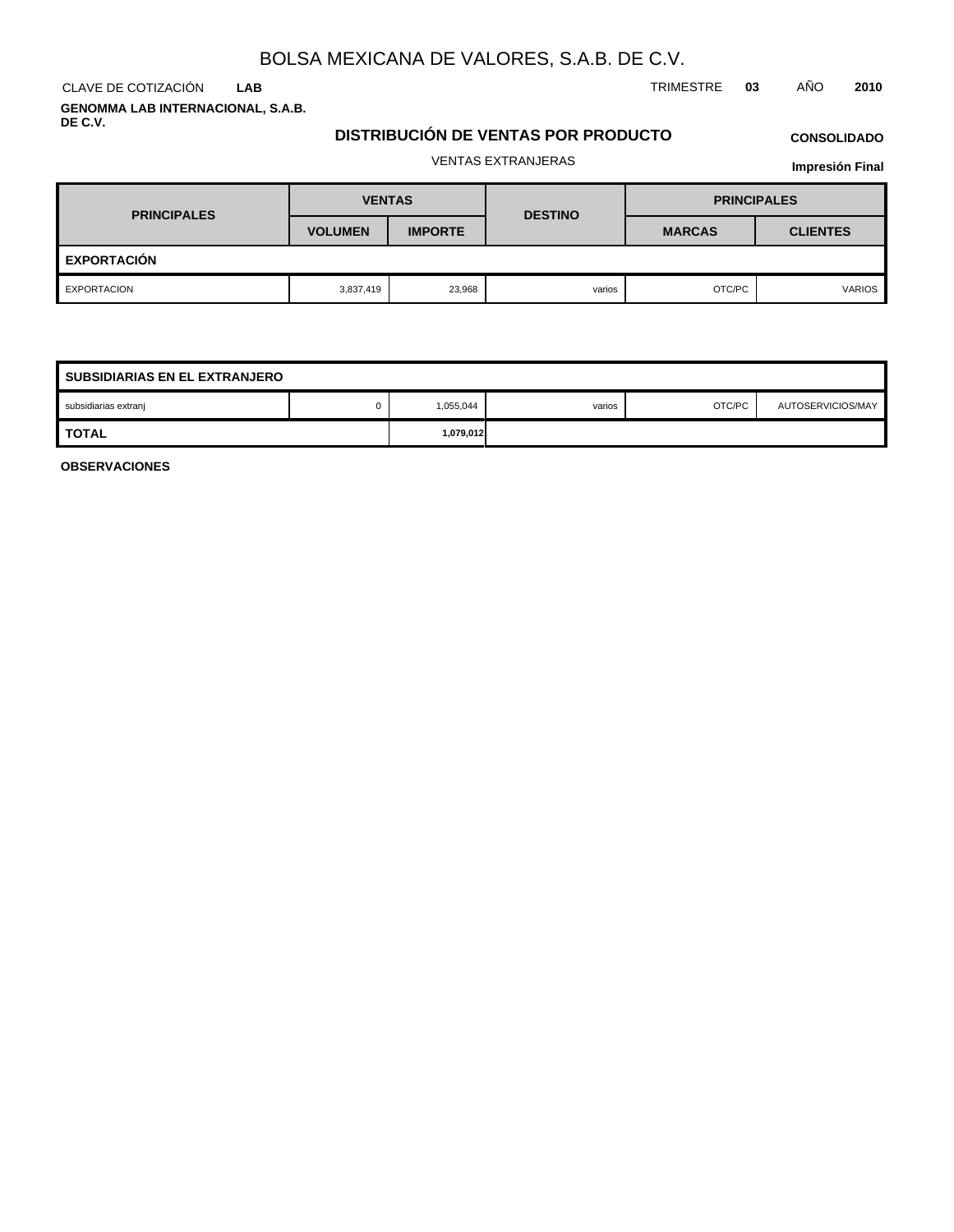| BOLSA MEXICANA DE VALORES, S.A.B. DE C.V. |  |  |  |
|-------------------------------------------|--|--|--|
|-------------------------------------------|--|--|--|

| CLAVE DE COTIZACIÓN:<br><b>LAB</b>                  |                                                                                      | TRIMESTRE: | 03 | AÑO:   | 2010               |
|-----------------------------------------------------|--------------------------------------------------------------------------------------|------------|----|--------|--------------------|
| <b>GENOMMA LAB INTERNACIONAL, S.A.B.</b><br>DE C.V. | <b>INFORMACIÓN DE PROYECTOS (Proyecto, Monto</b><br>Ejercido y Porcentaje de Avance) |            |    | PAGINA | 1/1                |
|                                                     |                                                                                      |            |    |        | <b>CONSOLIDADO</b> |
|                                                     |                                                                                      |            |    |        | Impresión Final    |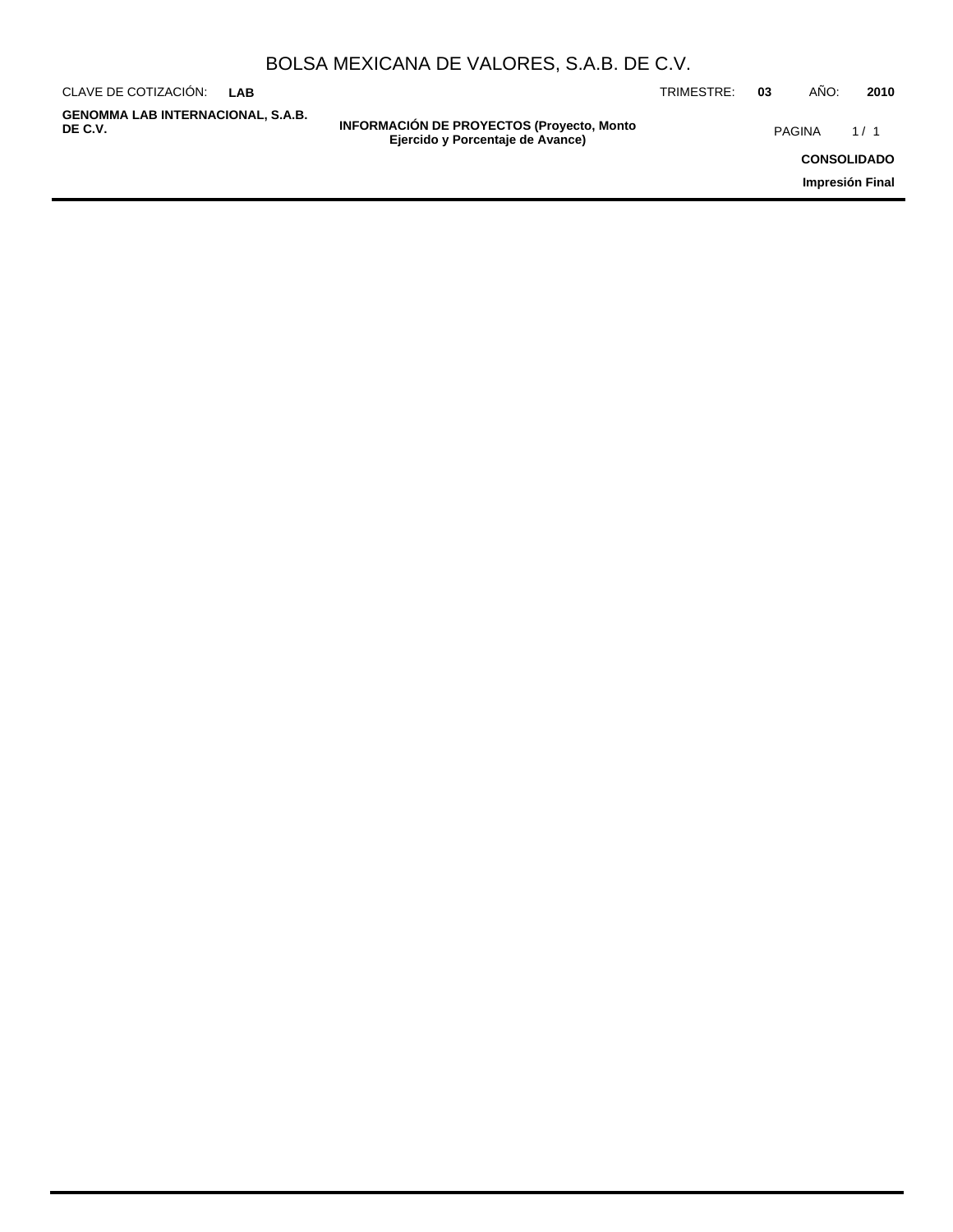**GENOMMA LAB INTERNACIONAL, S.A.B. DE C.V.**

**TRANSACCIONES EN MONEDA EXTRANJERA Y CONVERSIÓN DE ESTADOS FINANCIEROS DE OPERACIONES EXTRANJERAS (Información relacionada al Boletín B-15)**

CLAVE DE COTIZACIÓN: TRIMESTRE: **03** AÑO: **2010**

**CONSOLIDADO Impresión Final** PAGINA 1/2

GENOMMA LAB INTERNACIONAL, S.A.B. DE C.V.

 CONVERSIÓN DE ESTADOS FINANCIEROS DE SUBSIDIARIAS EN MONEDA EXTRANJERA PARA CONSOLIDAR LOS ESTADOS FINANCIEROS DE SUBSIDIARIAS EXTRANJERAS, ÉSTOS SE MODIFICAN EN LA MONEDA DE REGISTRO PARA PRESENTARSE BAJO NORMAS DE INFORMACIÓN FINANCIERA MEXICANAS (NIF), EXCEPTO POR LA APLICACIÓN DE LA NIF B-10 EFECTOS DE LA INFLACIÓN CUANDO LA ENTIDAD EXTRANJERA OPERA EN UN ENTORNO INFLACIONARIO, YA QUE LAS NORMAS DE ESTA NIF SE APLICAN A LOS ESTADOS FINANCIEROS CONVERTIDOS A MONEDA FUNCIONAL. LOS ESTADOS FINANCIEROS SE CONVIERTEN A PESOS MEXICANOS, CONSIDERANDO LAS SIGUIENTES METODOLOGÍAS:

- A PARTIR DE 2008, LAS OPERACIONES EXTRANJERAS CUYA MONEDA DE REGISTRO Y FUNCIONAL ES LA MISMA, CONVIERTEN SUS ESTADOS FINANCIEROS UTILIZANDO LOS SIGUIENTES TIPOS DE CAMBIO:1) DE CIERRE PARA LOS ACTIVOS Y PASIVOS Y 2) HISTÓRICO PARA EL CAPITAL CONTABLE, INGRESOS, COSTOS Y GASTOS. LOS EFECTOS DE CONVERSIÓN SE REGISTRAN EN EL CAPITAL CONTABLE.

- A PARTIR DE 2008, LAS OPERACIONES EXTRANJERAS CUYA MONEDA DE REGISTRO Y FUNCIONAL ES DIFERENTE, CONVIERTEN SUS ESTADOS FINANCIEROS DE LA MONEDA DE REGISTRO A LA MONEDA FUNCIONAL, UTILIZANDO LOS SIGUIENTES TIPOS DE CAMBIO: 1) DE CIERRE PARA LOS ACTIVOS Y PASIVOS MONETARIOS Y 2) HISTÓRICO PARA ACTIVOS NO MONETARIOS, PASIVOS NO MONETARIOS, CAPITAL CONTABLE, Y 3) EL DE LA FECHA DE DEVENGAMIENTO PARA LOS INGRESOS, COSTOS Y GASTOS, EXCEPTO LOS QUE PROVIENEN DE PARTIDAS NO MONETARIAS QUE SE CONVIERTEN AL TIPO DE CAMBIO HISTÓRICO DE LA PARTIDA NO MONETARIA; LOS EFECTOS DE CONVERSIÓN, SE REGISTRAN EN EL RESULTADO INTEGRAL DE FINANCIAMIENTO. POSTERIORMENTE, PARA CONVERTIR LOS ESTADOS FINANCIEROS DE LA MONEDA FUNCIONAL AL PESO MEXICANO, SE UTILIZAN LOS SIGUIENTES TIPOS DE CAMBIO:1) DE CIERRE PARA LOS ACTIVOS Y PASIVOS Y 2) HISTÓRICO PARA EL CAPITAL CONTABLE, INGRESOS, COSTOS Y GASTOS. LOS EFECTOS DE CONVERSIÓN SE REGISTRAN EN EL CAPITAL CONTABLE. EN EL CASO DE OPERACIONES EXTRANJERAS QUE OPERAN EN UN ENTORNO ECONÓMICO INFLACIONARIO, PRIMERO REEXPRESAN SUS ESTADOS FINANCIEROS EN MONEDA DE PODER ADQUISITIVO AL CIERRE DEL EJERCICIO, UTILIZANDO EL ÍNDICE DE PRECIOS DEL PAÍS DE ORIGEN, Y POSTERIORMENTE LOS CONVIERTEN UTILIZANDO EL TIPO DE CAMBIO DE CIERRE PARA TODAS LAS PARTIDAS; LOS EFECTOS DE CONVERSIÓN, SE REGISTRAN EN EL CAPITAL CONTABLE.

LAS MONEDAS DE REGISTRO Y FUNCIONAL DE LAS OPERACIONES EXTRANJERAS, SON COMO SIGUE:

COMPAÑÍA MONEDA DE REGISTRO MONEDA FUNCIONAL

GENOMMA LABORATORIES MÉXICO, S. A. DE C. V. PESO MEXICANO PESO MEXICANO TELEVISION PRODUCTS RETAIL, S. A. DE C. V. PESO MEXICANO PESO MEXICANO MEDICINAS Y MEDICAMENTOS NACIONALES, S. A. DE C. V. PESO MEXICANO PESO MEXICANO INICIATIVAS DE ÉXITO, S. A. DE C. V. PESO MEXICANO PESO MEXICANO AEROLAB, S. A. DE C. V. PESO MEXICANO PESO MEXICANO GENOMMA LABORATORIOS MÉDICOS, S. L. EURO DÓLAR ESTADOUNIDENSE GENOMMA LAB PERÚ, S. A. SOL DÓLAR ESTADOUNIDENSE GENOMMA LAB CENTROAMÉRICA, S. A. DÓLAR ESTADOUNIDENSE DÓLAR ESTADOUNIDENSE GENOMMA LAB CHILE, S. A. PESO CHILENO DÓLAR ESTADOUNIDENSE GENOMMA LAB ECUADOR, S. A. DÓLAR ESTADOUNIDENSE DÓLAR ESTADOUNIDENSE GENOMMA LABORATORIES ARGENTINA, S. A. PESO ARGENTINO DÓLAR ESTADOUNIDENSE GENOMMA LAB COLOMBIA, LTDA. PESO COLOMBIANO DÓLAR ESTADOUNIDENSE GENOMMA LABORATORIES DO BRASIL, LTDA. REAL DÓLAR ESTADOUNIDENSE GENOMMA LAB USA, INC. DÓLAR ESTADOUNIDENSE DÓLAR ESTADOUNIDENSE LAB BRANDS INTERNATIONAL, LLC DÓLAR ESTADOUNIDENSE DÓLAR ESTADOUNIDENSE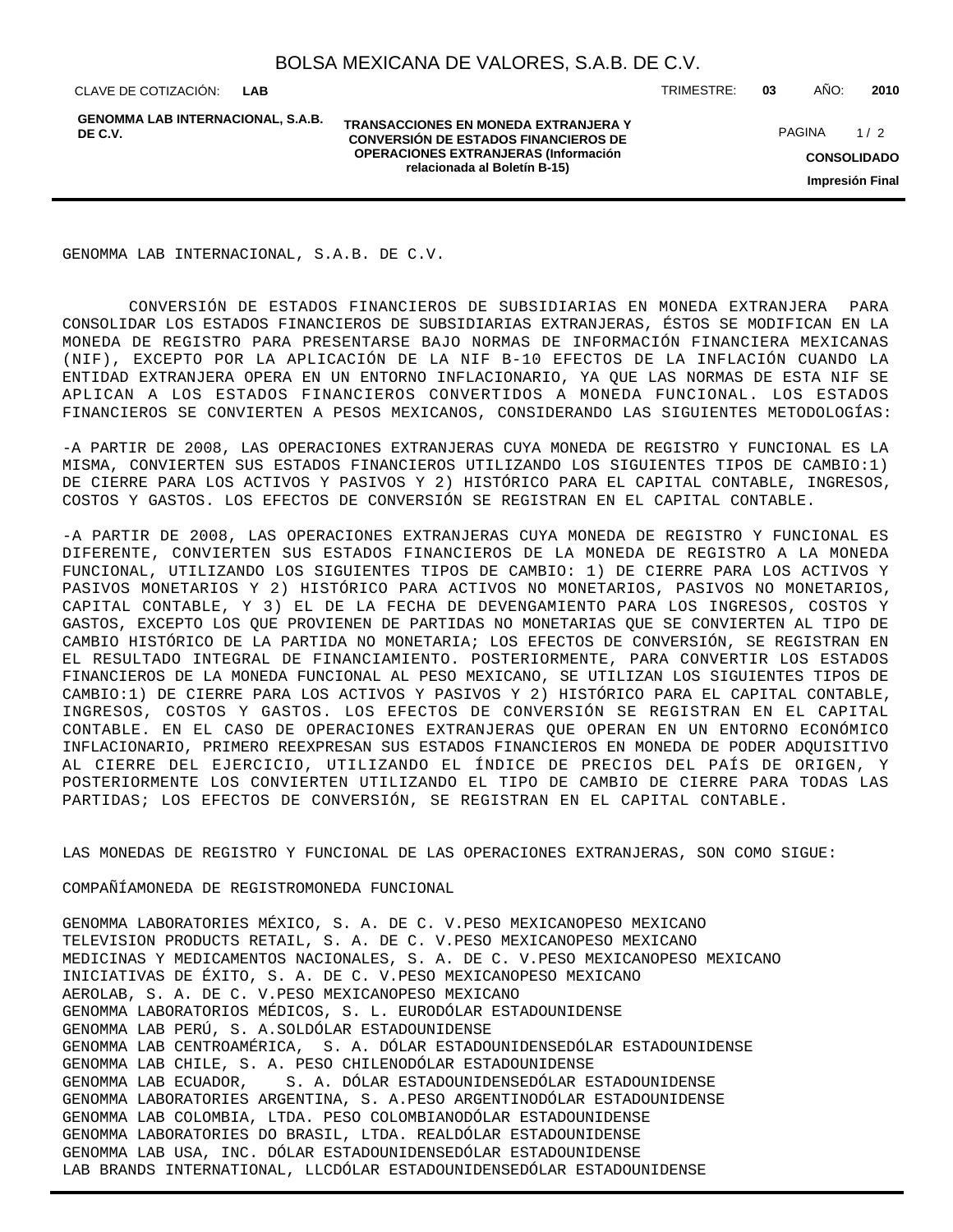**GENOMMA LAB INTERNACIONAL, S.A.B. DE C.V.**

**TRANSACCIONES EN MONEDA EXTRANJERA Y CONVERSIÓN DE ESTADOS FINANCIEROS DE OPERACIONES EXTRANJERAS (Información relacionada al Boletín B-15)**

CLAVE DE COTIZACIÓN: TRIMESTRE: **03** AÑO: **2010**

PAGINA 2/2

**CONSOLIDADO Impresión Final**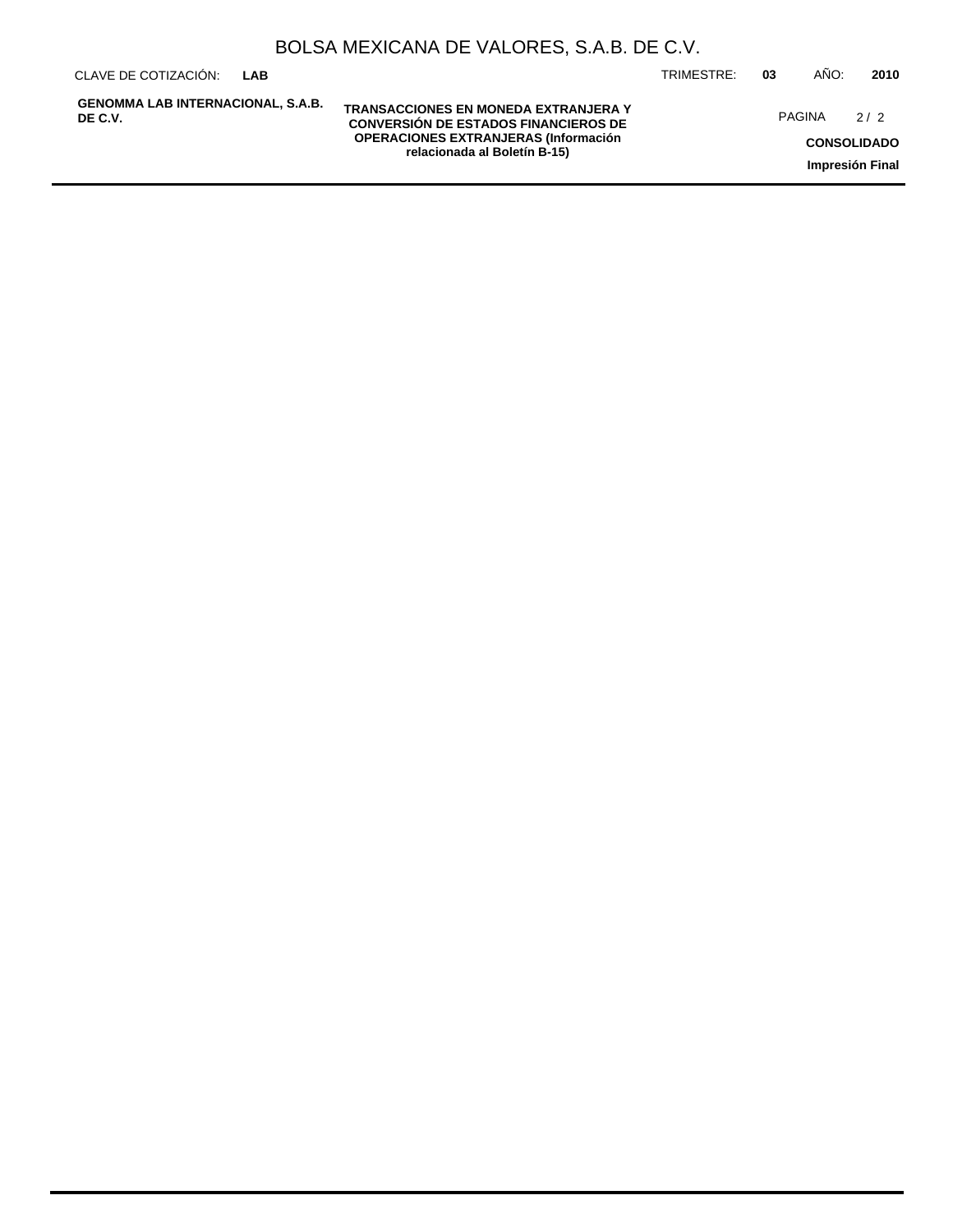TRIMESTRE **03** AÑO **2010**

**GENOMMA LAB INTERNACIONAL, S.A.B. DE C.V.** CLAVE DE COTIZACIÓN **LAB**

## **INTEGRACIÓN DEL CAPITAL SOCIAL PAGADO**

**CONSOLIDADO**

**Impresión Final**

| <b>SERIES</b> | VALOR NOMINAL(\$) VIGENTE | <b>CUPÓN</b> | <b>NUMERO DE ACCIONES</b> |                         |                  | <b>CAPITAL SOCIAL</b>    |             |                 |
|---------------|---------------------------|--------------|---------------------------|-------------------------|------------------|--------------------------|-------------|-----------------|
|               |                           |              | <b>PORCIÓN FIJA</b>       | <b>PORCIÓN VARIABLE</b> | <b>MEXICANOS</b> | <b>LIBRE SUSCRIPCION</b> | <b>FIJO</b> | <b>VARIABLE</b> |
| в             | 0                         |              | 82.176                    | 1,052,507,250           | 545,002,064      | 507,587,360              | 150         | 1,921,509       |
| <b>TOTAL</b>  |                           |              | 82.176                    | 1,052,507,250           | 545,002,064      | 507,587,360              | 150         | 1,921,509       |

**TOTAL DE ACCIONES QUE REPRESENTAN EL CAPITAL SOCIAL PAGADO A LA FECHA DE ENVIO DE LA INFORMACIÓN:** 1,052,589,426

**OBSERVACIONES**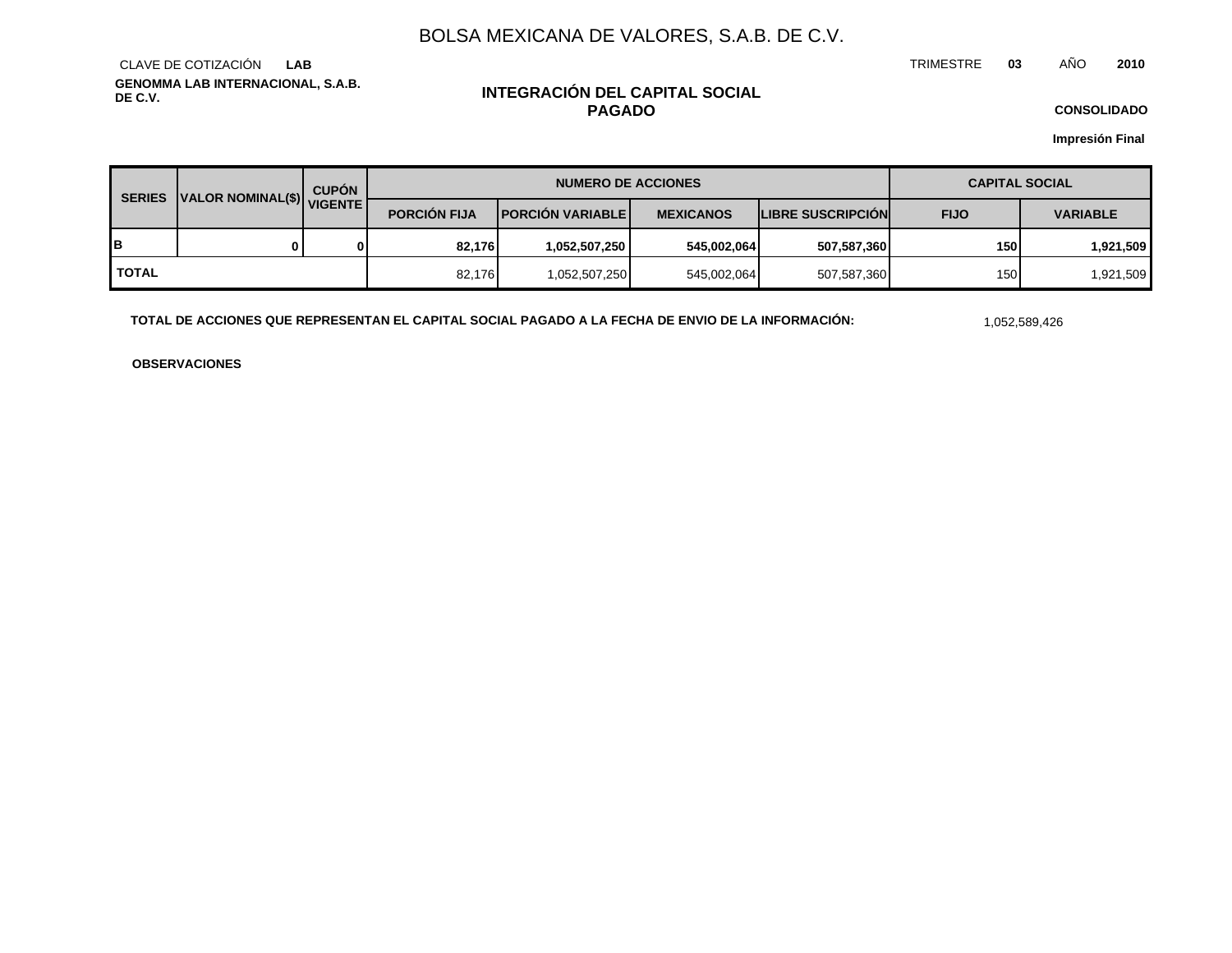CLAVE DE COTIZACIÓN: **LAB**

#### **INSTRUMENTOS FINANCIEROS DERIVADOS**

TRIMESTRE: **03** AÑO: **2010**

**GENOMMA LAB INTERNACIONAL, S.A.B. DE C.V. PAGINA 2020 20:20 20:20 20:20 20:20 20:20 20:20 20:20 20:20 20:20 20:20 20:20 20:20 20:20 20:20 20:20 20:20 20:20 20:20 20:20 20:20 20:20 20:20 20:20 20:20 20:20 20:20 20:20 20:20 20:20 20:20 20:20 20:20** 

 $1/2$ 

**CONSOLIDADO**

**Impresión Final**

GENOMMA LAB INTERNACIONAL, S. A. B. DE C. V. PASEO DE LA REFORMA NO. 122 3-A, COLONIA JUÁREZ, C. P. 06600, MÉXICO, D. F. R.F.C.: GLI-961030-TU5

MÉXICO, D. F. A 28 DE OCTUBRE DE 2010

ASUNTO: SE PRESENTA ESCRITO EN ATENCIÓN AL REQUERIMIENTO SEGÚN OFICIO NO. 151- 2/76211/2009 DE FECHA 20 DE ENERO DE 2009, MEDIANTE EL CUAL SE SOLICITA DE DIVERSA INFORMACIÓN Y DOCUMENTACIÓN RESPECTO A LAS OPERACIONES CON INSTRUMENTOS FINANCIEROS DERIVADOS EN LAS QUE PUDO HABER PARTICIPADO EN SU CASO LA EMPRESA: GENOMMA LAB INTERNACIONAL, S. A. B. DE C. V. R.F.C.: GLI-961030-TU5

VICEPRESIDENCIA DE SUPERVISIÓN BURSATIL. VICEPRESIDENCIA DE NORMATIVIDAD. DIRECCIÓN GENERAL DE SUPERVISIÓN DE MERCADOS. DIRECCIÓN GENERAL DE AUTORIZACIONES.

#### PRESENTE

JOSÉ MANUEL CRUZ GARCÍA (R.F.C.: CUGM-670219-J94), EN REPRESENTACIÓN DE GENOMMA LAB INTERNACIONAL, S. A. B. DE C.V. (R.F.C.: GLI-961030-TU5), PERSONALIDAD QUE ACREDITO CON COPIA DEL INSTRUMENTO NOTARIAL QUE SE ACOMPAÑA AL PRESENTE COMO ANEXO 1 (SE INCLUYE ORIGINAL PARA COTEJO), CON DOMICILIO FISCAL EN PASEO DE LA REFORMA NO. 122-3-A, COLONIA JUÁREZ, C. P. 06600, MÉXICO, D. F., TEL.:5081-0000, Y SEÑALANDO EL MISMO DOMICILIO PARA OÍR Y RECIBIR TODA CLASE DE NOTIFICACIONES QUE A ESTE ASUNTO SE REFIERAN, ATENTAMENTE COMPAREZCO Y EXPONGO QUE:

1. MEDIANTE OFICIO NO. 151-2/76211/2009 DE FECHA 20 DE ENERO DE 2009, ASÍ COMO DEL ANEXO 1 QUE FORMA PARTE INTEGRANTE DE DICHO OFICIO, LA DIRECCIÓN GENERAL DE SUPERVISIÓN DE MERCADOS DE LA COMISIÓN NACIONAL BANCARIA Y DE VALORES, A EFECTO DE CONOCER LA PARTICIPACIÓN DE LAS EMPRESAS PÚBLICAS EN OPERACIONES CON INSTRUMENTOS FINANCIEROS DERIVADOS YA SEA PARA INCREMENTAR SU RENTABILIDAD O CONTAR CON DETERMINADA COBERTURA RESPECTO A ALGÚN RIESGO, REQUIERE QUE GENOMMA LAB INTERNACIONAL, S.A. B. DE C.V. (EN ADELANTE MI REPRESENTADA), DIVULGUE DE CONFORMIDAD CON EL CITADO OFICIO Y COMO COMPLEMENTO A SU REPORTE TRIMESTRAL, INFORMACIÓN CUALITATIVA Y CUANTITATIVA SOBRE LAS POSICIONES QUE EN SU CASO TUVO EN INSTRUMENTOS FINANCIEROS DERIVADOS, RECONOCIDOS O NO COMO ACTIVOS O PASIVOS EN EL ESTADO DE SITUACIÓN FINANCIERA O BALANCE GENERAL.

2. A FIN DE CUMPLIR CON EL REQUERIMIENTO DE INFORMACIÓN Y DOCUMENTACIÓN QUE SE SOLICITA SEGÚN EL OFICIO NO. 151-2/76211/2009 DE FECHA 20 DE ENERO DE 2009, SE HACE DEL CONOCIMIENTO DE ESA H. DIRECCIÓN GENERAL DE SUPERVISIÓN DE MERCADOS DE LA COMISIÓN NACIONAL BANCARIA Y DE VALORES, QUE MI REPRESENTADA A LA FECHA NO CUENTA CON LA INFORMACIÓN CUALITATIVA Y CUANTITATIVA RESPECTO A

CUALQUIERA DE LOS ASPECTOS SOLICITADOS EN EL OFICIO 151-2/76211/2009, YA QUE NO HA CELEBRADO OPERACIONES QUE INVOLUCREN LA CONTRATACIÓN DE INSTRUMENTOS FINANCIEROS DERIVADOS DE ACUERDO A LO ESTABLECIDO EN EL BOLETÍN C-2 "INSTRUMENTOS FINANCIEROS" Y EL BOLETÍN C-10 "INSTRUMENTOS FINANCIEROS DERIVADOS Y OPERACIONES DE COBERTURA", DE LAS NORMAS DE INFORMACIÓN FINANCIERA.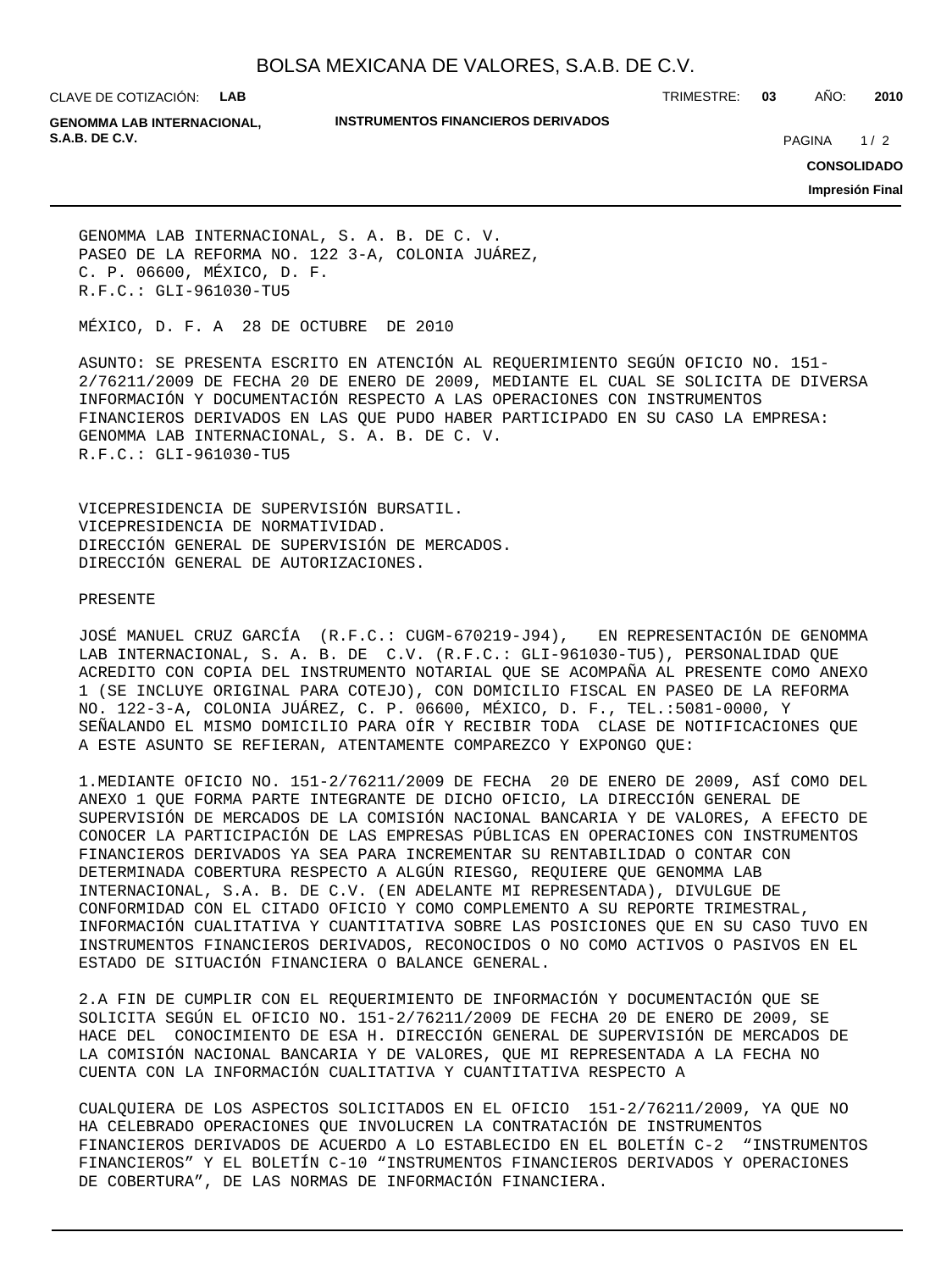CLAVE DE COTIZACIÓN: **LAB**

**GENOMMA LAB INTERNACIONAL, S.A.B. DE C.V.** 2/2

#### **INSTRUMENTOS FINANCIEROS DERIVADOS**

TRIMESTRE: **03** AÑO: **2010**

 $2/2$ 

### **CONSOLIDADO**

#### **Impresión Final**

ASIMISMO, SE MENCIONA A ESA H. DIRECCIÓN GENERAL DE SUPERVISIÓN DE MERCADOS DE LA COMISIÓN NACIONAL BANCARIA Y DE VALORES, QUE EN CASO DE QUE MI REPRESENTADA CELEBRE CUALQUIER OPERACIÓN QUE INVOLUCRE LA CONTRATACIÓN DE INSTRUMENTOS FINANCIEROS DERIVADOS DE LOS QUE SE MENCIONAN EN EL PÁRRAFO QUE ANTECEDE, ESTO SE HARÁ DE SU CONOCIMIENTO.

3. A FIN DE EVALUAR LA IMPORTANCIA QUE REPRESENTAN LOS INSTRUMENTOS FINANCIEROS DERIVADOS PARA LA POSICIÓN FINANCIERA Y RESULTADOS DE MI REPRESENTADA, INDEPENDIENTEMENTE QUE A LA FECHA NO SE TENGA CELEBRADA NINGUNA DE ESTAS OPERACIONES, LA ADMINISTRACIÓN DE GENOMMA LAB INTERNACIONAL, S. A. B. DE C. V., ESTÁ EN PROCESO DE DISCUSIÓN SOBRE LA IMPLEMENTACIÓN DE POLÍTICAS DE USO DE INSTRUMENTOS FINANCIEROS DERIVADOS, DESCRIBIENDO DE MANERA GENERAL LOS OBJETIVOS PARA CELEBRAR OPERACIONES CON DERIVADOS; INSTRUMENTOS UTILIZADOS; ESTRATEGIAS DE COBERTURA O NEGOCIACIÓN IMPLEMENTADAS; MERCADO DE NEGOCIACIÓN; CONTRAPARTES ELEGIBLES; POLÍTICAS DE MÁRGENES, COLATERALES Y LÍNEAS DE CRÉDITO; PROCESOS Y NIVELES DE AUTORIZACIÓN REQUERIDOS POR TIPO DE OPERACIÓN; PROCESOS DE CONTROL INTERNO PARA ADMINISTRAR LA EXPOSICIÓN A LOS RIESGOS DE MERCADO Y DE LIQUIDEZ EN LAS POSICIONES EN INSTRUMENTOS FINANCIEROS; LA EXISTENCIA DE UN TERCERO INDEPENDIENTE QUE REVISE DICHOS PROCEDIMIENTOS; ENTRE OTRAS COSAS.

POR TODO LO ANTERIOR EXPUESTO, SOLICITÓ A ESA H. DIRECCIÓN GENERAL DE SUPERVISIÓN DE MERCADOS, LO SIGUIENTE:

PRIMERO. SE TENGA POR RECONOCIDA MI PERSONALIDAD, ACREDITADA MEDIANTE EL PODER NOTARIAL SEÑALADO EN EL CUERPO DEL PRESENTE ESCRITO.

SEGUNDO. SE TENGA POR CUMPLIDO EN TIEMPO Y FORMA LEGALES EL REQUERIMIENTO DE INFORMACIÓN Y DOCUMENTACIÓN SOLICITADO A GENOMMA LAB INTERNACIONAL, S. A. B. DE C. V., POR ESA H. DIRECCIÓN GENERAL DE SUPERVISIÓN DE MERCADOS, SEGÚN LO QUE INDICA EL OFICIO NO. 151-2/76211/2009 DE FECHA 20 DE ENERO DE 2009.

TERCERO. QUE GENOMMA LAB INTERNACIONAL, S. A. B. DE C. V., TANTO AL 20 DE ENERO DE 2009, COMO A LA FECHA DEL PRESENTE ESCRITO, NO HA CELEBRA OPERACIONES QUE INVOLUCREN LA CONTRATACIÓN DE INSTRUMENTOS FINANCIEROS DERIVADOS, DE ACUERDO A LAS DEFINICIONES PREVISTAS EN EL BOLETÍN C-2 "INSTRUMENTOS FINANCIEROS" Y EL BOLETÍN C-10 "INSTRUMENTOS FINANCIEROS DERIVADOS Y OPERACIONES DE COBERTURA", DE LAS NORMAS DE INFORMACIÓN FINANCIERA.

ATENTAMENTE.

JOSÉ MANUEL CRUZ GARCÍA R.F.C.: CUGM-670219-J94